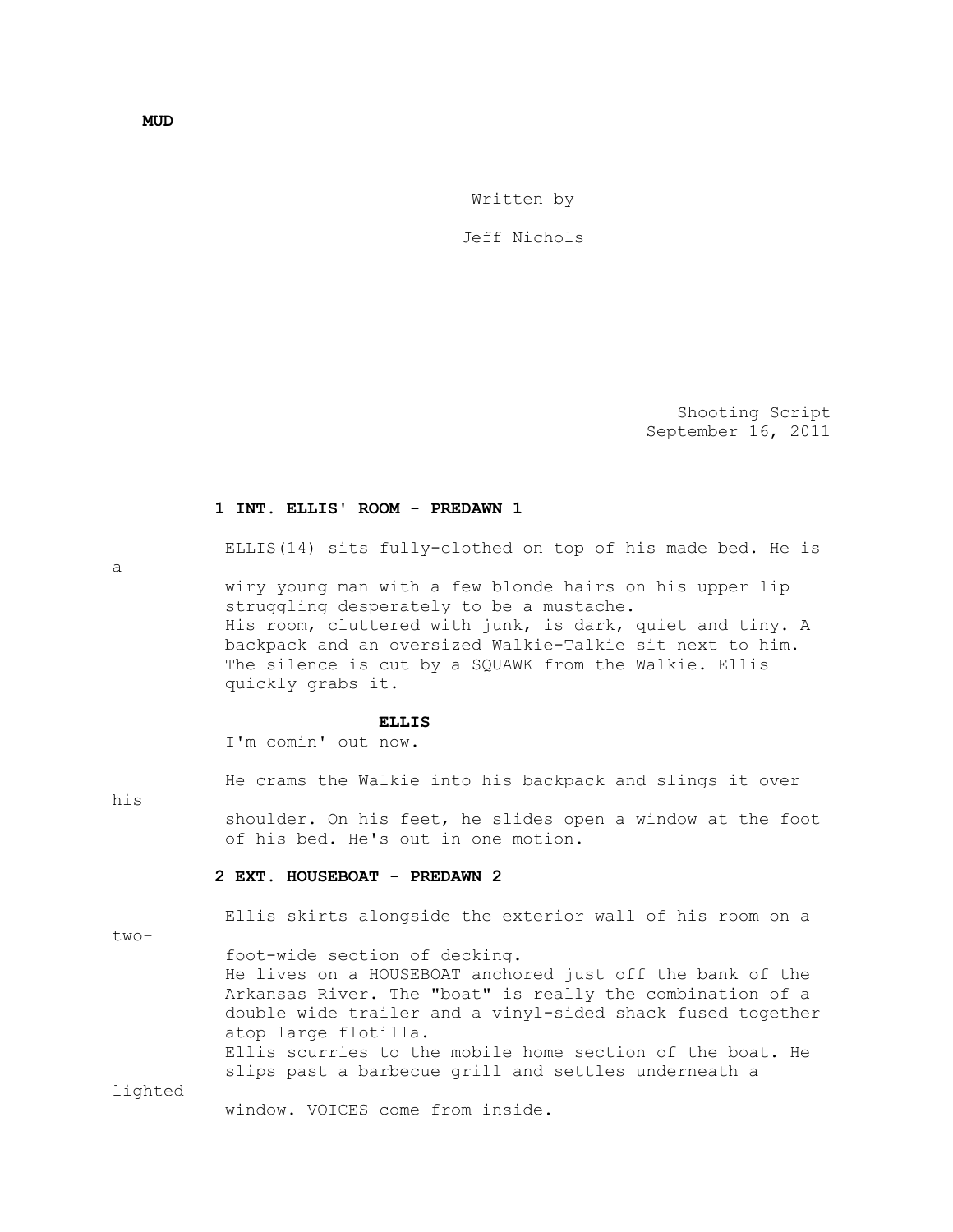Slowly, Ellis gets on his toes to peer through the window.

# **3 INT. ELLIS' KITCHEN - CONTINUOUS 3**

 MARY LEE(41) takes a jug of milk out of the refrigerator. SENIOR(52) sits at a small table reading a newspaper. The mobile home kitchenette is no larger than Ellis' room.

### **MARY LEE**

 I just want to have a conversation. I just want to talk about it.

 Mary Lee sits down across from Senior, who doesn't look up from his paper. Her eyes narrow and she extends a finger toward him.

# **MARY LEE (CONT'D)**

 If you don't look up from that goddamn paper...

 She stops before completing the thought. After a moment, Senior lowers his paper. He stares across the table at his wife. He looks at her with true disdain.

### **2.**

 His eyes trace down her face and robe before finally settling on his cup of coffee. He picks up the cup, takes a sip, and sets it back on the table. He raises the paper up. Mary Lee's eyes soften. She bites the inside of her cheek to keep from crying. Her eyes move to the kitchen window.  **4 EXT. ELLIS' HOUSEBOAT - CONTINUOUS 4** Ellis quickly ducks and mouths the word "shit." He slips under the window toward a metal carport that

covers

 a boat, fish cleaning station, and industrial ice machine. The entire houseboat is anchored to the shore by two thick ropes tied to opposite ends of the flotilla. The ropes extend upward into the tops of enormous pine trees. Ellis sprints across a simple, wood-planked bridge to

shore.

 His houseboat is one of several in a row along the riverbank.

# **5 EXT. ELLIS' RIVERBANK - CONTINUOUS 5**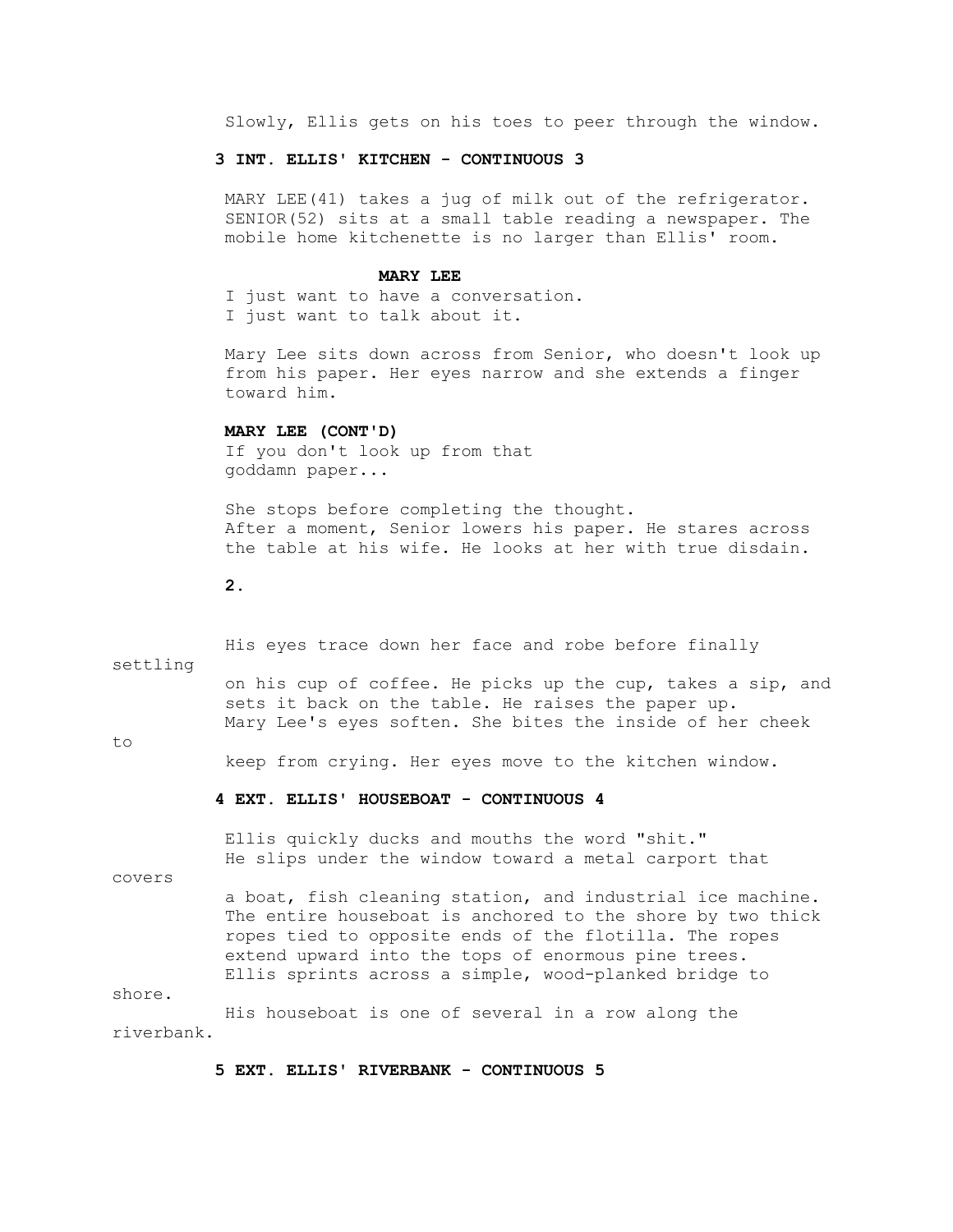Ellis scurries into the treeline and arrives at a dirt

path.

Waiting for him there is NECKBONE $(14)$ , a scrawny kid with slicked back blonde hair wearing a FUGAZI T-shirt. He sits atop a smallish dirt bike. Ellis hops on the back.

#### **NECKBONE**

What the shit man?

### **ELLIS**

 Suck it. Drive. The bike spits up mud as they peel out down the trail.

# **6 EXT. RIVERBANK - PREDAWN 6**

snakes

From a distance, the single headlight of the dirt bike

up and down, in and out of trees along the riverbank.

### **ON THE BIKE,**

 The sound of the engine rips through fog and trees illuminated by the straining headlight.

# **7 EXT. RIVERBANK - DAWN 7**

 The boys emerge from behind a sand covered hill. Now on foot, they are silhouetted against a light blue, morning

# sky.

#### **NECKBONE**

How old is she?

### **ELLIS**

A Junior.

# **3.**

 At a collection of trees growing out of the water, the boys move branches away from a tarp covered boat.

### **NECKBONE**

 She's got nice titties. You talk to her?

#### **ELLIS**

Nah.

 **NECKBONE** You're gonna have to talk to her.

### **ELLIS**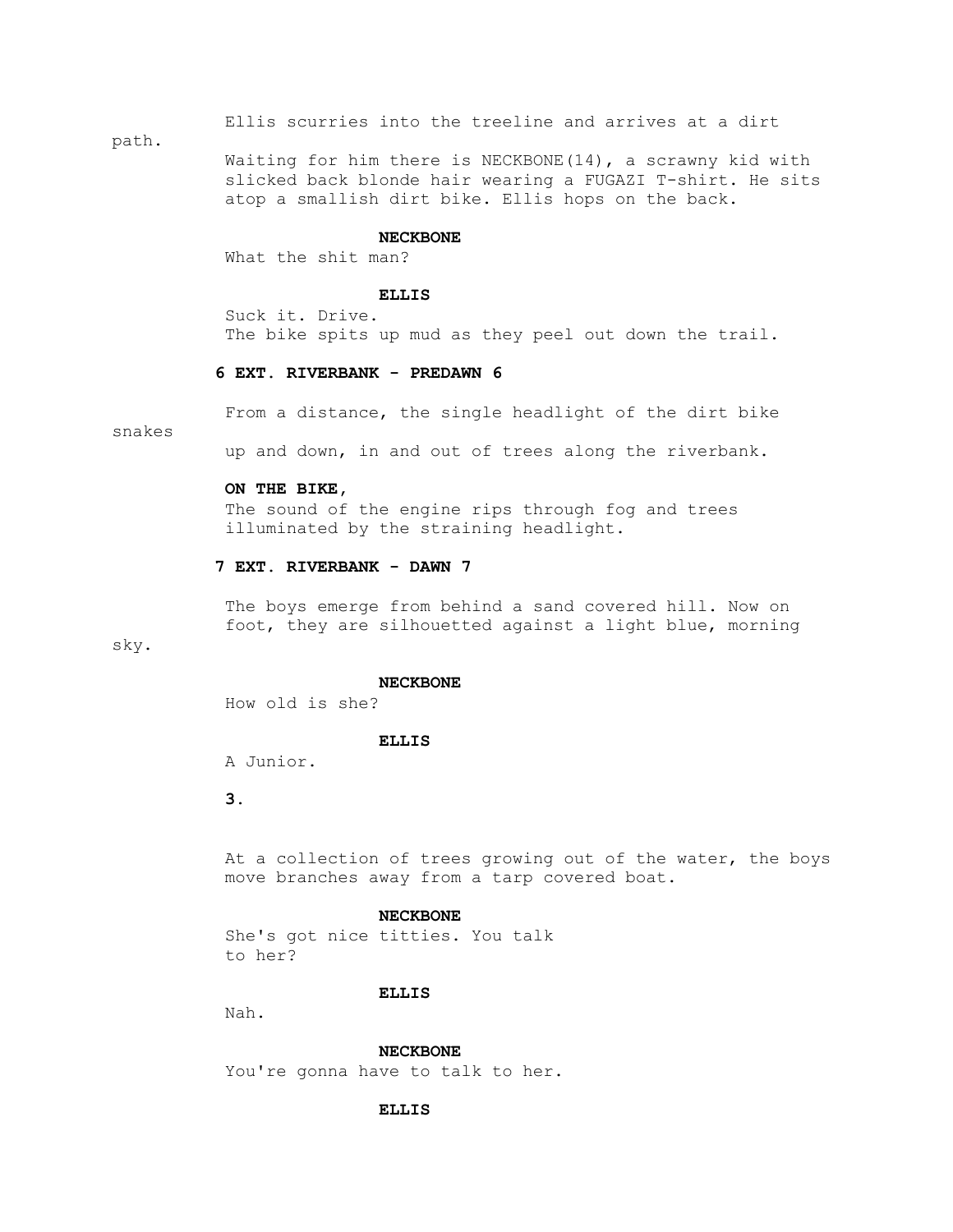I know.

### **NECKBONE**

 Remind me when we get back to my house, Galen's got a book on that. Neckbone takes a spot up front in the small, flat-bottom boat. Ellis, a foot on the bank and one in the boat, launches them out into the water.

# **8 EXT. RIVER - MORNING 8**

 A chunk of Neckbone's greased back hair bobs in the wind as they cruise down river. Ellis steers a small 15 horsepower motor. An orange sun is coming up now. Neckbone's eyes lock on what's in front of them. Ellis

kills

the motor. Neckbone stands up, a serious look on his face.

## **NECKBONE**

 Shit. Ellis raises up behind him. He takes a deep breath, nods.

## **NECKBONE (CONT'D)**

 Your dad'd kill us he knew we went out there.

# **ELLIS**

 I'm not worried about my dad killin' us. THE MISSISSIPPI RIVER sprawls out in front of them. It's enormous. Their boat drifts at the mouth of the Arkansas, a small

#### river

 by comparison. The Mississippi is a swirling mess of brown water and yellow foam six football fields wide.

#### **NECKBONE**

What if it sinks?

 **4.**

## **ELLIS**

 It ain't gonna sink. We gotta move if we're gonna make it back. Set your watch. We'll need a good fifteen minutes. Neckbone sets an alarm on his fat plastic wristwatch. They take their seats. Ellis cranks the motor. The small boat slowly chugs out onto the massive river.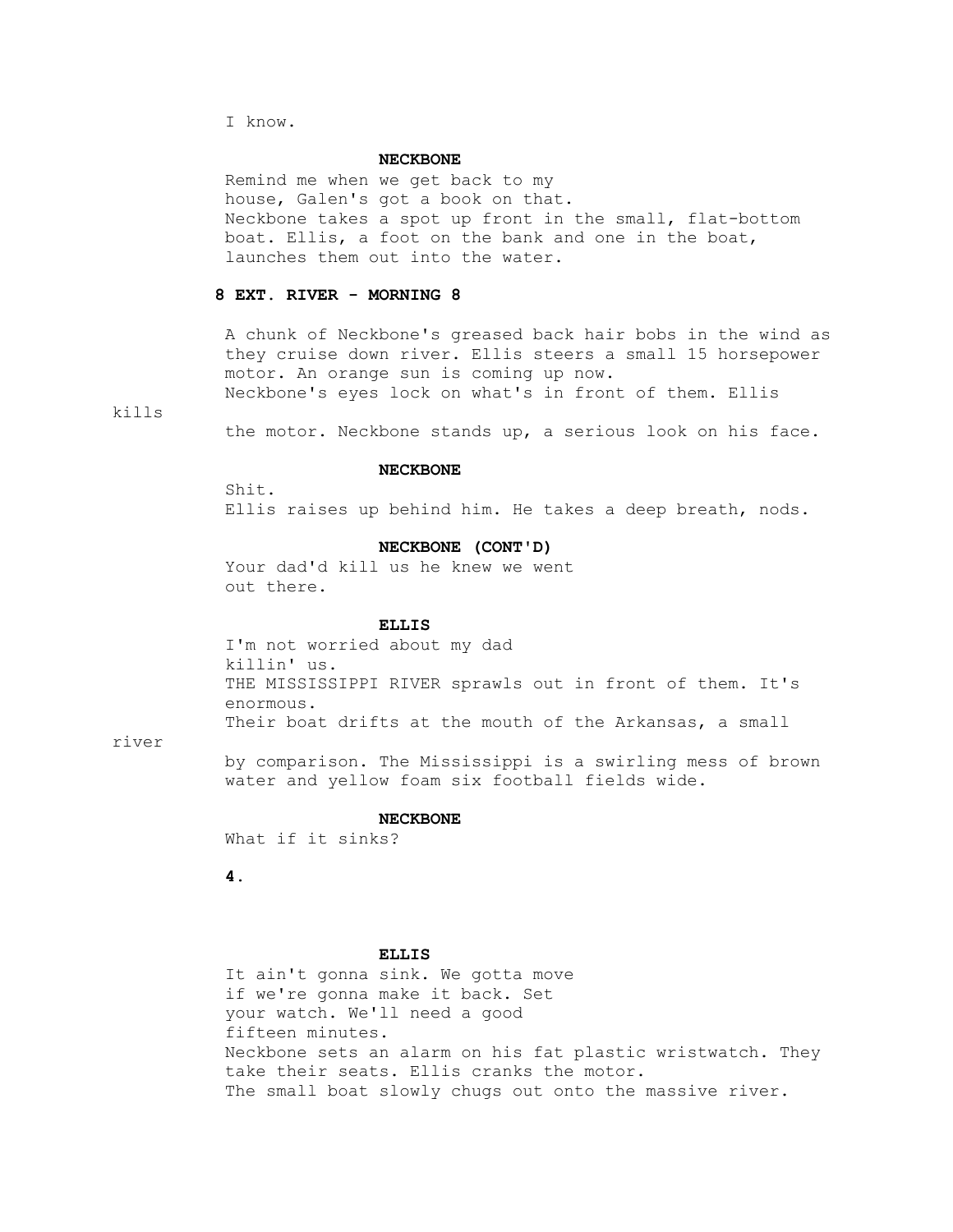## **9 EXT. MISSISSIPPI RIVER - MORNING 9**

The boat lurches through the murky, rushing water. Neckbone has both hands firmly planted on the boat's edges. Ellis tries to handle the motor which has little impact against this current.

The tail end of the boat swings to the right. Ellis

flinches

 and grabs an edge to steady himself. The front of the boat bobs toward an ISLAND in the middle of the river. Neck turns to Ellis and points.

#### **NECKBONE**

## **THERE IT IS!**

### **10 EXT. ISLAND SHORE - DAY 10**

 The boys splash down in ankle deep water. They take hold of the front of the boat and drag it onto the muddy shore. Neckbone jogs to a tree line in the center of the island. Ellis snatches up his backpack and follows.

# **11 EXT. ISLAND WOODS - CONTINUOUS 11**

The island, only 60 some yards in diameter, is separated by

 clump of tall trees that form a wooded area in its center. The trees make it so you can't see from one side of the island to the other.

## **NECKBONE**

 Galen thinks it's been here awhile. Thinks the last flood did it. Ellis follows as Neckbone winds through the trees. They

stop

a

 at a deep creek that cuts across the island. Neckbone looks to his right, then his left. Sees what he's looking for.

### **NECKBONE (CONT'D)**

 It's down there. A fallen tree trunk that straddles the creek. Ellis starts across.

 **5.**

## **NECKBONE (CONT'D)**

 Hold it. Neckbone picks a large stone up off the ground.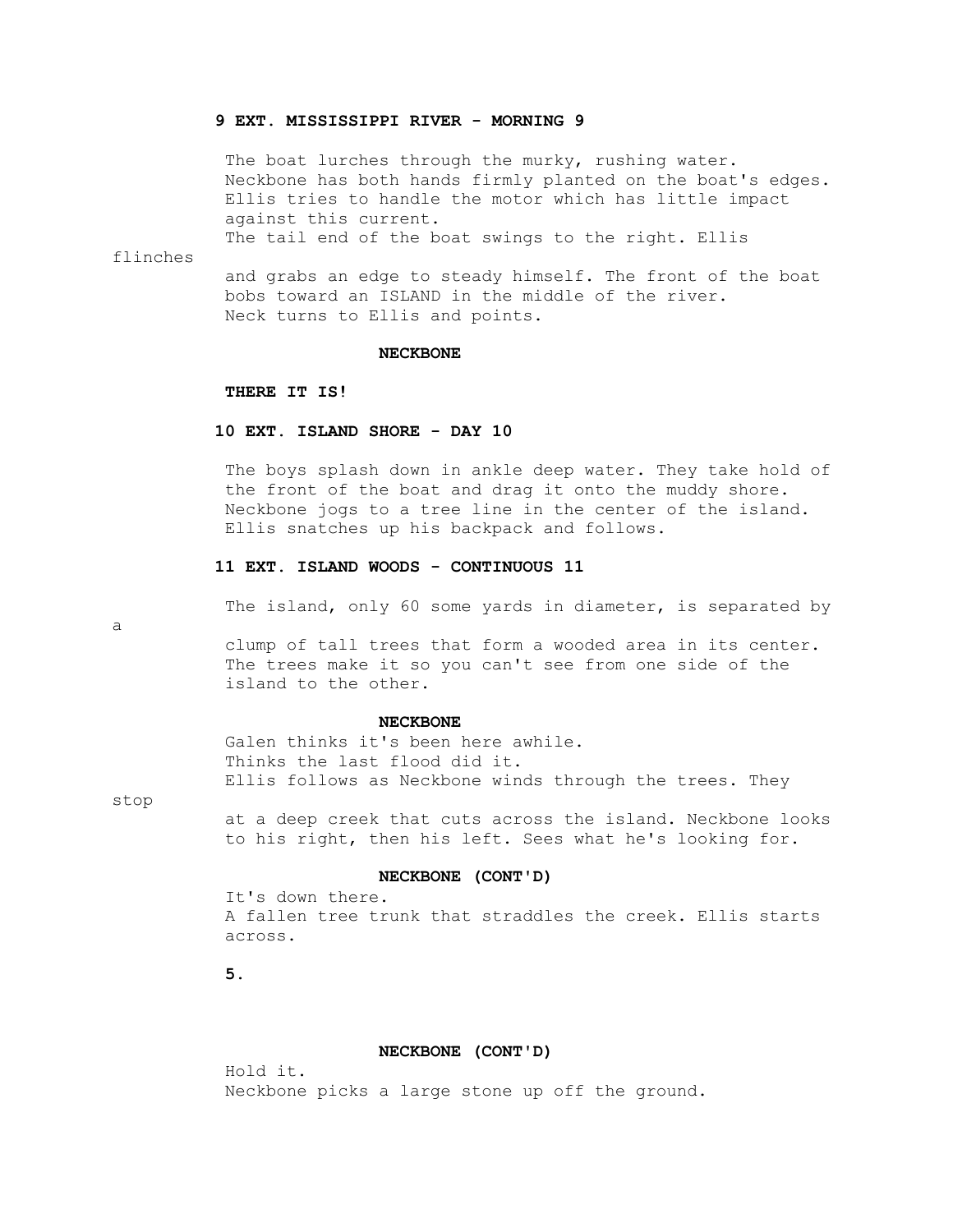## **NECKBONE (CONT'D)**

Look.

 Eight feet below the tree trunk, a nest of water moccasins curl around in the creek. Neckbone drops the stone on top

of

them. The snakes fan out.

## **NECKBONE (CONT'D)**

Little shits.

Their mud-caked high-tops stomp across the trunk.

# **12 EXT. ISLAND WOODS - DAY 12**

The boys stop near the base of a large tree and stare up. Ellis cranes his neck back. Awestruck.

#### **NECKBONE**

So there it is.

## **ELLIS**

 Yeah, there it is. A 26 Foot Long BOAT sits nestled in the tree limbs above.

# **13 EXT. BOAT IN TREE - MOMENTS LATER 13**

The boys scale up the tree from low lying branches. Ellis, hands on the edge of the boat, gets a leg over the side and pulls himself onto the deck. He reaches down and helps to drag Neckbone on board. They get to their feet, steadying themselves on the wooden deck. It's solid. They take in their new vantage point.

### **ELLIS**

 It came down from up there. Ellis points to higher limbs that have long been broken

off. Neckbone walks to the back of the boat and hangs his head over. He finds a gaping hole of gutted wood.

## **NECKBONE**

 Motor broke off. Ellis isn't concerned with the motor. His eyes are locked

on

a covered cabin at the front of the boat.

### **ELLIS**

Who else knows about this?

 **6.**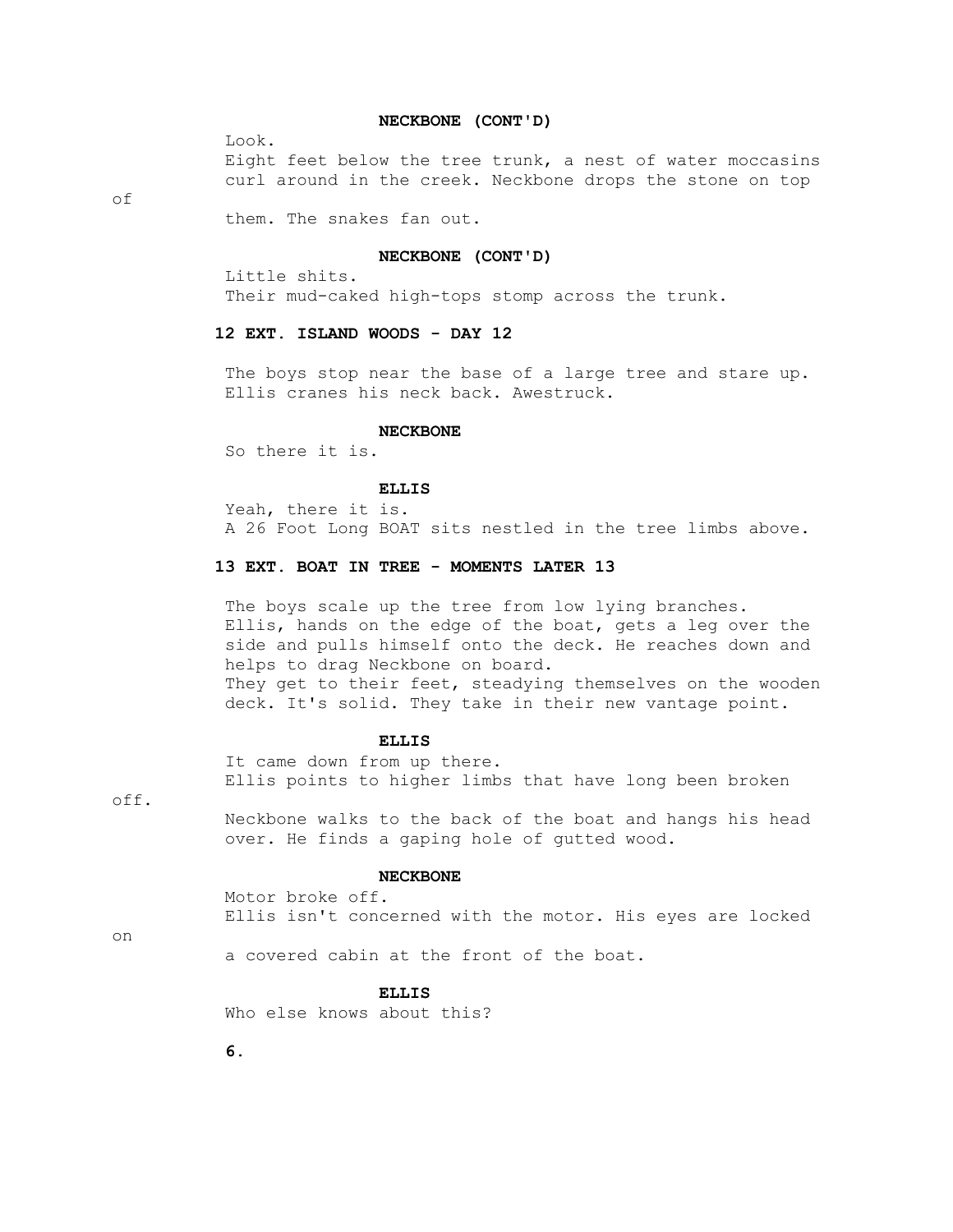## **NECKBONE**

Just me and Galen.

 **ELLIS**

What's he think?

### **NECKBONE**

He don't care about it.

### **ELLIS**

 Good. Ellis walks to the cabin. He pushes a vinyl door open.

#### **ELLIS (CONT'D)**

 'Cause this boat's ours. Ellis has to duck down to go inside. Neckbone follows.

## **14 INT. BOAT CABIN - CONTINUOUS 14**

room.

Ellis, stooping over, makes his way into the tiny cabin

 Yellow floral curtains, stained with age, cover a row of windows that wrap around the top of the cabin. These

provide

 an odd glow in an otherwise dark, wood paneled space. There is a bench with rotted out cushions to the left. To the right, a mold-covered sink and mirror. Neckbone peers over Ellis' shoulder at the front of the

cabin

 room. A small booth sits to the right across from a miniature toilet partially shielded by an open door.

## **NECKBONE**

 It's got its own shitbox Neckbone slides back a portion of floral curtain and light streams in. He starts opening small closets and drawers. Ellis plops down on the rotted bench cushions.

### **ELLIS**

This is perfect.

#### **NECKBONE**

 Ho-Lee-Shit. Neckbone stares in an open drawer. He removes a stack of Playboys from the 1980's. Ellis smiles at him. He leans back and props his foot against the sink cabinet across from him. This is home. Neckbone opens the first Playboy. It disintegrates.

# **NECKBONE (CONT'D)**

Aw shit.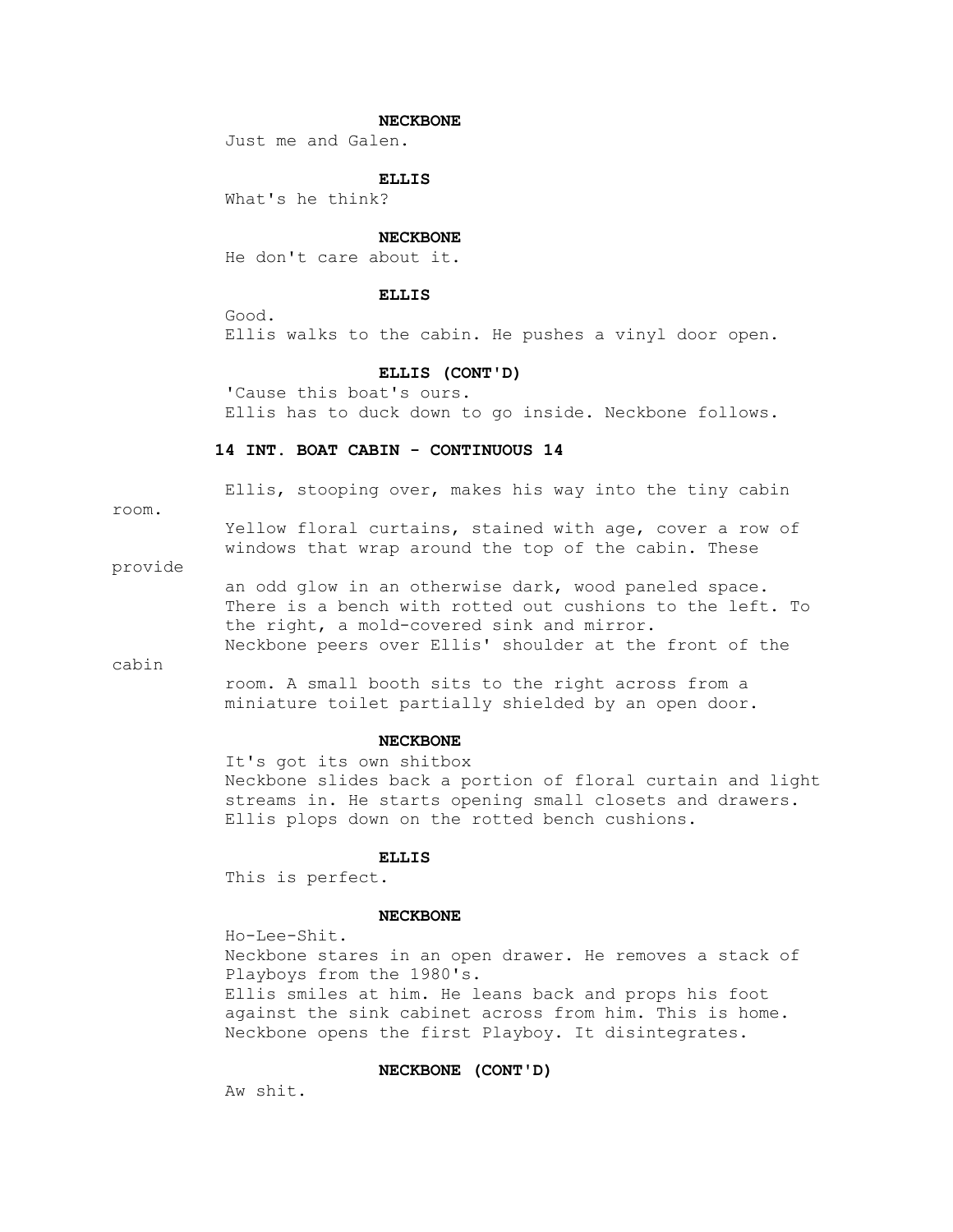As he scrambles to gather the fallen pages, Ellis notices a dried BOOT PRINT next to his foot. He lowers his shoe from the cabinet leaving a smaller, muddy print of his own. He leans in to examine the larger print. The impression of a CROSS has been left in the heel.

### **NECKBONE (CONT'D)**

 Her tits are so small. Ellis reaches out and traces his finger in the groove of the cross marking. His eyes narrow as he re-surveys the cabin. On the table across from the toilet, he notices several

empty

 cans of Beanie Weenie. In the booth, he sees a grocery bag. Ellis slowly raises up and goes over to it.

# **ELLIS**

Neck.

### **NECKBONE**

 Look at that beave. You gotta see this. Ellis reaches out for the plastic bag. His fingers pull back the edges to reveal its contents: one can of unopened Beanie Weenie and half a loaf of BREAD.

#### **ELLIS**

Neck.

 Ellis reaches for the bread and gives it a squeeze. It's FRESH. Ellis freezes.

### **NECKBONE**

What?

#### **ELLIS**

Someone's here.

### **NECKBONE**

 What? Ellis holds the loaf of bread up to Neckbone.

# **ELLIS**

 Someone's livin' here. Neckbone sees the grocery bag. His eyes widen. The boys are stone frozen. They listen for other sounds. Silence.

### **BEEP! BEEP! BEEP!**

 Both boys flinch at the sharp sounds. Neckbone's hand flies to cover the alarm on his wristwatch.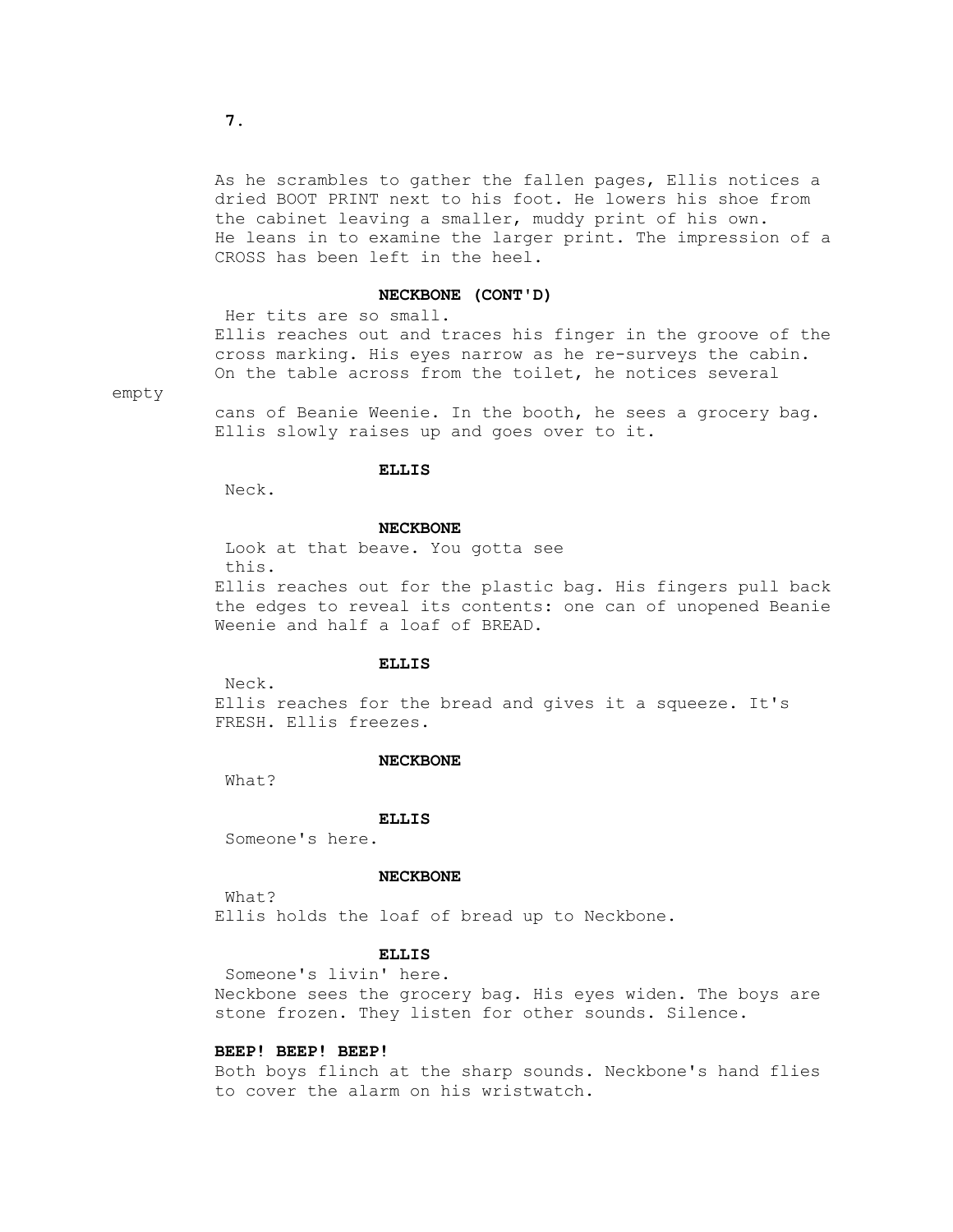## **NECKBONE**

Shit.

 **ELLIS**

We gotta go. I can't be late.

## **15 EXT. BASE OF BOAT TREE - MOMENTS LATER 15**

They drop out of the tree and hit the ground running.

## **16 EXT. ISLAND WOODS/CREEK - MOMENTS LATER 16**

 The boys' feet rush across the tree trunk bridging the creek.

## **17 EXT. ISLAND SHORE - MOMENTS LATER 17**

 They launch out of the treeline and sprint to their boat. Neckbone grabs the side and starts pushing the boat to the water. Ellis slings his backpack in and joins him. Suddenly, Ellis straightens up, leaving Neckbone to

struggle.

#### **NECKBONE**

### What are you doing?

Ellis stares at a muddy boot print, cross in the heel, stamped in the center of their boat. He looks back to the treeline, then down the shore. He looks to his feet. The boys' shoe prints make chaotic patterns in the mud. Larger boot prints lead off down the shoreline.

### **NECKBONE (CONT'D)**

What is it?

# **ELLIS**

## **(POINTING)**

 I saw that same boot print up in the tree. It has a cross in the heel. Somebody's been in our boat.

# **NECKBONE**

 Shit. Let's go. Ellis begins following the boot prints around the shoreline.

## **NECKBONE (CONT'D)**

We gotta go if you wanna make it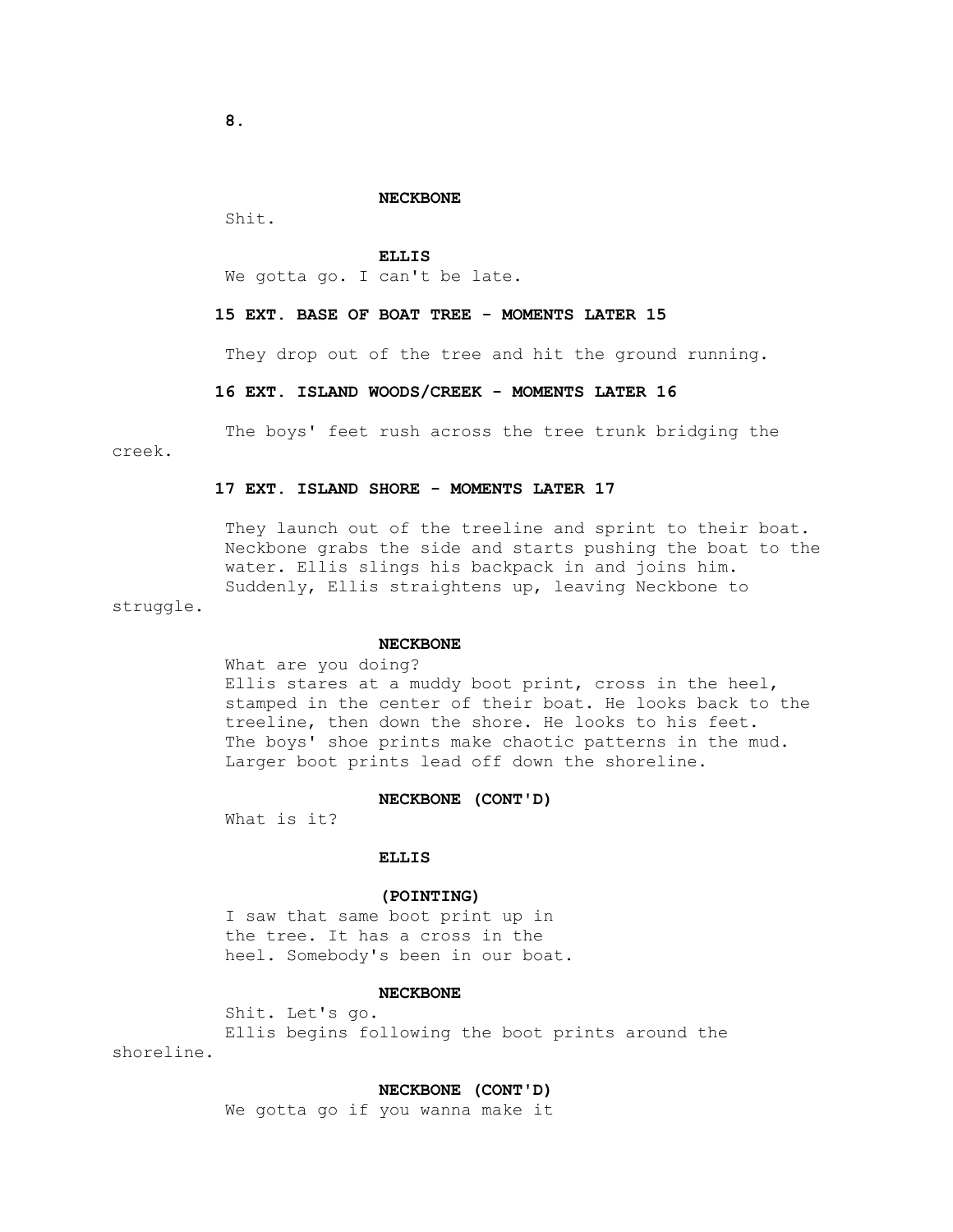back.

### **(NO RESPONSE)**

 Your dad's gonna kick our ass. It'll take twice as long goin' up river.

# **ELLIS**

Hold it.

 **9.**

Ellis stops and points ahead of them.

# **ELLIS (CONT'D)**

 Up there. They stop. Neckbone takes the lead, walking up to the last boot print. They appear to vanish.

### **NECKBONE**

Where the hell'd he go?

## **ELLIS**

I don't know.

 Neckbone turns and freezes. A MAN has appeared in the distance behind Ellis. He stands between the boys and their boat.

 Ellis notices the look on Neckbone's face and turns. He flinches at the sight of the Man.

 MUD(38) stands near the boys' boat holding a pink, child's fishing pole with cartoon characters on it. He stares back at them and casts his fishing line into the water.

### **NECKBONE**

Shit. You know that guy?

## **ELLIS**

I've never seen him before.

## **NECKBONE**

Shit.

 Mud, not taking his eyes off the boys, slowly reels in his line. His hair is a wild mop that leads to two weeks of growth on his face. With a cigarette clinched, he cracks a smile revealing a MISSING CANINE. He holds a hand in the air as if to wave.

# **NECKBONE (CONT'D)**

Shit.

 Neckbone slowly raises his hand up to wave back. Mud wears jeans and cowboy boots. His filthy button-up shirt looks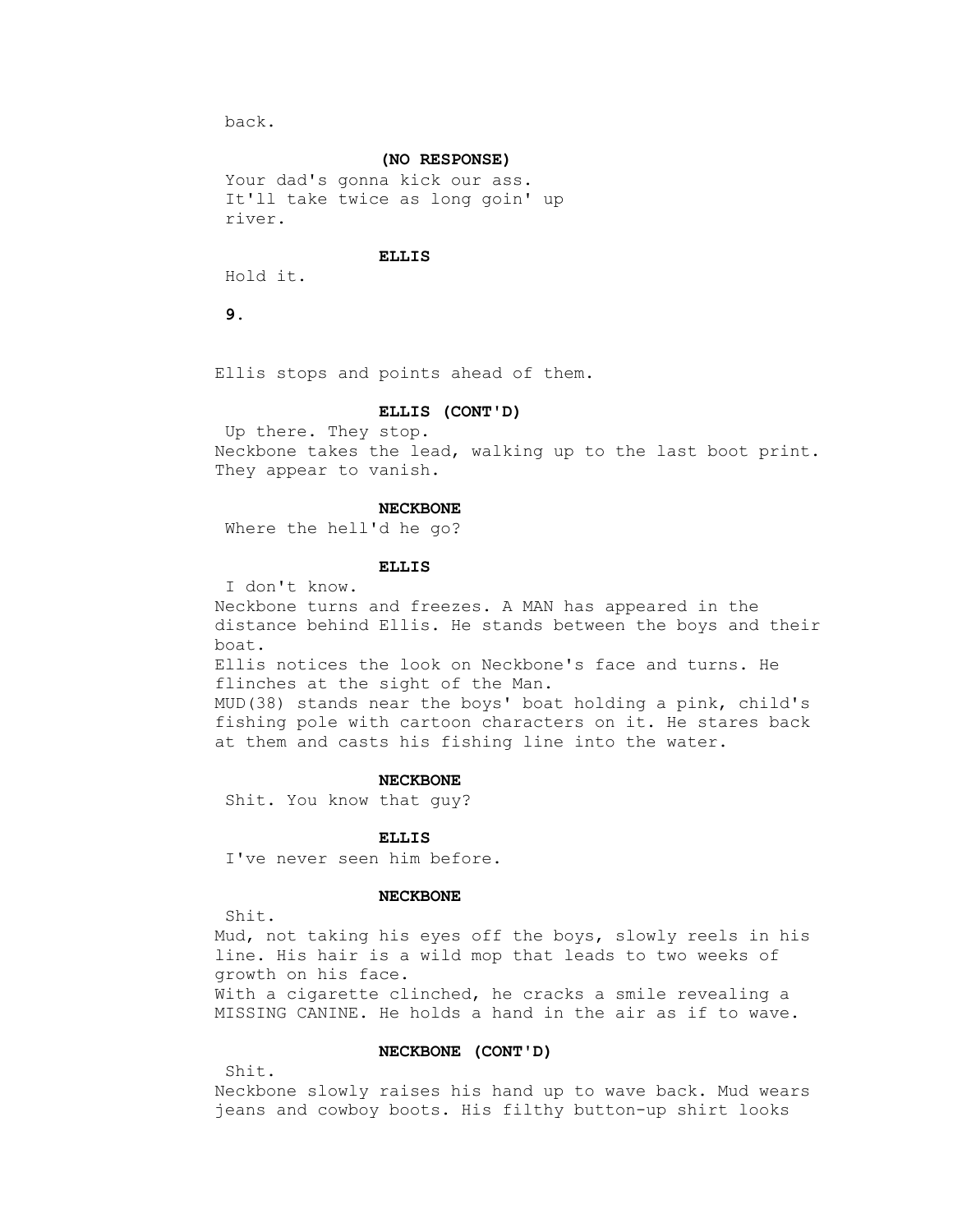like it hasn't left his body in years. He breaks his stare with the boys. Continuing to reel in his line, he walks over to them.

**MUD** 

 What you say? The boys don't respond. Mud walks past them and casts again.

 **10.**

# **MUD (CONT'D)**

Helluva thing.

## **ELLIS**

What's that?

 Mud takes the cigarette from his mouth. A tattoo of a snake's head covers the top of his right hand. Two large cotton blossoms spill out of its jaws.

# **MUD**

 Boat in the trees. It's a helluva thing. Mud continues walking down the shoreline, reeling in his bait. The boys follow, tentatively.

 **ELLIS**

You talkin' 'bout our boat?

**MUD** 

I'm talkin' about my boat.

### **NECKBONE**

We found it.

# **MUD**

 You found it with me livin' in it. Possession is nine tenths of the law.

#### **NECKBONE**

So?

# **MUD**

 Don't tell me you boys are from Mississippi?

# **ELLIS**

No.

 They watch as he grabs the bait at the end of his line and spits on it. Then, tucking the pole under his arm, he ties a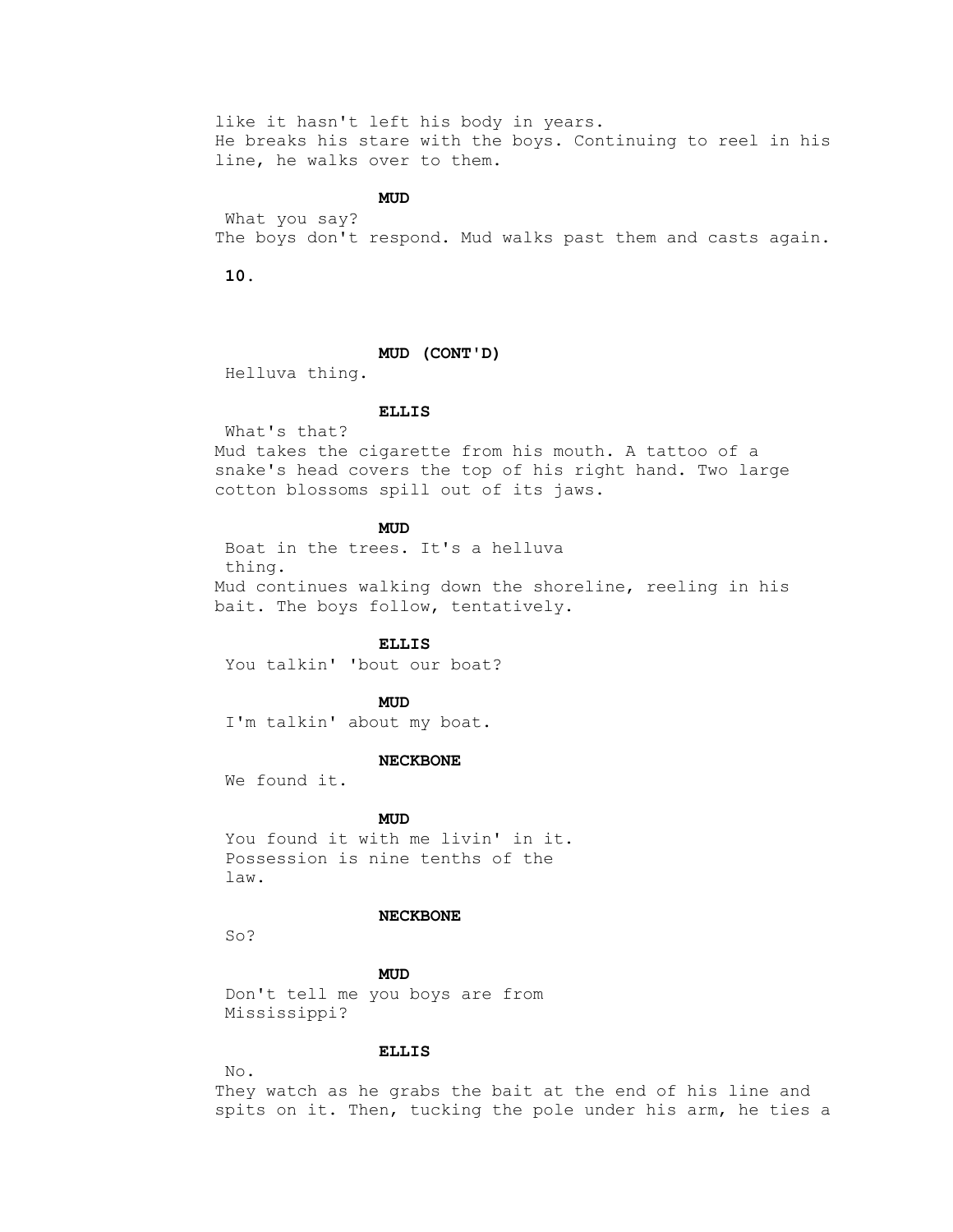lock of his hair into a knot. He finishes this process with another cast.

## **ELLIS (CONT'D)**

You got crosses in your heels.

**MUD** Nails. Shaped liked crosses.

## **ELLIS**

What for?

 **11.**

# **MUD**

 Ward off evil spirits. A man I called an Indian but was Meskin said they were Seven-league boots worn by the seventh son of a seventh son. Told me it'd turn me into a werewolf but that's a lie. I don't know nothin' about that. Ellis, confused, won't take his eyes off the man.

# **MUD (CONT'D)**

 They just good luck, but so far they ain't been workin' too well. (missing tooth smile) What's your name? Mud seems easy to smile, which softens his otherwise coarse look. His words spill from the mouth rapidly, without much thought for punctuation. Neckbone, emboldened by these facts, steps forward to answer.

#### **NECKBONE**

 I'm Neckbone, he's Ellis, and mister you may be stone ass crazy but I know you're not the owner of that boat, not for nine tenths of nothin'.

# **MUD**

 Neckbone? That's a real handle son. Where ya'll from?

### **NECKBONE**

What do you care where we're from?

## **ELLIS**

DeWitt.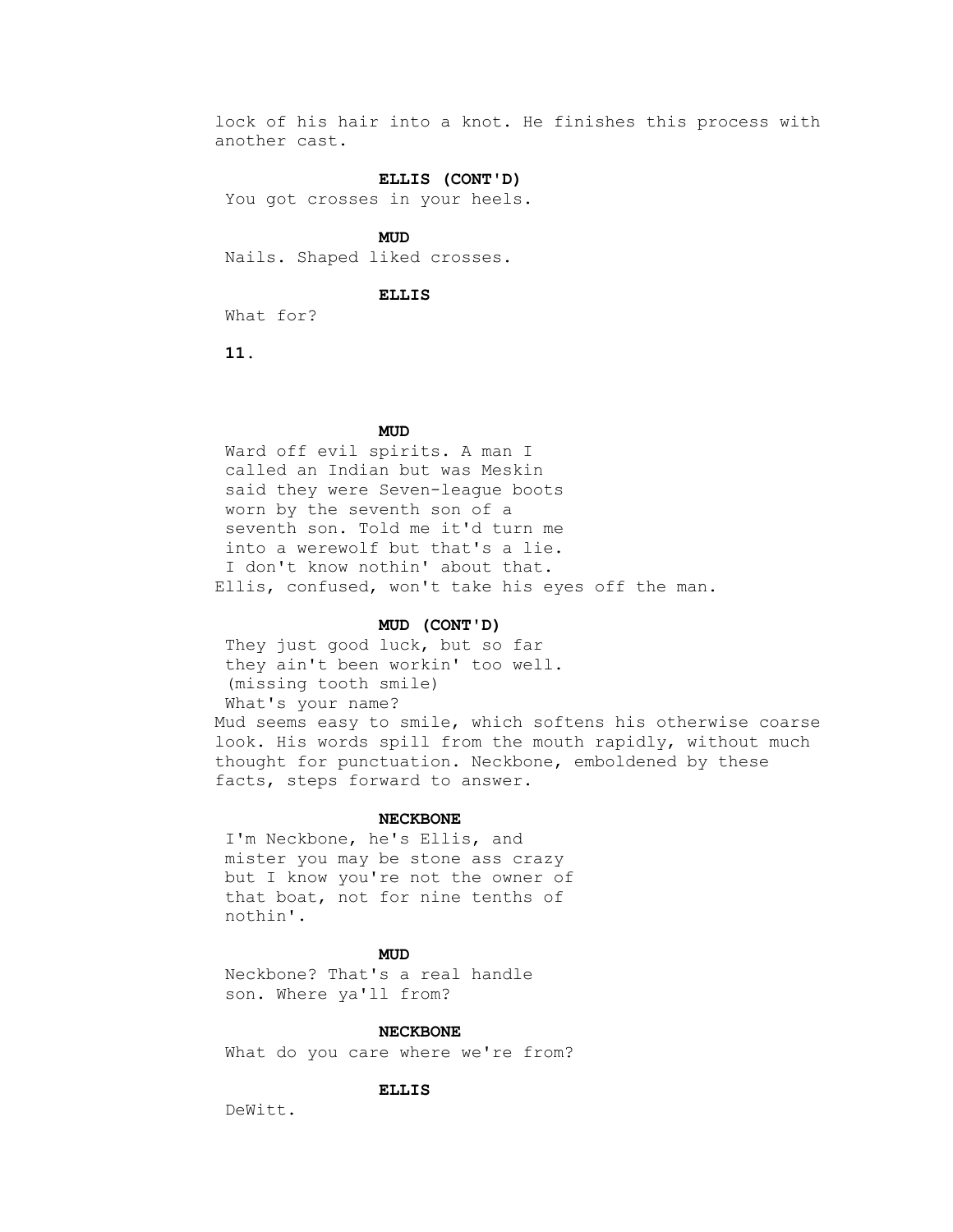Neckbone looks at Ellis, frustrated by his friend.

# **MUD**

 Arkansas boys. Ya'll had me worried for a second. Mud, pleased by this news, tucks the fishing pole under his arm and holds out a hand to shake. Ellis stares at the hand, unsure. He takes it reluctantly.

# **ELLIS**

We s'posed to know you?

**MUD** 

 I doubt it. I grew up `round here, but I've been gone awhile.

 **12.**

### **ELLIS**

Where around here?

**MUD** 

 Different places. Spent a lot of time back up near the White.

### **ELLIS**

 You know Shelly's Oxbow? Neckbone can't believe his friend is offering this up.

#### **NECKBONE**

Ellis. We gotta go.

# **MUD**

 I know it. Guy named Tom Blankenship used to live back in there.

## **ELLIS**

 He still does. His boat's cross from mine. Mud smiles.

# **MUD**

 Ain't that somethin'. In one motion, Mud flicks his cigarette away and grabs a

pack

out of his shirt pocket.

# **MUD (CONT'D)**

I like you two. You remind me of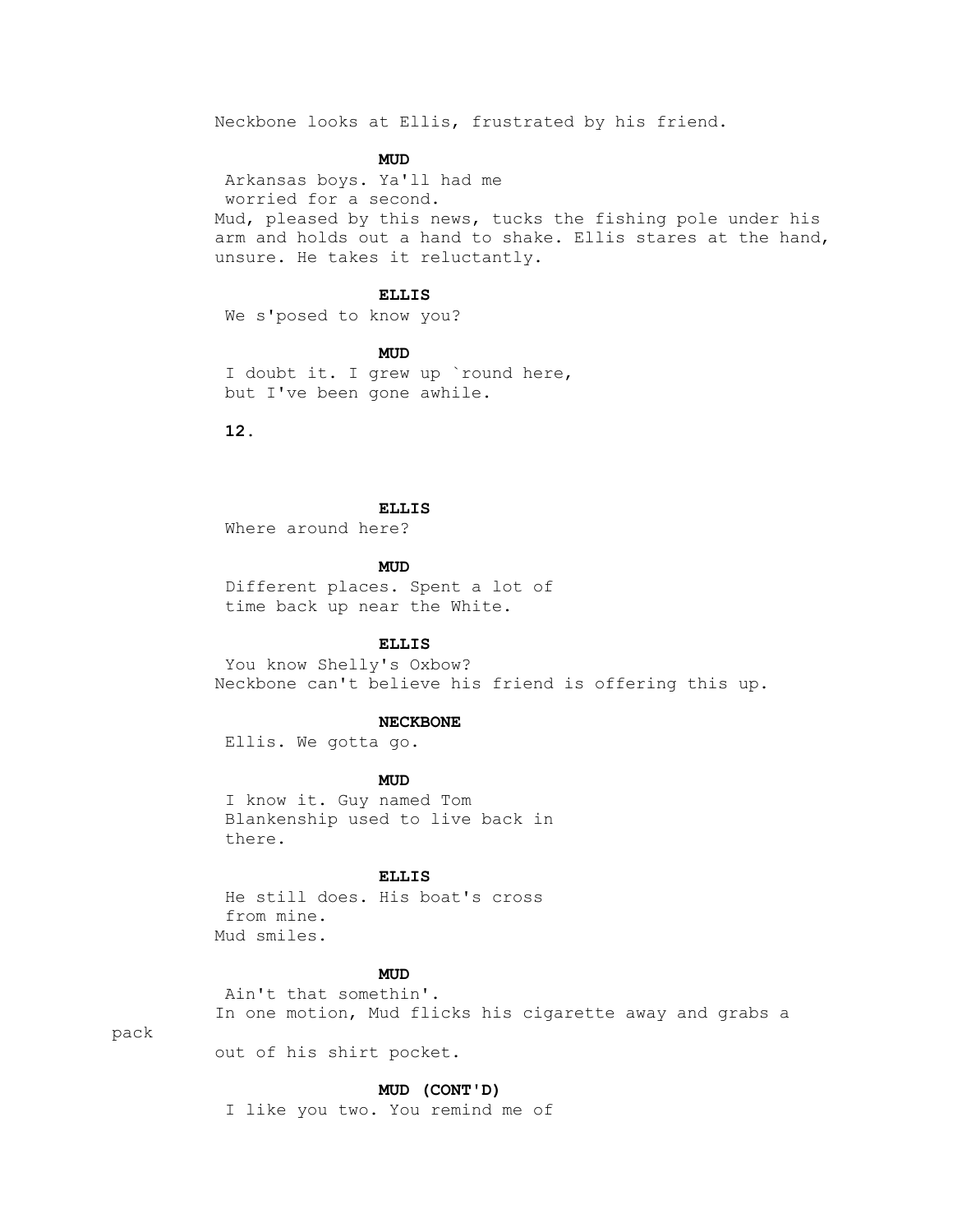me. And seeing how you boys are from Arkansas and we know some people and sounds like we all from the same place I'd say we can make a deal here about somethin'.

#### **ELLIS**

A deal for what?

# **MUD**

Food. Food for a boat.

#### **NECKBONE**

 This guy's a bum Ellis. Come on. Mud's smile vanishes. Neckbone begins to walk off but begrudgingly stops when Ellis starts back in.

#### **ELLIS**

Why don't you go get your own food?

 **13.**

# **MUD**

 I would if I could, but I told somebody I'd meet `em here. So I'm stuck for now and what I got's runnin' low. Neckbone walks back and pulls Ellis by the arm.

#### **NECKBONE**

 He's a bum Ellis, let's go. Mud lays a serious look down on Neckbone.

# **MUD**

 I'm no bum. I got money. You can call me a hobo `cause a hobo'll work for his living and you can call me homeless `cause that's true for now, but if you call me a bum again I'll have to teach you somethin' about respect that your daddy never did. Neckbone's confidence recedes. Ellis stands his ground.

## **ELLIS**

When they show up, you'll leave? Mud begins fishing again.

# **MUD**

Yeah.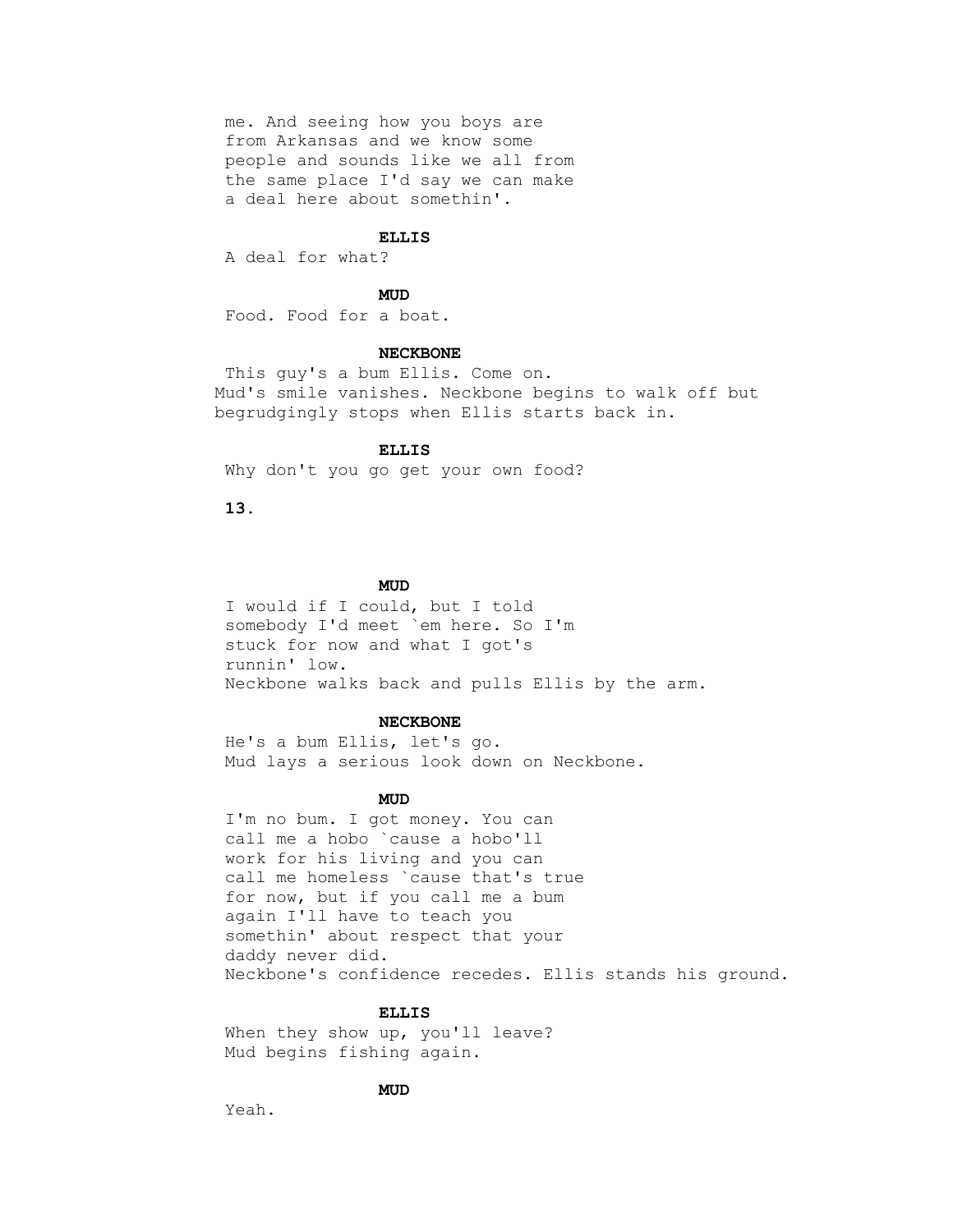### **ELLIS**

 And when you leave, that boat's ours?

# **MUD**

 Yeah. Ellis studies Mud's face, clothes, tattoos. He's thinking about it. Mud pauses from fishing to make eye contact.

## **MUD (CONT'D)**

 I'm in a tight spot. I just need a little help.

## **ELLIS**

 We gotta go. With that, Ellis turns to leave. The boys walk briskly back to their boat. Ellis looks over his shoulder to see Mud making another cast with his fishing pole.

# **18 EXT. MISSISSIPPI RIVER - MOMENTS LATER 18**

Ellis motors them away from the island.

 **14.**

### **ELLIS**

You get his name?!

#### **NECKBONE**

 No! Ellis looks back. Mud has disappeared.

# **19 EXT. ELLIS' HOUSEBOAT - DAY 19**

 Senior heaves an enormous, white cooler into the bed of his weathered pick-up truck.

The truck is parked at an angle on a concrete boat ramp

next

His

 to their houseboat. The bed of the truck is jam-packed with six of the big, white coolers. The SOUND of a dirt bike rattles through the trees. Senior looks up, wiping his brow with a handkerchief. Ellis leaps out of the treeline and runs to the pick-up.

hands hit his knees, out of breath.

### **ELLIS**

I'm sorry.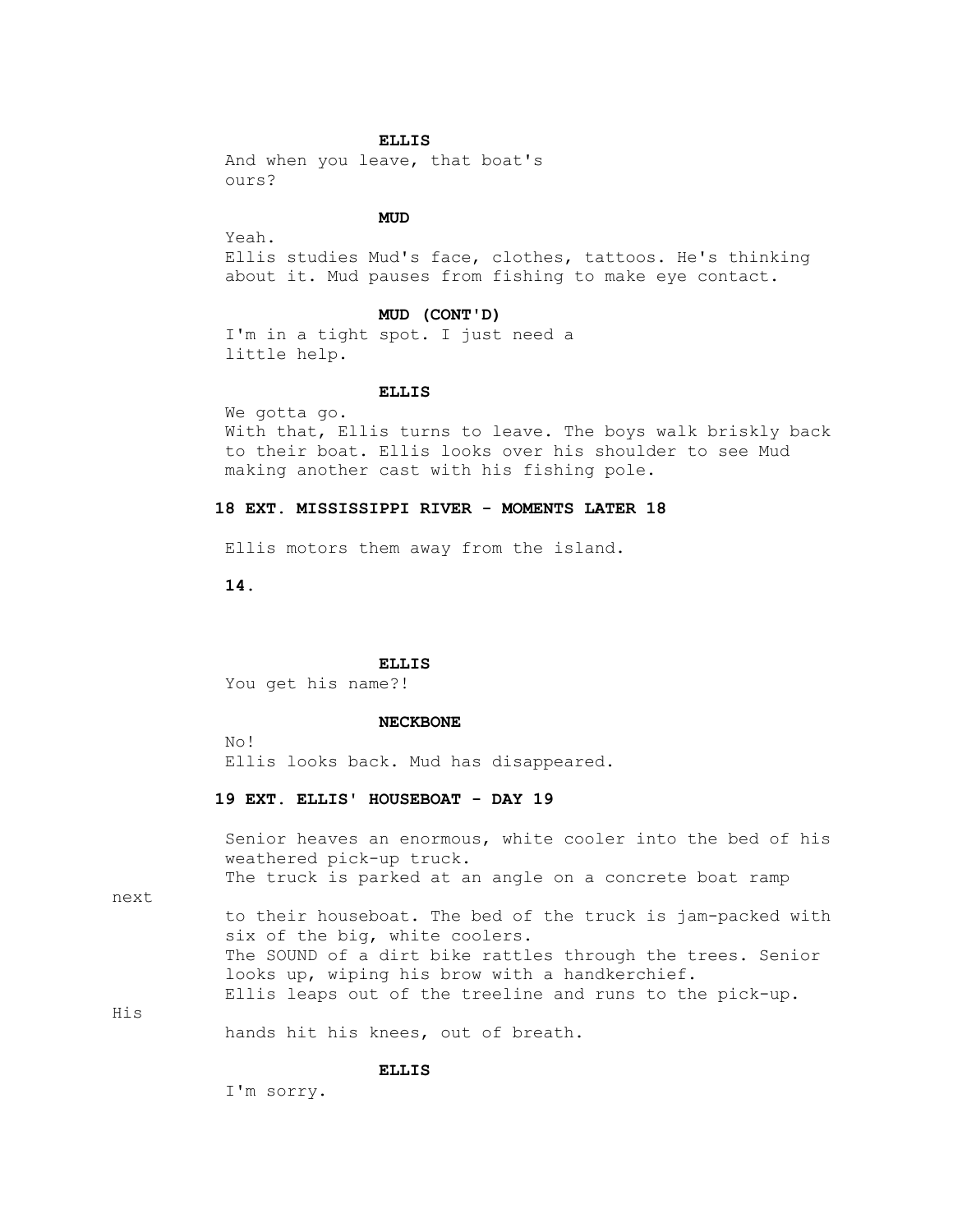# **SENIOR**

Where you been?

 **ELLIS**

 Neck and I got caught up helpin' Galen.

# **SENIOR**

 You're s'posed to be helpin' me. I had to load this myself.

# **ELLIS**

I know, I'm sorry.

 **SENIOR**

 Just get in the back. Can't be later than we are.

## **ELLIS**

 Yessir. Senior flips up the tailgate. Ellis hops up the wheel well and into the bed of the truck. He steadies himself on one

# of

the coolers as his father pulls away.

 **EXT. DEWITT/MONTAGE - DAY**

## **SERIES OF IMAGES:**

 **15.**

| 20        | 20 -Ellis looks around as he rides in the bed of the pick-up                                                                                                                 |
|-----------|------------------------------------------------------------------------------------------------------------------------------------------------------------------------------|
|           | truck. He's propped up on a cooler against the back window.<br>The truck works its way down a two-lane highway.<br>A20 -Driving, they pass a marina junkyard filled with old |
| boats A20 |                                                                                                                                                                              |
|           | and sailing paraphernalia.                                                                                                                                                   |
|           | B20 -Downtown Dewitt. A gas station. A Clinic. Rows of red                                                                                                                   |
| B20       |                                                                                                                                                                              |
|           | brick buildings, some abandoned, a small furniture store.<br>C20 -Parked, Ellis fills a grocery sack up with Ziplock bags                                                    |
| fullC20   |                                                                                                                                                                              |
|           | of white fish and ice out of the coolers.<br>-He hops out of the truck and runs the sack of fish to the<br>front door of a house. An elderly black man waits there.          |

 **21 EXT. SONIC DRIVE-IN - DAY 21**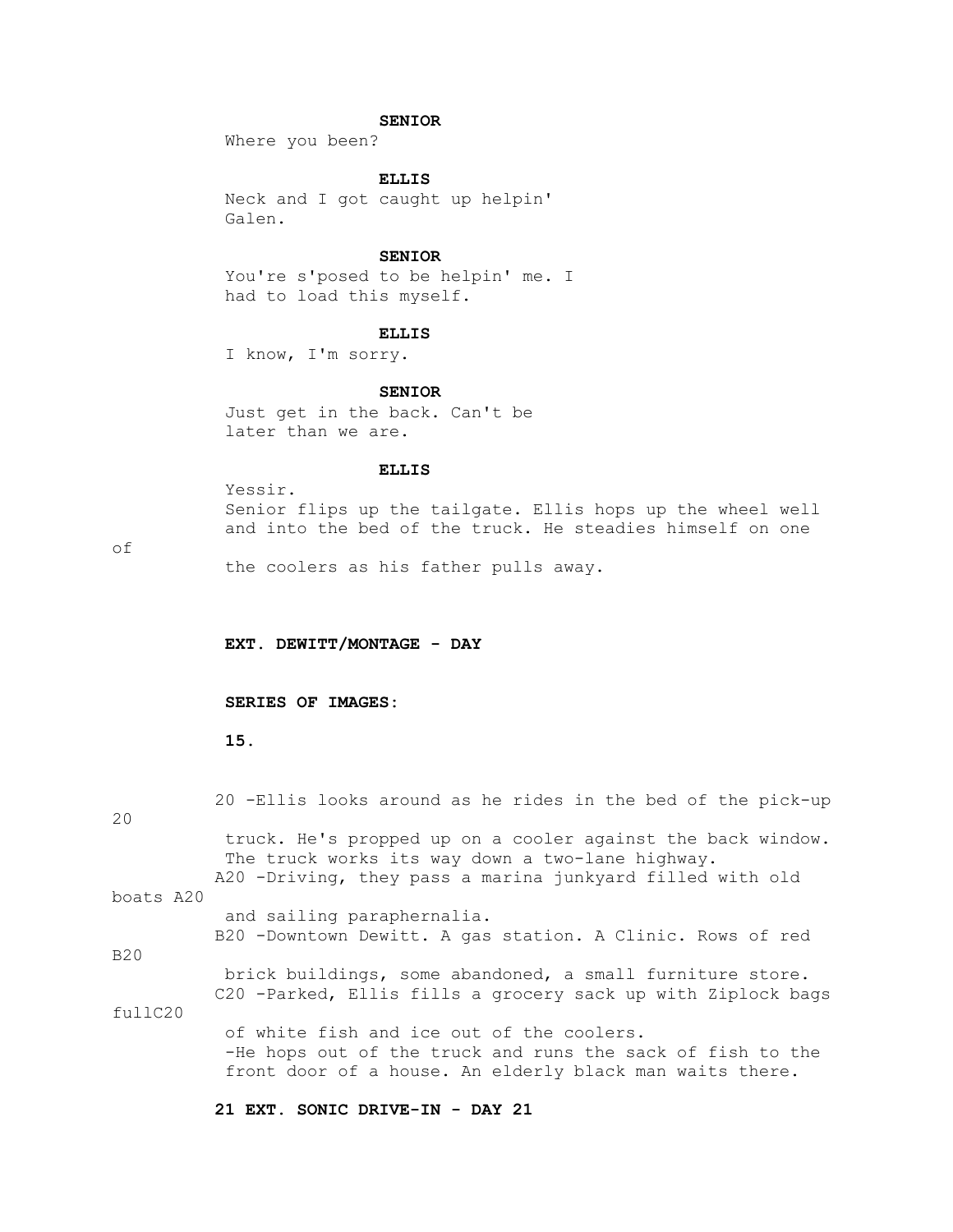|        | Ellis sits in the bed of the truck eating a chili dog.<br>Senior is up front wolfing down a cheeseburger.<br>A GROUP of TEENAGERS are gathered around a CLUSTER of |
|--------|--------------------------------------------------------------------------------------------------------------------------------------------------------------------|
| parked |                                                                                                                                                                    |
|        |                                                                                                                                                                    |
|        | cars in the corner of the lot. They meander between the                                                                                                            |
|        | vehicles, smoking, gossiping, passing around a bottle of                                                                                                           |
|        | Boone's Farm. Ellis watches them.                                                                                                                                  |
|        | MAY PEARL (16) appears in the middle of the Group laughing                                                                                                         |
|        | with her GIRLFRIENDS. She's pretty and physically more                                                                                                             |
|        |                                                                                                                                                                    |
|        | mature looking than Ellis.                                                                                                                                         |
|        | He watches as a SKINNY KID takes his ballcap off and puts                                                                                                          |
| it     |                                                                                                                                                                    |
|        | the Mill Distribution of Although CC and the sense are selling and the sense of the                                                                                |

 on May Pearl's head. She sniffs the cap, gags and tosses it back at him. Her friends laugh.

### **SENIOR**

 Let's go son. Ellis crumples the wrapper to his finished hotdog and jumps down from the bed of the truck.

 **22 I/E. SENIOR'S TRUCK/TWO-LANE ROAD - MOVING - DAY 22** Ellis rides up front with his father. Senior is a reserved man, older than Ellis' mother by

several

years. He's got thinning hair under the cap that only

leaves

 his head when he sleeps. He reaches into his shirt pocket and fishes out a fold of cash. He slips out a five dollar bill and hands it to

Ellis.

### **ELLIS**

It's s'posed to be ten.

 **16.**

## **SENIOR**

 It's ten you do your share. I loaded this mornin'. That makes it five. Ellis begrudgingly stuffs the five in his jeans.

### **ELLIS**

 You drop me at Neck's? Senior checks his pants pockets, feels around under his

seat.

### **SENIOR**

Hadn't you seen enougha him today?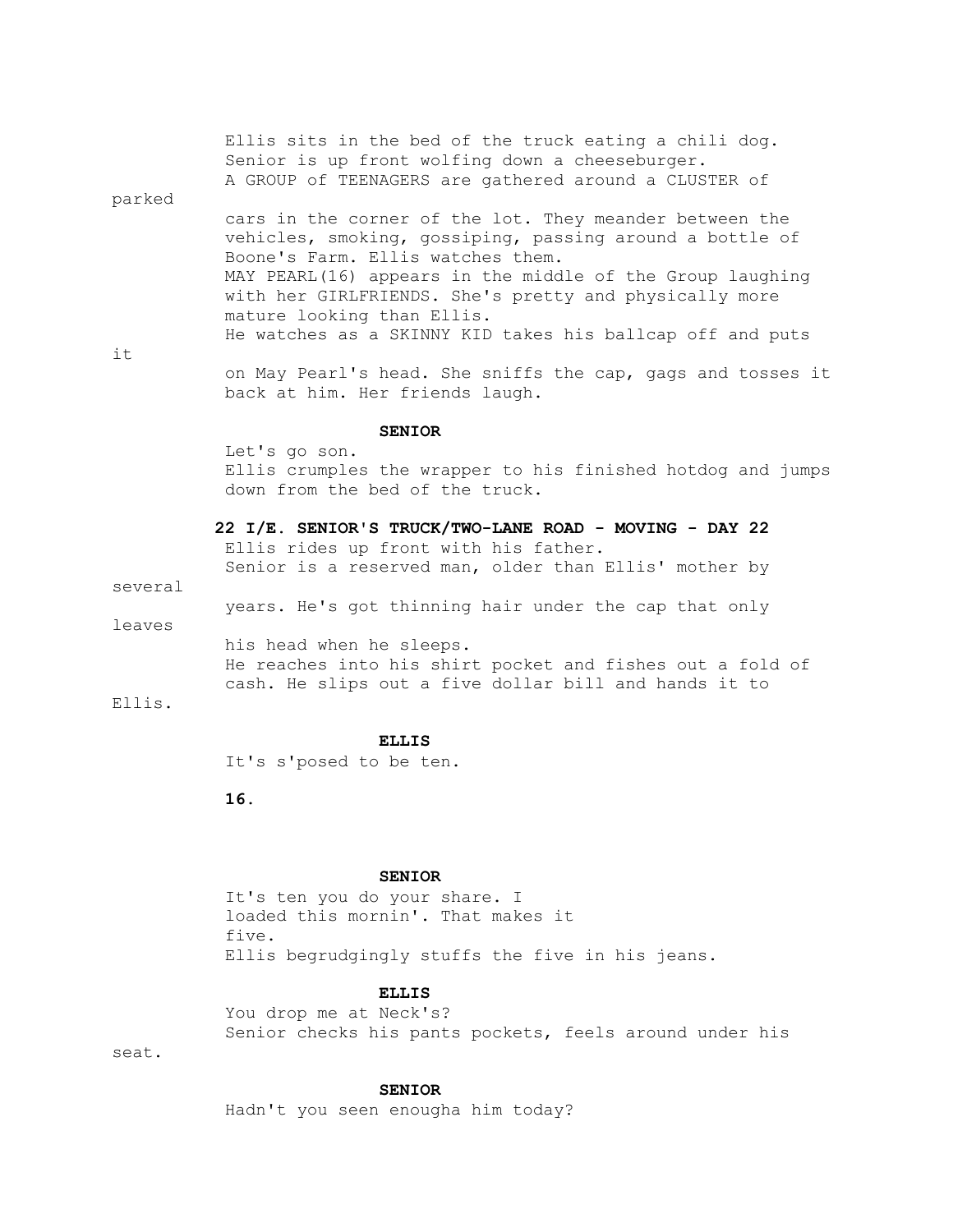# **ELLIS**

Said he had something for me.

## **SENIOR**

 You see anymore Ding Dongs over there? Ellis checks under his seat and pulls out a half-empty box

 Ding Dongs. Hands one over to his father who rips the package with his teeth.

### **ELLIS**

 What'd Momma wanna talk to you about?

### **SENIOR**

What?

# **ELLIS**

 This mornin', what'd she wanna talk with you about?

#### **SENIOR**

You spy on me in my own house?

# **ELLIS**

I wasn't spyin', just heard ya'll.

### **SENIOR**

 That's your mother's business. Senior makes this his answer, eats the Ding Dong.

# **23 EXT. NECKBONE'S TRAILER - DAY 23**

 Neckbone sits on the front steps of his trailer reading a comic book. The muffled sound of the Beach Boys' "Help Me Rhonda" plays off a record inside. Senior's truck pulls away as Ellis walks up the entrance to the trailer park.

 **17.**

 **ELLIS**

I came by for that book.

 **NECKBONE**

What book?

 **ELLIS**

of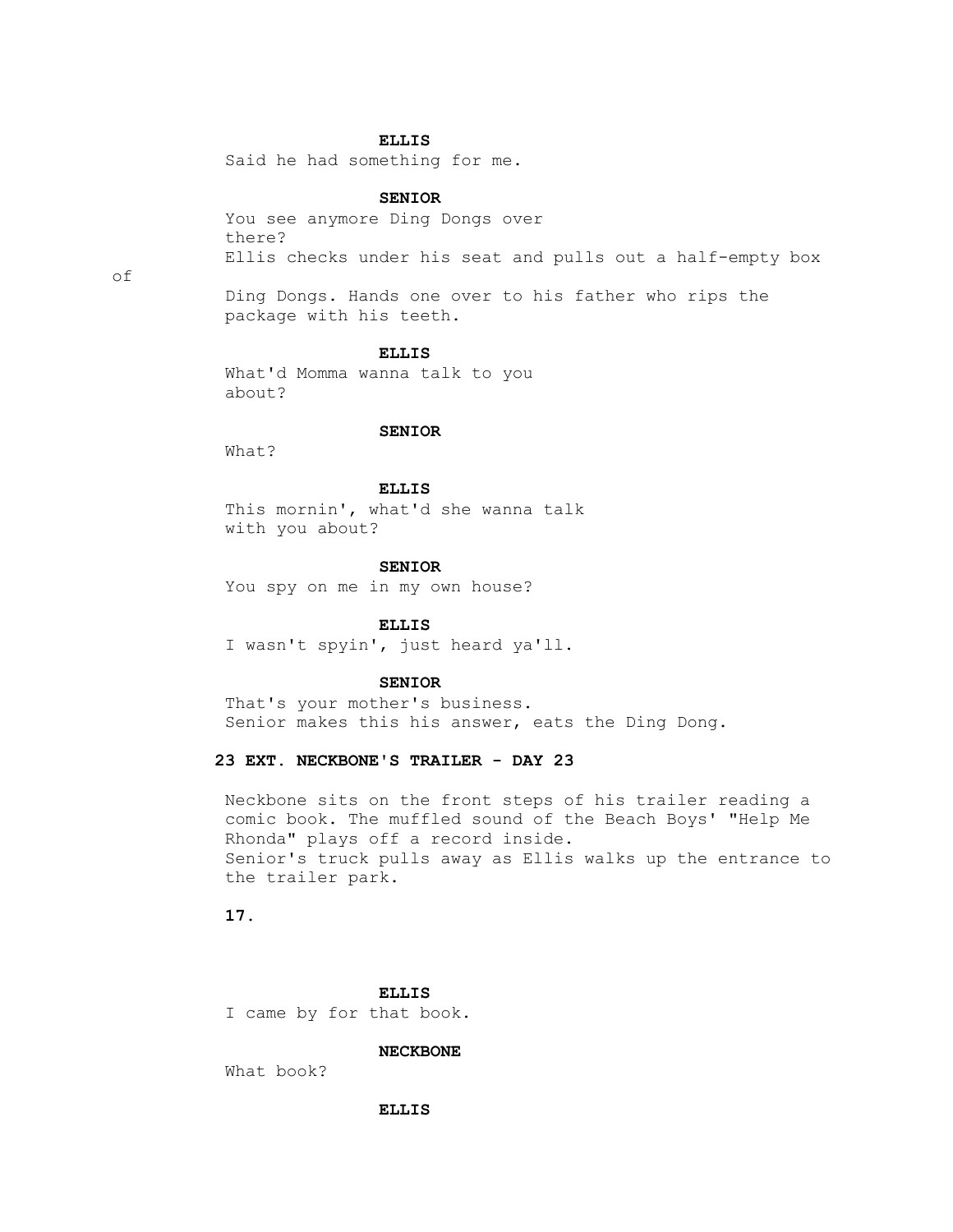You said Galen had a book might help me out.

# **NECKBONE**

 Aw, yeah. We gotta give it a minute. You hear that music?

# **ELLIS**

Yeah.

### **NECKBONE**

 That means he's doin' it. That's his doin' it song. Ellis takes a seat next to Neckbone. They listen to the song, slightly craning their necks to pick up on any other sounds. There are none.

# **ELLIS**

You know who it is?

## **NECKBONE**

 Whoever's drivin' that white Dodge. Neckbone motions to a beat up Dodge Shadow in the yard.

 **ELLIS**

You tell Galen 'bout this morning?

## **NECKBONE**

Nah. You tell anybody?

### **ELLIS**

No.

#### **NECKBONE**

That guy was crazy.

#### **ELLIS**

 Maybe. I don't know. I think he just needed some help.

### **NECKBONE**

 Well he can swim his ass off that island and get some.

## **ELLIS**

 I think I'm gonna go back, take him some food.

 **18.**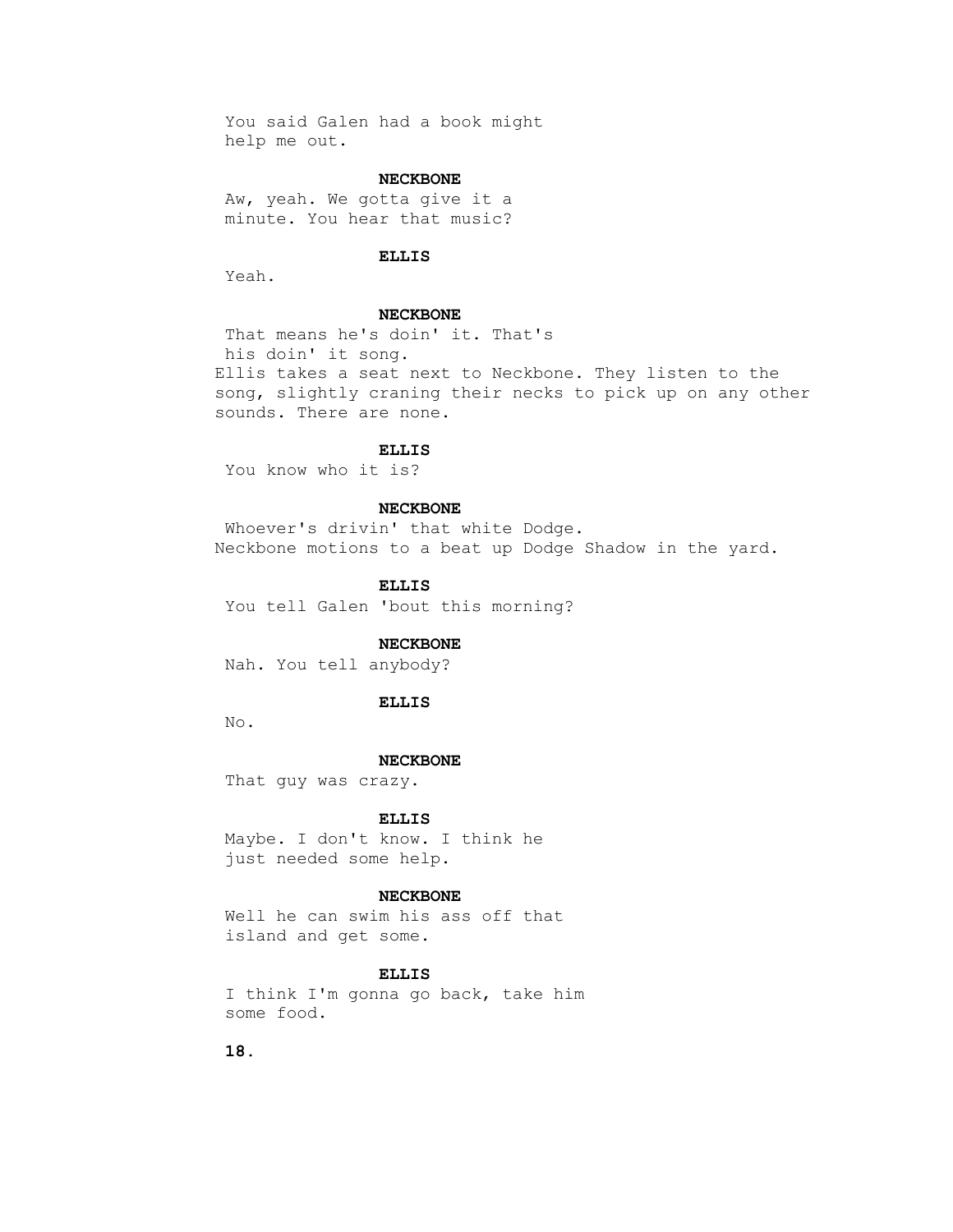## **NECKBONE**

Why?

 Suddenly, the music from inside stops. Footsteps approaching and the trailer door flies open, almost hitting the boys. A GIRL(28) bursts out down the steps, straight to her car. She wears tight jean-shorts and is buttoning a white shirt. She stops and turns back to the boys.

## **GIRL**

You're Neckbone right?

## **NECKBONE**

Yeah.

# **GIRL**

 You look like a good enough kid. A word of advice, don't grow up to be like your shit heel uncle. The boys can't take their eyes off her cleavage revealed under her half-buttoned shirt. A necklace with three misshapen pearls hangs from her neck.

# **GIRL (CONT'D)**

 Hey! She snaps the boys' attention up to her eyes.

## **GIRL (CONT'D)**

 You hear me? You treat a woman like a princess. Got it?!

### **NECKBONE**

Yeah.

 The trailer door opens and GALEN(36) emerges. He's a big, lumbering guy wearing a full-body wet suit pulled halfway down. A faded mermaid tattooed in the middle of his chest.

#### **GALEN**

Come on baby.

# **GIRL**

### **I'M A GODDAMN PRINCESS!!!**

 The Girl yanks off the necklace and hurls it at Galen. He brushes fingers through his thick mustache.

# **GALEN**

 That's uncalled for. He walks out to her. She heads for the Dodge Shadow.

 **19.**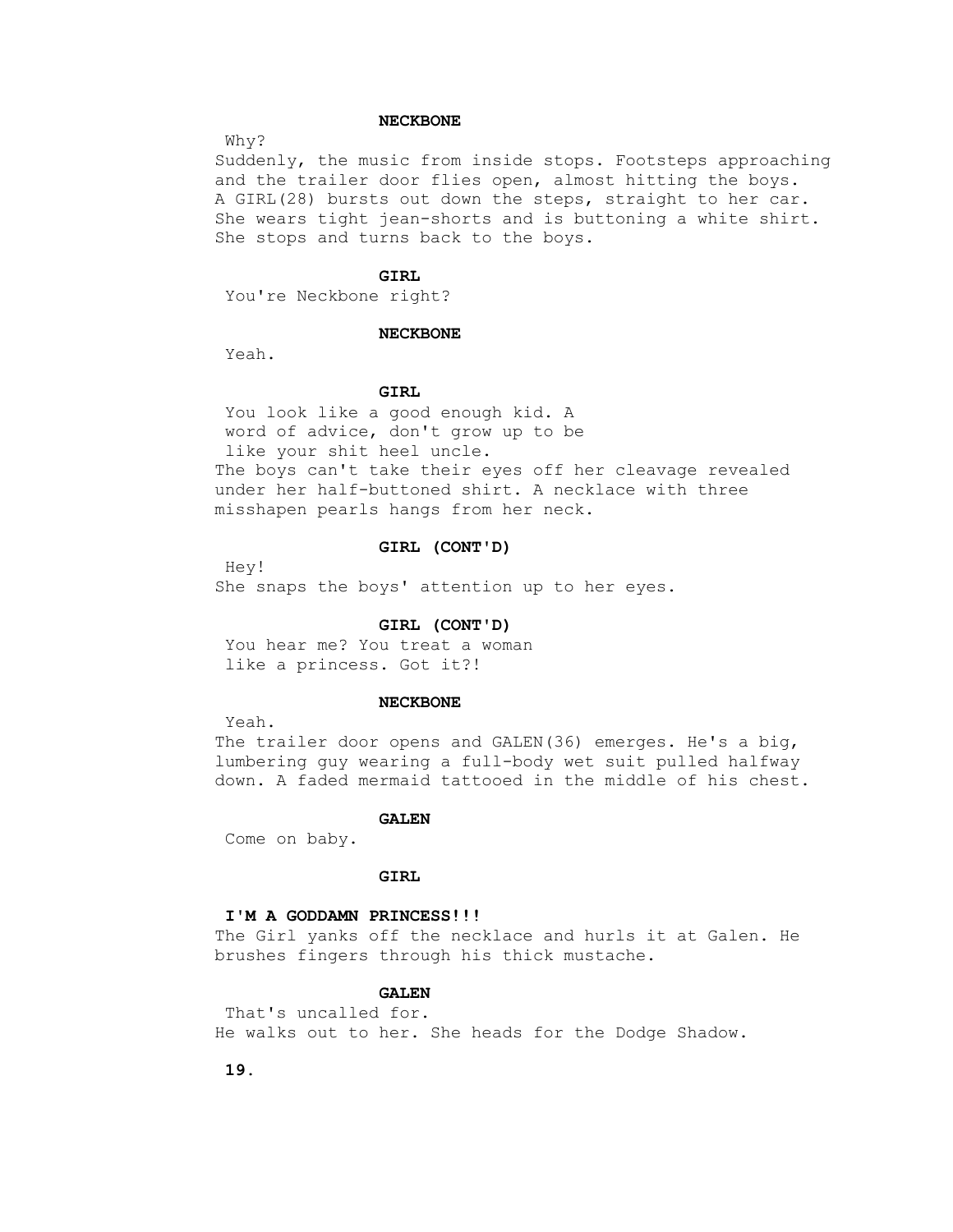## **GALEN (CONT'D)**

## **(TRAILING OFF)**

 A lot of people are comfortable with that kind of thing in the bedroom. Some people aren't. We know that about you now... Ellis sees one of the misshapen pearls at his feet. He

picks

it up and holds it to the sun.

### **NECKBONE**

 Pearls. Galen finds 'em in some of the mussel shells. Most of 'em ain't worth dick, but he likes to make necklaces for the girls. Come on, let's get that book. Neckbone walks into the trailer. Ellis stands up and retrieves the other two pearls out of the dirt. He crams them in his pocket and follows Neckbone inside.

# **24 INT. NECKBONE'S TRAILER - CONTINUOUS 24**

The trailer is decorated in the filth of a true bachelor

pad.

 Neckbone makes his way to a bedroom. He tosses clothes and trash around to get to what he's looking for. A cardboard box. He pulls the box onto the bed and sifts through.

#### **NECKBONE**

 I don't want you goin' back out there by yourself. That river's scary enough with two people, and I don't trust that guy.

### **(FINDS SOMETHING)**

Here it is.

He takes out a hardback book. The slip reads, "The

Confident

Confidant, communicating with the opposite sex."

# **NECKBONE (CONT'D)**

 Galen said this really turned things around for him.

### **ELLIS**

 Thanks. Ellis flips delicately through the manual.

 **25 EXT. NECKBONE'S TRAILER - CONTINUOUS 25**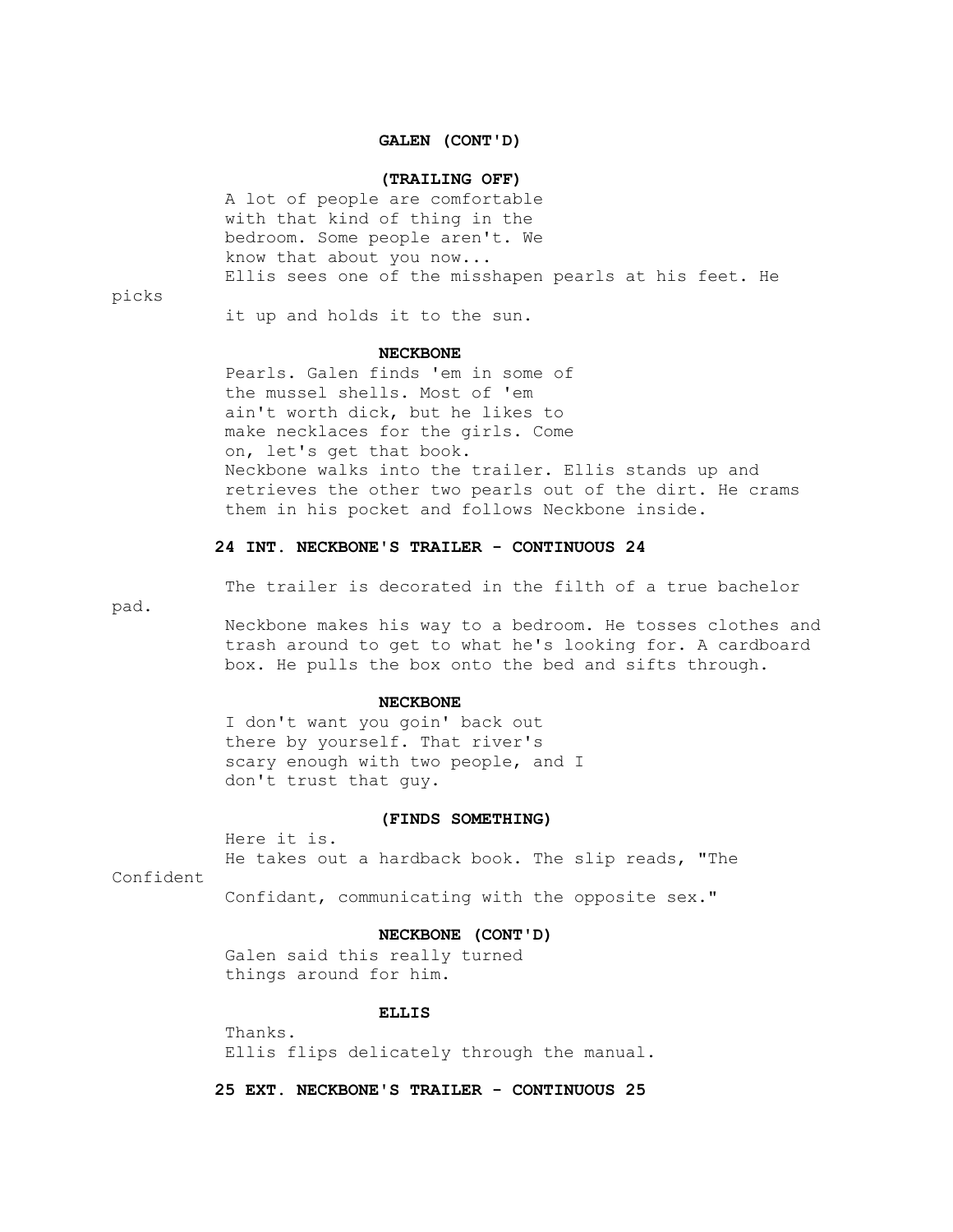Galen watches as the Girl's Dodge Shadow pulls away. The boys step out of the trailer.

## **NECKBONE**

You really going back out there?

 **20.**

### **ELLIS**

I think it's the right thing to do.

### **NECKBONE**

 Well...I'll be over in the mornin' then. Galen, his thumbs tucked under his armpits, walks back to

the

 trailer. He passes the boys and notices the self-help book in Ellis' hands.

# **GALEN**

## **(WITHOUT STOPPING)**

 That's a good book. Be sure you do the worksheets in the back. Let's get some dinner Neck. Galen's gone inside.

### **NECKBONE**

I'll call 'fore I come.

## **ELLIS**

 All right. Neckbone follows his uncle into the trailer. Ellis flips through his new book as he heads out of the trailer park.

## **26 EXT. ELLIS' HOUSEBOAT - NIGHT 26**

 By the time Ellis makes it to his houseboat, the sun has disappeared behind the horizon. He crosses the make-shift plank and enters through a screen door by the carport.

## **27 INT. ELLIS' HOUSEBOAT - DEN - NIGHT - CONTINUOUS 27**

door.

Mary Lee flinches when she sees Ellis come through the

Her face is flushed. Senior stands toe to toe with her. They stare at Ellis, who has paused in the doorway. He doesn't say anything, just looks curiously at his parents. Senior storms past Ellis and is out the door.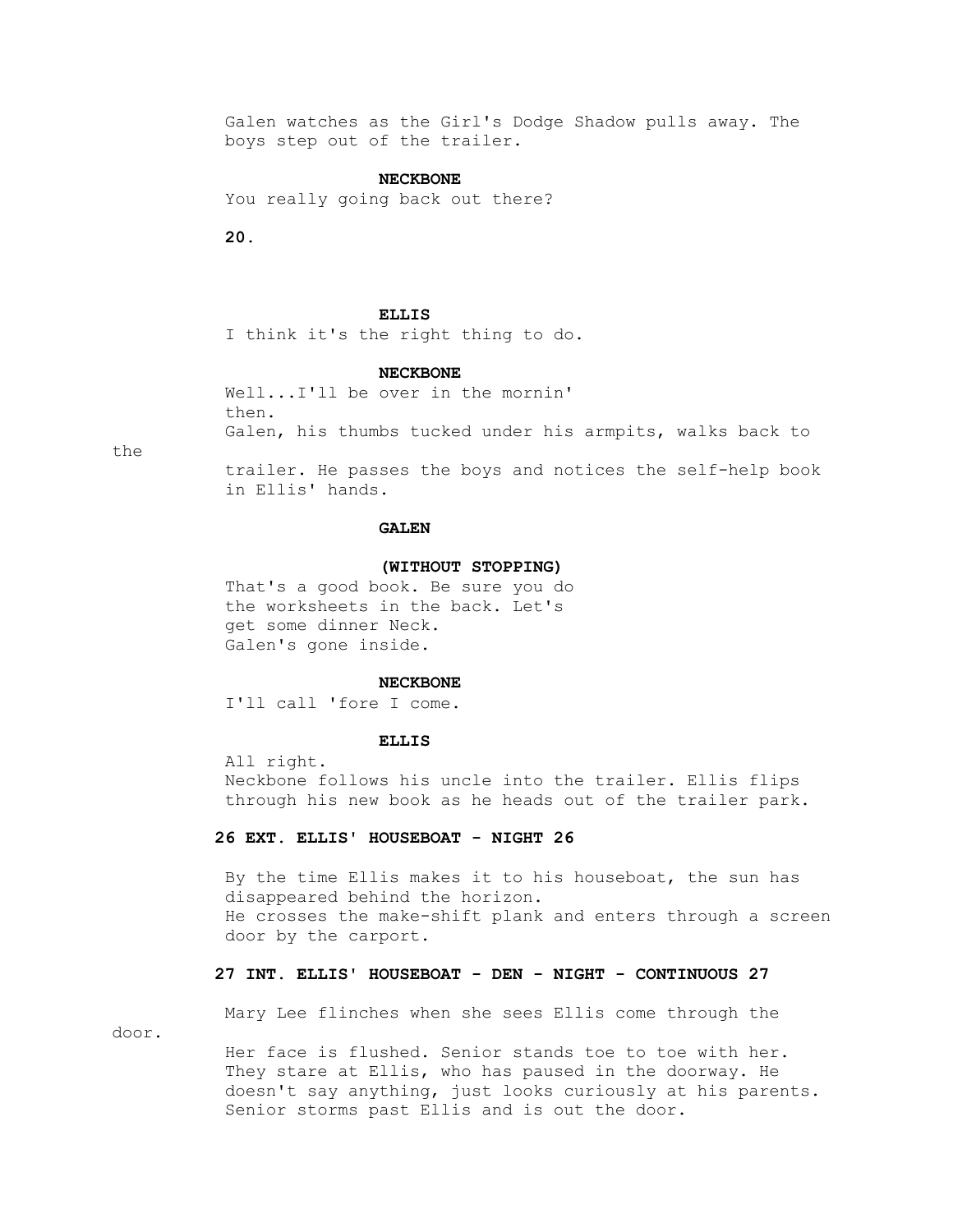Ellis steps further into the den. Mary Lee tries to straighten herself, patting down her hair and dabbing at

her

eyes with the back of her hand.

### **ELLIS**

You okay momma?

## **MARY LEE**

Yes.

 **21.**

 She walks into the kitchen keeping Ellis at her back. She turns on the sink and begins scrubbing at a dish.

# **MARY LEE (CONT'D)**

 Do you need me to fix you somethin'? Have you eaten?

## **ELLIS**

 I'm all right. Mary Lee shuts off the water and lets the dish rest in the sink. She turns to Ellis.

#### **MARY LEE**

I'm gonna turn in.

### **ELLIS**

Okay momma.

 Mary Lee slips past him and enters her bedroom. The door closes and Ellis is left alone in the den. It's quiet. He waits, looking at the door his mother just closed. Ellis walks into the kitchen and eases open a cabinet door. Checking over his shoulder, he zips his backpack open and fills it with CANNED FOOD.

# **28 EXT. TOM BLANKENSHIP'S HOUSEBOAT - DAY 28**

 Hands pump the stock of a high-powered pellet gun. TOM BLANKENSHIP(67), white hair cut high and tight wearing

a

 short-sleeve button up, takes careful aim with the pellet gun. Tom sits in a lawn chair atop the roof of his houseboat. He squeezes his left eye shut. A snake's head pokes out of the water about 15 yards off

his

 boat. The head makes for a target no bigger than a thumb. Tom's left eye snaps open and he fires. The pellet rips through the snake's head. Its body floats to the surface.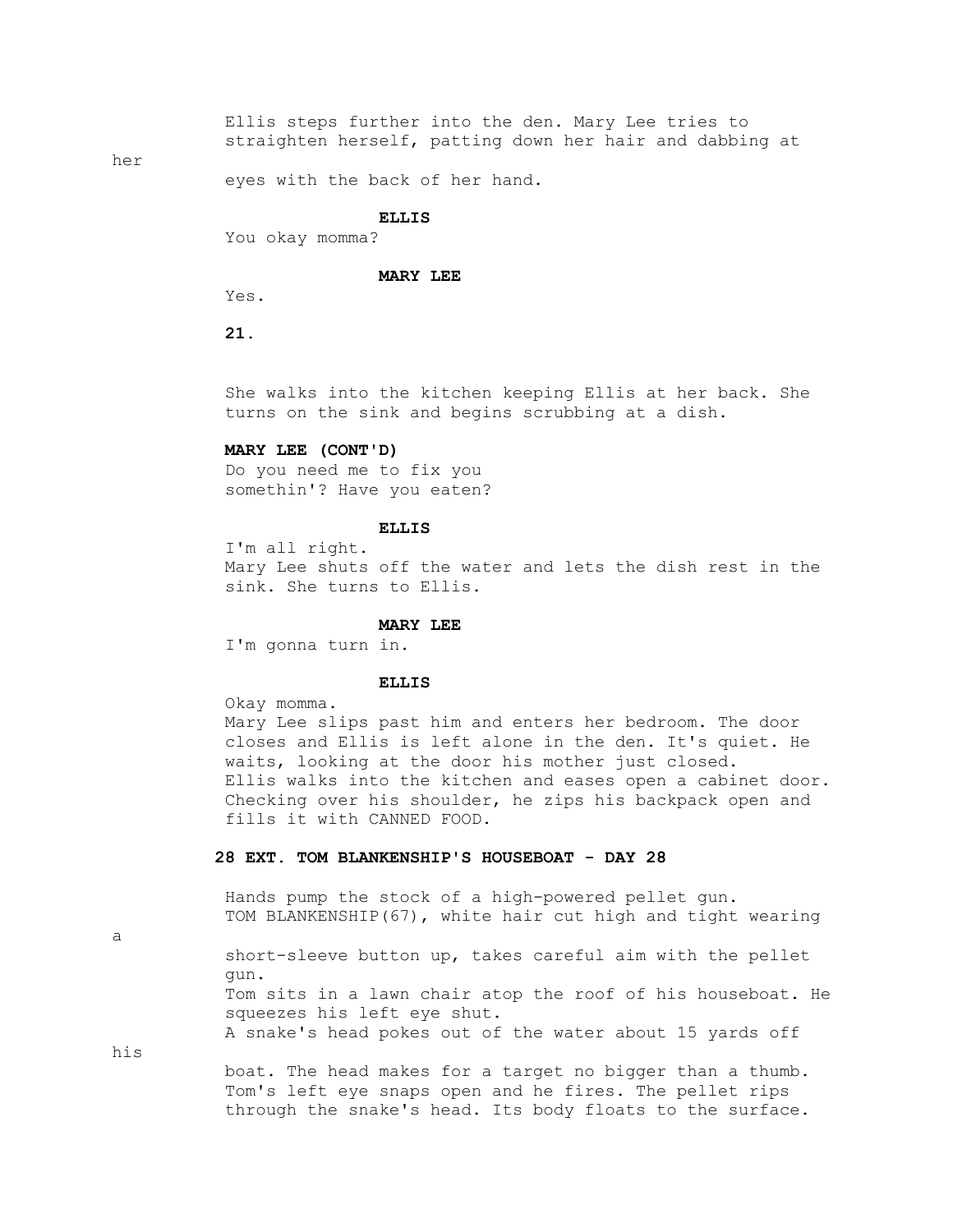Tom takes account of his shot as he pumps the air rifle. He scans the water for more targets.

# **29 EXT. ELLIS' HOUSEBOAT - CONTINUOUS 29**

 Ellis watches Tom Blankenship from across the bayou. Tom's boat sits directly opposite Ellis', separated by 30 yards

of

 muddy brown water. Ellis leans against a post under the carport. His backpack resting at his feet, he holds the Walkie-Talkie in his

hand.

 Senior works behind him washing utensils in the outdoor sink.

 **22.**

## **ELLIS**

 What do you know about Tom Blankenship?

### **SENIOR**

 $W$ hat? Senior doesn't turn around from his work at the sink.

 **ELLIS**

 Mr. Blankenship, what do you know about him?

### **SENIOR**

Why?

 **ELLIS**

 I don't know. He looks lonely over there.

## **SENIOR**

 Some people move to this river to work on it, and some move here to be left alone. Senior makes his way to the ice machine and begins scooping ice into a large white cooler. Mary Lee emerges from the houseboat dressed for work, a secretarial job. Senior stops what he's doing to watch her. She walks over to Ellis.

## **MARY LEE**

 Let's sit down for dinner tonight okay? Will you make it home by seven?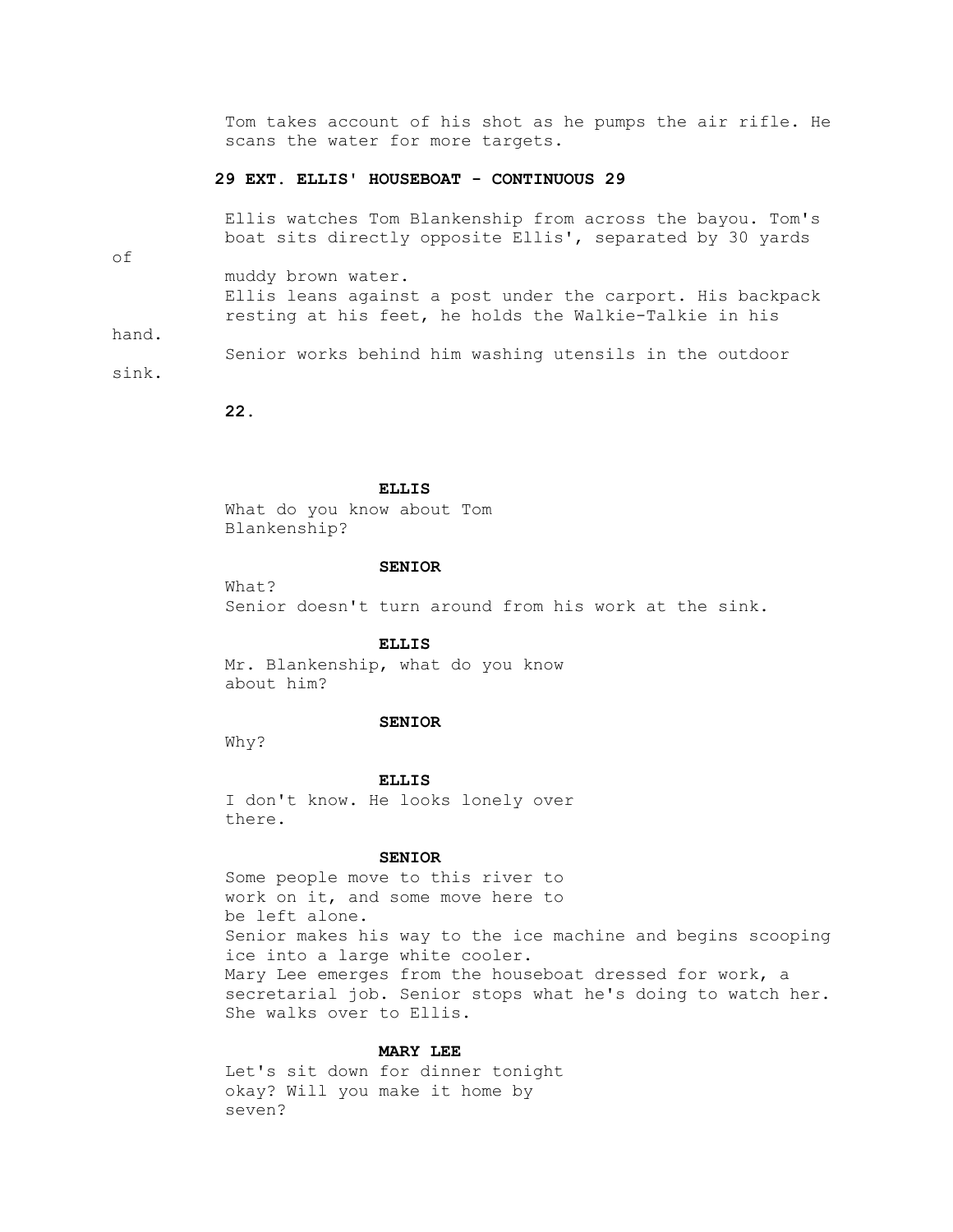### **ELLIS**

Yes ma'am.

 She walks off the boat without a glance in Senior's direction. He trails her with his eyes before going back to digging in the ice. A29 Ellis looks back at Tom. The Walkie SQUAWKS out several

A29

 loud BEEPS. Ellis crams it in his backpack and runs off the boat.

# **ELLIS (CONT'D)**

 Bye Dad. Senior holds a hand up but never looks up from his work.

 **23.**

# **30 EXT. ISLAND SHORE - DAY 30**

 Water laps at the shore of the island. Ellis and Neckbone drag their boat onto the muddy bank.

### **NECKBONE**

Where you think he's at?

### **ELLIS**

 I guess we should try the boat. They head for the treeline.

# **31 EXT. BASE OF BOAT TREE - DAY 31**

The boys emerge from the woods, their attention focused up

to

 the boat hovering in the tree some twenty feet above them. Ellis notices the remnants of a fire on the ground. A log pushed up next to it for a seat. Ellis kicks at the ash.

### **ELLIS**

Looks like he made camp.

## **NECKBONE**

 (looking up to the boat) You think he's up there?

# **MUD (O.S.)**

 I didn't know if ya'll'd come back. The boys spin around. They survey the woods but no one's there. Their eyes drift up to find Mud sitting in a tree, his legs dangle off a branch.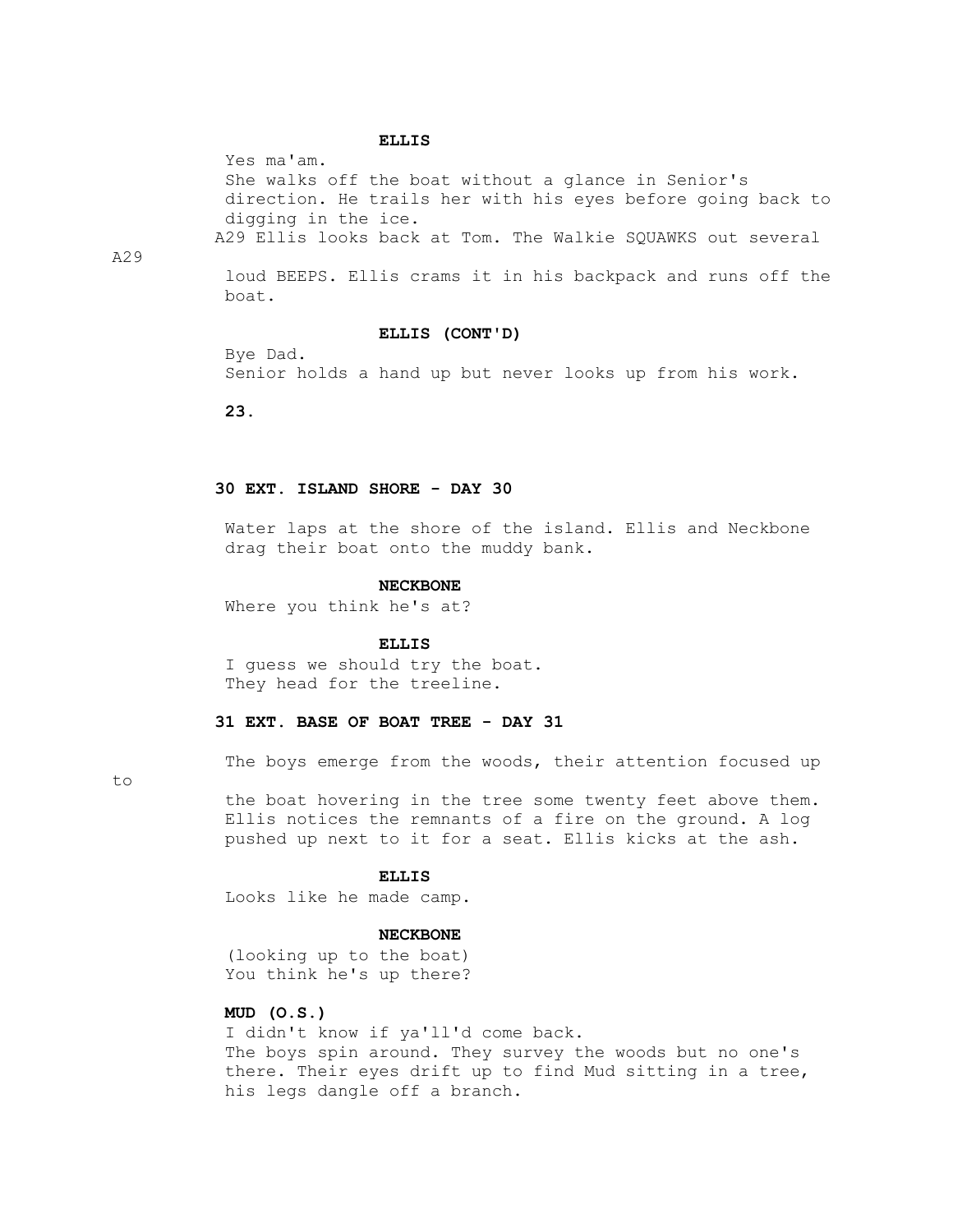# **ELLIS**

 What're you doin'? Mud bounds down, stepping from limb to trunk to the ground. It's an agile move.

# **MUD**

 I try to never sleep in the same place twice. What you got there? Mud motions with his head to the backpack in Ellis' hand. Ellis holds it out to him.

## **ELLIS**

 I brought you some food. Mud looks at the backpack, but doesn't move.

## **ELLIS (CONT'D)**

Go on.

 **24.**

 Mud takes the backpack and walks over to the ashes of his campfire. He squats with his back to the boys and unzips the bag. Hunkered down, Mud's shirttail rides up over the lip of his jeans revealing a PISTOL at his backside. Ellis sees this and motions to Neckbone. The boys stand their ground, cautious.

# **MUD**

 I owe you boys. Keeping the bag in hand, Mud takes a seat on the stump

behind

 him. He pulls out a selection of canned food; pumpkin pie filling, evaporated milk, green beans. He grabs the beans.

## **MUD (CONT'D)**

 I was gonna try runnin' a trot line today. See how far that'd get me. Mud removes a good-sized folding knife from his pocket and makes short order of the can lid. He tips the can up letting the beans fall into his mouth. Juice flows down his cheeks.

# **MUD (CONT'D)**

## **(A MOUTHFUL)**

 I'd been rationin' what I had...green bean never tasted so good. The can is quickly emptied, juice running down Mud's chin. He straightens his back, choking down the final swallow. He sees the boys staring at him and catches himself.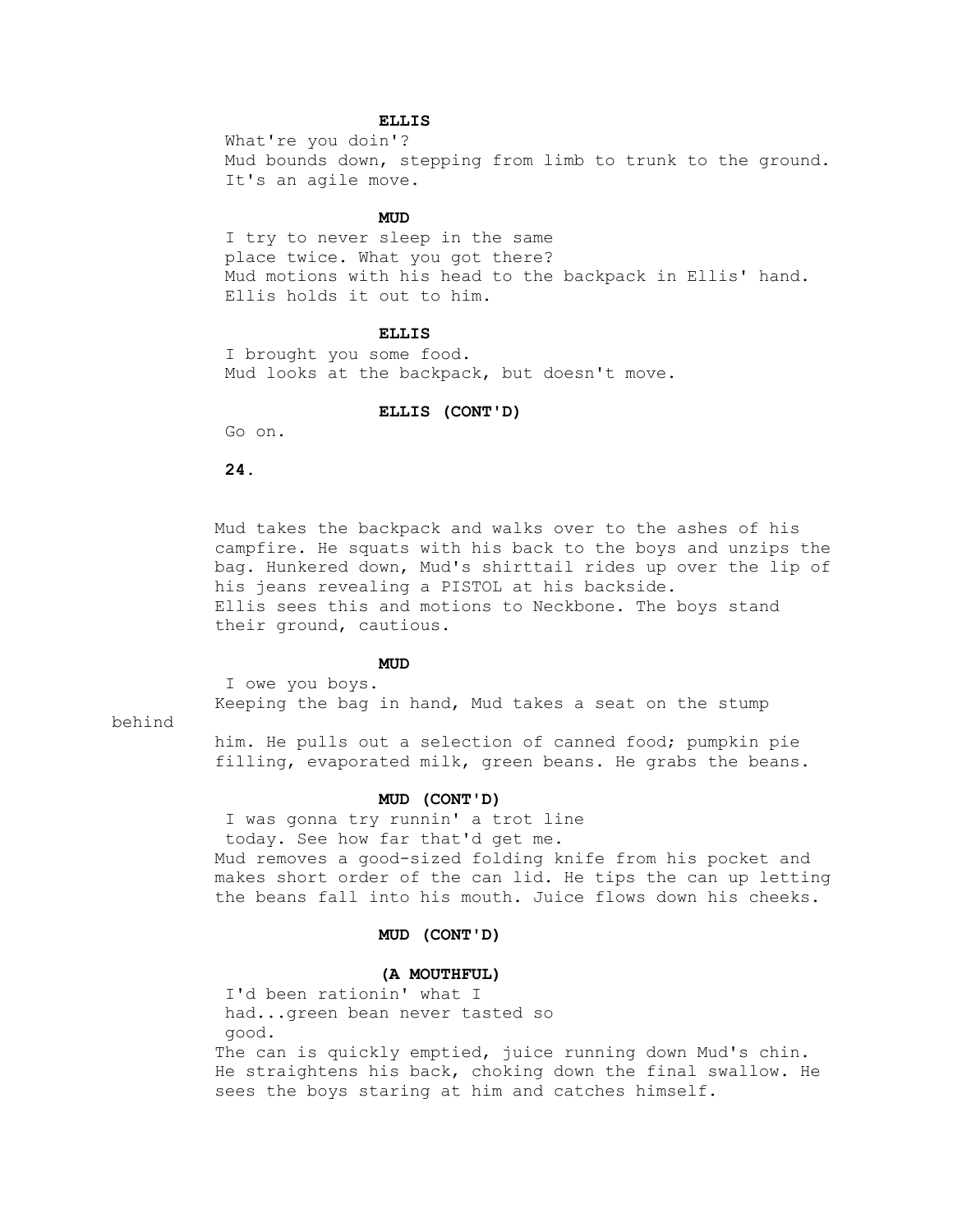# **MUD (CONT'D)**

I appreciate it.

# **ELLIS**

Yeah.

### **NECKBONE**

What you got that pistol for? Mud wipes off his chin, realizing the boys have been

studying

him. He closes the knife and tucks it in his pocket.

# **MUD**

 For protection. Mud gets up, heads for a duffel bag tucked under a nearby tree. The boys pivot, keeping Mud in front of them. Mud notices.

## **MUD (CONT'D)**

 Ya'll don't have to be afraid of me. I have two ways to protect myself out here. This shirt, and this pistol.

### **(MORE)**

 **25.**

# **MUD (CONT'D)**

 There are fierce powers at work in the world boys. Good, evil, poor luck, best luck. Men have to take advantage where they can. Mud removes a spool of fishing line and a small plastic tackle box. He scoops up the duffel bag and heads into the woods.

### **MUD (CONT'D)**

 Ya'll comin'? 32 Neckbone looks to Ellis, who walks after Mud into the 32 trees.

## **ELLIS**

Who's this guy you're waitin' on?

# **MUD**

 I'm not waitin' for a guy. I'm waitin' on my girlfriend. Juniper.

### **NECKBONE**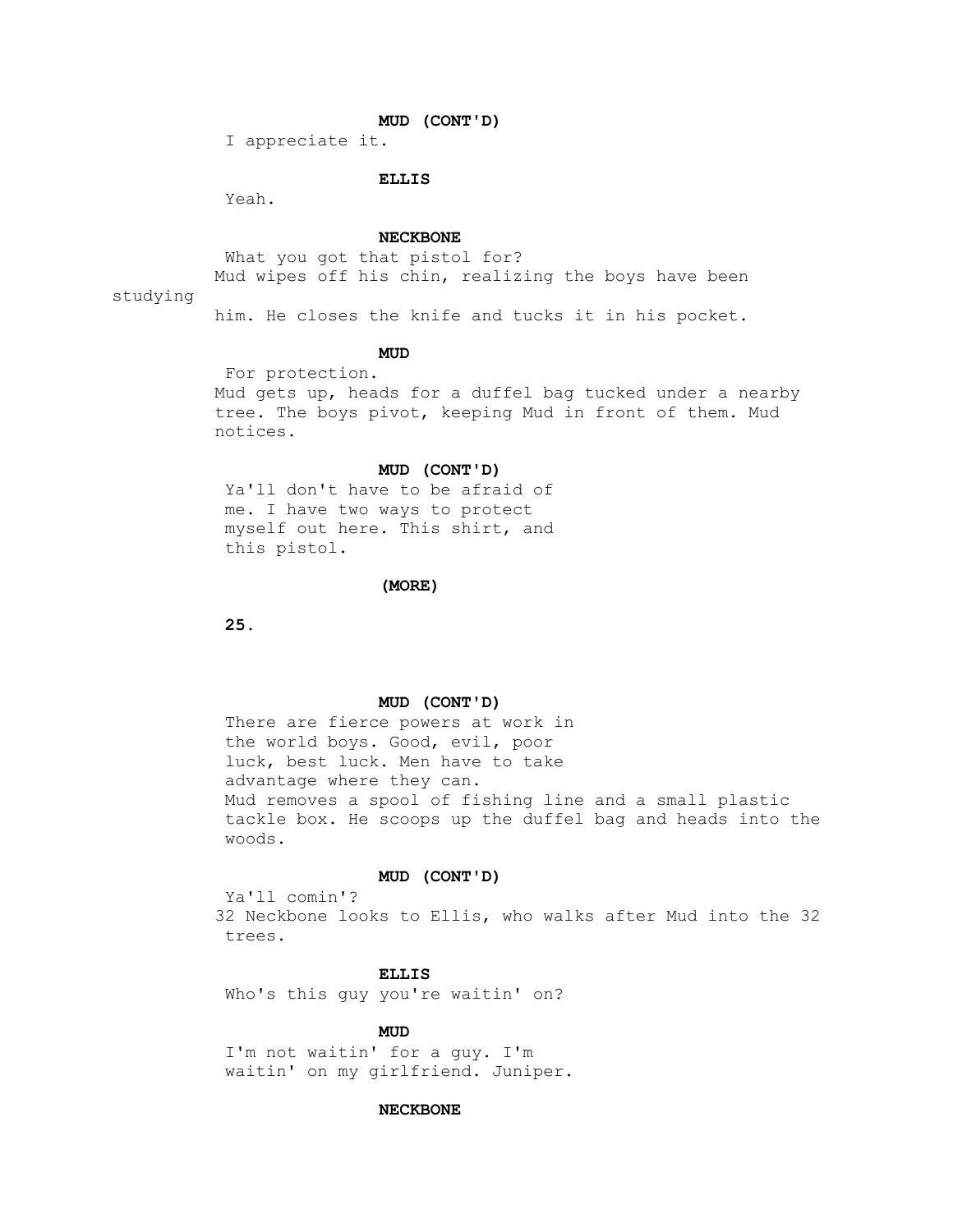Is she hot?

# **MUD**

She's beautiful.

# **NECKBONE**

# **(COUGHING)**

Bullshit.

# **MUD**

 Best lookin' girl I've ever seen. Hands down. Blonde hair. Long legs. She's like a dream you don't want to wake up from. She's got birds tattooed on her hands, here. Mud stops, points to the area on the top of his right hand, between his thumb and pointer finger.

# **MUD (CONT'D)**

Nightingales. Good luck birds.

### **NECKBONE**

That a good luck snake?

**MUD** 

No it is not.

### **NECKBONE**

I hate snakes.

# **MUD**

 That's because God made them for us to fear.

### **(MORE)**

 **26.**

## **MUD (CONT'D)**

 It's a thing we knew to be afraid of before we even got into this world. 33 They emerge from the woods onto the downstream coast of

33

 the island. It looks different than the other shoreline. A large swath of red clay angles sharply into the water.

## **MUD (CONT'D)**

Cherokee would wrap snake skin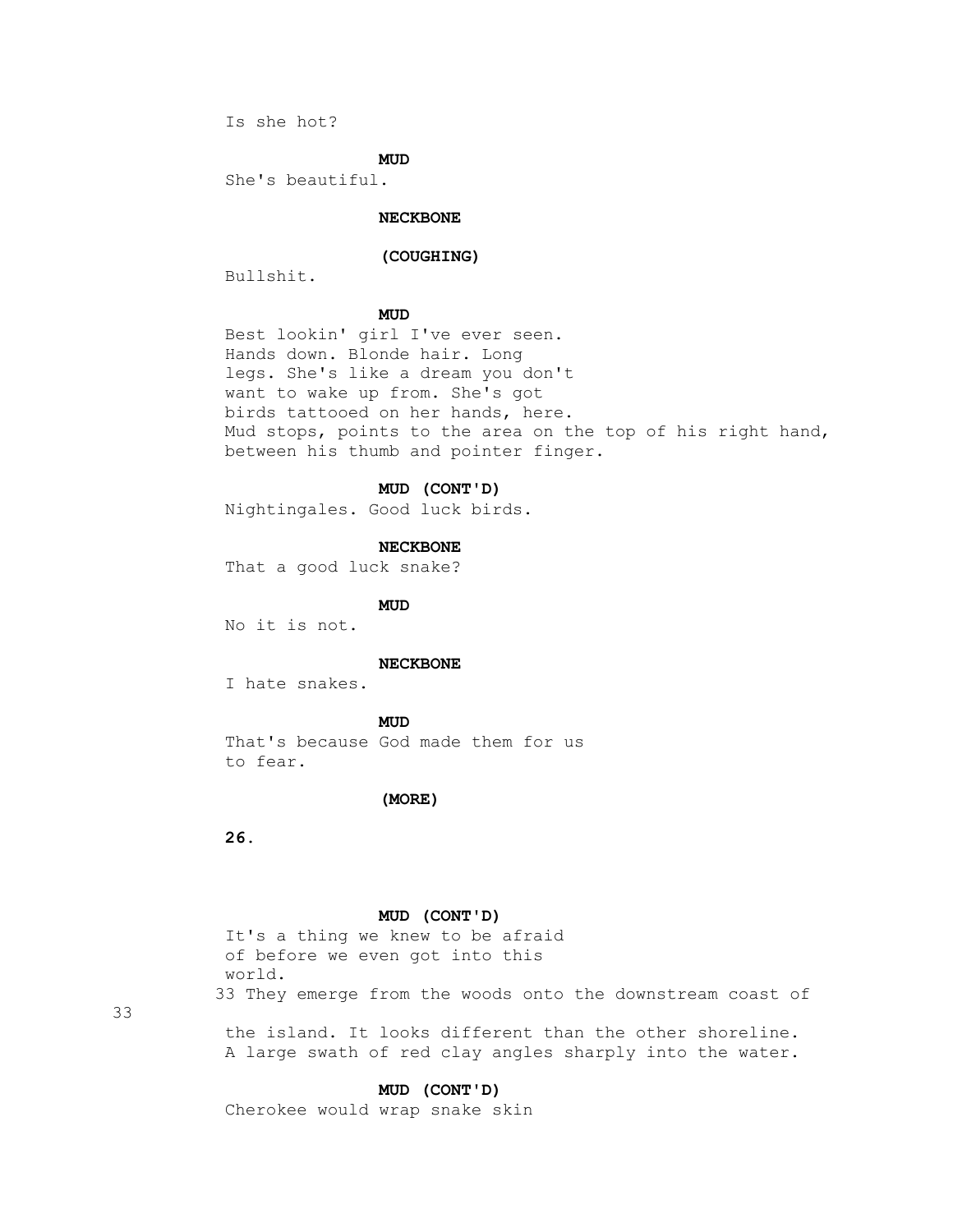around their pregnant women's bellies. Induce labor, scare the child out. Here. He fetches a length of rope out of the duffel bag and

tosses

it to Neckbone.

# **MUD (CONT'D)**

 Set that `round your bed at night. Snake won't cross braided rope.

## **NECKBONE**

```
 Thanks.
(nods to Mud's tattoo)
So what's that for then?
Mud walks to a tree branch that has grown out over the
```
bank,

nearly resting in the water. He sets a trot line from it.

# **MUD**

 A reminder. Don't get bit. I was 10, swimmin' `bout a mile up from here. Me and Juniper. Sonofabitch swam right up under me, bit me just below the armpit. June got me out, got me to a clinic. Doctor said I shoulda been dead in twenty minutes. Took us an hour just to get back to town.

#### **NECKBONE**

What'd they do?

# **MUD**

 Gave me antivenom. For a cotton mouth. See here. Mud shows the tattoo on top of his right hand. He points

out

the two cotton blossoms bulging from the snake's mouth.

## **MUD (CONT'D)**

 Problem with antivenom is they can only give it to you once. It's made from horse blood. Your body would reject it a second time. The cure ends up being more dangerous than the poison.

 **27.**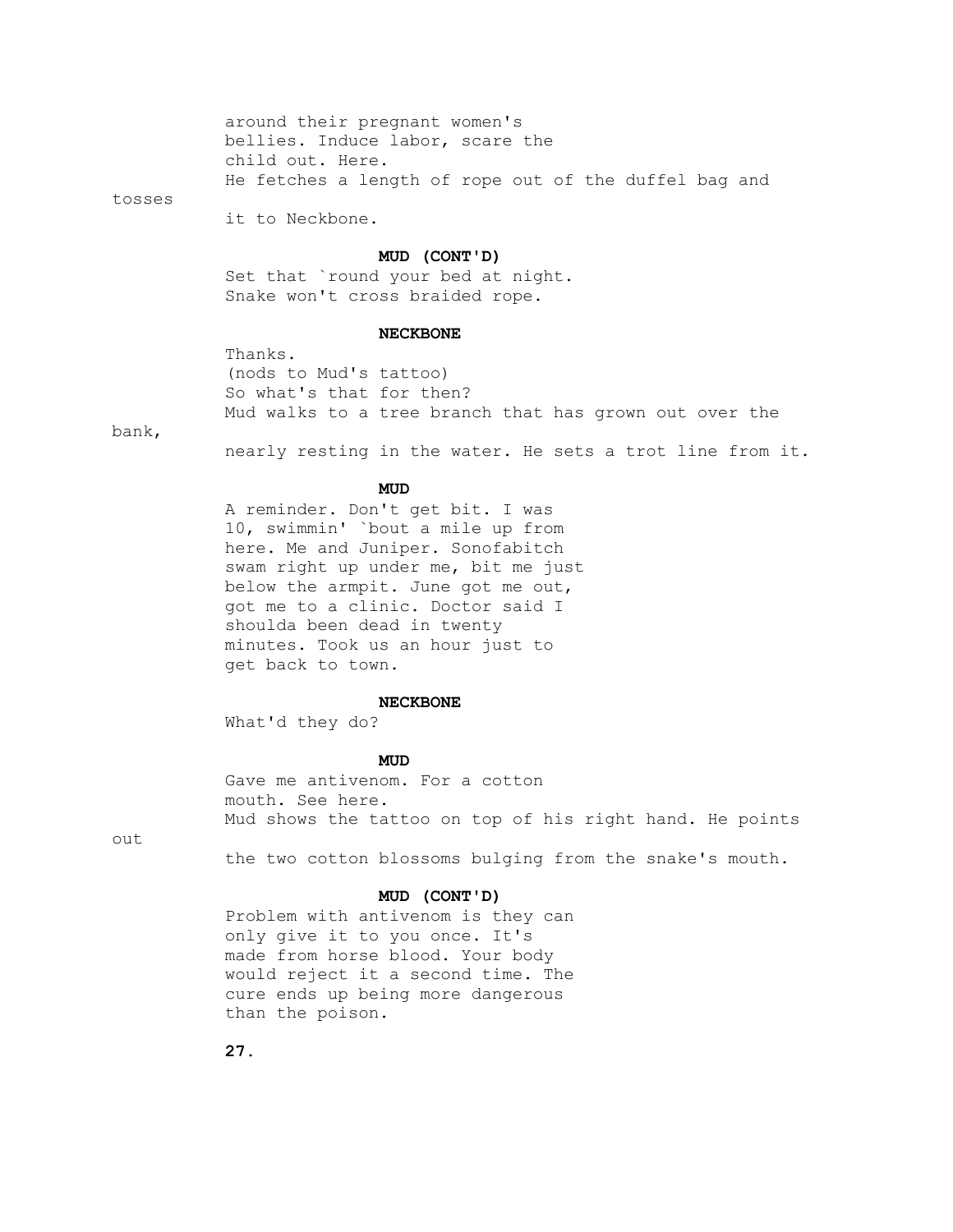## **ELLIS**

What happens if you get bit again?

## **MUD**

 I die, or just sweat it out. Neckbone, not buying it, looks at Ellis and taps his watch.

# **ELLIS**

We gotta go help Neck's uncle.

# **MUD**

All right.

 **ELLIS**

You never said your name.

**MUD** Mud. You can call me Mud.

# **ELLIS**

Mud?

# **MUD**

#### **M-U-D.**

Neckbone tosses the braided rope back. It lands at his

feet.

#### **NECKBONE**

 Here you go, Mud. I think you need that worse than I do.

# **MUD**

# **(SMILING)**

 I'll be all right. The boys disappear back into the trees.

# **34 INT. GARY'S ELECTRIC SHOP - DAY 34**

 A switch clicks "ON". BLINDING LIGHT emits from two FLOOD LAMPS encased in plastic shells. The switch clicks "OFF"

### and

the lights dim to the dull orange glow of their filaments.

# **GALEN**

 They look bright enough. The owner of the shop, an ELECTRICIAN(62), holds up a metal bar with the lamps affixed by bolts at either end.

# **ELECTRICIAN**

Should be. I rigged DC power up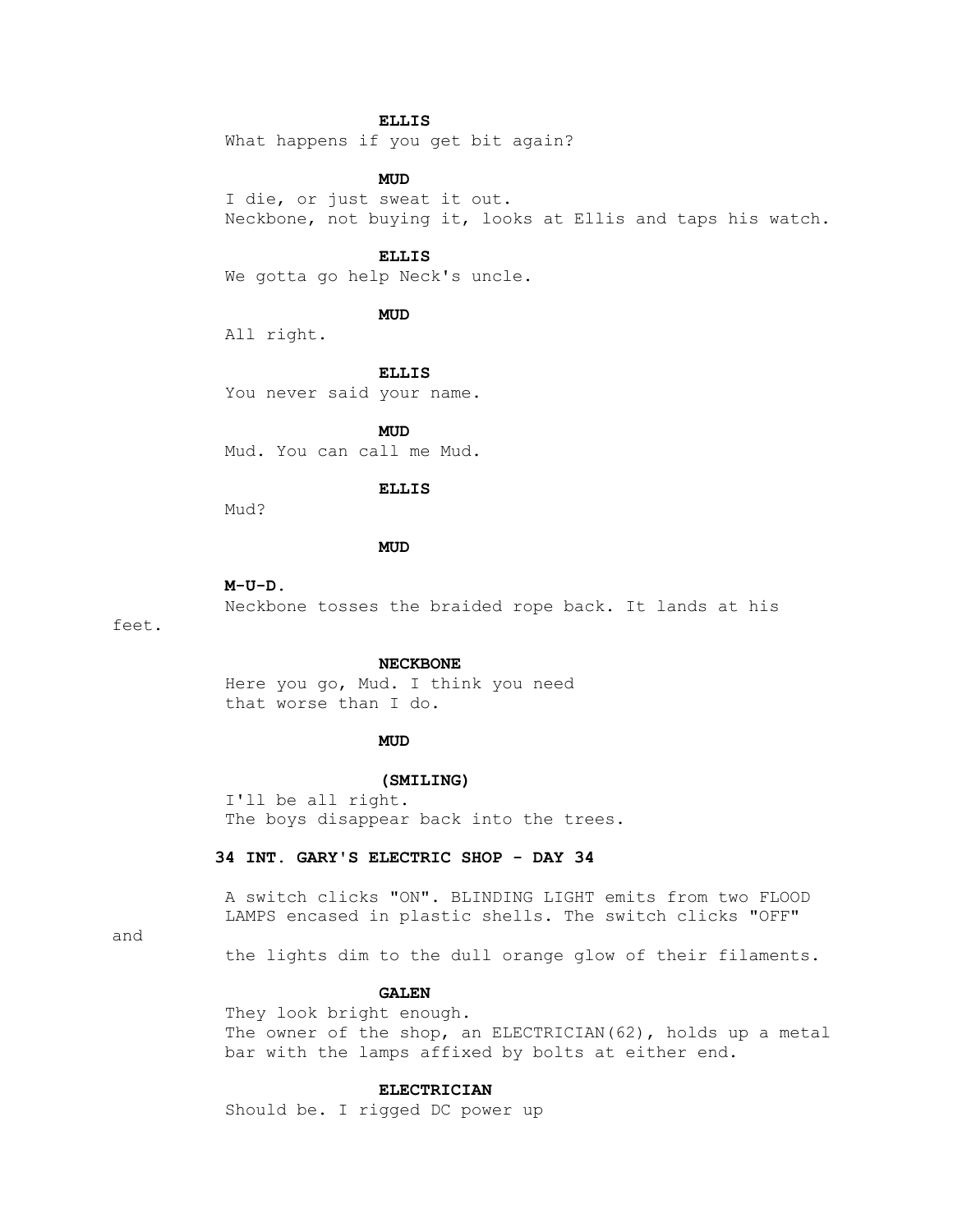through marine batteries. Makes it portable. Gave you a rigging bar to set on your shoulder.

 **28.**

### **GALEN**

 So you really think these'll work under water?

## **ELECTRICIAN**

In theory.

# **35 EXT. GARY'S ELECTRIC/PIGGLY WIGGLY PARKING LOT - CONTINUOUS 35**

Ellis and Neckbone sit on the tailgate of Galen's truck.

The

 Gary's Electric sign hangs behind them. Neckbone focuses on a carburetor in his hand. Ellis stares across the street at the Piggly Wiggly parking lot where

the

 roving GROUP of TEENAGERS have collected for the afternoon. The Teenagers are up to their typical gossip and minor offenses. Ellis has zeroed in on May Pearl again.

## **NECKBONE**

 You start datin' I bet her dad'll give you a free pick-up truck.

### **ELLIS**

 I don't care about that. Ellis watches as the same Skinny Kid from before tries to flirt with her. She's not having it. He pops her bra strap before landing the final straw, a smack on her ass. She turns and swats at him. Seeing this, Ellis is on his feet and crossing the street.

# **NECKBONE**

 What's goin' on? Ellis doesn't turn back. Neckbone reluctantly sets the carburetor down and follows.

# **36 EXT. PIGGLY WIGGLY PARKING LOT - CONTINUOUS 36**

# **MAY PEARL**

 Stop it! She shoves the Skinny Kid, but he continues laughing.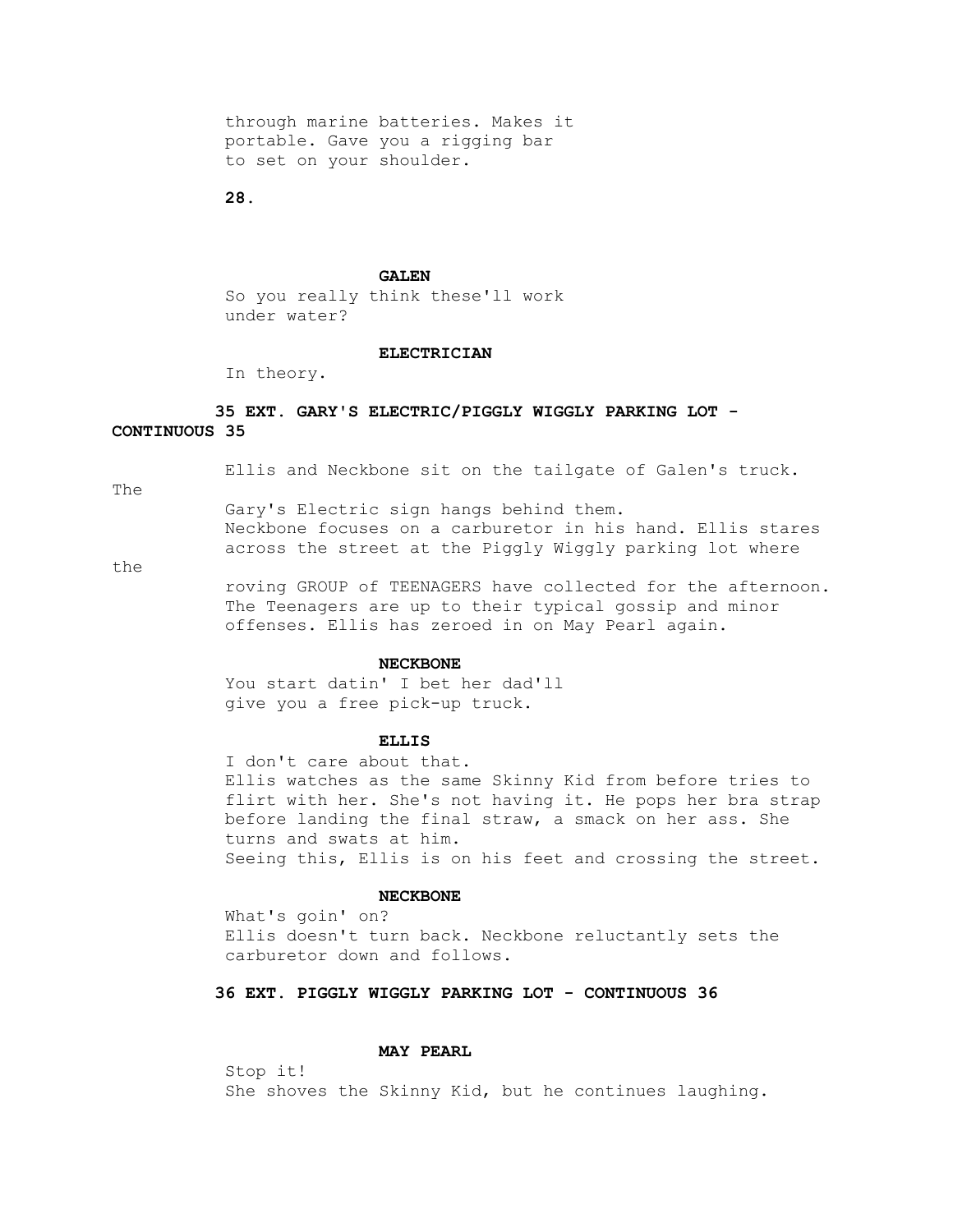# **ELLIS (O.S.)** Hey. Ellis taps the Kid on the shoulder. As he turns, Ellis PUNCHES him in the face. The Kid, completely taken off guard, stumbles and trips to the ground. Some older, tougher looking GUYS see this and begin laughing at him.

 **29.**

## **OLDER KID**

 Holy shit Pryor, get off your ass. Pryor collects himself and gets off the ground. Ego bruised, he walks off mumbling. The Older Kids keep riding him. May Pearl sizes up Ellis.

### **MAY PEARL**

You didn't have to do that.

 **ELLIS**

He was messin' with you.

### **MAY PEARL**

Do I know you?

### **ELLIS**

 I'm Ellis. That's Neck. Neckbone waves by wagging a finger in the air.

## **ELLIS (CONT'D)**

 We went to Junior High with you, before you went to High School.

### **MAY PEARL**

How old are you?

### **ELLIS**

Fourteen.

### **MAY PEARL**

 Fourteen? You know you just punched a Senior?

### **ELLIS**

So?

### **MAY PEARL**

You think you're pretty tough. Ellis shrugs, not wanting to deny it.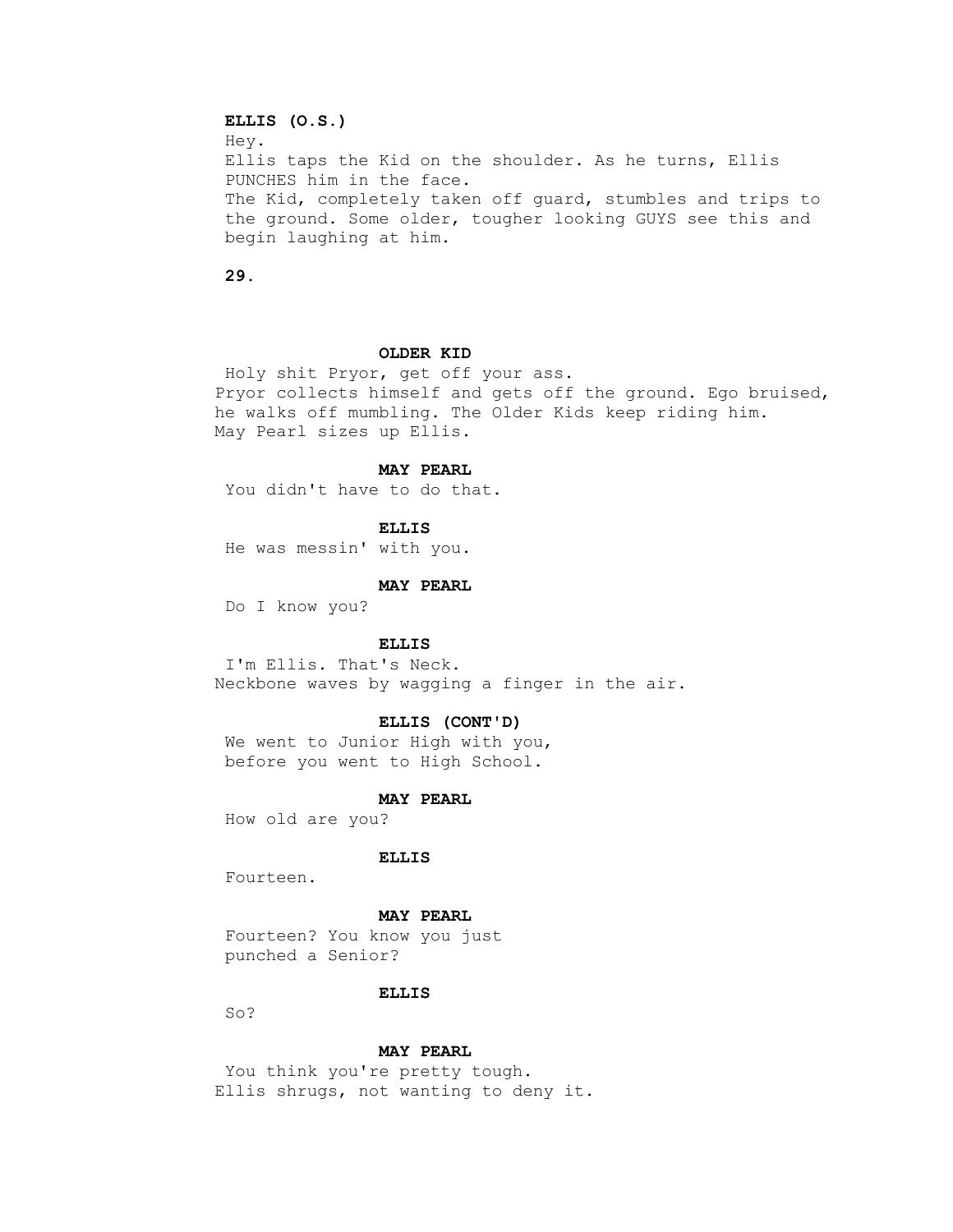## **MAY PEARL (CONT'D)**

I'm May Pearl.

# **ELLIS**

I know.

#### **MAY PEARL**

What else do you know?

## **ELLIS**

 Nothin'. She smiles.

## **30.**

 Something catches Neckbone's attention. He cranes his neck forward to get a better look.

## **NECKBONE**

 Son of a bitch...Ellis? Ellis breaks away from his conversation with May Pearl.

# **ELLIS**

What?

## **NECKBONE**

Look.

 Neckbone nods to a cheap motel called the EXECUTIVE INN located on the opposite side of the Piggly Wiggly parking lot. JUNIPER(35), a truly beautiful woman squeezed into tight

jeans and a low cut top, makes her way from the motel

# parking

 lot to the Piggly Wiggly. She passes in front of the cluster of Teenagers. All of the boys have taken note. Some cat calls from the crowd. Juniper, without facing the Teenagers, gives them the

# finger.

## **NECKBONE (CONT'D)**

You ever seen that girl before?

### **ELLIS**

No. Did you see her hands?

# **MAY PEARL**

 Hello? Ellis catches himself and turns back to May Pearl.

# **ELLIS**

Sorry. We know a guy we think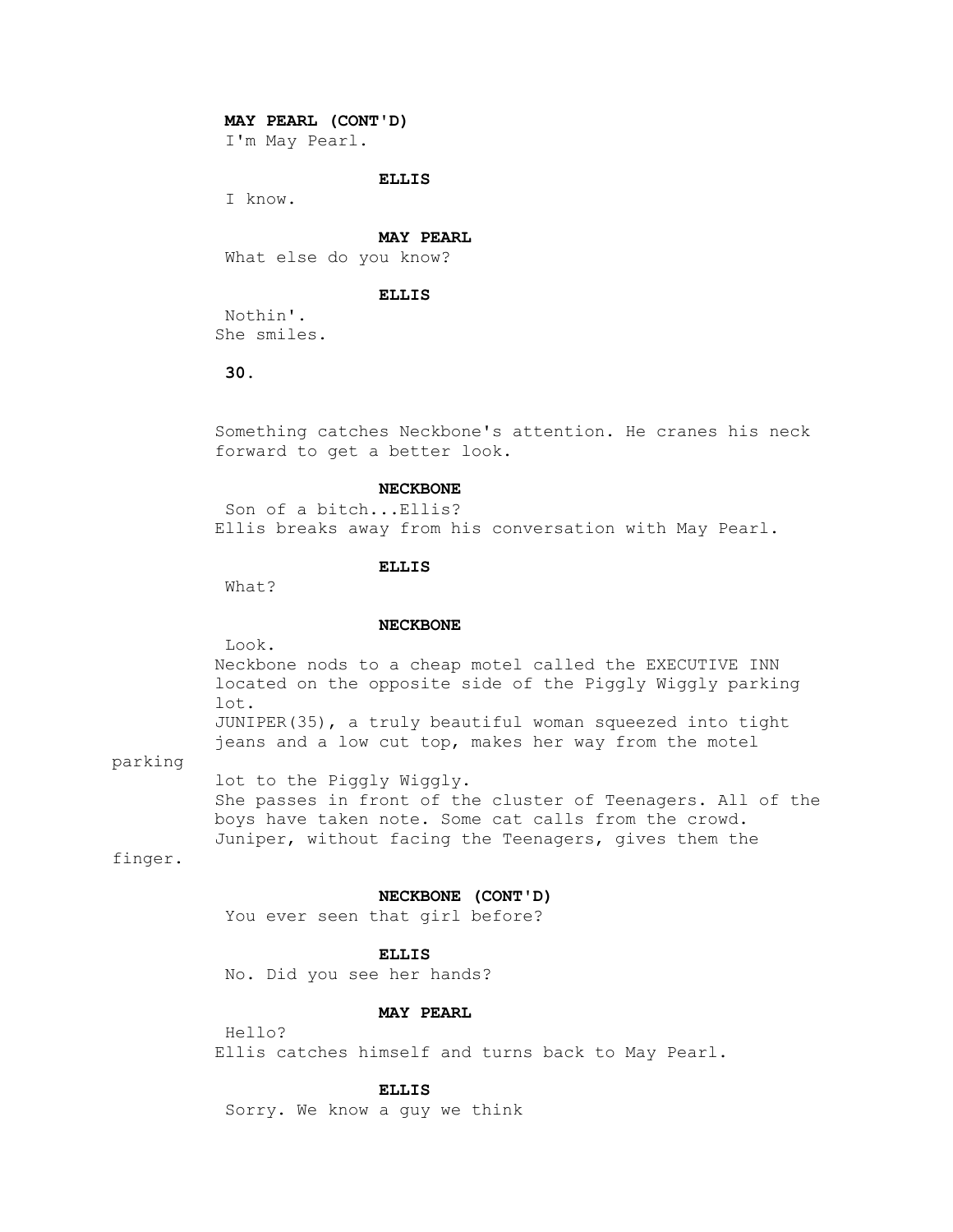might know that girl.

# **MAY PEARL**

Oh.

A GIRLFRIEND(17) of May Pearl's calls out to her.

#### **GIRLFRIEND**

May Pearl! Let's go!

### **MAY PEARL**

Okay!

## **ELLIS**

I guess I'll see you.

 **30A.**

## **MAY PEARL**

 If you can find my phone number, you should call it.

 **31.**

## **ELLIS**

 I can find it. May Pearl walks over to her friend. Ellis watches her go, but then remembers Juniper. He turns to Neckbone.

## **ELLIS (CONT'D)**

Where'd she go?

### **NECKBONE**

 Into the Piggly Wiggly. She came from the motel.

 **ELLIS**

I'm gonna go see if it's her.

# **NECKBONE**

 I gotta go check on Galen. We'll pick you up out front. Ellis heads for the Piggly Wiggly. Neckbone calls after

him.

# **NECKBONE (CONT'D)**

What'd she say?

### **ELLIS**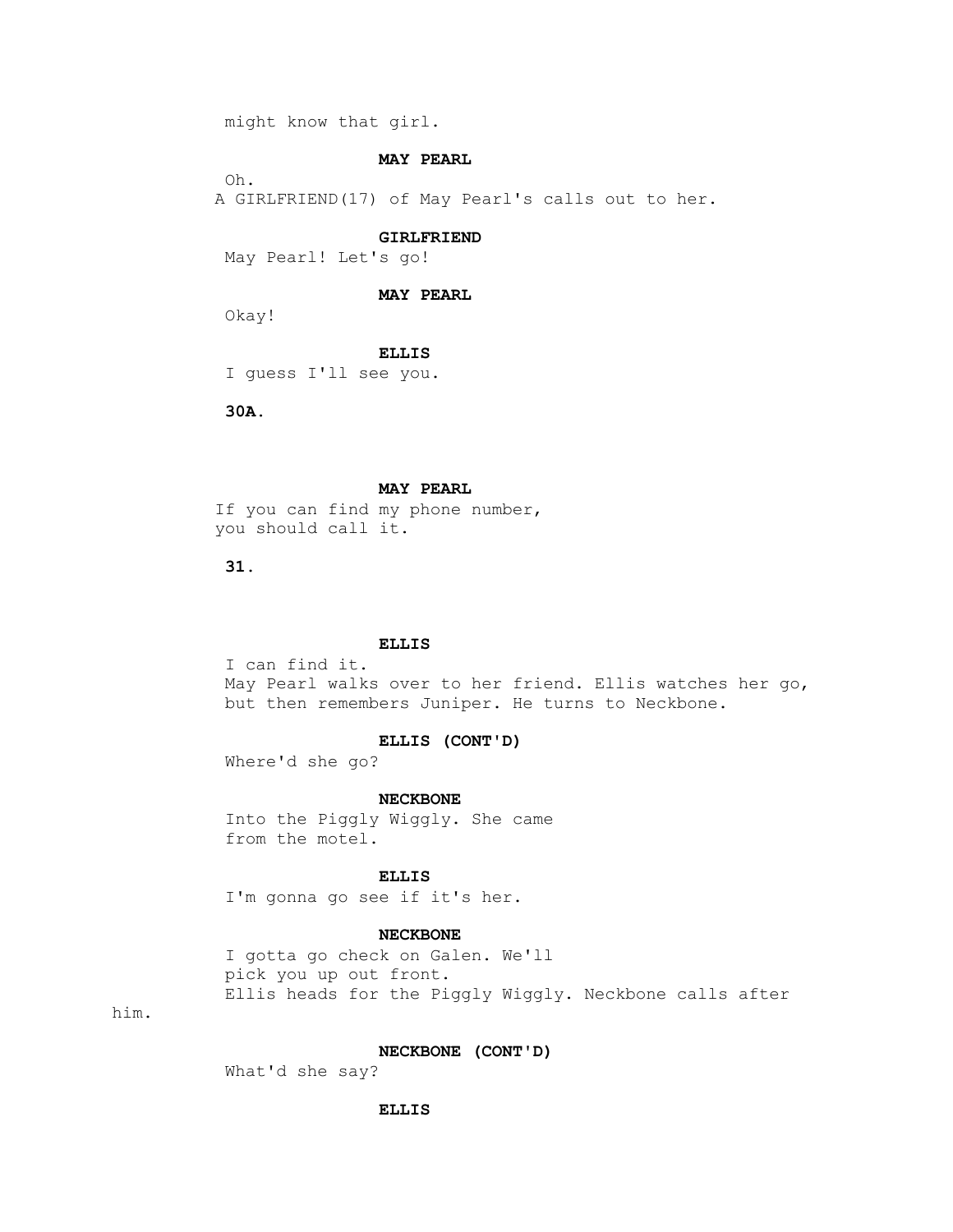Wants me to call her.

### **NECKBONE**

Shit.

# **37 INT. PIGGLY WIGGLY - DAY 37**

He

Ellis walks past the grocery aisles looking for the girl.

 spots her by the potato chips. He tucks behind a display of stacked cans and watches. Juniper reaches for a bag of chips, birds tattooed on her hand. Ellis smiles. It's her, and she really is beautiful. She turns down the aisle, coming right for him. He pretends to peruse the canned food and notices that it's a big

display

 of Beanie Weenie. He grabs two handfuls as she passes. Ellis takes the cans to an open register. As a CASHIER

scans

 and bags his items, he cranes his neck looking for her. She's disappeared into another section of the store. Ellis pays in crumpled cash. A horn HONKS. He sees Galen's truck idling out front. He grabs the bag and runs out.

# **38 EXT. GALEN'S TRUCK/PIGGLY WIGGLY PARKING LOT - CONTINUOUS**

**38**

Neckbone waits at the open passenger door.

### **NECKBONE**

Was it her?

 **32.**

#### **ELLIS**

 It's her. I saw the tattoos. He wasn't lyin'.

### **NECKBONE**

## **(LOOKING BACK)**

No he wasn't.

# **39 EXT. ELLIS' HOUSEBOAT - NIGHT 39**

 By the time Ellis makes it back home, the sun has gone from the sky. He crosses the makeshift plank to board his house.

# **SENIOR (O.S.)**

Home for dinner?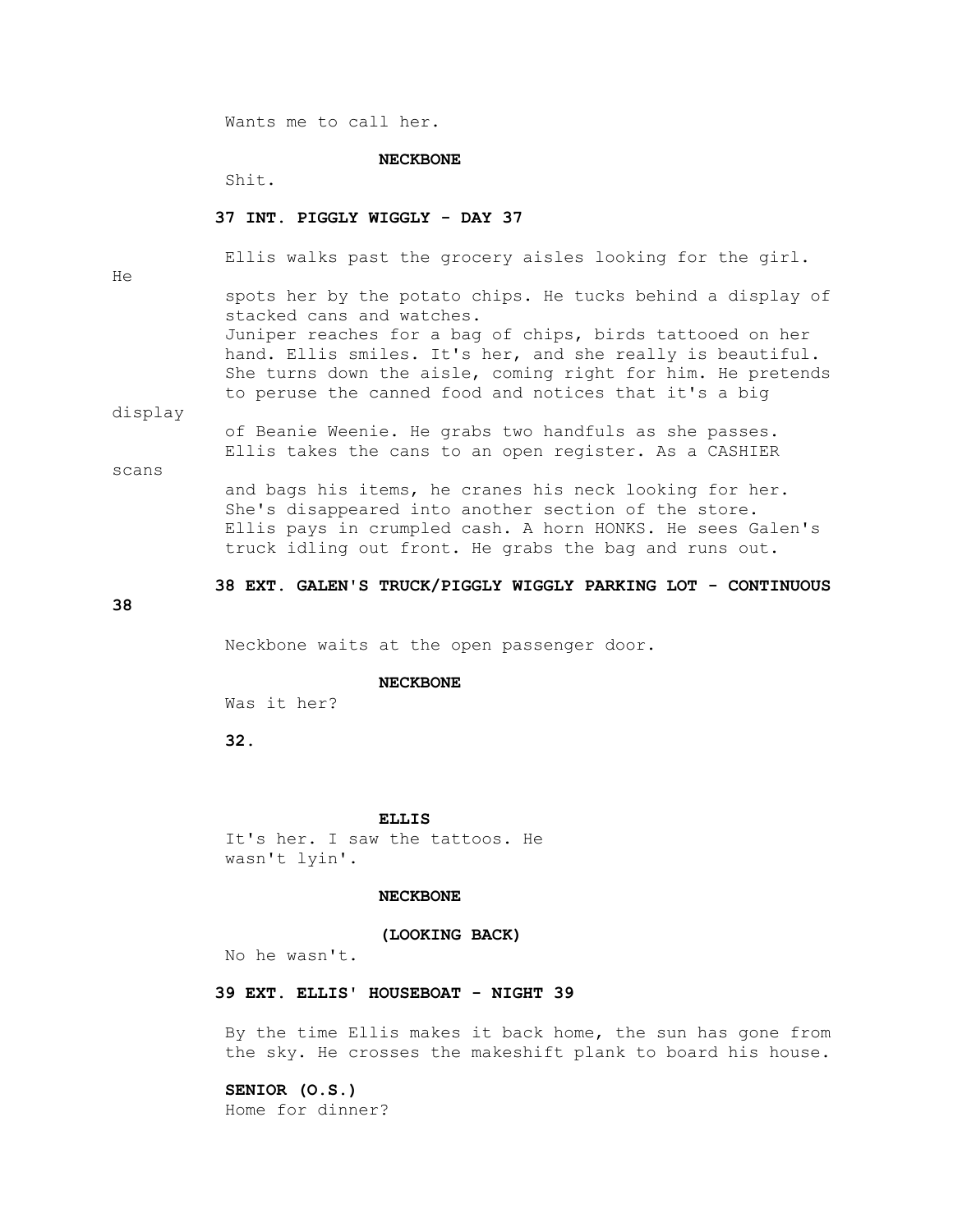Ellis is startled by his father's voice. Senior sits in a lawn chair under the eaves of the carport. He's hidden in shadow, save for a red glow from the tip of his cigarette.

## **ELLIS**

What you hidin' for?

# **SENIOR**

 I ain't hidin'. He notices Senior tip back a pint of liquor and set it at

his

feet. Ellis opens the screen door leading inside.

### **SENIOR (CONT'D)**

 Come over here. Ellis lets the door fall shut and skulks over to a beam

that

supports the carport. He leans into it.

# **SENIOR (CONT'D)**

You know I love you?

### **ELLIS**

Yessir. I know.

 **SENIOR**

 I work you hard 'cause life is work. You know that?

# **ELLIS**

Yessir.

### **SENIOR**

 Your Mamma's been talkin' 'bout movin' in town.

#### **ELLIS**

What's that mean?

 **33.**

# **SENIOR**

 She seems set on it. Wants to separate. She may ask me for a divorce. This hits Ellis like a ton of bricks. He rights himself.

 **ELLIS**

What's that mean for me?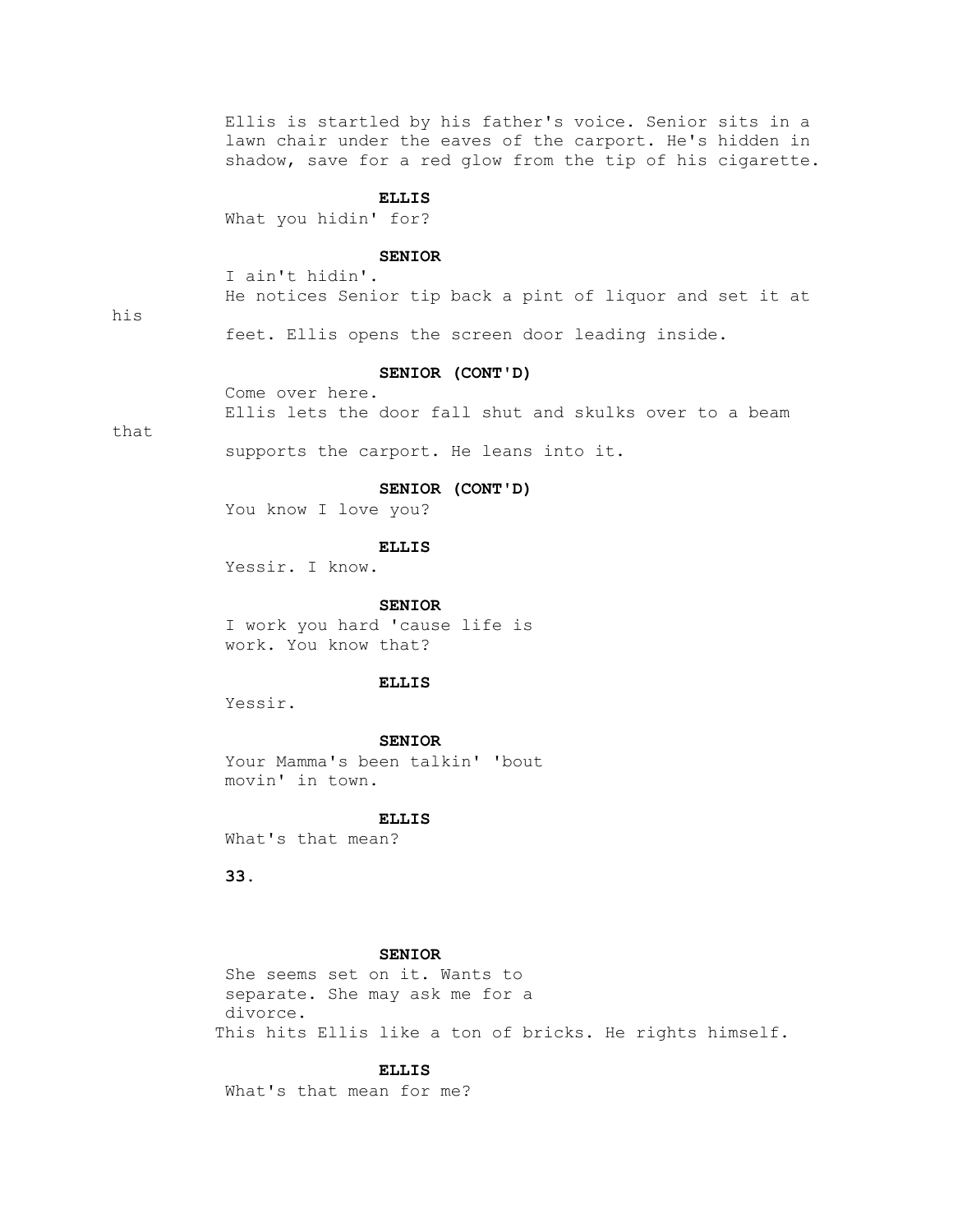### **SENIOR**

 It means enjoy the river son. Enjoy it while you live on it, 'cause this way a life isn't long for this world. Game and fish's 'bout made certain of that.

### **ELLIS**

 But you and me can still live out here. Game and fish can't take your boat. Not while you're still in it.

#### **SENIOR**

 The houseboat's in your mother's name. Her daddy give it to her not me. If she wants to leave it, Game and Fish has ever' right to take this boat apart board by board.

#### **ELLIS**

 But that ain't right. You work outta here. We got the ice machine, the traps. What are we supposed to do?

#### **SENIOR**

 Like I said, this is your mother's business.

### **ELLIS**

 I ain't no townie. I ain't livin' like that. Senior takes a slow pull off the bottle. Ellis' mind races.

#### **SENIOR**

 I've let you down. A man should be in charge of his own affairs, but I haven't worked it like that.

## **ELLIS**

 But ya'll are married. Ya'll are s'posed to love each other.

#### **SENIOR**

I don't know about that anymore.

# **34.**

Ellis is speechless. After a moment, he turns to go inside.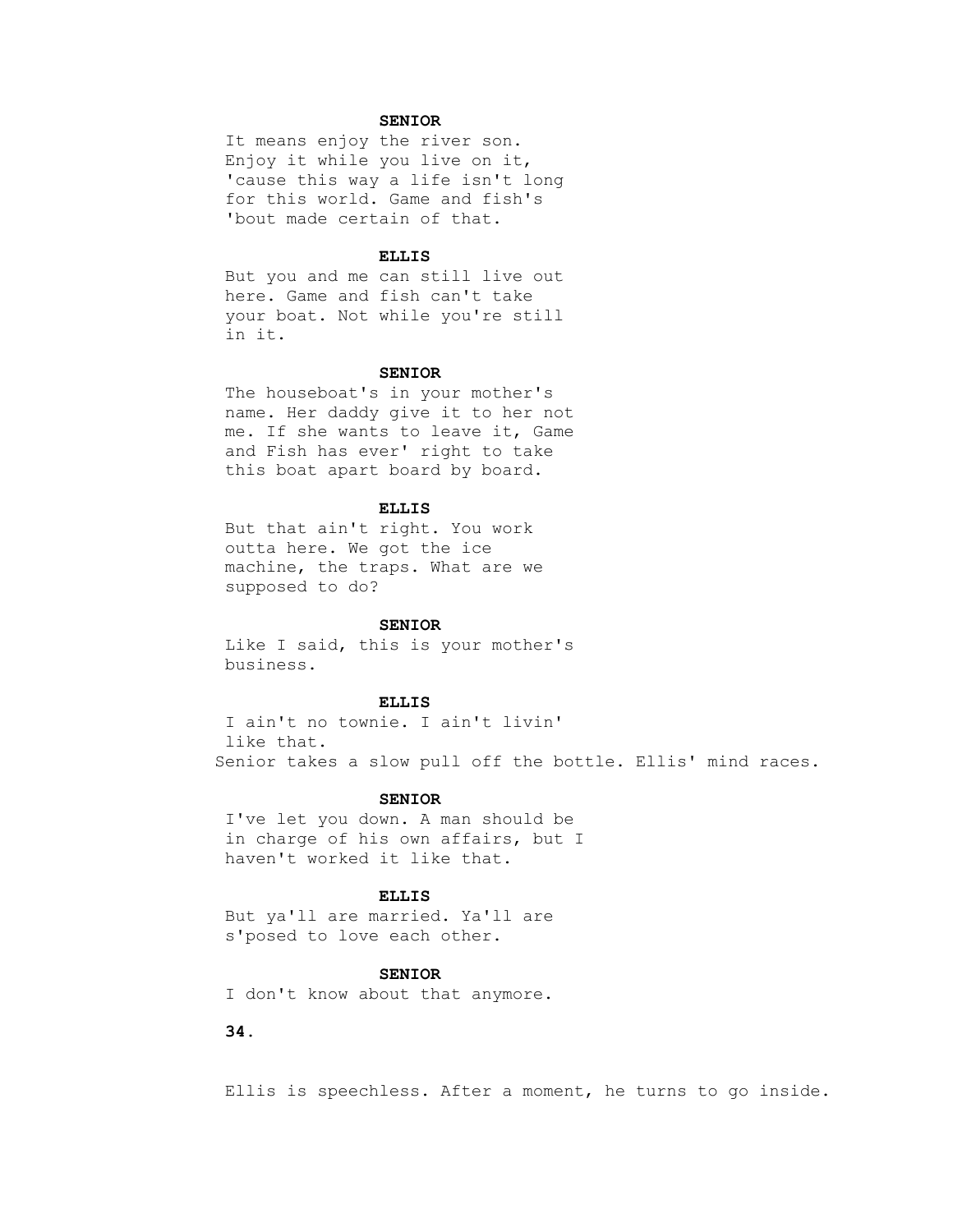### **SENIOR (CONT'D)**

Ellis?

 He stops and turns back to his father. Senior tries to express a sentiment he doesn't have the words for. Ellis continues inside.

#### **40 INT. ELLIS' HOUSEBOAT - DEN - CONTINUOUS 40**

 Mary Lee sits hunched at the made dinner table. She runs her finger around the rim of a half empty glass of iced tea. It's a full spread with fried chicken, mashed potatoes, and

a

 salad. The table is set for two. She's been waiting. Ellis lets the front door slam shut behind him. She sits

up.

#### **MARY LEE**

 You're late. Ellis doesn't speak, he doesn't look at her. He enters his room and shuts the door. He's heard the news and she knows it. Mary Lee's face

#### drops.

#### **41 INT. ELLIS' ROOM - CONTINUOUS 41**

 Ellis slings his backpack down, pacing the small room. He stops and leans his forehead against the door. The sound of his Mother clearing the table seeps through. He kicks the door, cracking its shitty composite wood. His face flushed and his breathing heavy, he slides to a seat. On the verge of hyperventilating, he stares out the dark bedroom window trying to get control of his breathing. Ellis looks at his backpack. It has spilled open revealing

a

 can of Beanie Weenie. Ellis studies the can. He looks back to the window. His breathing settles. Quickly, he scoops up the backpack and heads out the

window.

#### **42 EXT. MISSISSIPPI RIVER - NIGHT 42**

 It's pitch black. The only light comes from the moon's reflection off the surface of the water. Ellis, eyes wide, navigates the small boat through choppy black water.

 **35.**

 **43 EXT. ISLAND SHORE - NIGHT 43**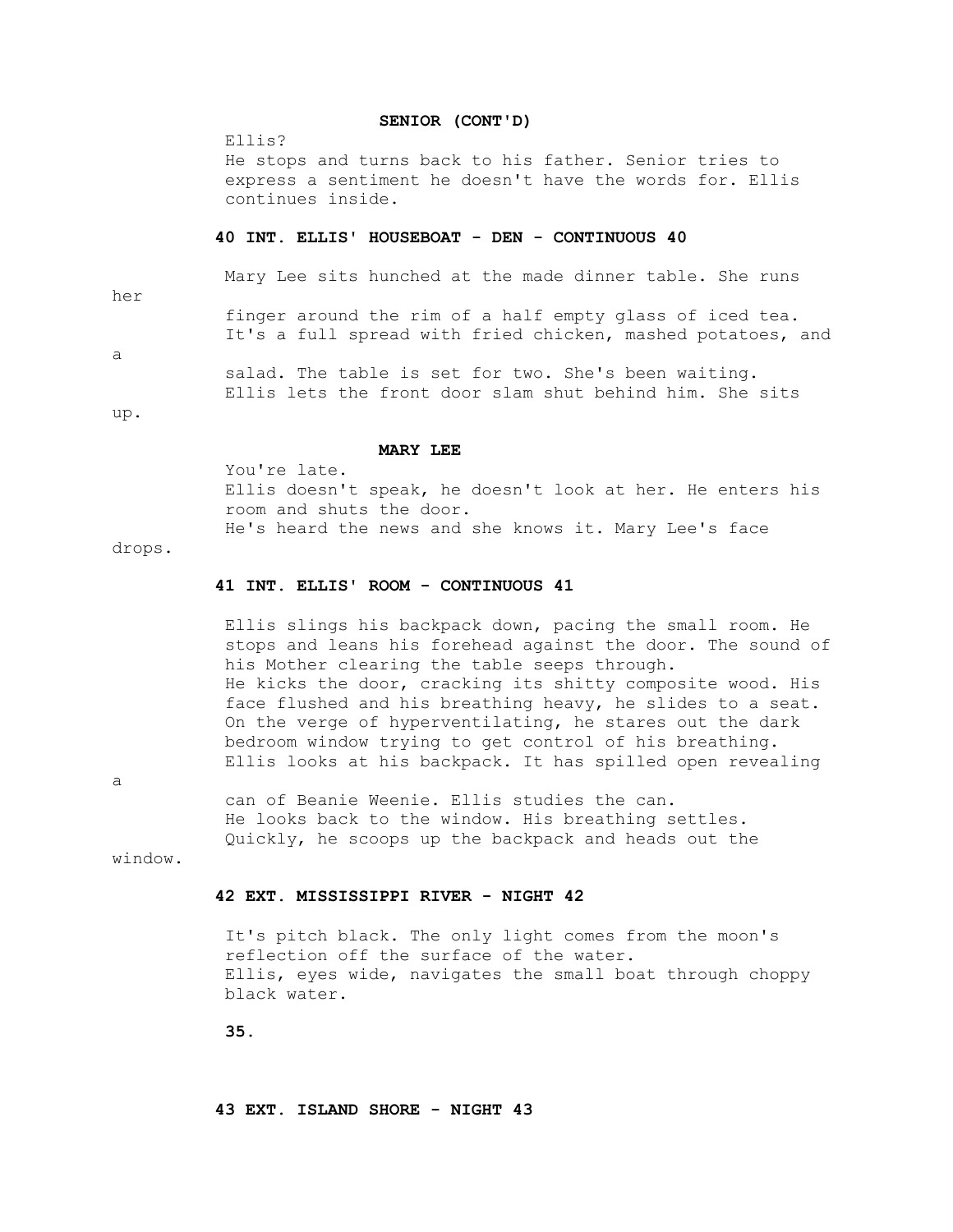Ellis struggles to pull the boat onto shore. Leaving it

half

 in the water, Ellis looks around. No sign of Mud. He sizes up the dark woods.

He removes a flashlight from his backpack and shines it

down

 the shorelines. Still nothing. Ellis follows the beam of light into the woods.

## **44 EXT. ISLAND WOODS - NIGHT 44**

 Ellis stands at the creek that cuts through the island. He can make out a campfire glowing through trees in the distance. A RUSTLING behind him. He swings the light around. Nothing but trees. Ellis takes a deep breath. Finding the log to cross, he

 shines his light down into the creek. The nest of snakes show their backs.

### **45 EXT. BASE OF BOAT TREE - NIGHT 45**

 A campfire burns at the base of the tree. The firelight illuminates the belly of the boat that rests 20 feet above. Ellis, his flashlight off, crouches behind a tree and

watches

 the campsite. There is no one there. He looks into the black forest behind him, thinks of going back. A twig snaps in the distance and he's back on guard. Ellis nervously scans the woods before finally stepping into the light of the campfire. The SOUND of a gun's hammer drawing back CLICKS behind him. Ellis freezes. Mud emerges from the trees, a .45 extended toward Ellis' back.

## **MUD**

 Ellis? Ellis, still frozen, slowly turns to him. Mud huffs out a laugh and drops the pistol to his side.

### **MUD (CONT'D)**

 What're you doin' out here? Ellis slowly raises the backpack in his hand.

### **ELLIS**

 I got you some Beanie Weenie. Mud tucks the pistol into his jeans and accepts the backpack.

 **36.**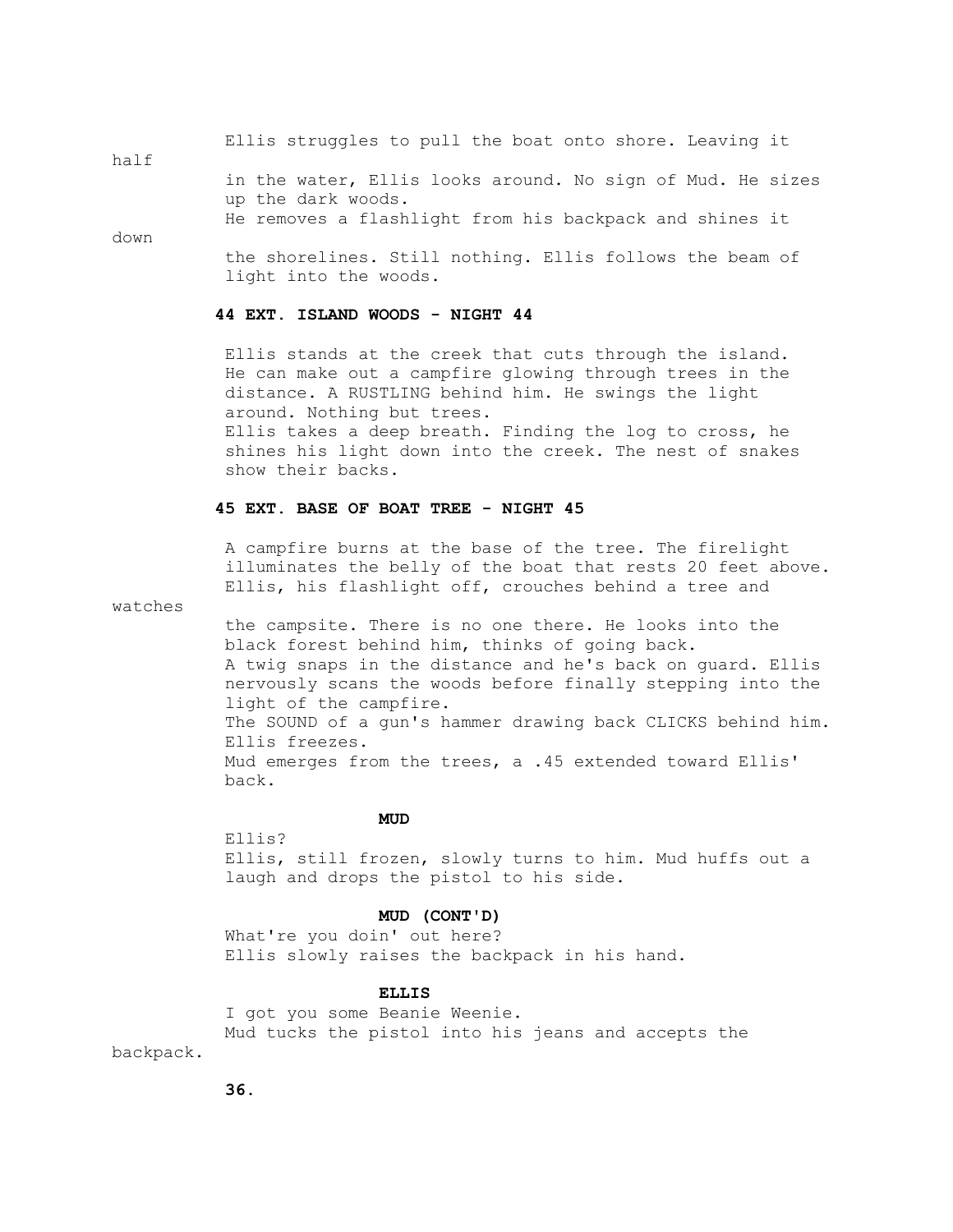## **MUD**

 I appreciate that, but I didn't expect you out here at night. Mud takes a seat on the log and transfers the cans into his own duffel bag. He holds up a can of the Beanie Weenie.

### **MUD (CONT'D)**

 Look at that. You really know how to do somebody right. I didn't wanna say anything before, but it's hard to make a meal out of pumpkin pie filling.

 **ELLIS**

That's all my mom had.

**MUD** 

I'm not complainin'.

 **ELLIS**

Can I get one of those?

**MUD** 

 They're yours to begin with. Ellis sits as Mud hands him a can. They eat.

### **ELLIS**

I missed my dinner.

## **MUD**

That's good right?

### **ELLIS**

### **(MOUTH FULL)**

 You been out here too long. Mud laughs. Finishing the can, he takes a half-smoked cigarette from his shirt pocket. He pulls a twig from the fire for a light.

### **ELLIS (CONT'D)**

 The girl you're waitin' on, she's your girlfriend?

## **MUD**

Juniper. Yeah.

 **ELLIS**

How'd you meet her?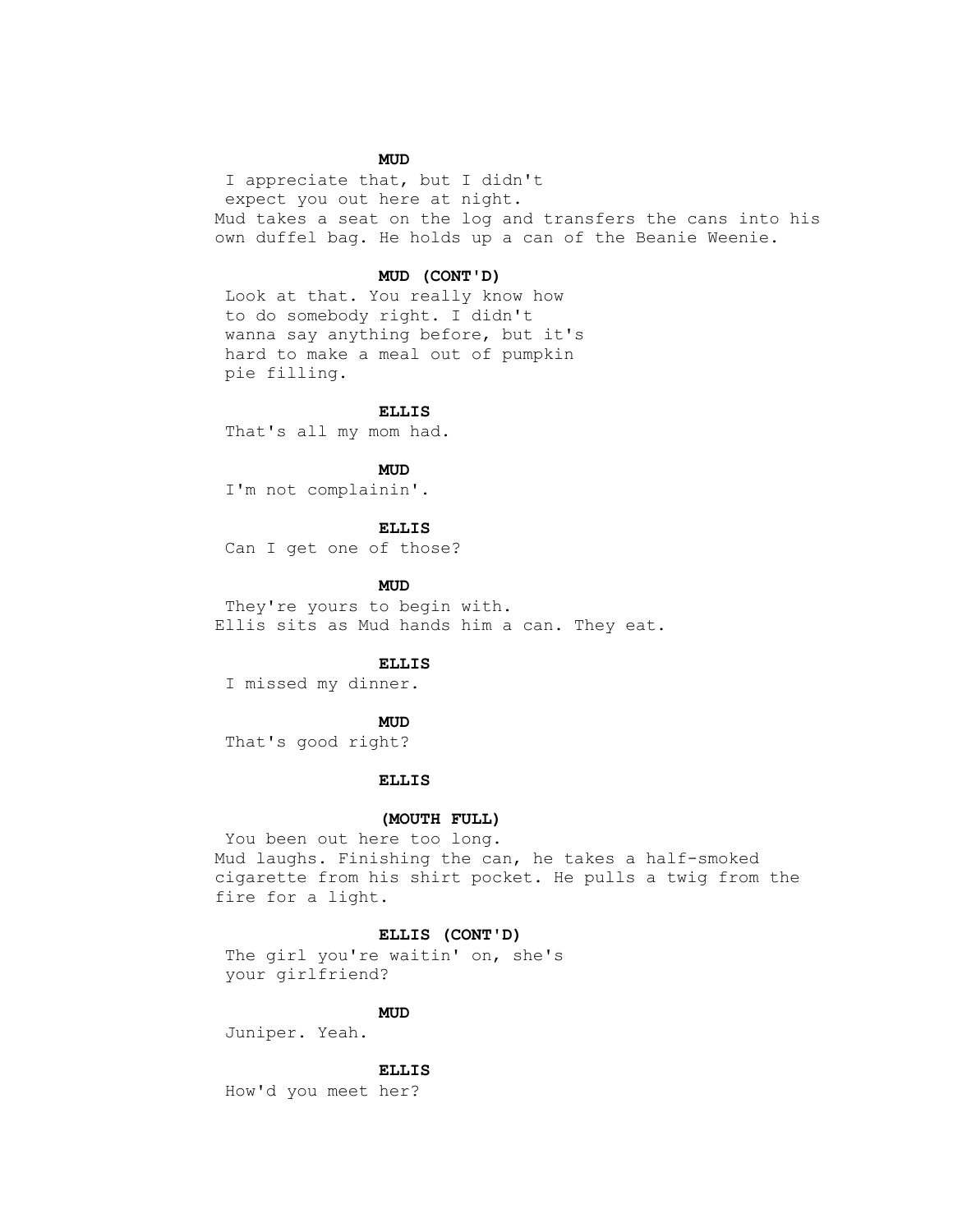## **MUD**

We grew up together.

## **ELLIS**

Do you love her?

 **37.**

## **MUD**

 I do. The first time I saw her was on this river. Just up from here. She saved my life.

## **ELLIS**

From the snake bite.

## **MUD**

 That's right. I was younger than you are now, but when I came to in the hospital and she was there, it was like the world split open, came back together new. Everything changed. I knew from then on I'd do anything for her.

#### **ELLIS**

Why aren't ya'll married?

## **MUD**

 I've asked. Several times. Marriage just doesn't work for some people. Ellis thinks on this.

#### **ELLIS**

 My dad says my parents may be gettin' a divorce.

## **MUD**

I'm sorry to hear that.

# **ELLIS**

 If it happens, and my mom moves us off the river, they say the government can come take our boat away.

### **MUD**

Who says that?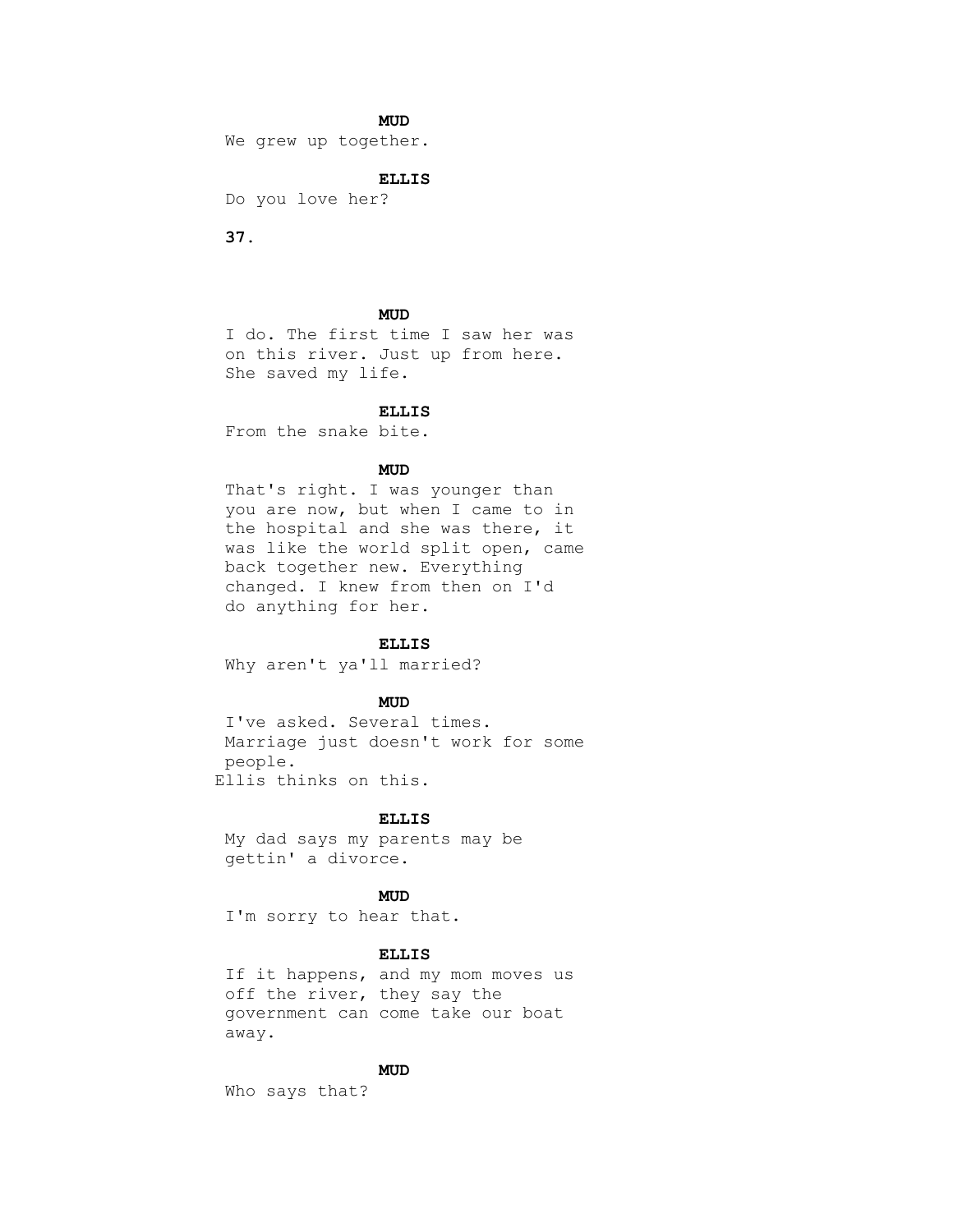### **ELLIS**

 Everybody. They passed a law so you can't sell your boat. Can't rent it. If the owner leaves, they got you. Game and Fish want `em off the river.

## **MUD**

 I've never been one to trust the government on matters of personal property, but if your parents love each other, there's always a chance.

#### **(MORE)**

 **38.**

#### **MUD (CONT'D)**

 People just sometimes forget why they fell in love in the first place. Ellis watches Mud toke the cigarette nub. He's really getting all he can from it.

### **ELLIS**

I saw Juniper today.

## **MUD**

What?

### **ELLIS**

 I didn't talk to her, but she had the birds tattooed on her hand like you said. You were right. She's pretty. Mud stands, surprised by the news. He walks to the other side of the fire so his back is to the boy.

## **MUD**

Where'd you see her?

# **ELLIS**

 At the Piggly Wiggly. I think she's stayin' at a motel by there. The Executive Inn. Mud looks at Ellis through the fire. He takes a drag and smiles at the boy. The hole from his missing tooth shows.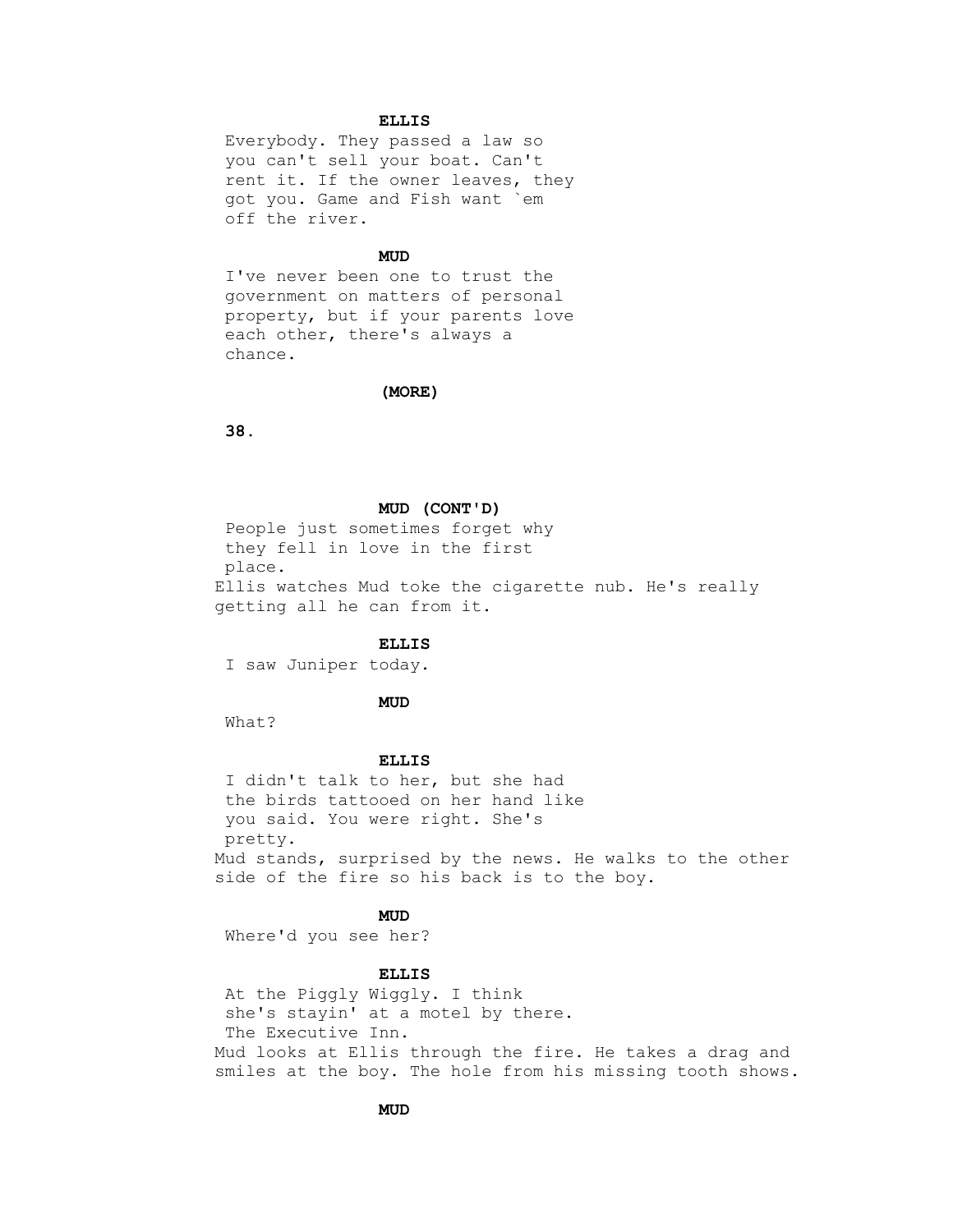That's good news. Real good news. Mud paces, slowly. He's thinking.

#### **ELLIS**

Does she know you're out here?

## **MUD**

 No. We picked another place to meet. Couple days from now. Mud walks back to the log and sits.

### **ELLIS**

 You wanna go tonight? I can give you a ride up river. Mud looks at Ellis, nodding.

**MUD** 

Tomorrow. I'll go tomorrow.

 **39.**

#### **ELLIS**

You need me to come get you?

## **MUD**

 Naw. I can manage. Hell I got out here didn't I? Ellis smiles. They sit in silence. Ellis stares up at the boat hanging over them, its peeling hull lit by the firelight. Mud pinches the ash from the end of his cigarette, places

the

stub back in his shirt pocket. Noticing Ellis, Mud tilts

his

head back to take in the boat.

### **MUD (CONT'D)**

 It's a helluva thing. Mud pauses, his mind working on something.

#### **MUD (CONT'D)**

Helluva thing.

The two sit by the campfire staring up at the suspended

boat.

### **46 INT. ELLIS' ROOM - MORNING 46**

Mary Lee knocks on her way into the bedroom.

#### **MARY LEE**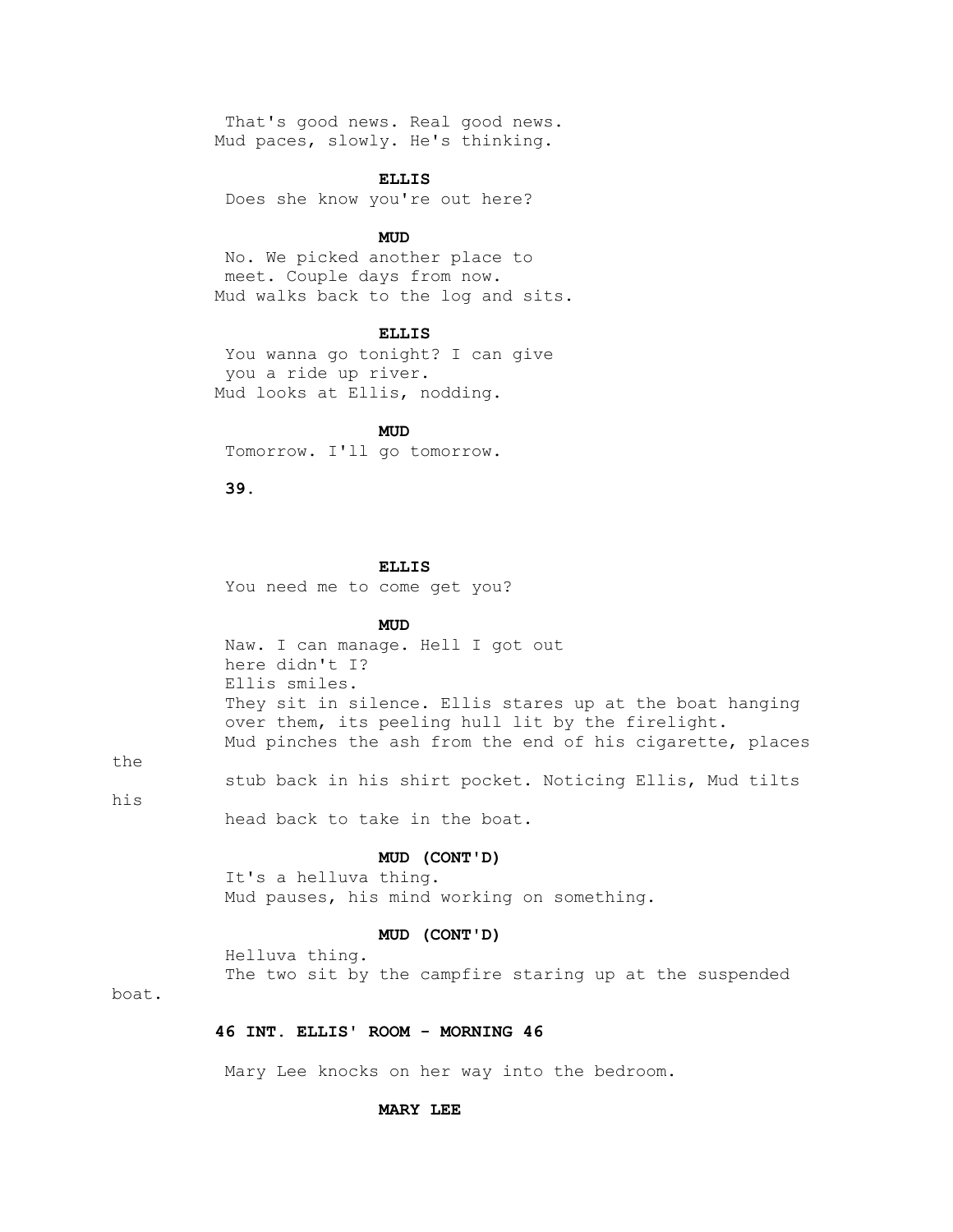Time to get up. She begins picking clothes off the floor. Ellis, in bed, raises up on his elbows. He's tired from a late night.

#### **ELLIS**

It's Saturday.

## **MARY LEE**

 I'm going to Wal-Mart. I need you to come with me.

## **ELLIS**

#### **(MOANING)**

Mom.

#### **MARY LEE**

 Come on. She pulls the covers off of him.

### **47 I/E. MARY LEE'S CAR/INTERSTATE - DAY 47**

The two ride in an awkward silence.

### **40.**

 Ellis stares at the farmland passing by outside as Mary Lee steers the compact Toyota down a four-lane interstate.

### **MARY LEE**

 Ellis I know what your father told you last night. That's not what I wanted. I wanted to sit you down and talk about it.

#### **ELLIS**

 What do you wanna talk about? You want to leave and that means they can tear up our house.

## **MARY LEE**

 I've spent my whole life on that boat. I don't think it's too much to ask for your... Mary Lee is interrupted by a line of traffic backed up in front of her. She slows to a stop.

### **MARY LEE (CONT'D)**

 Oh no. I hope no one's hurt. There are flashing police lights up ahead. Ellis tries to see what's going on but can't make anything out past the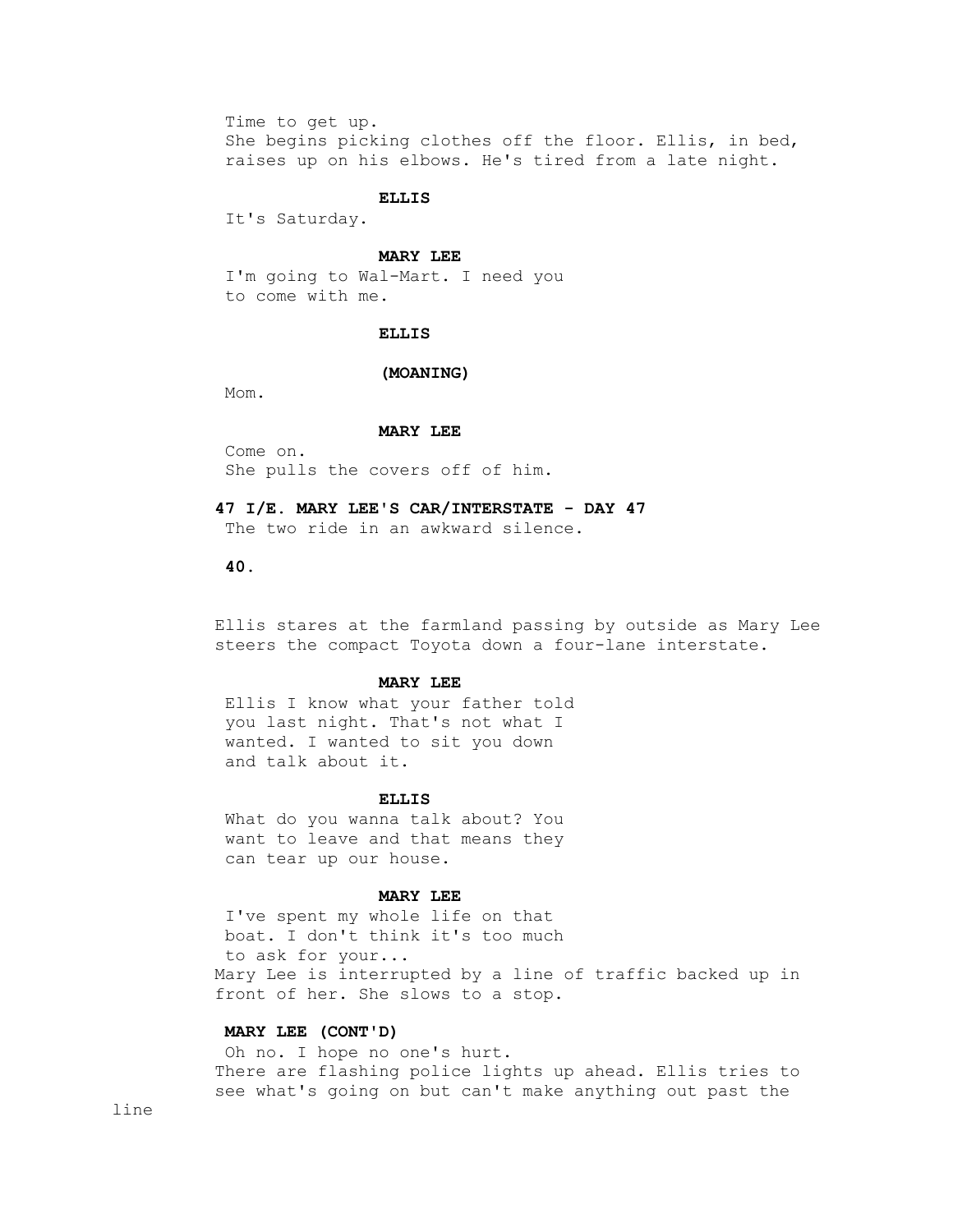of cars. They inch forward.

### **MARY LEE (CONT'D)**

 I'm just saying there are two sides to this. I haven't made up my mind about anything because I want you to be involved in my decision, but I need a change Ellis. I deserve one.

 As they approach the flashing lights, they see three State Trooper vehicles parked to funnel traffic down to one lane. The STATE TROOPERS stop each car, checking the trunks.

### **MARY LEE (CONT'D)**

 I think they're searching people. A Trooper signals Mary Lee to pull up to a stop. Two other Troopers approach her vehicle. The first begins looking in her back windows as the second leans down to speak to her. She lowers her window.

### **TROOPER**

 Can you open the trunk please ma'am?

#### **MARY LEE**

Of course.

#### **41.**

 Mary Lee pulls the lever by her knee, and the second Trooper walks around the back of the car.

#### **TROOPER**

 Have you picked up or seen any hitchhikers today ma'am?

#### **MARY LEE**

 No sir. The Trooper produces a flier with a color photo on it.

#### **TROOPER**

Have you seen this man?

## **MARY LEE**

No sir.

The Trooper leans over and holds the paper out to Ellis.

#### **TROOPER**

 Son, have you seen this man? Ellis looks at the photo. It's of Mud. He looks exactly the same as he did last night, down to the shirt. In the photo,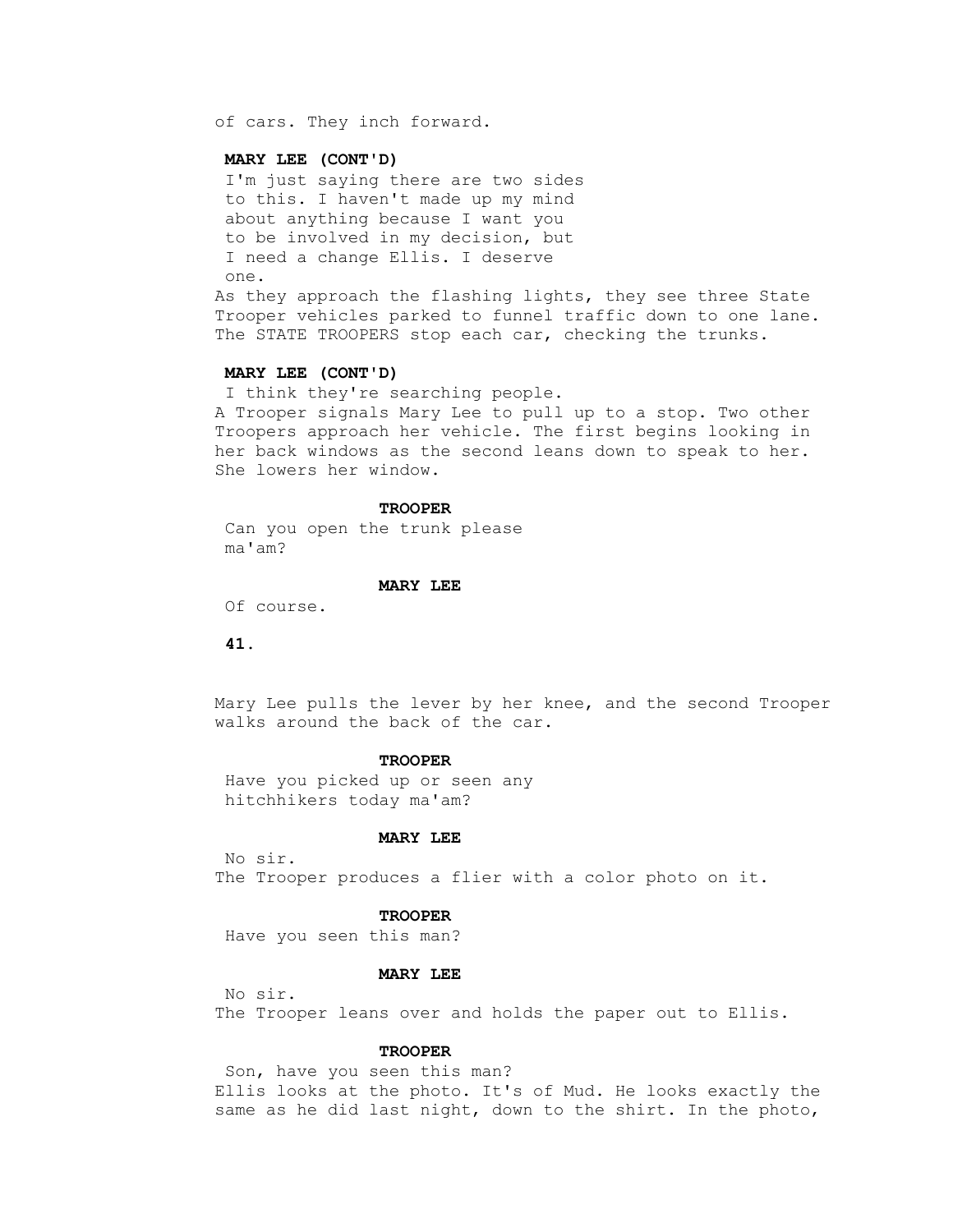Mud's smiling, revealing his missing tooth.

### **ELLIS**

No.

## **TROOPER**

 We've had reports that he's in this area. If you see him, call 9-1-1 immediately.

#### **MARY LEE**

 We will officer. The Trooper pulls his head from the window.

## **ELLIS**

 What'd he do?! The Trooper bends back down and looks at Ellis.

### **ELLIS (CONT'D)**

### **(MORE CALM)**

What'd he do?

## **TROOPER**

 Move along please. Mary Lee pulls forward and speeds back up on the interstate.

#### **MARY LEE**

 My lord. (rolls up her window)

#### **(MORE)**

 **42.**

### **MARY LEE (CONT'D)**

 How would you feel about moving into town with me?

### **(NO ANSWER)**

 Please don't tell your father this, but I've been looking at a couple of places. I know it would be a big adjustment for you, but it might end up being something you like. You know living on the river isn't exactly everyone's idea of the good life. Ellis? He looks at her.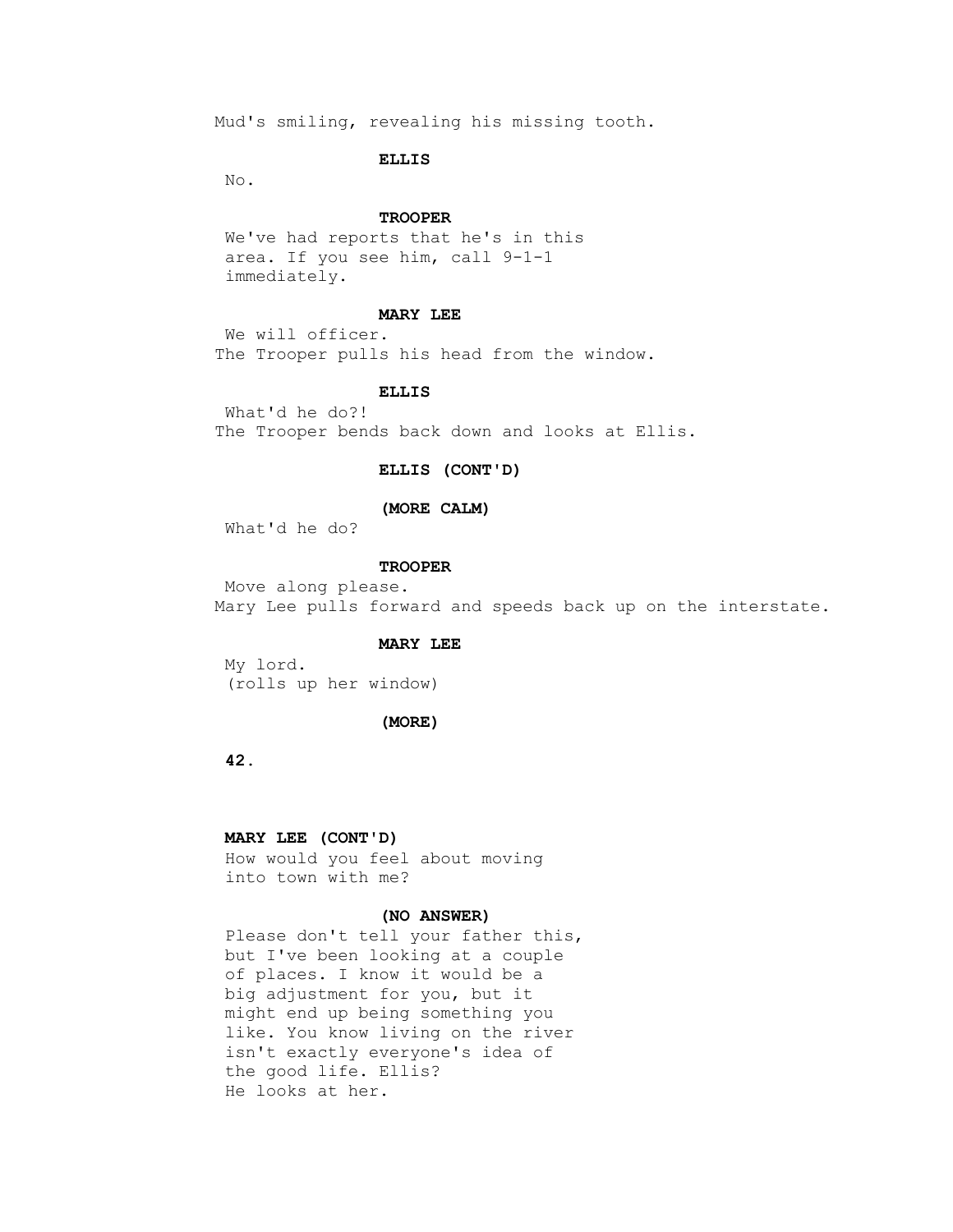**MARY LEE (CONT'D)**

Are you even listening to me?

# **48 INT. ELLIS' ROOM - DAY 48**

 Ellis busts through the door, grabs his backpack and is gone.

### **49 EXT. HOUSEBOAT - CONTINUOUS 49**

 Ellis is off the houseboat and running up the bank. He heads down the dirt path, grabbing the Walkie Talkie out of his backpack.

#### **ELLIS**

 (into the Walkie) Neck! Neck, pick up!

# **50 EXT. RIVERBANK - DAY 50**

 Ellis removes branches and readies the flat bottom boat to launch. The sound of Neckbone's bike arrives before he

## does.

 Neckbone crests the sand covered slope. He dismounts and starts to chain the bike up to a tree trunk.

### **NECKBONE**

So what's the big deal?

### **ELLIS**

 My mom and I were headed to Wal- Mart on 165. There was a roadblock with state troopers. They searched our car and showed us a picture of Mud. They're lookin' for him.

#### **NECKBONE**

 I knew it! I told you that crazy sonofabitch was trouble. Did they say what he did?

#### **ELLIS**

No.

 **43.**

#### **NECKBONE**

So'd you tell `em where he is?

### **ELLIS**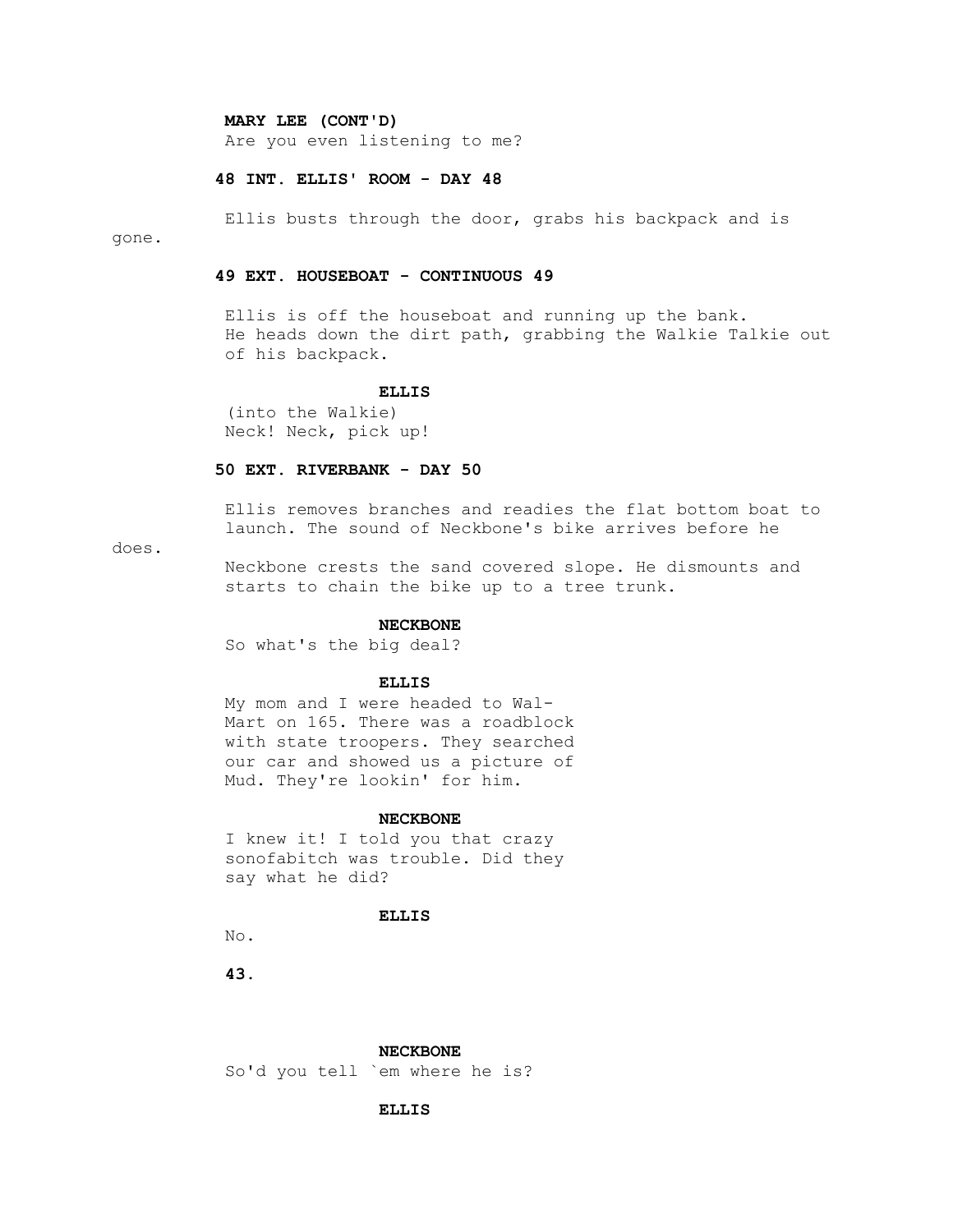No. That's why I called you. We gotta warn him.

### **NECKBONE**

What?

### **ELLIS**

 He's goin' to get Juniper today. I went out there last night and told him where we saw her. He needs to know people are lookin' for him.

#### **NECKBONE**

 You think he doesn't know that already? Jesus Ellis, why do you think he's on that island? You don't even know what he's wanted for. Ellis climbs in the boat and Neckbone yanks his shoulder.

#### **NECKBONE (CONT'D)**

 Ellis! I'm serious. We don't know who this guy is.

#### **ELLIS**

He loves her Neck. He told me.

#### **NECKBONE**

 I don't give a shit who he loves. Ellis starts the motor and waits for his friend.

#### **ELLIS**

 He's not dangerous. Reluctantly, Neckbone throws his leg into the boat.

#### **NECKBONE**

 It sounds like a shitload of state troopers think different.

### **51 EXT. BASE OF BOAT TREE - DAY 51**

 Ellis and Neckbone emerge from the woods at Mud's campsite. They scan nearby tree limbs.

### **NECKBONE**

 No tellin' where the hell he's been sleepin'.

#### **ELLIS**

He may already be gone.

 **44.**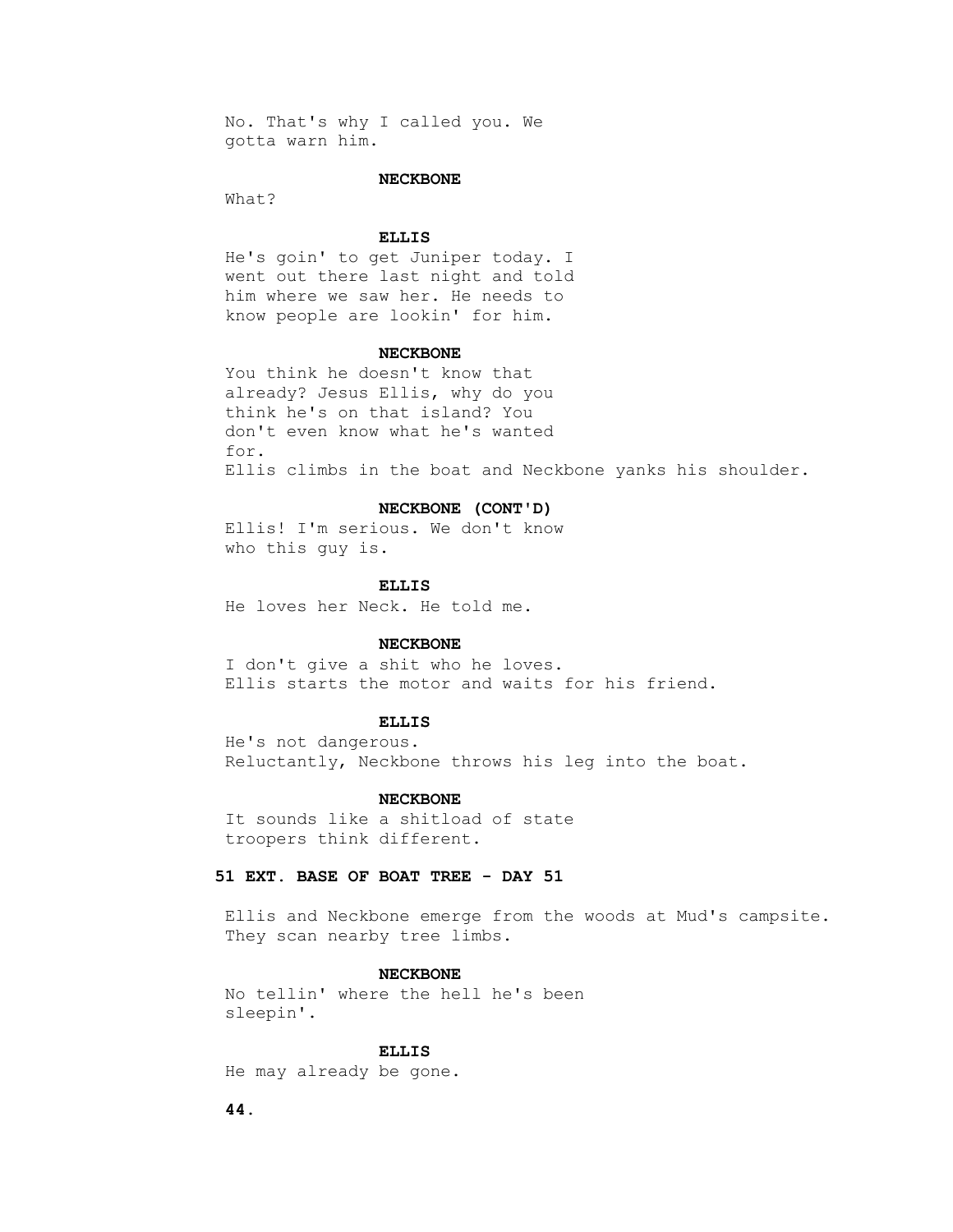# **MUD (O.S.)**

 Hey! The boys look straight up. Mud leans over the edge of the boat above them.

## **MUD (CONT'D)**

Up here!

 Mud drops them a rope with knots tied in it. Ellis starts inching his way up. Neckbone begrudgingly follows.

### **52 EXT. BOAT IN TREE - CONTINUOUS 52**

 Ellis pulls himself over the edge of the boat. He finds Mud sitting in the swivel chair behind the steering wheel. He writes in an open spiral notebook with a black Sharpie.

### **ELLIS**

What are you doin'?

## **MUD**

 I'm gonna have to go back on our deal for the boat. I don't feel good about it, but I don't see any other way outta what I'm into. Neckbone makes his way on board. Mud has pulled a panel off the steering column. Exposed wires dangle.

### **ELLIS**

 So you know about the state troopers? He looks up from his notebook.

# **MUD**

What state troopers?

#### **NECKBONE**

 The ones spreadin' your picture all over the place. Stoppin' cars on 165 searchin' for your ass. Mud factors this in and then goes back to writing.

## **MUD**

 I didn't know about that, but it doesn't surprise me. There plenty of folks lookin' for me right now.

### **ELLIS**

Why?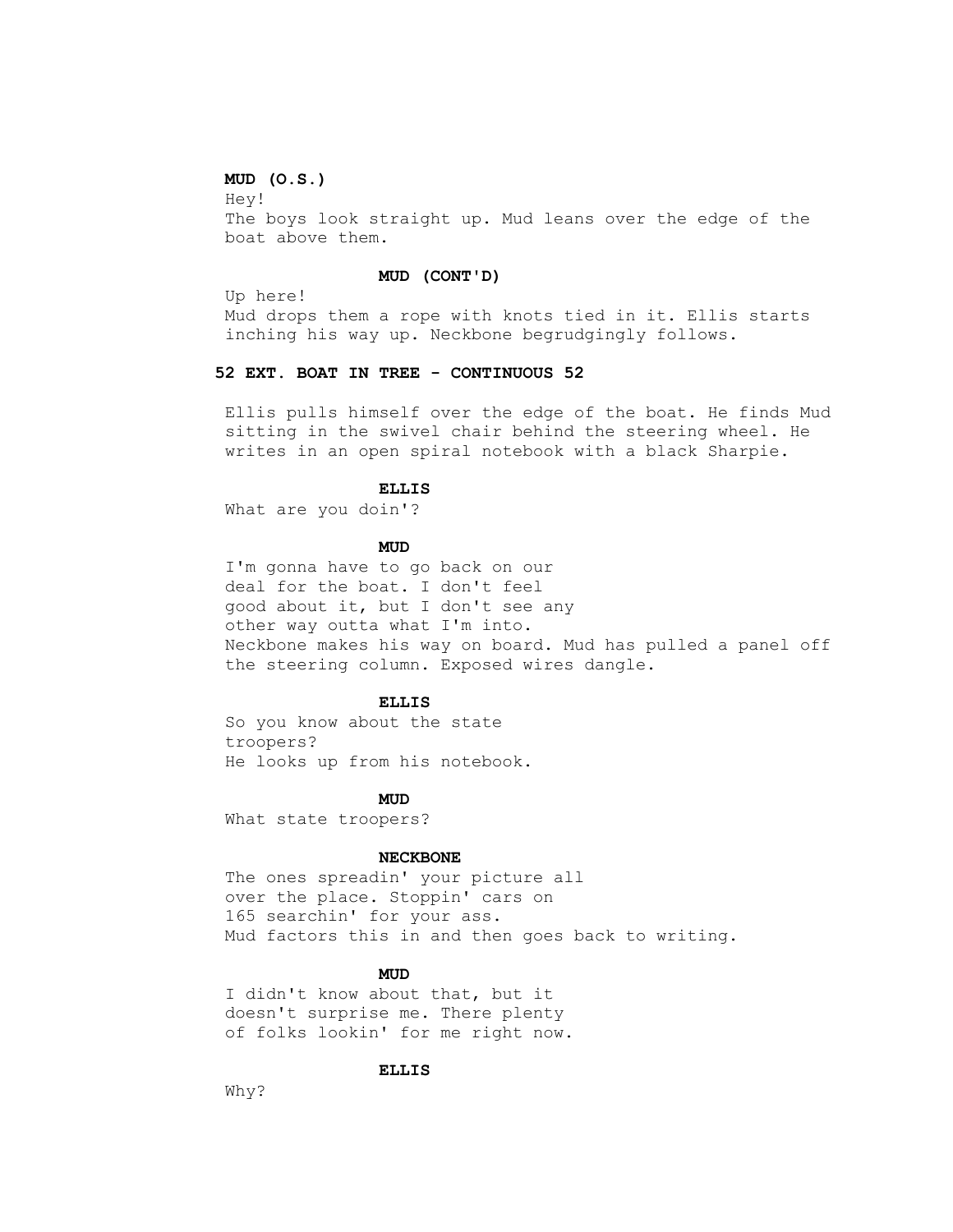**MUD** 

I shot a man. Killed him.

 **45.**

 Mud stands and walks to the back of the boat. The boys' eyes follow him cautiously.

 Mud lifts a hatch at the back that would typically house the batteries and engine wiring. There's nothing left but a hole into the trees. He makes a note.

#### **MUD (CONT'D)**

 I'm sorry I didn't tell ya'll sooner, but I was hopin' to be gone before anything came of it. Didn't want you involved. Mud turns to really face them for the first time.

### **MUD (CONT'D)**

 Ya'll have been real good to me. You're the only friends I got out here. If the state troopers have 165 blocked, they'll have others blocked too. I won't get anywhere in a car. I want to try takin' this boat down, see if we can get it in the water. Ellis and Neckbone stand their ground. They don't say

 anything. Mud walks back to the steering column. He drops to his knees and fiddles with the wires.

### **MUD (CONT'D)**

 With a boat like this I can make it to the gulf in two days. I could get anywhere from there. But I'd need a boat at least this big to make it on open water. It's got no title, no owner, nobody lookin' for it. It's my best shot.

#### **NECKBONE**

Who'd you kill?

## **MUD**

 It was a bad piece of business. Ya'll don't need to hear about it.

#### **ELLIS**

 I need to hear about it. Mud sits up. He looks at Ellis, deciding how much to tell.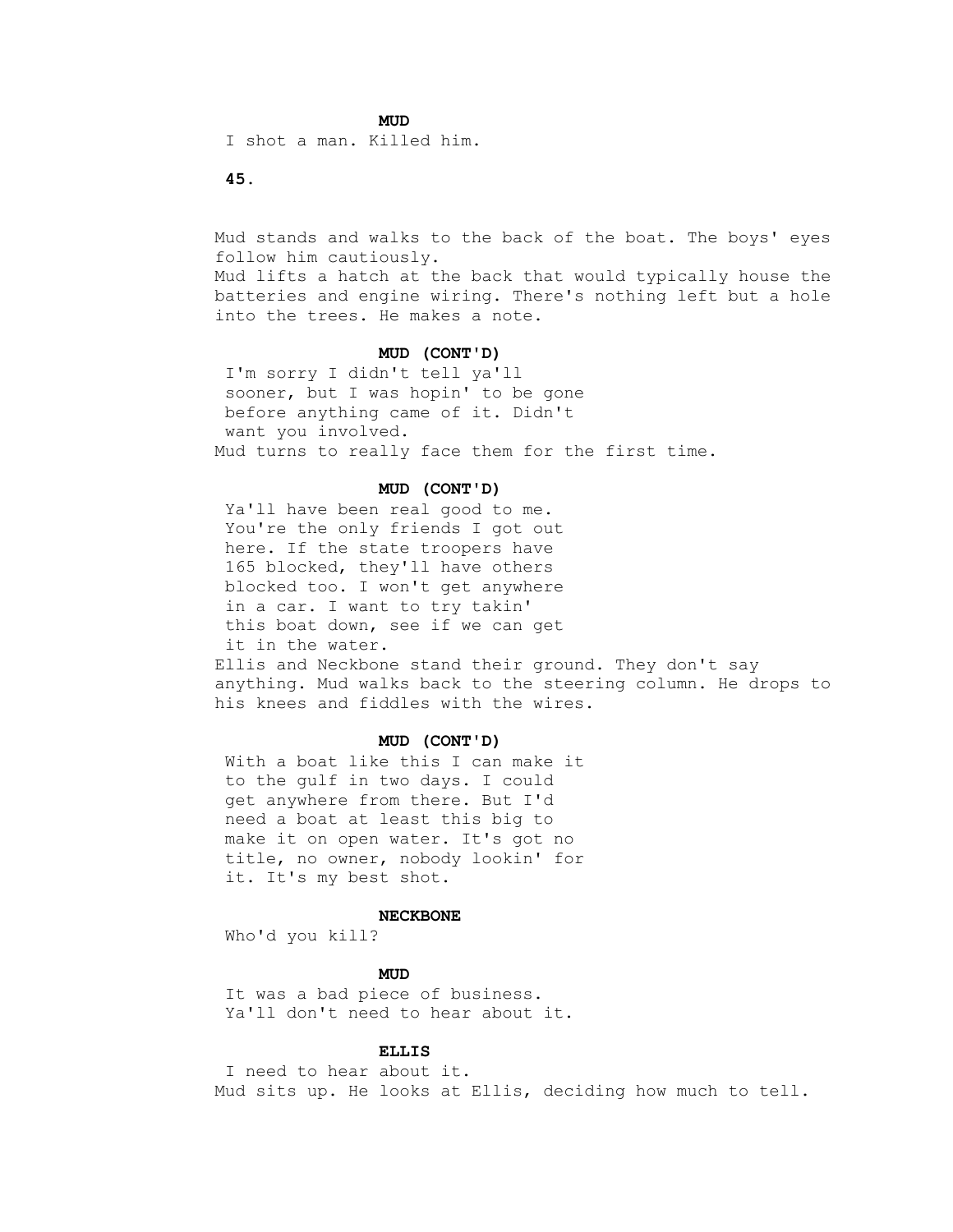## **MUD**

 Juniper made a mistake. She hooked up with a guy. He was no good. His name was Hutchins. Family owns a chain of restaurants down in Texas.

 **46.**

### **ELLIS**

Where were you?

## **MUD**

 I was around, but me and Juniper were on the outs. She met this Hutchins, he sold her on some lies. Got her pregnant. That's when he started showin' who he really was. He dropped June down a flight of stairs after whoopin' her half to death. She lost the baby. He made it so the doctors think she can't have children anymore. There're things you can get away with in this world and things you can't. I tracked him down at a motel just outside of San Antonio. He was there with another woman. That's where it happened. Mud's done with his story. He goes back to the wiring.

### **MUD (CONT'D)**

 I understand if you can't help me anymore, but I need this boat. And I need to get it in the water fast. After a moment, he sits up and wipes sweat from his

forehead.

### **MUD (CONT'D)**

 I've made a list. Things we'll need. What do ya'll think? Ellis takes time to consider everything. He looks at Neckbone, who has a disgruntled look on his face.

### **ELLIS**

 You did it for her? To protect her?

## **MUD**

Yeah.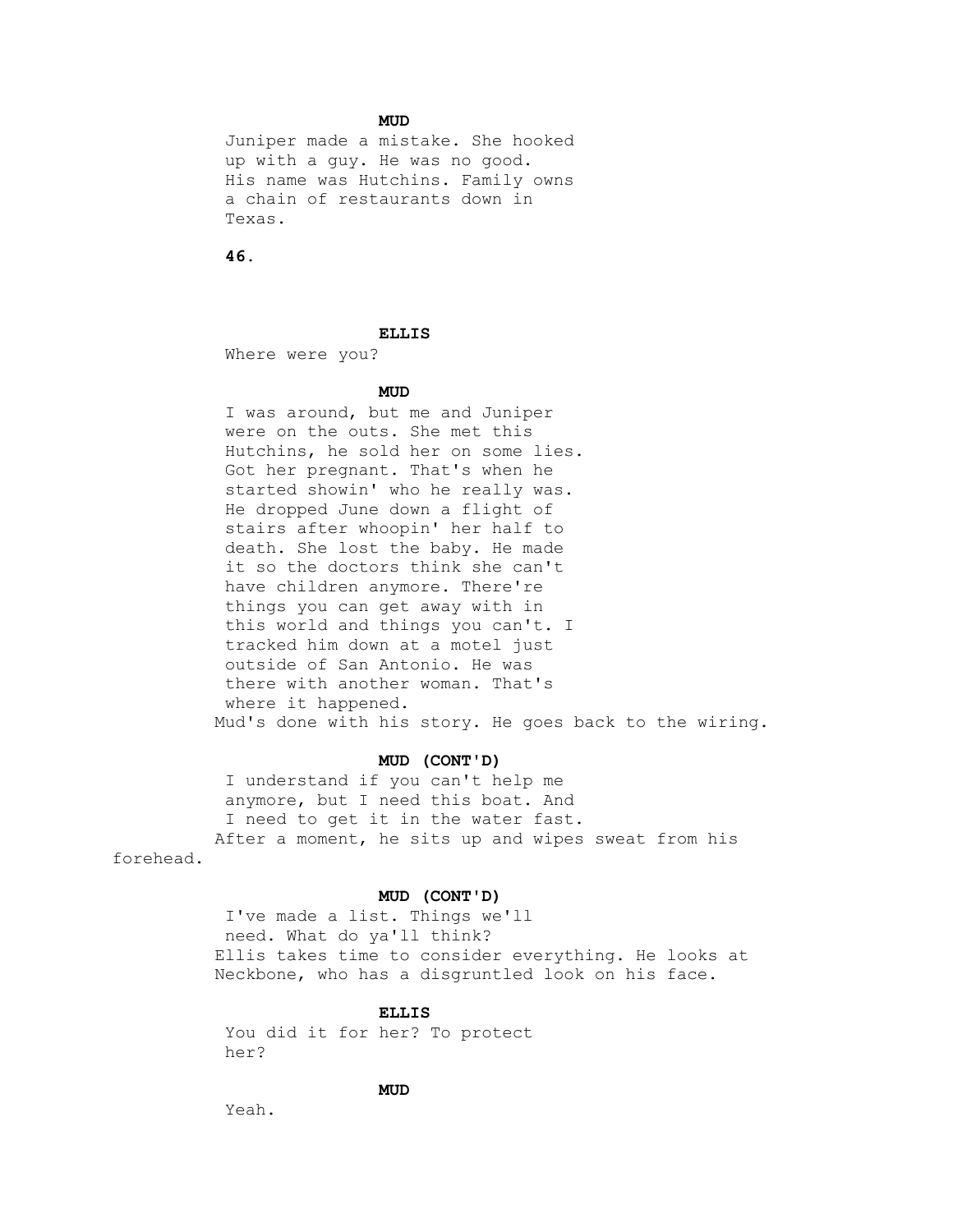Ellis nods. Mud looks over at Neckbone, who still has the disgruntled look on his face.

## **MUD (CONT'D)**

What do you think?

#### **NECKBONE**

 I think you want us to run around, stickin' our necks out, gettin' everything you need, just so you can take our boat.

 **47.**

## **MUD**

 That's about it. Mud removes a cigarette butt and sparks it with a lighter.

### **NECKBONE**

What do we get out of it?

**MUD** 

 What do you want? Neckbone looks to Ellis, judging his bargaining position.

#### **NECKBONE**

 What about that pistol? Mud eyes the boy, pulling on the nub of cigarette.

## **MUD**

 I only got two things out here worth anything. This shirt... Mud pulls the pistol from the back of his jeans. Neckbone tenses, but relaxes when Mud splays it out on an open palm.

### **MUD (CONT'D)**

 And this pistol. I can't give you the shirt `cause I need it for protection, but if you help me get this boat in the water, the pistol's yours. Neckbone squinches his face in thought, sizing up this

trade.

#### **NECKBONE**

What kind is it?

## **MUD**

A forty five.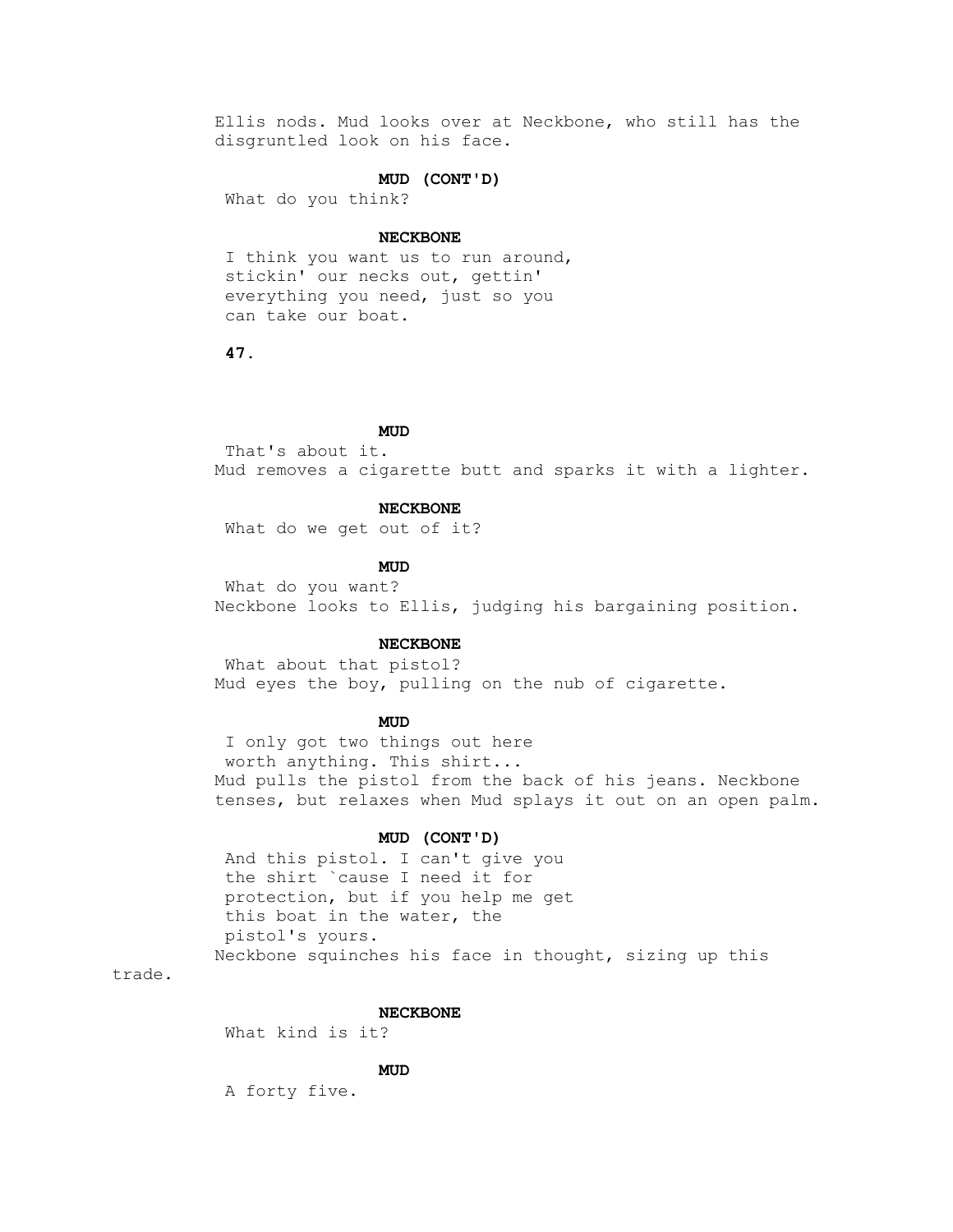### **NECKBONE**

 I guess we could work a deal like that. Neckbone steps forward to grab the pistol, but Mud puts it back in his jeans.

## **MUD**

 We get this thing floatin' first. Neckbone looks over at Ellis, who shrugs.

#### **NECKBONE**

All right then.

### **48.**

Mud smiles, flashing his missing tooth. He spits in his

palm

 and holds it out to Neckbone. Neckbone, not sure about taking the spit hand, reluctantly shakes. Mud rips a page from the notebook and hands it to Ellis.

## **MUD**

 Ya'll scrounge what you can off this list, but if we're gonna get this done right we'll need more help. Can you fetch Tom for me?

#### **ELLIS**

 Tom Blankenship? Mud has smoked down to the filter. He crushes the butt into his palm and puts it back in his shirt pocket.

## **MUD**

 I was hopin' to let that old assassin stay put, but we'll need him to get things ya'll can't. Can you find him?

#### **ELLIS**

 I know where he lives, but I've never spoke to him.

## **MUD**

 Just tell him my name. He'll know you're serious. Ellis folds the list up. He and Neckbone start down the

rope

as Mud goes back to the wiring.

### **MUD (CONT'D)**

Boys?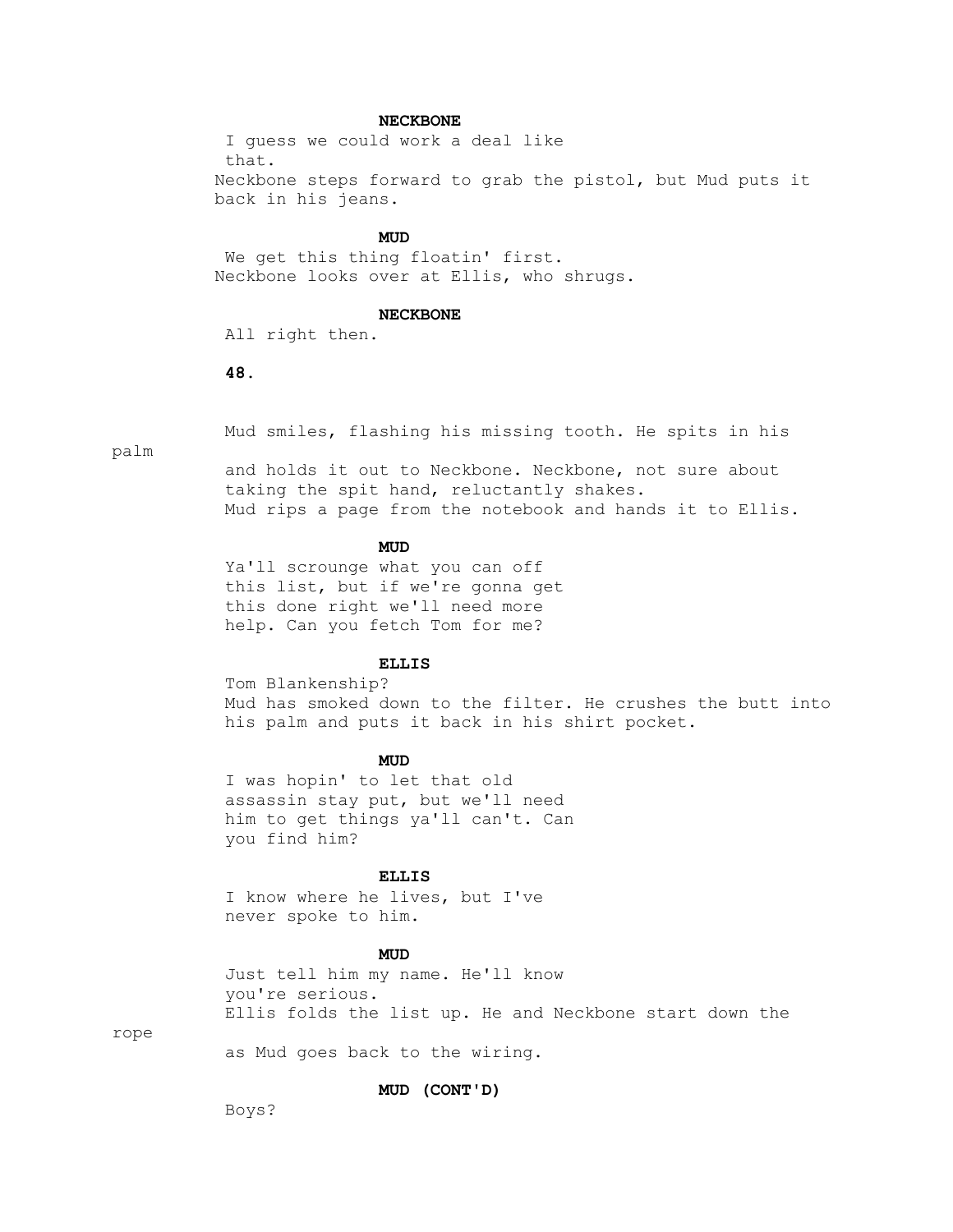#### **(THEY PAUSE)**

 Thanks. Ellis nods.

#### **NECKBONE**

 Don't lose my pistol. They continue down the rope. Mud continues his work.

### **53 EXT. SHELLY'S OXBOW - DAY 53**

 Ellis steers to the southern mouth of Shelly's Oxbow, the bend in the river that holds he and Tom Blankenship's houseboats, among others.

He grounds the boat just shy of entering the Oxbow and

steps

over Neckbone to hop onto the bank.

 **49.**

### **ELLIS**

You comin'?

#### **NECKBONE**

I'll watch the boat.

Ellis scans the woods that populate the patch of land

wedged

between the river and this short tributary.

### **NECKBONE (CONT'D)**

Ellis?

### **ELLIS**

What?

#### **NECKBONE**

 Be careful. Galen always said that old man's crazy. Neckbone keeps his seat as Ellis darts into the woods

## **54 EXT. TOM'S WOODS - DAY 54**

 Ellis prowls around the small pine trees and bushes. He pauses, seeing the entrance to Tom Blankenship's boat. Something moves on the houseboat. Ellis hunkers down behind a bush. He sees Tom wrapping cable onto a metal spool. Ellis is nervous. He checks over his shoulder, nothing but woods. When he looks back to the boat, Tom is gone. In a crouch, Ellis moves closer. Taking a deep breath, Ellis steps out from the cover of the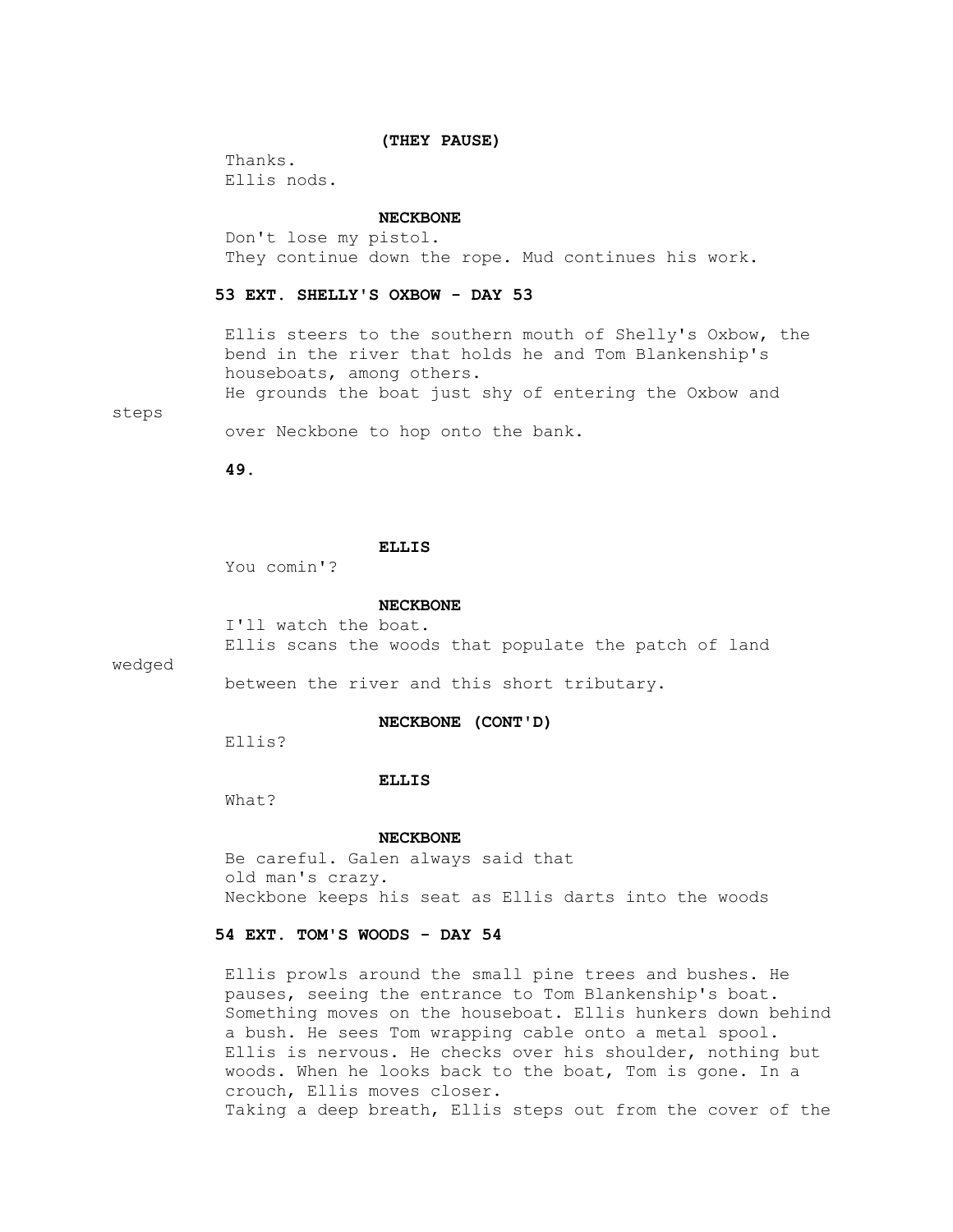pine trees and heads up a walkway that leads onboard.

 **TOM (O.S.)**

 Why you huntin' me? Ellis flinches. He turns to find Tom Blankenship standing

at

the edge of the boat.

### **TOM (CONT'D)**

 You deaf boy? I said why're you huntin' me?

#### **ELLIS**

I ain't huntin you.

**TOM** What's your business here?

 **ELLIS**

 I came to find you. I got a message for you.

 **50.**

**TOM** You're Senior's boy.

## **ELLIS**

Yessir.

## **TOM**

 What you got to say he can't tell me himself? Tom, rusty on pleasantries, brushes past Ellis as he heads inside the boat.

## **ELLIS**

 It ain't from him. Ellis, not wanting to follow further, shouts from the

planks.

#### **ELLIS (CONT'D)**

 **MUD SENT ME!** There is a silence. Then footsteps. Tom reappears.

## **TOM**

Mud sent you.

 **ELLIS**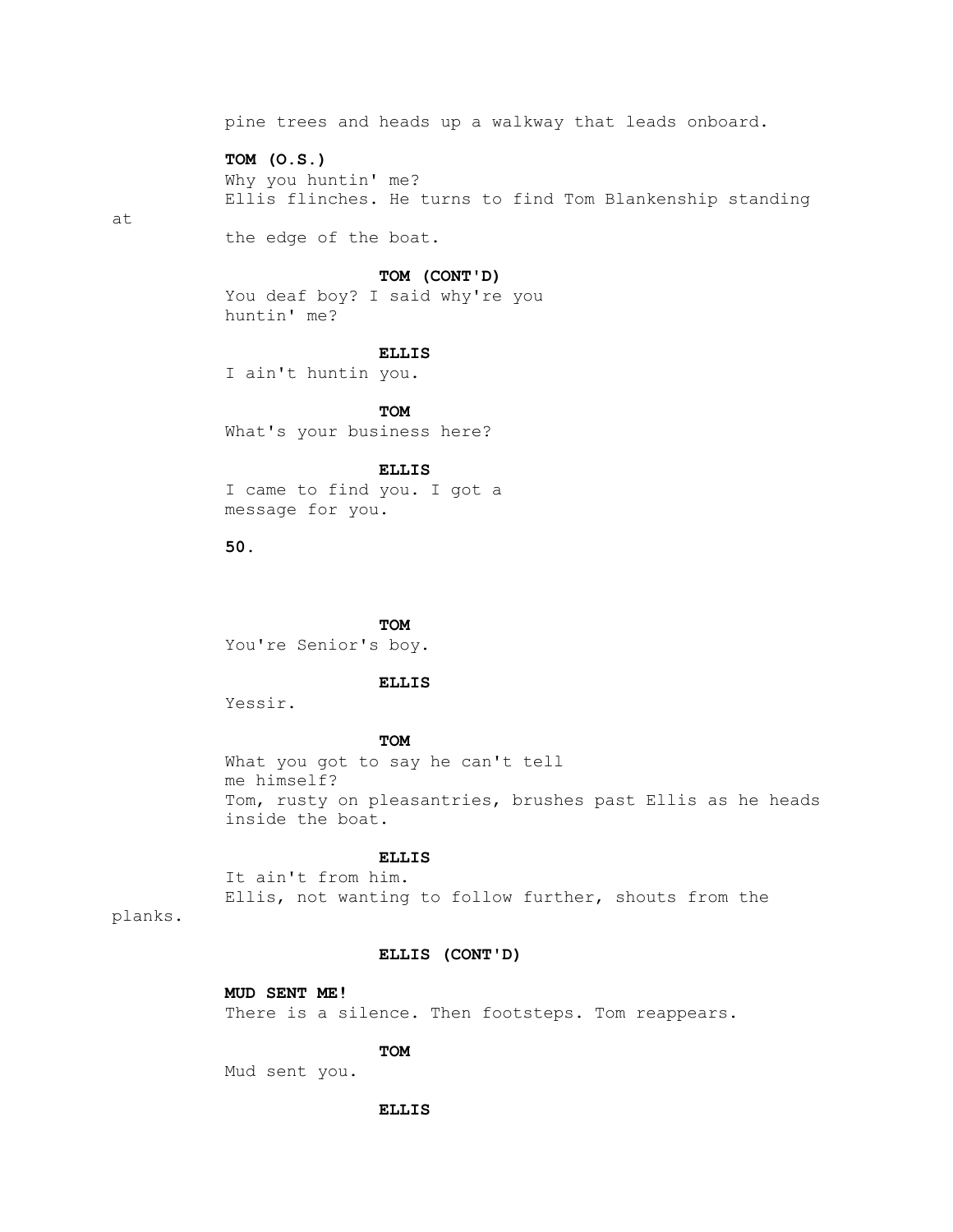Yessir.

## **TOM**

What do you know about it?

### **ELLIS**

He asked me to come get you.

Tom straightens his back. He looks into the woods,

searching

for something he may have missed.

## **TOM**

Your daddy know this?

### **ELLIS**

 No sir. Mud needs your help. Tom's mind churns on a series of facts unknown to the boy.

## **TOM**

Where is he?

### **55 EXT. RIVER - DAY 55**

 Neckbone bounces in the boat as it shifts in the choppy Mississippi water. His eyes are locked on the back of Tom's head. Tom rides stone faced in the front. Neckbone turns back to Ellis and raises his eyebrows as if

to

ask, "What's going on?". Ellis shrugs.

 **51.**

### **56 EXT. ISLAND SHORE - DAY 56**

 Ellis runs the boat on shore. Tom splashes into the ankle deep water and helps the boys drag it onto the bank. Ellis takes the lead, walking ahead and scanning the treeline. Mud steps out, just past the shadow of the woods. Ellis turns to Tom and points.

## **ELLIS**

There he is.

 Tom spits onto the muddy bank and makes his way toward Mud. Ellis and Neckbone stay by the boat and watch.

### **BY THE TREELINE,**

 Mud watches Tom approaching. He corrects his posture and feebly attempts to smooth some wrinkles from his shirt. Tom stops in front of him, his eyes pinched in the sun.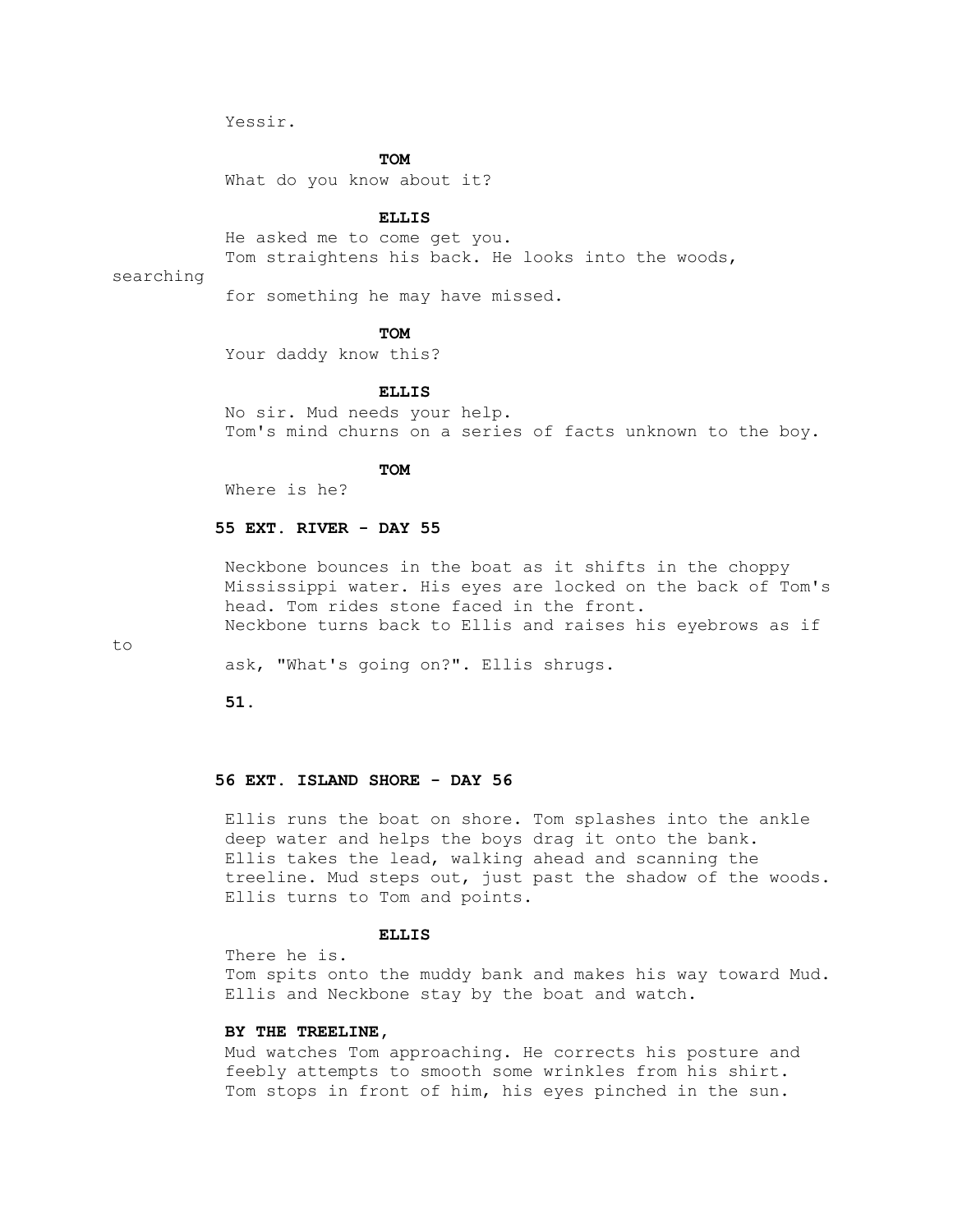## **TOM**

Mud.

Sir.

## **MUD**

 They stare at each other for a long moment. Neither one flinching.

#### **BY THE BOAT,**

At this distance, the boys can't hear what is being said,

## but

they try and size up the situation through body language.

#### **NECKBONE**

You think that's his dad?

#### **ELLIS**

I don't know.

## **BY THE TREELINE,**

**TOM** 

Where is she?

**MUD** 

 In town. Got here yesterday. Tom lowers his head. Frustrated.

**TOM** 

Why you out here like this?

#### **BY THE BOAT,**

 **52.**

 The boys see Mud take a seat on a nearby stump. He's explaining something. Tom listens, standing over him.

#### **NECKBONE**

They don't look like family. Ellis watches Mud as he gestures and speaks. He seems different. Younger. Mud stops talking. Tom scratches a hand through his white crew cut. He begins pointing a finger at Mud. His face is flushed and the sound of his voice carries to the boys, though still unintelligible.

## **NECKBONE (CONT'D)**

He's really givin' it to him.

### **AT THE TREELINE,**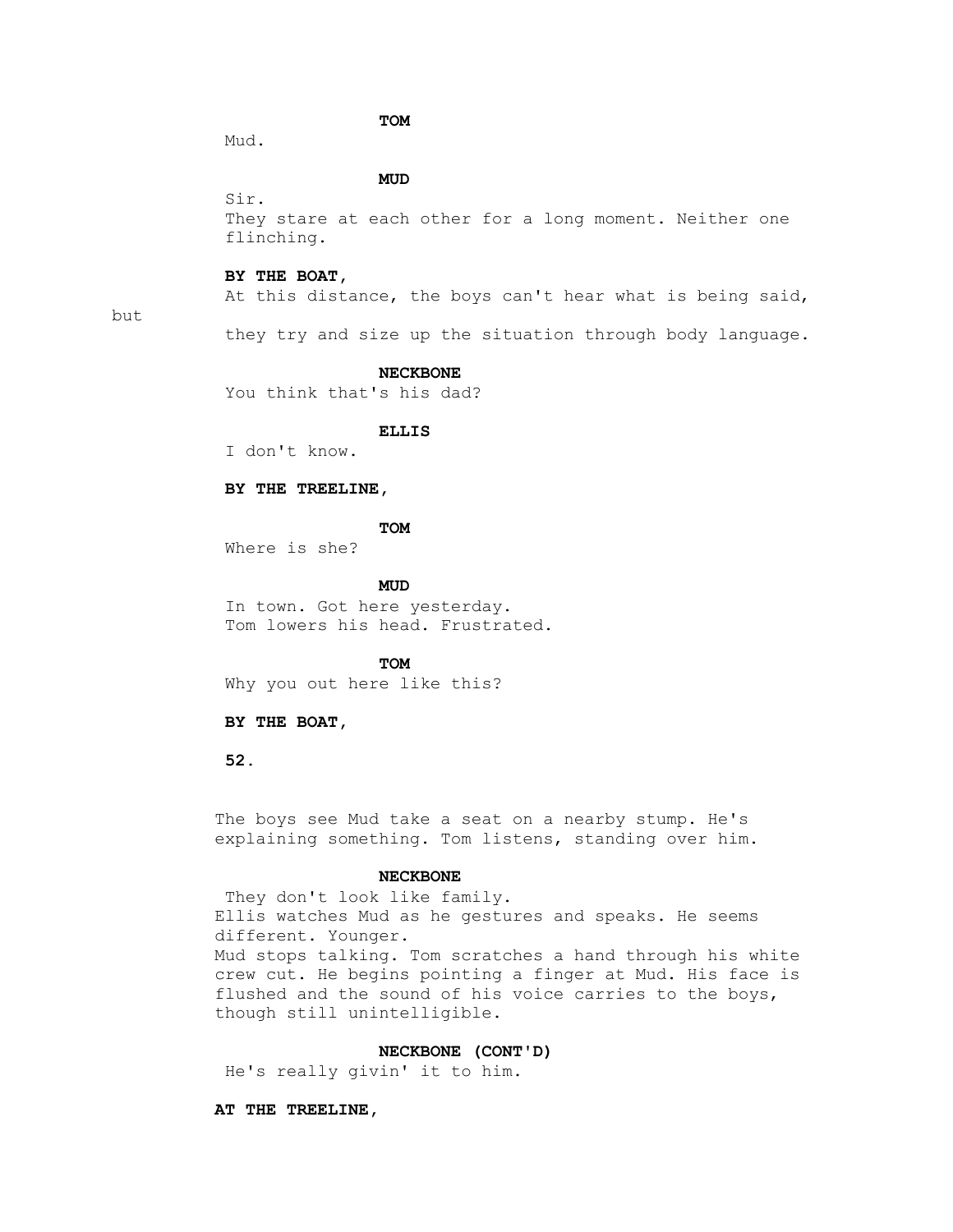Mud's head hangs as Tom shouts at him.

## **TOM**

 You've spent your whole life followin' that girl! She's run you halfway cross the country and back, and for what? For this, left out on an island beggin' for help. A murderer. A thief.

## **MUD**

I ain't no thief.

## **TOM**

 What would you call it then? Don't even mention draggin' those boys into this. Do you have any idea what you're doin'? Waits for a response, but Mud gives none.

#### **TOM (CONT'D)**

 I'm ashamed of you. Mud looks up at him.

#### **TOM (CONT'D)**

 Don't expect help from me. There's none to be given.

### **AT THE BOAT,**

 They see Tom turn his back on Mud and head toward the boat. Mud doesn't protest; he doesn't move. Tom brushes past Ellis.

# **53.**

### **TOM (CONT'D)**

I'm ready.

 Tom shoves the boat back into the water. Neckbone helps him. Ellis looks back at Mud, who still hasn't moved from his stump. He goes to him. Tom sees this and stops pushing.

### **TOM (CONT'D)**

#### **(TO HIMSELF)**

Dammit.

## **AT THE TREELINE,**

Ellis stops a good six feet back from where Mud sits.

### **ELLIS**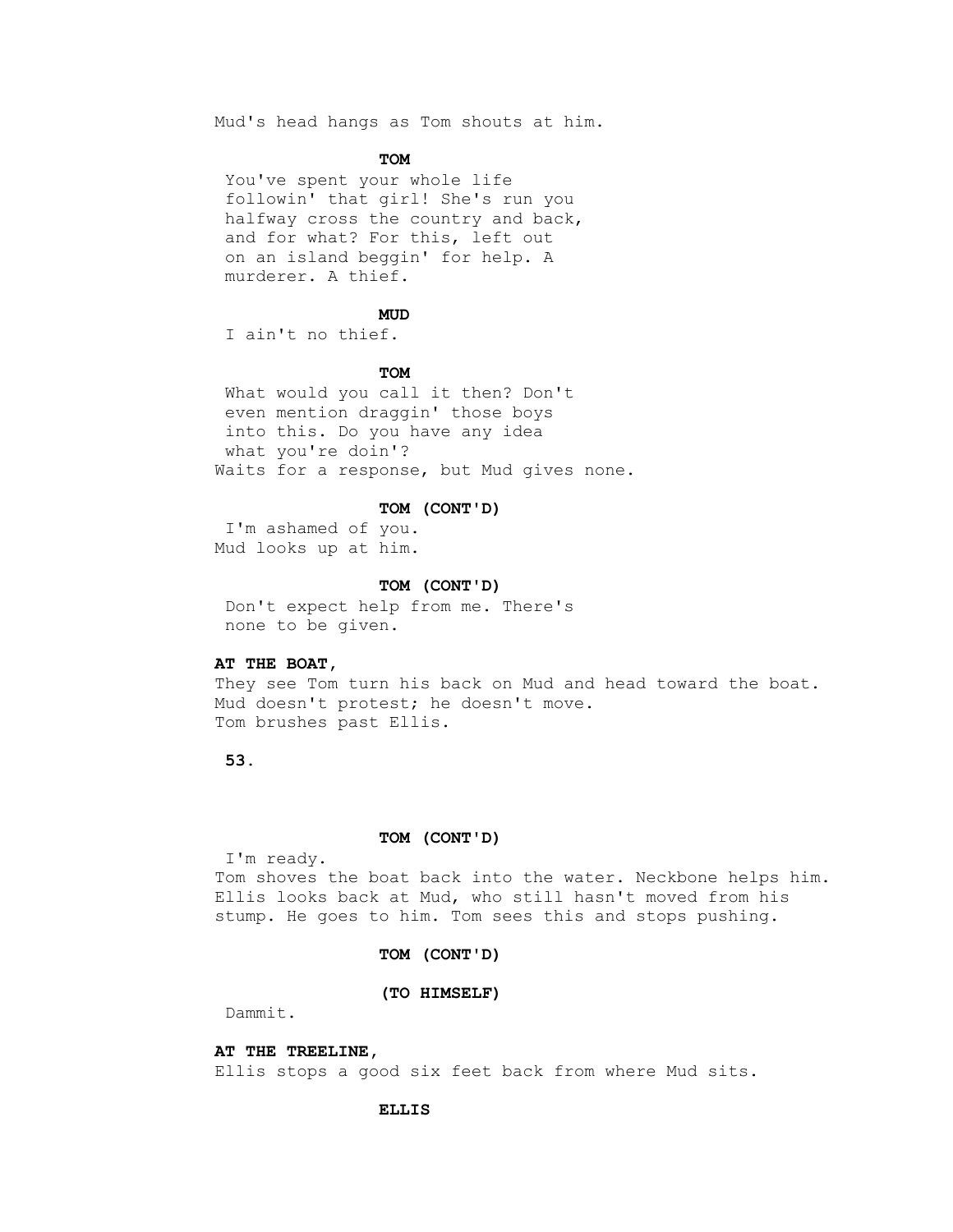You all right? Mud raises his head.

## **MUD**

 Looks like we're on our own. He stands and takes a folded piece of paper from his shirt.

### **MUD (CONT'D)**

 I didn't want you bein' the one to do this, but I can't see a way around it. I need to get this letter to Juniper. Could you take it to her for me?

### **ELLIS**

Yeah.

## **MUD**

 You have to be careful. You can't just walk up and knock on her door, you hear me? You have to watch yourself.

#### **ELLIS**

 I can handle it. Ellis steps forward and Mud hands over the note. Ellis takes it and walks back to the others.

#### **AT THE BOAT,**

 Tom stares at Ellis as he climbs on board. Tom looks back at Mud, who is watching him. He gives the boat a final shove before pulling himself in. They motor away. Tom doesn't look back.

## **54.**

### **57 EXT. RIVER/SHELLY'S OXBOW - MOVING - DAY 57**

#### **NECKBONE**

You Mud's daddy?

## **TOM**

 Mud didn't have no daddy. No mother I ever knew of. He was livin' in the woods when I met him. Younger than you are now. Tom doesn't offer anymore. Neckbone thinks on his answer. Ellis kills the engine near the mouth of Shelly's Oxbow.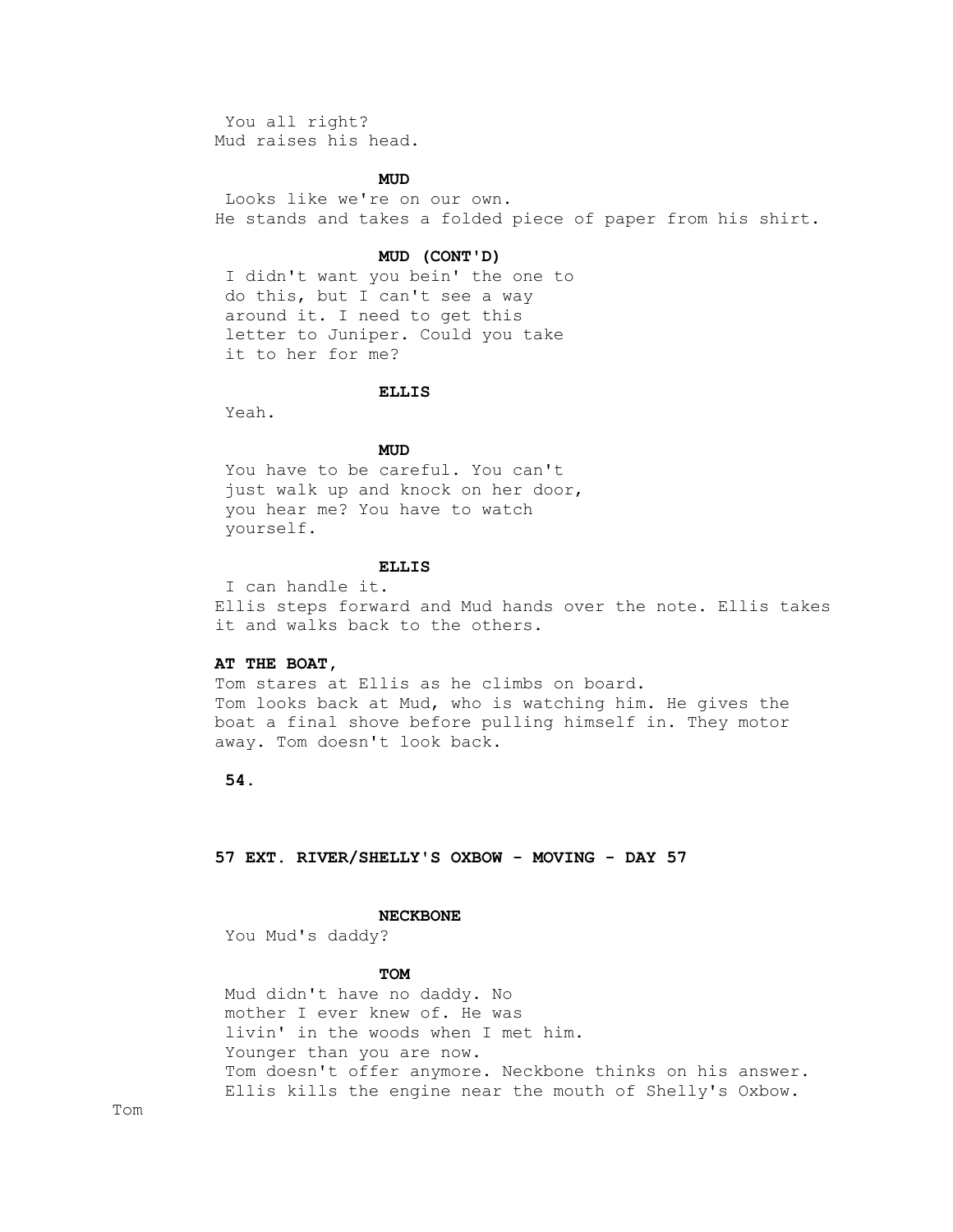jumps down into the knee deep river and wades onto shore.

turns back to the boys.

## **TOM (CONT'D)**

 Ya'll need to watch yourselves. Don't go gettin' into something you don't have any business in. Mud's into something you don't want any part of. I suggest you forget about him. Ellis and Neckbone don't respond. Tom, with a final admonishing look, disappears into the woods. Ellis cranks the motor and points the boat up river.

### **58 EXT. RIVER - MOVING - MOMENTS LATER 58**

Edges of the notebook paper flap in the wind. Neckbone

reads

He

 Mud's letter to Juniper. Ellis reaches the bank where they stash their boat. He

shuts

 off the motor and let's them drift. Neckbone folds the letter back up and turns to face Ellis.

### **ELLIS**

What do you think?

#### **NECKBONE**

 He loves her. You can tell that much. You gonna take it to her?

### **ELLIS**

 I told him I would. Neckbone thinks about this seriously, shakes his head.

#### **NECKBONE**

 I don't know. Could be a lot of trouble.

 **55.**

## **ELLIS**

 You still got that trailer you made for your bike?

## **59 EXT. DEWITT STREET - LATE AFTERNOON 59**

 Neckbone rides with Ellis on the back of his dirt bike. Cars and Trucks HONK and zip by them. Their speed is topped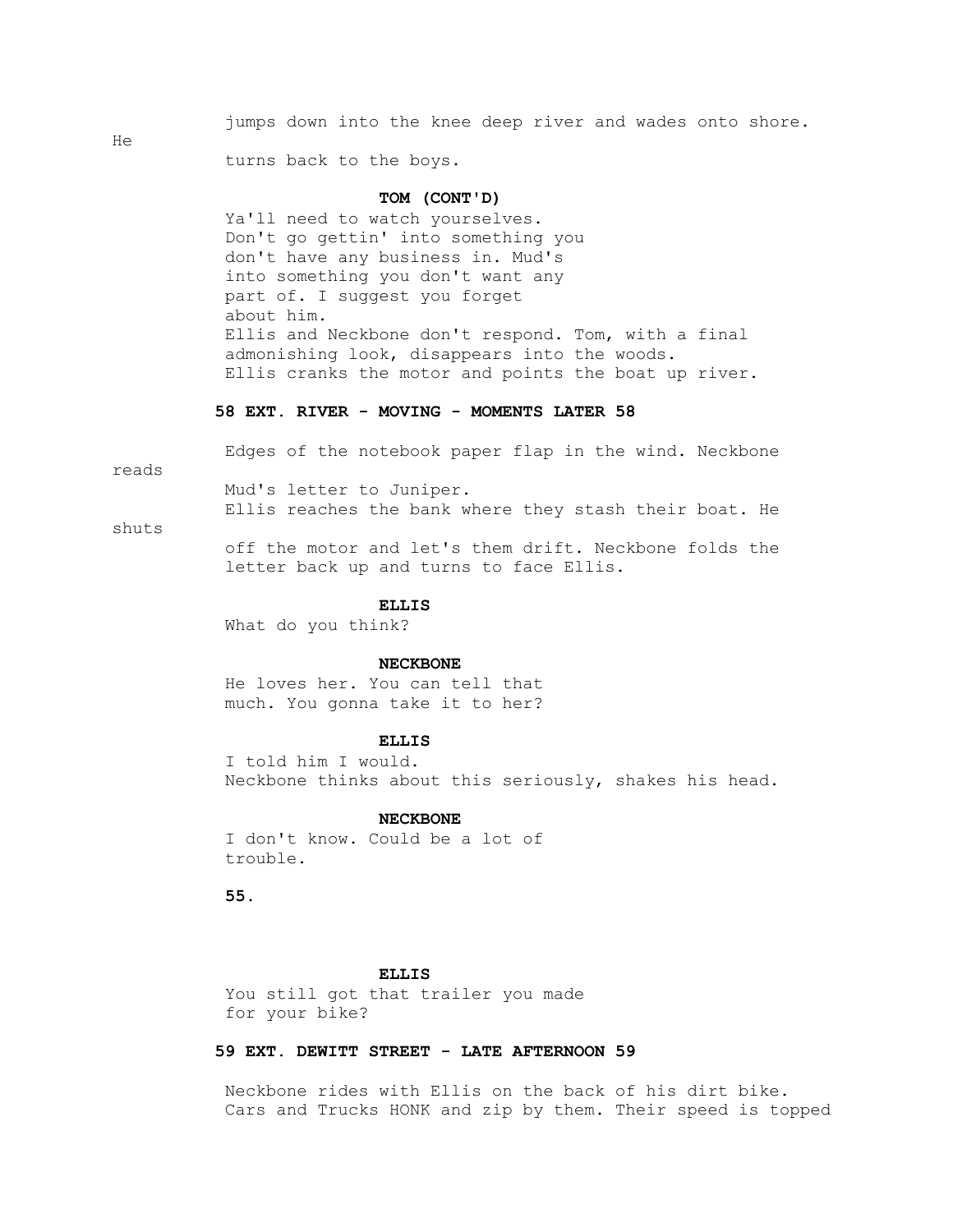|       |  |  |  |  | out at about 15 miles per hour. Mostly a result of the  |  |
|-------|--|--|--|--|---------------------------------------------------------|--|
| small |  |  |  |  |                                                         |  |
|       |  |  |  |  | 3X4 metal trailer they are towing behind the bike.      |  |
|       |  |  |  |  | One of Senior's white fish coolers sits in the trailer. |  |

### **60 EXT. EXECUTIVE INN/PARKING LOT - LATE AFTERNOON 60**

the

Parked in the far corner of the lot, Ellis sits on top of

 white cooler eyeing the Executive Inn. Neckbone straddles the dirt bike. A handful of cars are parked at the motel;

an

old Honda, a pick-up, and a BLACK LINCOLN.

### **ELLIS**

 I say we start at the top, work our way down.

### **NECKBONE**

 All right. They each grab an end of the cooler and carry it across the lot toward a flight of stairs.

### **61 ON THE SECOND FLOOR, 61**

 The boys set the cooler down in front of the first room on the corner. Ellis checks over his shoulder, nothing

strange.

Ellis knocks. They wait. No answer.

They pick the cooler up and walk to the next door. Knock. After a moment, a BLACK MAN in his late sixties opens the door wearing boxers and an undershirt.

#### **BLACK MAN**

What you want?

#### **ELLIS**

 We're sellin' fish. You wanna buy some?

### **BLACK MAN**

 Fish? He looks at the two boys like they are insane.

## **BLACK MAN (CONT'D)**

I don't want no damn fish.

# **56.**

 He slams the door. They drag the cooler to the next door. As Ellis holds up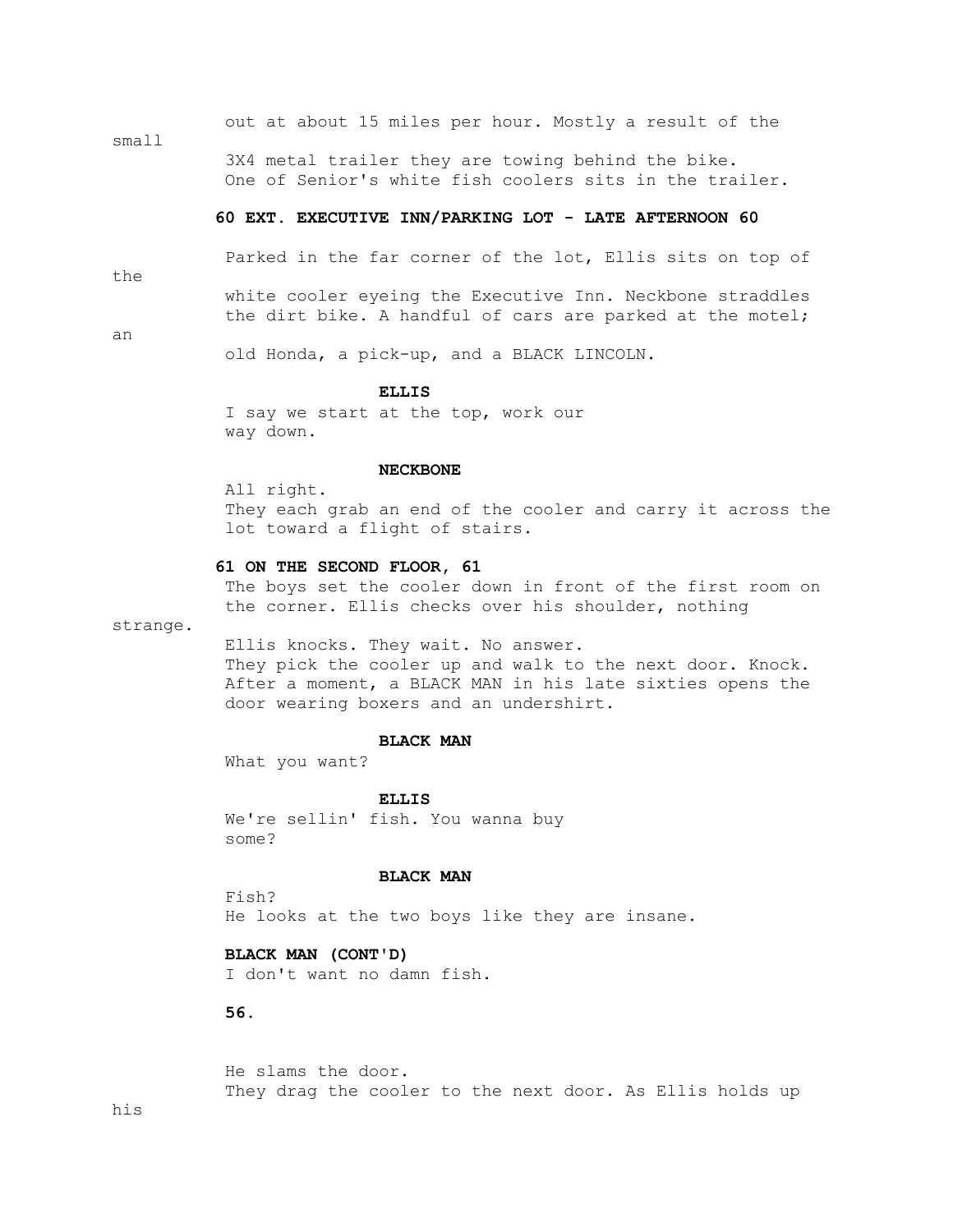fist to knock, they hear a woman shouting a few doors down.

### **JUNIPER (O.S.)**

### **STOP IT! STOP!**

 Ellis heads for the room. Neckbone drags the cooler after him. Ellis reaches the motel room door, which has been left ajar. He places his hand on it and lets it fall open.

#### **62 INT. EXECUTIVE INN/JUNIPER'S ROOM - CONTINUOUS 62**

 **CARVER (O.S.)**

### **KEEP LYIN'! KEEP LYIN' AND I'LL**

#### **CRACK YOUR NOSE OPEN!**

The door opens to CARVER(47), a tall, slender man in a dark Western cut suit, standing over Juniper. She's crumpled up in a ball at the end of the bed. Carver swats open-handed

at

her head. Grabs the top of her hair.

#### **CARVER (CONT'D)**

 You hear me bitch? Tell me another lie.

Ellis rushes Carver with his shoulder as if he were

breaking

 down a door. Carver is knocked off balance. He trips over the edge of the bed and crashes into the motel room wall. Carver, slightly stunned, gets to his feet and in two broad steps lands a man-sized punch across Ellis' face. It's

hard.

Ellis melts. He grabs the boy up by the scruff of his

shirt.

#### **CARVER (CONT'D)**

 Who are you!? Who the hell are you!? Did he send you!? Carver removes a piece of paper from his pocket. It's a photo copied picture of Mud, different than the State Trooper's. Carver crams the photo in the boy's face.

#### **CARVER (CONT'D)**

 You know this man!? Look at him! Do you know him!? Blood trickles from a cut under Ellis' eye. He stutters under the shaking force of Carver's hands.

### **ELLIS**

I don't...I...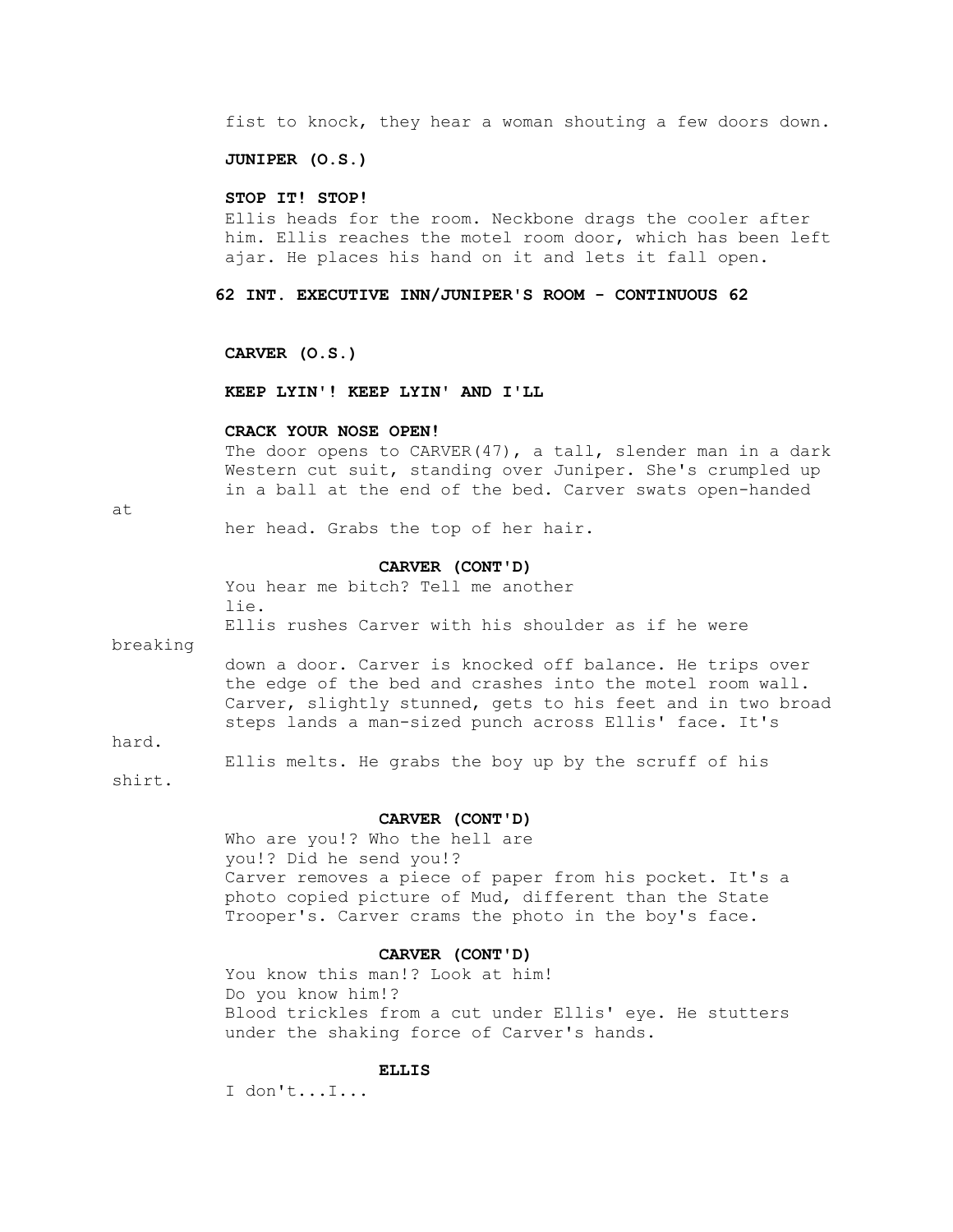### **NECKBONE (O.S.)**

#### **FISH!!! IT'S FISH!!!**

 **57.**

 Neckbone is yelling at the top of his lungs, almost in a girl's pitch. Carver turns to him. The cooler is open behind them and Neckbone holds up two Ziplock bags of fish.

## **NECKBONE (CONT'D)**

 We're just selling fish! Carver sizes things up. It takes a moment, but he settles. He snorts out a laugh and drops Ellis on the ground. Carver turns his attention back to Juniper, who is huddled

up

 in the corner of the motel. Carver walks over to her. Opening a good-sized knife, he gets down in her face and holds the blade uncomfortably close to her cheek.

# **CARVER**

 I know you know where he is. And I swear to God I'll cut through every one a you to find him. She flinches. Standing, Carver folds up his knife.

#### **CARVER (CONT'D)**

 We know you came here for him, and we know he's too stupid to leave you behind. So when he pops his head out of whatever shithole he's staying in, I'll be there. You tell him that. Carver turns, stepping over Ellis on his way out.

#### **CARVER (CONT'D)**

 And you need to mind your business boy. Neckbone moves from the doorway to let him pass. Carver is gone. Neckbone shuts the door and fastens the security latch. He kneels down to check on his friend.

#### **NECKBONE**

You all right?

#### **ELLIS**

Yeah.

### **NECKBONE**

 He popped your eye. Ellis holds the back of his hand up to his eye which has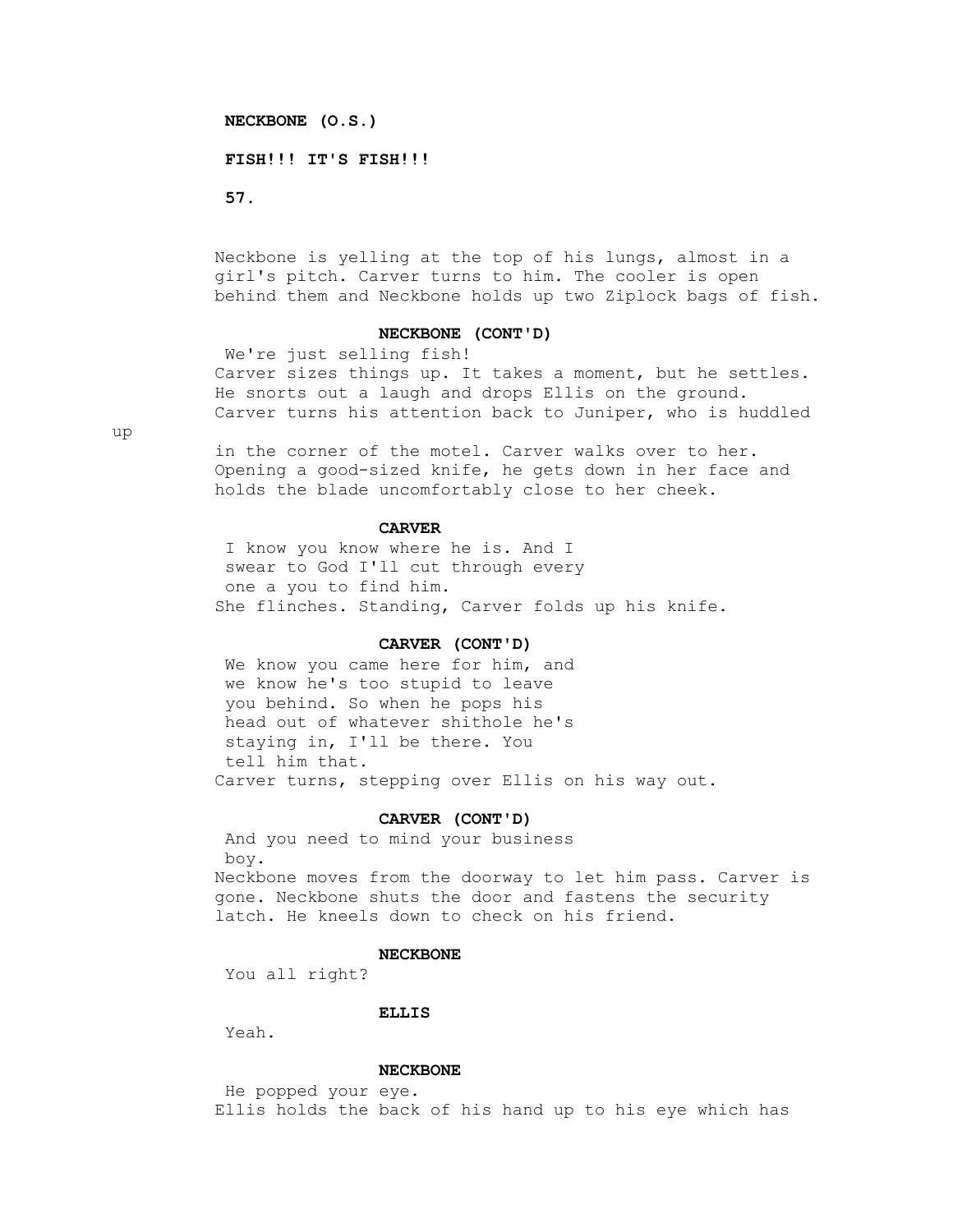begun to swell. The cut trickles blood over his cheekbone. Juniper moves to the sink. Ellis sits up, staring at her back.

## **58.**

 She opens an ice bucket and wraps a handful of cubes in a towel. She turns and walks over to them, her eyes cast down. She kneels in front of Ellis, making eye contact for the first time. She touches his chin, gently pivoting it to see the wound. Her eyes are glassy.

#### **JUNIPER**

 Thank you. He stares back at her. He can't take his eyes off her. She holds the iced towel to his cheek. He doesn't even flinch.

### **JUNIPER (CONT'D)**

 I'm so sorry. Tears form and run down her cheeks.

### **JUNIPER (CONT'D)**

Here.

 She takes his hand and places it against the towel. She gets to her feet and pulls a pocket book from a bag in the

corner.

#### **JUNIPER (CONT'D)**

 How much is your fish? I'll buy the cooler full. Ellis motions Neckbone to the cooler. Neckbone goes over and crams his hand into the ice. He removes a Ziplock bag containing the note that Mud sent. Neckbone hands it to Ellis. Taking the note, he sets his ice down and walks over to Juniper.

### **ELLIS**

 Mud sent us to give this to you. Juniper is stunned. She looks at the bag, then at the boys.

#### **JUNIPER**

 You've met Mud? Ellis nods. Neckbone speaks up from the back.

### **NECKBONE**

 Yeah we met him. Juniper takes the bag. She removes the letter and takes a seat on the edge of the bed to read it. Ellis watches her eyes move along the paper. She smiles, which makes Ellis smile. After a moment, she folds it up.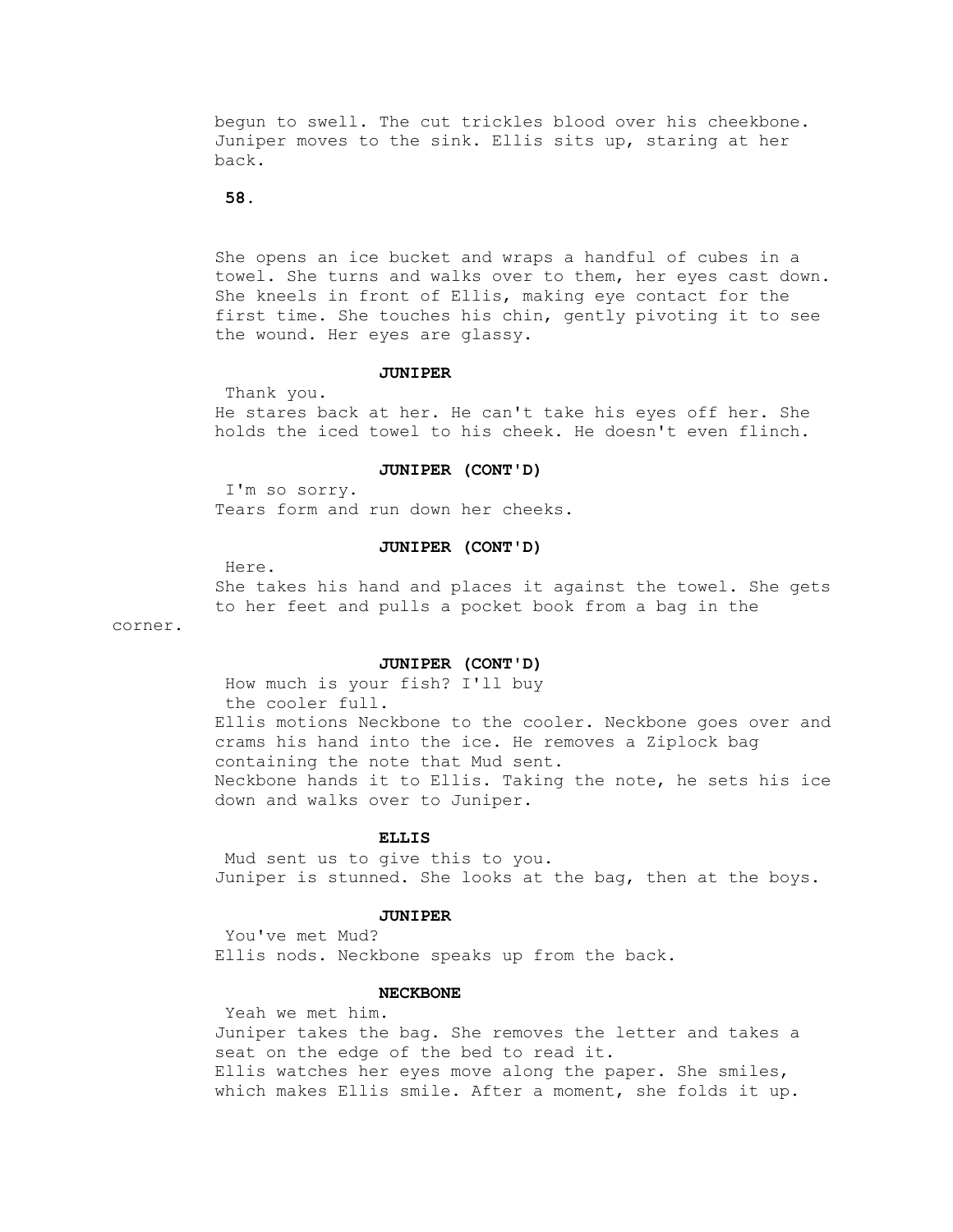### **JUNIPER**

He tells me to hold tight.

 **59.**

#### **NECKBONE**

 Yeah, we read it. Juniper raises her eyebrows at Neckbone.

### **JUNIPER**

 Well do you know how long `hold tight' is?

### **ELLIS**

 I think it's a couple days. He wants to get a boat for ya'll.

### **JUNIPER**

God.

 Juniper shakes her head and goes to the sink. She pulls a lighter from her jeans pocket and torches Mud's note.

#### **JUNIPER (CONT'D)**

 Tell him I'll wait. Running water over the ashes, she turns back to them.

### **JUNIPER (CONT'D)**

 But I don't want ya'll involved. Tell him what I said and make that it. I don't want you gettin' in any trouble.

#### **ELLIS**

We won't.

#### **JUNIPER**

 What do you call that? She motions to his swelling eye. Ellis shrugs.

#### **ELLIS**

 We'll be all right. Keep your door locked. We'll be in touch. Ellis heads to the door as Neckbone gathers up the cooler.

## **JUNIPER**

 Wait. Ellis turns back.

 **JUNIPER (CONT'D)**

What's your name?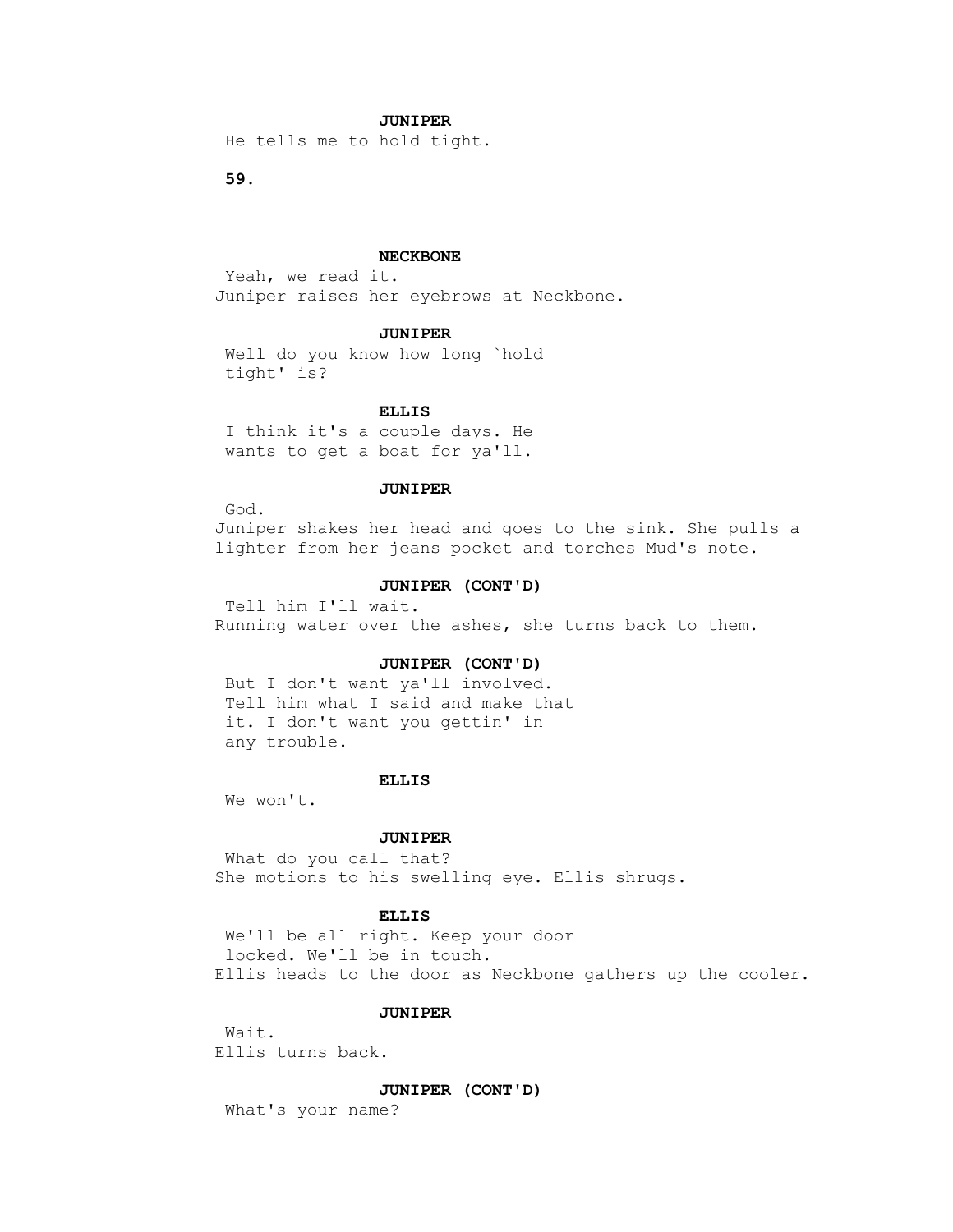#### **ELLIS**

I'm Ellis. That's Neckbone.

# **60.**

 Juniper walks up to Ellis and puts her hands on his shoulders. She has to bend slightly to do it, but she

#### kisses

him just above his swollen eye.

#### **JUNIPER**

 Thank you Ellis. Ellis stares at her, infatuated.

#### **NECKBONE**

 We gotta go. Ellis turns and grabs one end of the cooler. Neckbone slaps back the security latch and opens the door with his free hand. They walk out.

### **63 EXT. EXECUTIVE INN/JUNIPER'S ROOM - CONTINUOUS - DUSK 63**

Ellis, his foot on the door, looks back at Juniper.

### **ELLIS**

 Lock the door. She smiles. The door slams shut. The room number, 212, stares Ellis in the face. He takes a deep breath.

#### **NECKBONE**

 Let's go hard on. He and Ellis wrangle the cooler down the steps. The sun set while they were inside. A blue hue hangs over everything.

# **64 I/E. CARVER'S LINCOLN/PIGGLY WIGGLY PARKING LOT -**

**CONTINUOUS 64**

Carver takes a drag off a cigarette from behind the

steering

 wheel of his black Lincoln town car, conscious to blow any smoke out the open driver's window. His car, wedged between two others in the Piggly Wiggly parking lot, is pointed toward the Executive Inn. He

watches

as Ellis and Neckbone load the cooler onto Neckbone's bike.

### **65 INT. ELLIS' HOUSEBOAT - NIGHT 65**

 Ellis enters his houseboat. It's quiet. He sees a note on the counter next to a can of soup. It reads, "I've gone to a movie. Warm up some soup for dinner.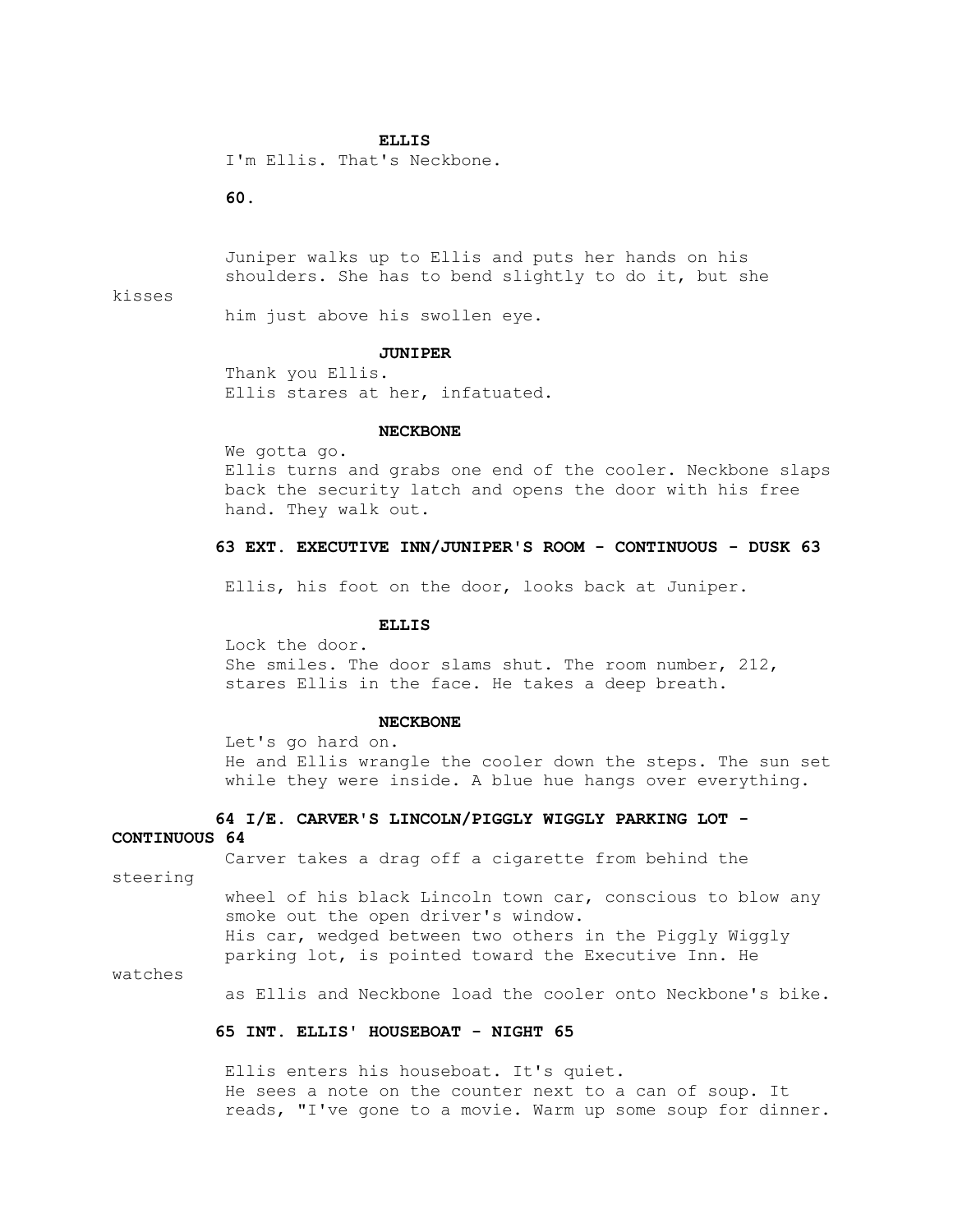Love, Mom". Ellis picks up the can, not thrilled. He goes to the fridge and grabs a sack of peas from the freezer. Holding the peas against his eye he takes a seat

at

 the counter and flips through a phone book. He finds what he needs and dials a corded phone. He waits.

 **61.**

### **ELLIS**

 Hello? Is May Pearl there?...This is Ellis...Hey, it's Ellis. Hey... What?...In the phone book... from his car commercials...I think they're all right...Tomorrow? Yeah, I can meet you... Okay. Bye. Ellis hangs up the phone. With the peas pressed firmly against his face, he smirks.

### **CUT TO:**

### **66 SERIES OF IMAGES: 66**

 -Neckbone's sneaker busts through a rotten plank of wood. -Inside a decrepit wooden shack, Ellis gives Neckbone a look like he's a dumbass as they proceed to take the shack apart board by board. Ellis now has a full-on BLACK EYE. A66 -Neckbone stands lookout under the carport section of Ellis' A66 houseboat. The coast clear, he gives Ellis a nod. Ellis pops open a metal locker and removes a small chainsaw and container of gas. He loads these into an empty fish cooler. B66 -Tom, sitting atop his houseboat with his pellet gun, watchesB66 as the two boys sneak the tools away. He's displeased. C66 -At Neckbone's mobile home park, Ellis heaves loops of thick C66 rope onto their mini dirt bike trailer. Neckbone stands nearby laughing with the rope's OWNER, a lanky guy with brown teeth and a Tasmanian Devil tattoo on his neck. AC66 -Ellis hoists Neckbone up by the foot allowing him to AC66 unscrew a road sign. D66 -A mop soaked in black tar slops across the flat roof of the D66 furniture store in downtown Dewitt. Neckbone and Ellis stand in the store's parking lot yelling up to the ROOFERS. -They get one's attention, and Neckbone points to a dried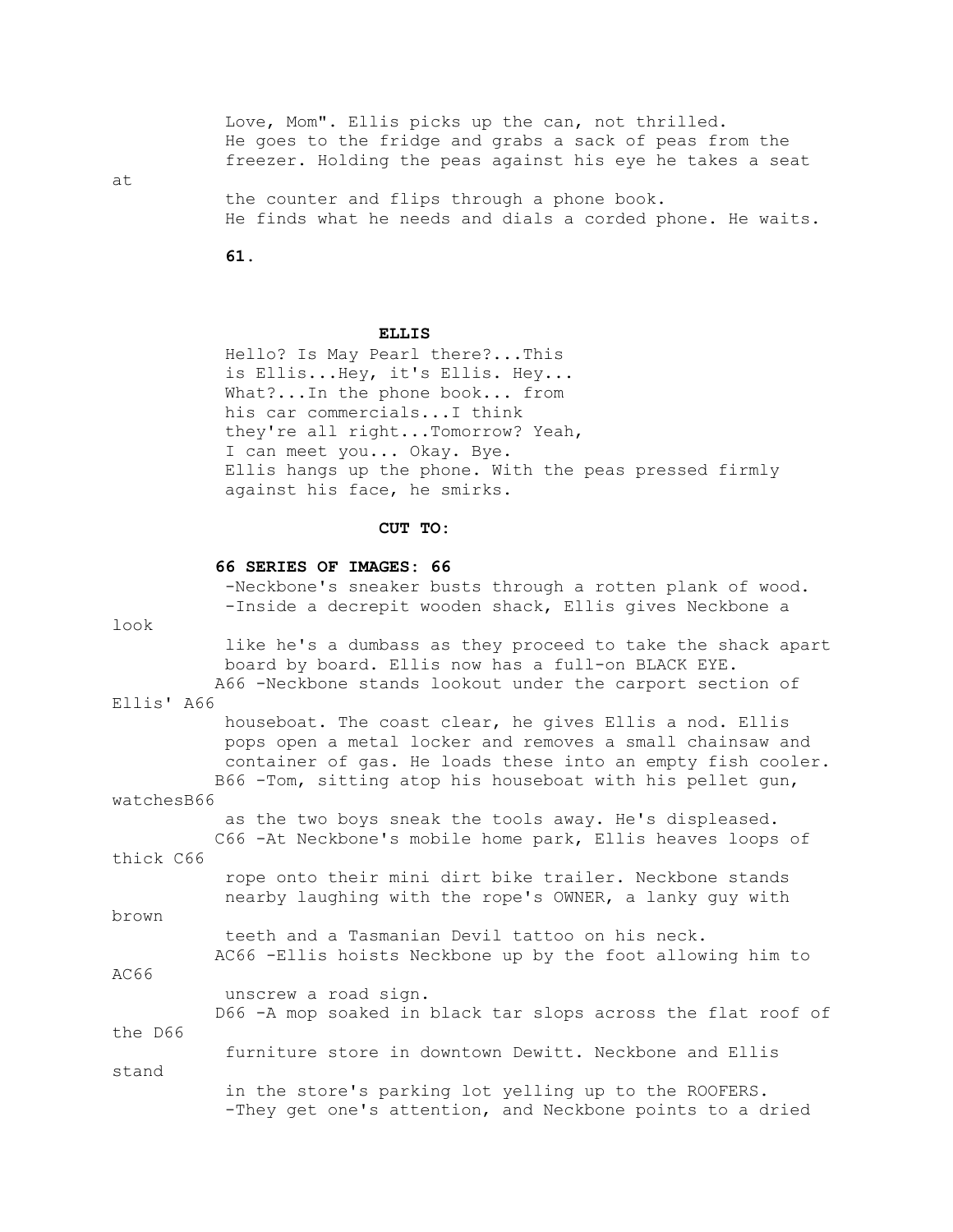pile of leftover tar that has been dumped at the back of

the building. The ROOFER swats a hand at the boys. They proceed to load the dried hunk onto the small trailer. E66 -From a distance, Neckbone and Ellis stand on a sailboat

in E66

the middle of a fenced-in marine junkyard. Surrounded by

old

 boat parts, the boys begin shuttling several large metal pulleys off the sailboat.

# **67 EXT. ISLAND SHORE - DAY 67**

 Mud smiles, showing his missing tooth, as he looks over the load of items the boys have stacked in their boat. Neckbone tosses a loop of rope to him.

 **61A.**

#### **NECKBONE**

We've got more, but no motor.

 **62.**

## **MUD**

 This'll work for now. You get her my note?

### **ELLIS**

 Yeah. Ellis turns and Mud sees his black eye for the first time.

**MUD** Where'd you get that from?

#### **ELLIS**

 We came up on Juniper's room. A guy was in there beatin' up on her. Mud's face turns dark.

#### **NECKBONE**

 Ellis rushed him. Got smacked for it.

**MUD** 

What'd he look like?

### **ELLIS**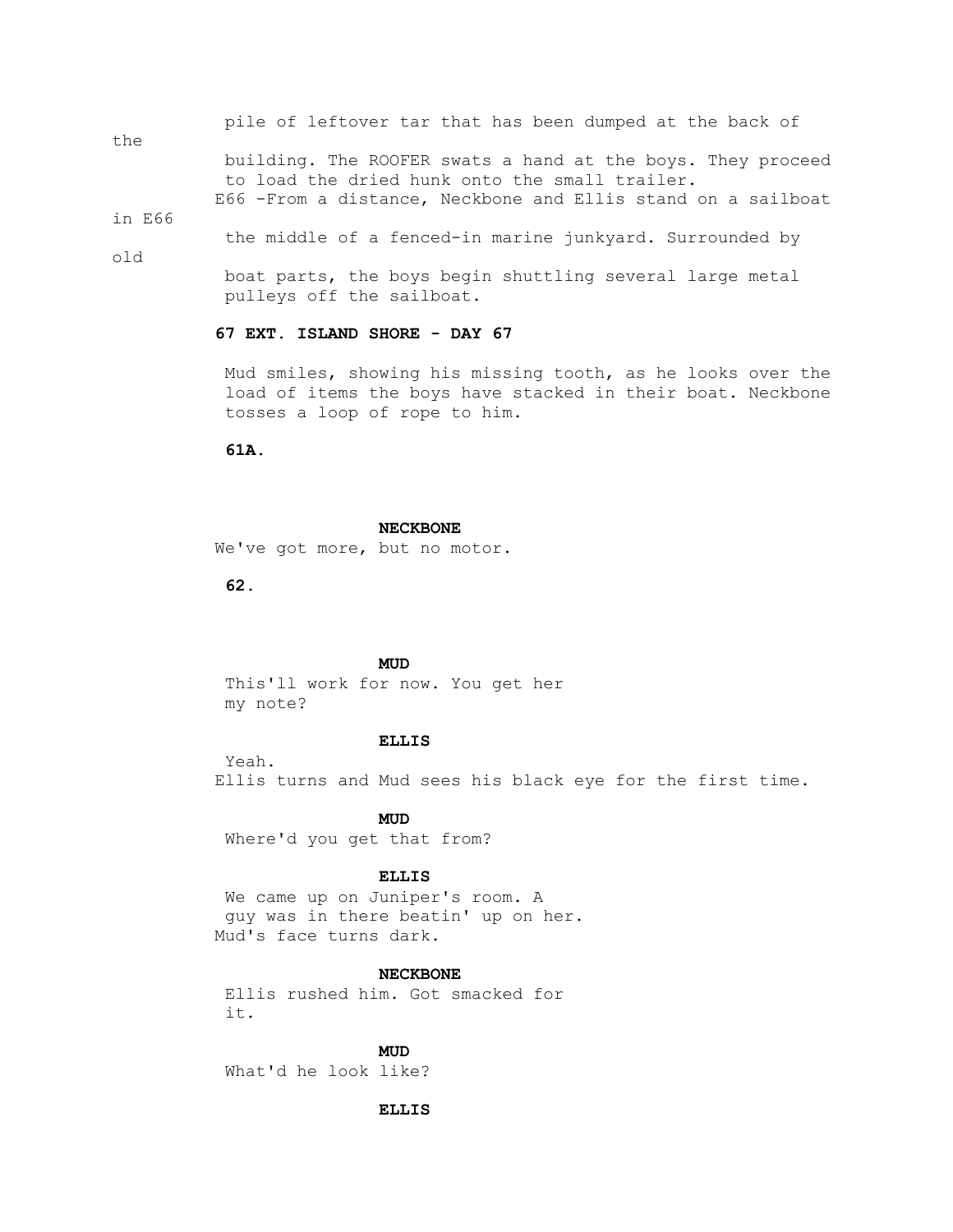I don't know. Tall. Looked like a cowboy.

**MUD** 

Dark hair?

#### **ELLIS**

Yeah.

**MUD** 

## **DAMMIT!**

 Mud slings the rope to the ground and kicks it. His face is flushed. It's the first time the boys have seen him angry.

### **MUD (CONT'D)**

### **GOD DAMMIT!**

 The boys back up. Mud takes a deep breath, tries to cool down. It takes a moment, then something occurs to him. He eyes Ellis with a look of genuine gratitude.

### **MUD (CONT'D)**

 Thanks for lookin' after her. Ellis nods. Mud picks up the rope.

### **MUD (CONT'D)**

 His name's Carver. Brother of the man I shot. If he's here, then more are comin'.

 **63.**

#### **NECKBONE**

 More what? Mud gathers the supplies and heads to the treeline. The boys, with their hands full, follow him.

## **MUD**

 Bounty hunters. Carver's rotten, but his daddy's the one to be scared of. He'll spend all the money he has to see me dead. If it was up to me I'd put the whole family down same as the other. Not a decent man between `em. Mud stops and turns to lay a serious look on them.

### **MUD (CONT'D)**

Ya'll listen to me now. If you see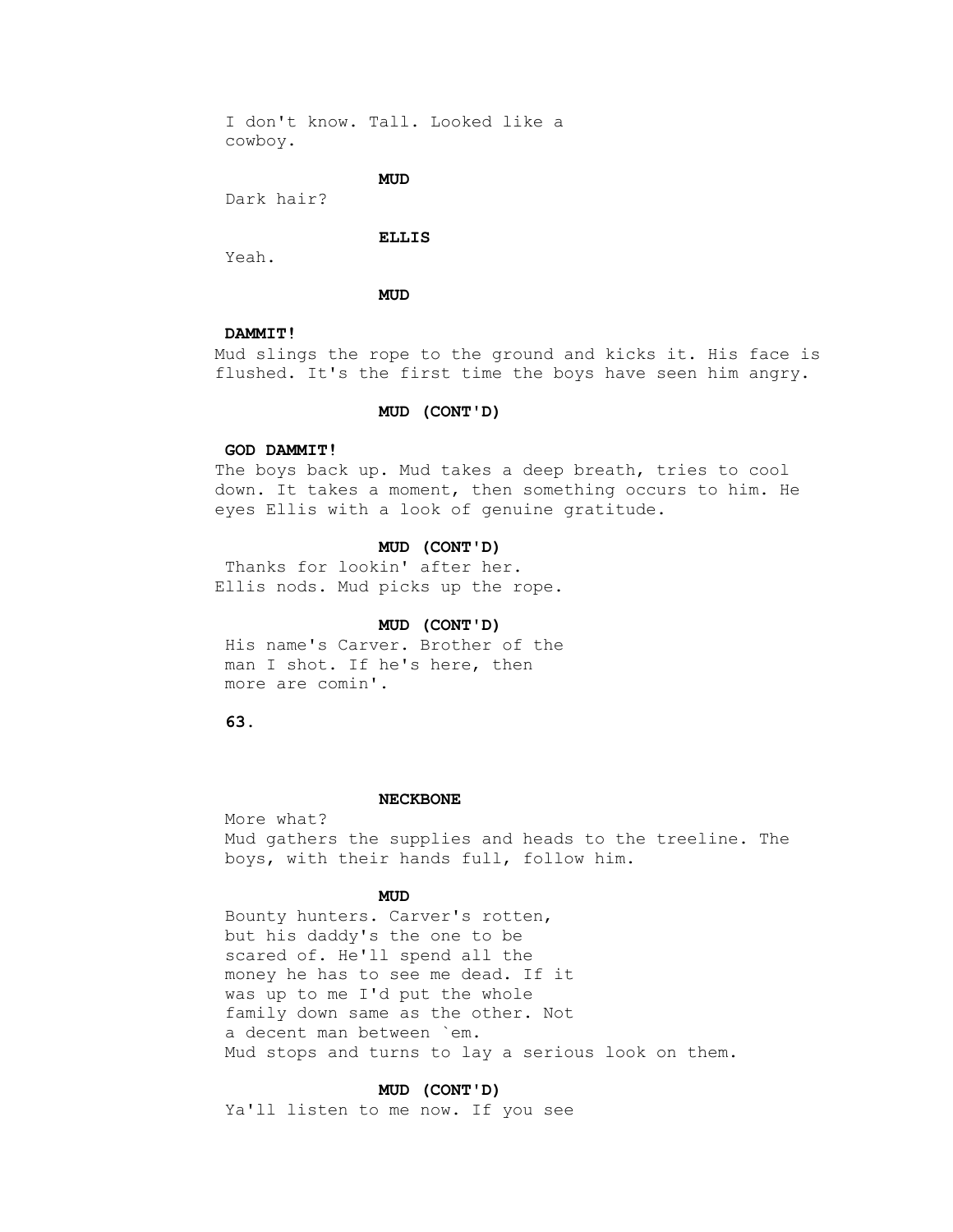that old man, don't get near him. He's the triple six real deal scratch you hear me? Mud waits for nods from them both.

#### **MUD (CONT'D)**

All right.

## **68 EXT. MISSISSIPPI RIVER/ISLAND - CONTINUOUS 68**

 Galen drifts in his own boat out on the Mississippi River. He stares at something in the distance.

### **A68 FROM ACROSS THE RIVER, A68**

 He sees Neckbone and Ellis on the island walking with Mud. Galen, a concerned look on his face, keeps one hand on his motor and the other on a bulging net of mussel shells. His HELPER, a salty looking man in his fifties, sits at the front of the boat sipping Budweiser from the can.

#### **HELPER**

What you waitin' for?

#### **GALEN**

 Shut up. After a moment, Galen cranks the motor and speeds away.

### **69 EXT. BOAT IN TREE - DAY - LATER 69**

 Mud stands with Ellis and Neckbone on the deck of the boat. He holds a pulley in one hand and a length of rope in the other. He stares up into the trees.

## **64.**

## **MUD**

 Ellis, can you climb up that trunk and get these hung?

#### **ELLIS**

Yeah.

## **MUD**

 Take a foot of line and tie `em off with a bowline knot. You know it?

## **ELLIS**

 I'm not stupid. Ellis takes the pulley and scales the trunk without hesitation. Mud tosses his pocket knife to Neckbone.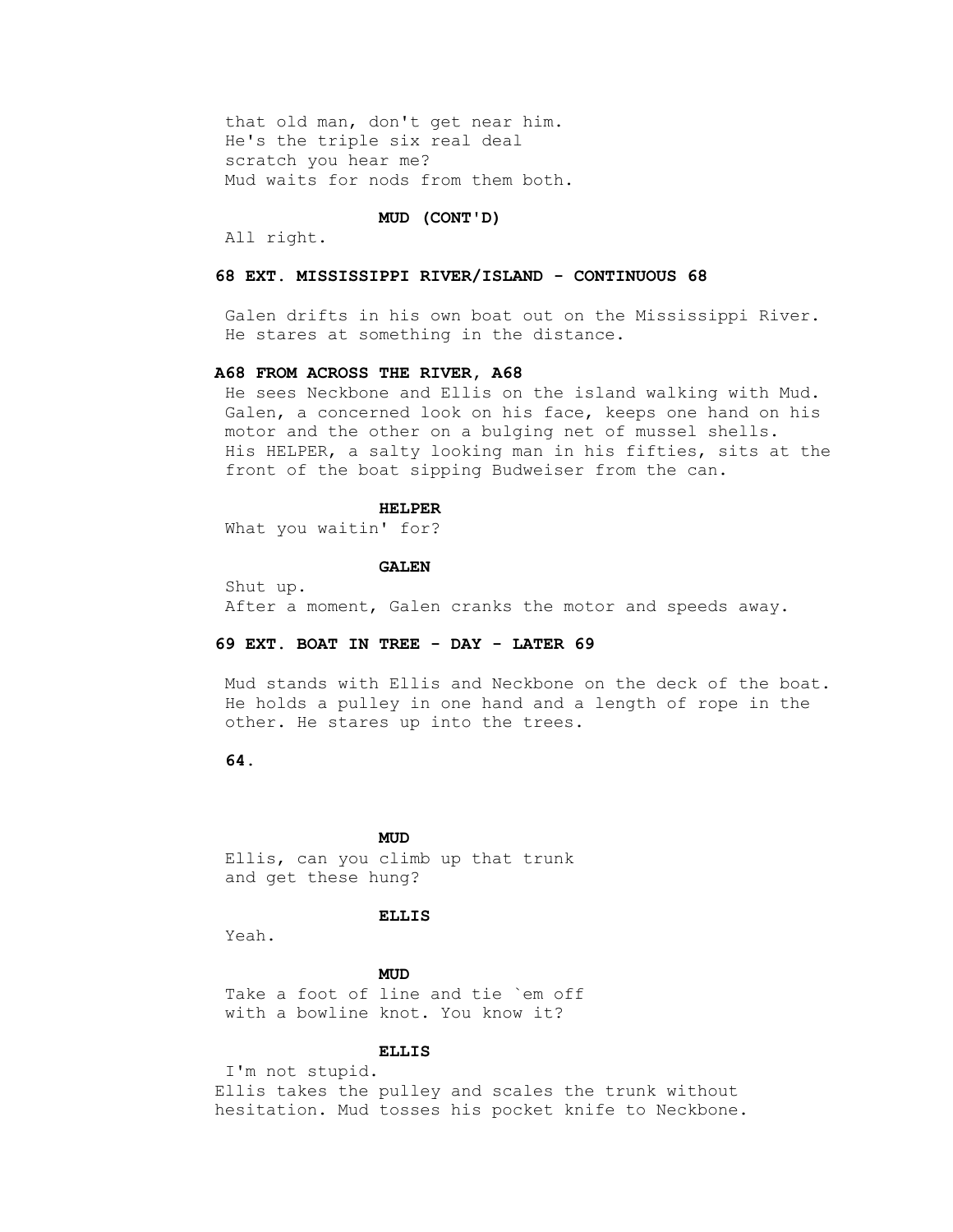# **MUD**

 Neck, start cuttin' line. Three fifteen foot sections. Count a foot long as your arm. Mud begins threading the pulleys with rope. As Neckbone cuts rope, he sees the pistol stuck in the back of Mud's pants.

#### **NECKBONE**

 What's so special `bout that shirt you'd lose your pistol for it?

## **MUD**

 It's got a wolf's eye sewn in the sleeve. More protection than a bullet ever gave. Tom swears by it.

### **NECKBONE**

He said he wasn't your daddy.

## **MUD**

 Tom's the closest thing I ever knew to a father.

#### **NECKBONE**

I never met my parents.

## **MUD**

 It's hard not knowin' the ones you came from.

#### **NECKBONE**

 My uncle Galen tells me things about `em. He's the one that takes care of me.

## **MUD**

Tom did that for me.

## **65.**

Ellis drops down to the deck and grabs another pulley.

## **ELLIS**

 What'd you mean when you called Tom an assassin?

## **MUD**

 Tom's had lives you'd never know about. Grew up up North. Went to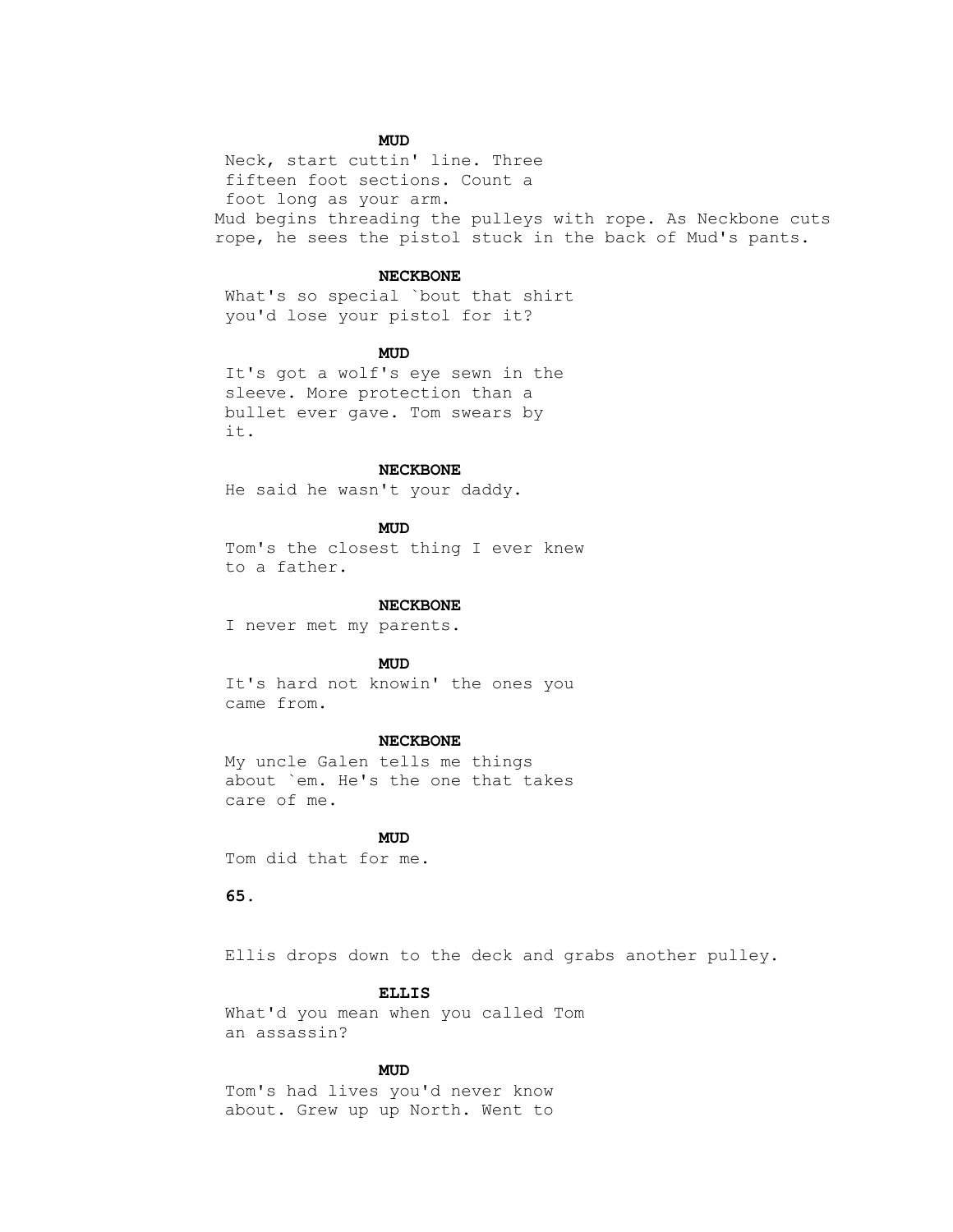Yale. For a long time he was a paid killer for the C.I.A. Lived in Cuba in `63. He's probably killed more people than you've met.

#### **(TO NECKBONE)**

 Hand me that line. Neckbone tosses him an end of rope, looks to Ellis. Ellis gives a shrug before heading back up the trunk.

## **70 EXT. BASE OF BOAT TREE - DAY - LATER 70**

 Mud hangs off the tree fifteen feet up by a piece of rope tied around his waist. A series of ropes and pulleys crisscross from the boat to the trees. Neckbone and Ellis stand on the ground staring up at him. Mud holds a chainsaw and seems to be hesitating.

### **NECKBONE**

 Well if you're gonna do it do it! Mud takes a deep breath and yanks the cord. Angled on one

of

 the main branches holding up the boat, Mud begins cutting. Ellis and Neckbone step further and further back as they watch the chainsaw work through the thick limb. Suddenly, the chainsaw stops. A deep CRACKING sound. The huge branch SNAPS, tumbling off lower limbs before crashing to the ground. Mud holds onto the trunk for dear life. The branch now rests on the ground, SILENCE. The ropes and pulleys hang taught, squeaking from the weight of the boat. Mud slowly lifts his head up. He smiles at what he sees. The rigging has held.

## **MUD**

 One down! Neckbone and Ellis watch as Mud scampers around the trunk

to

the next branch. The chainsaw cranks back on.

#### **NECKBONE**

This shit is crazy.

 **66.**

# **71 I/E. MARY LEE'S CAR/PIGGLY WIGGLY PARKING LOT - LATE 71**

#### **AFTERNOON**

Ellis looks out the car window at HIGH SCHOOL KIDS that

have

gathered in the Piggly Wiggly parking lot. His hair is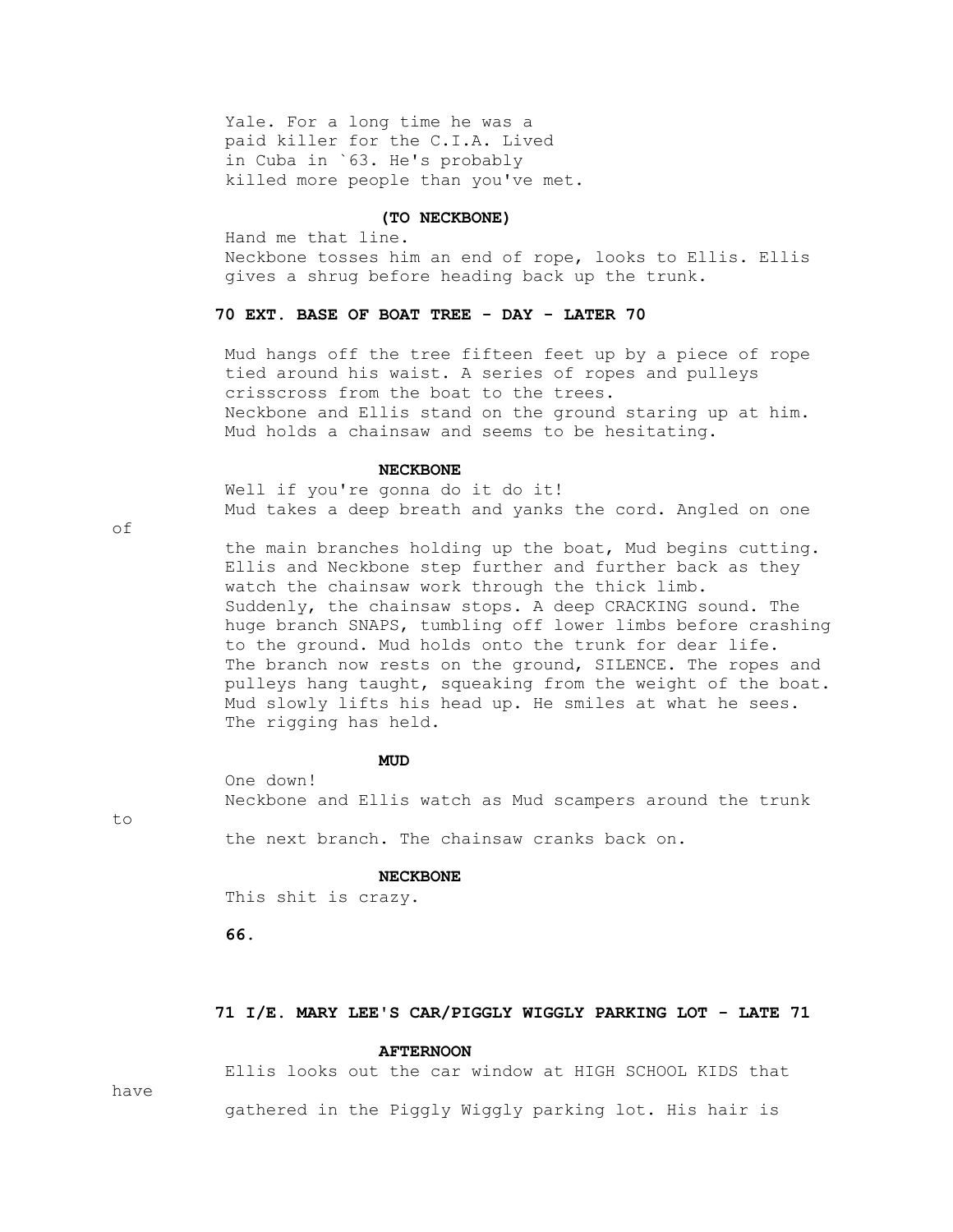slicked to one side, and he's wearing a collared shirt.

### **MARY LEE**

You look nice.

### **ELLIS**

Thanks.

### **MARY LEE**

 What time are you gonna be home? Ellis shrugs. She looks at him as the car radio rambles.

### **MARY LEE (CONT'D)**

 No later than eleven? Ellis nods.

#### **ELLIS**

You make up your mind?

### **MARY LEE**

About moving in town?

# **ELLIS**

 About leavin' dad. Mary Lee thinks about how to answer, shuts off the radio.

# **MARY LEE**

 You can't make other people change Ellis. If I'm unhappy then I'll have to be the one to change something. Ellis chews on the inside of his cheek and watches her

avoid

 eye contact. He shoulders his way out of the car. Mary Lee takes a moment before driving off. As Mary Lee pulls away, Ellis takes in the scene.

# **72 EXT. EXECUTIVE INN - LATE AFTERNOON - ELLIS POV 72**

 He looks up at Juniper's motel room and sees her leaning on the railing smoking a cigarette. She doesn't see him.

# **73 EXT. PIGGLY WIGGLY PARKING LOT - LATE AFTERNOON - CONTINUOUS 73**

 He pauses, noticing a MAN to his left who ALSO stares up at Juniper. The man, early thirties with a thick mustache, is JAMES. He leans against the grill of a black Lincoln.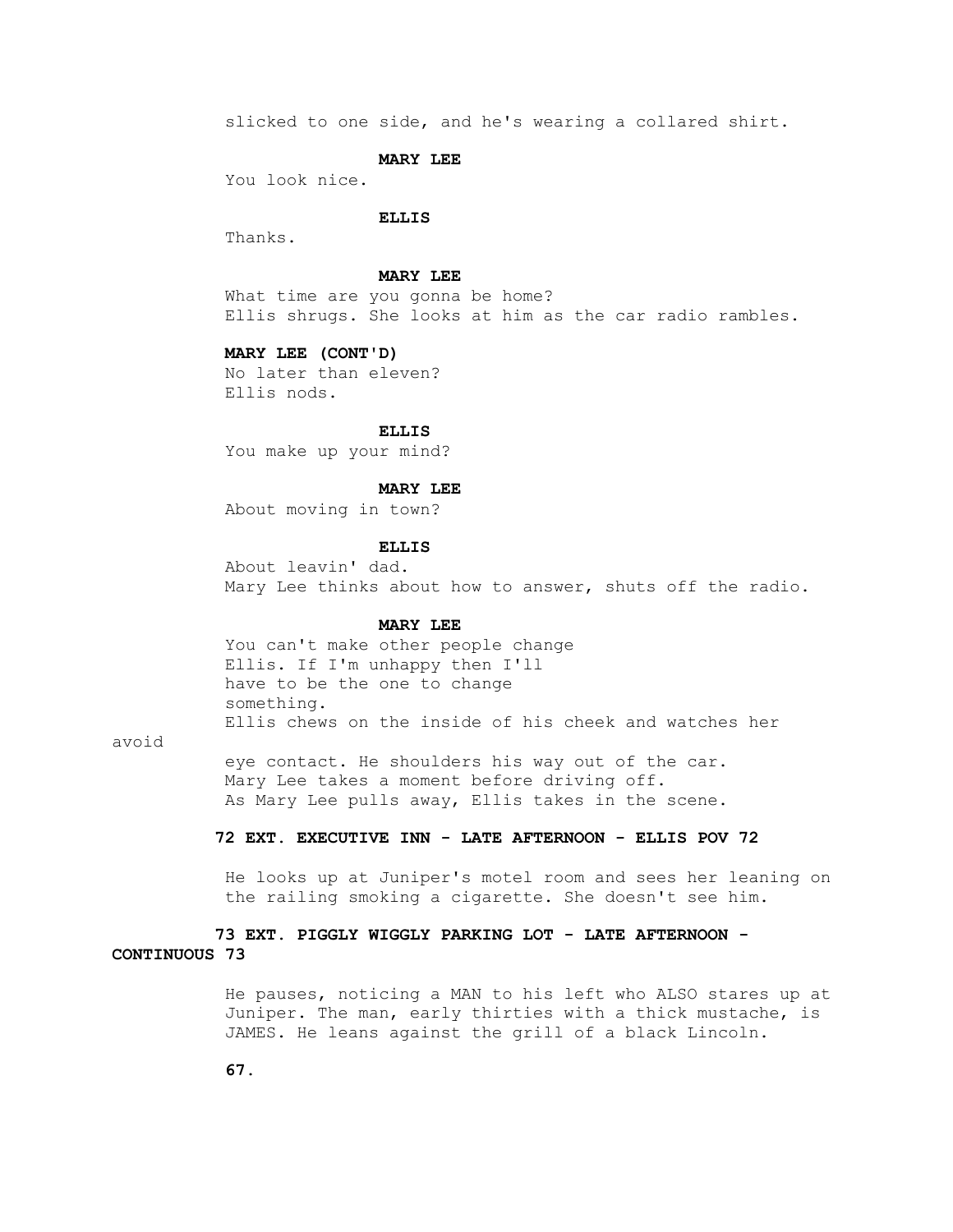|         | Carver appears from inside the Piggly Wiggly. He holds a                                                                                                                                                                  |
|---------|---------------------------------------------------------------------------------------------------------------------------------------------------------------------------------------------------------------------------|
| cup     |                                                                                                                                                                                                                           |
|         | of coffee and is closely trailed by a fat little man,<br>NELSON(56). They're all dressed in a similar fashion, a<br>cross between rural farmers and rodeo stars.<br>As Carver approaches the Lincoln, he scolds James for |
| leaning |                                                                                                                                                                                                                           |
|         | on the grill. Carver rubs the hood with his coat sleeve and<br>gives orders to the men.                                                                                                                                   |
|         | MAY PEARL (O.S.)<br>Ellis!                                                                                                                                                                                                |
|         | Ellis turns to see May Pearl hopping down from a Ford                                                                                                                                                                     |
| Bronco. |                                                                                                                                                                                                                           |
|         | She leans on the door and waves Ellis into the back.                                                                                                                                                                      |

#### **MAY PEARL (CONT'D)**

 Come on! Ellis takes another look at Carver and his men before

running

over to the Bronco.

# **74 EXT. FIELD/BONFIRE - NIGHT 74**

 A bonfire rages in the middle of an open field. A FEW DOZEN KIDS mingle between vehicles and the fire. Drinking, yelling, music blasting from car speakers. Ellis stands by himself next to the blaze with his hands in his pockets. May Pearl has vanished. Pryor, the skinny kid Ellis punched to get this date,

# wanders

 past. He makes eye contact. Ellis stares him down. Pryor glares back but then just skulks over to another group.

# **MAY PEARL (O.S.)**

 Try this. A Styrofoam Sonic Cup is thrust into Ellis' hand. He turns to find May Pearl standing next to him.

# **MAY PEARL (CONT'D)**

 Come on. She leads Ellis behind one of the trucks parked nearby. May Pearl climbs onto the tailgate, a red glow across her face. No one else is around. Ellis hesitates.

# **MAY PEARL (CONT'D)**

 You wanna sit down? Ellis takes a seat next to her. She looks at him, smiling, and gestures to his black eye.

# **MAY PEARL (CONT'D)**

You must really like to fight?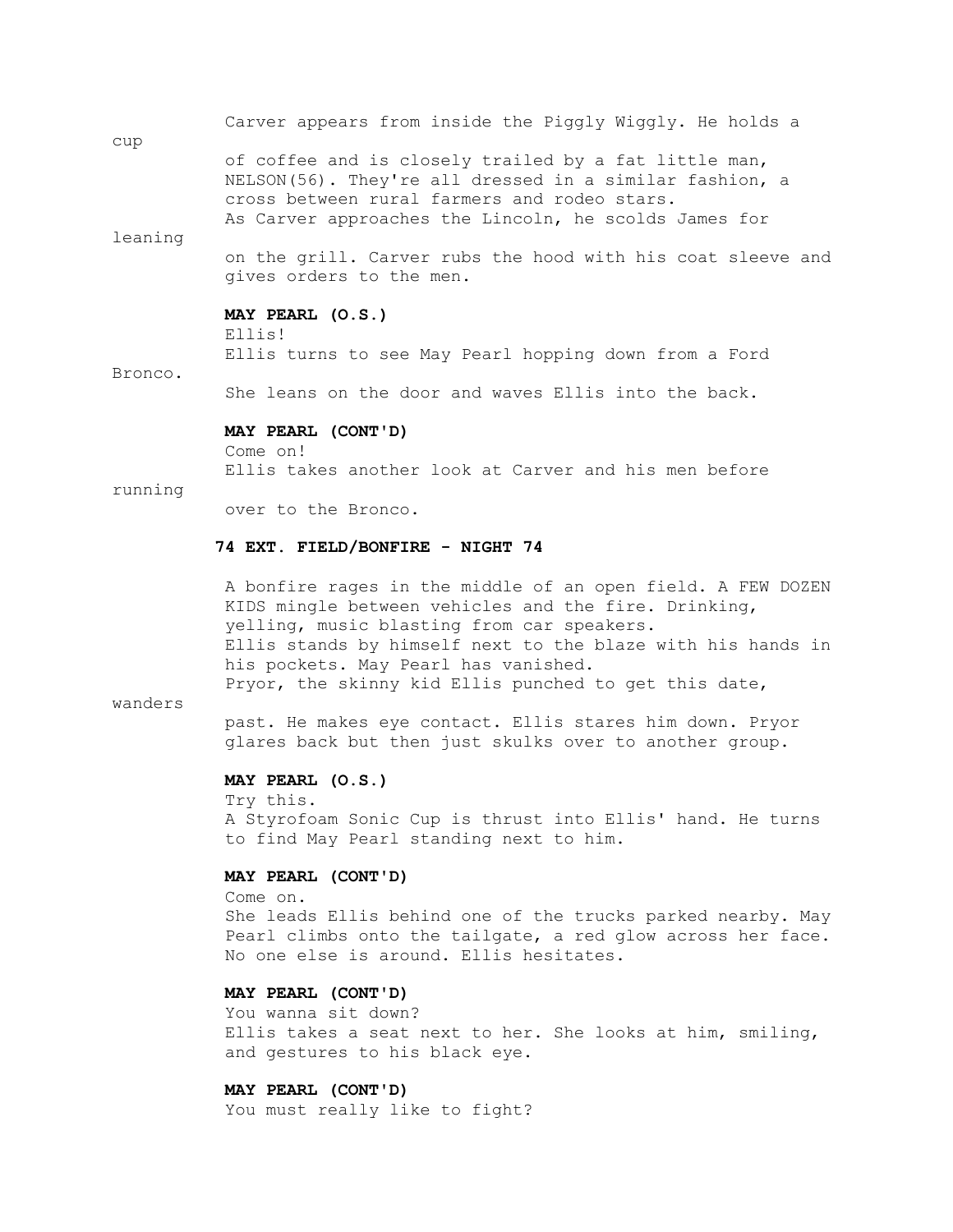Not really. Ellis takes a sip from the Sonic cup. His face puckers.

# **MAY PEARL**

 But you're not scared if you have to.

#### **ELLIS**

I guess. You got a lot of friends.

# **MAY PEARL**

 They're all right. I don't know all of `em.

# **ELLIS**

I bet you're pretty popular.

# **MAY PEARL**

Why do you say that?

# **ELLIS**

 I don't know. `Cause you're nice to people.

# **MAY PEARL**

How do you know that?

# **ELLIS**

You're nice to me.

# **MAY PEARL**

 But I like you. Ellis digs into his jeans pocket.

# **ELLIS**

 I got this for you. He removes a bracelet made from the pearls he collected off Galen's porch. May Pearl takes it, begins putting it on.

# **MAY PEARL**

A bracelet?

# **ELLIS**

 Neckbone's uncle caught the pearls. I thought with your name and everything...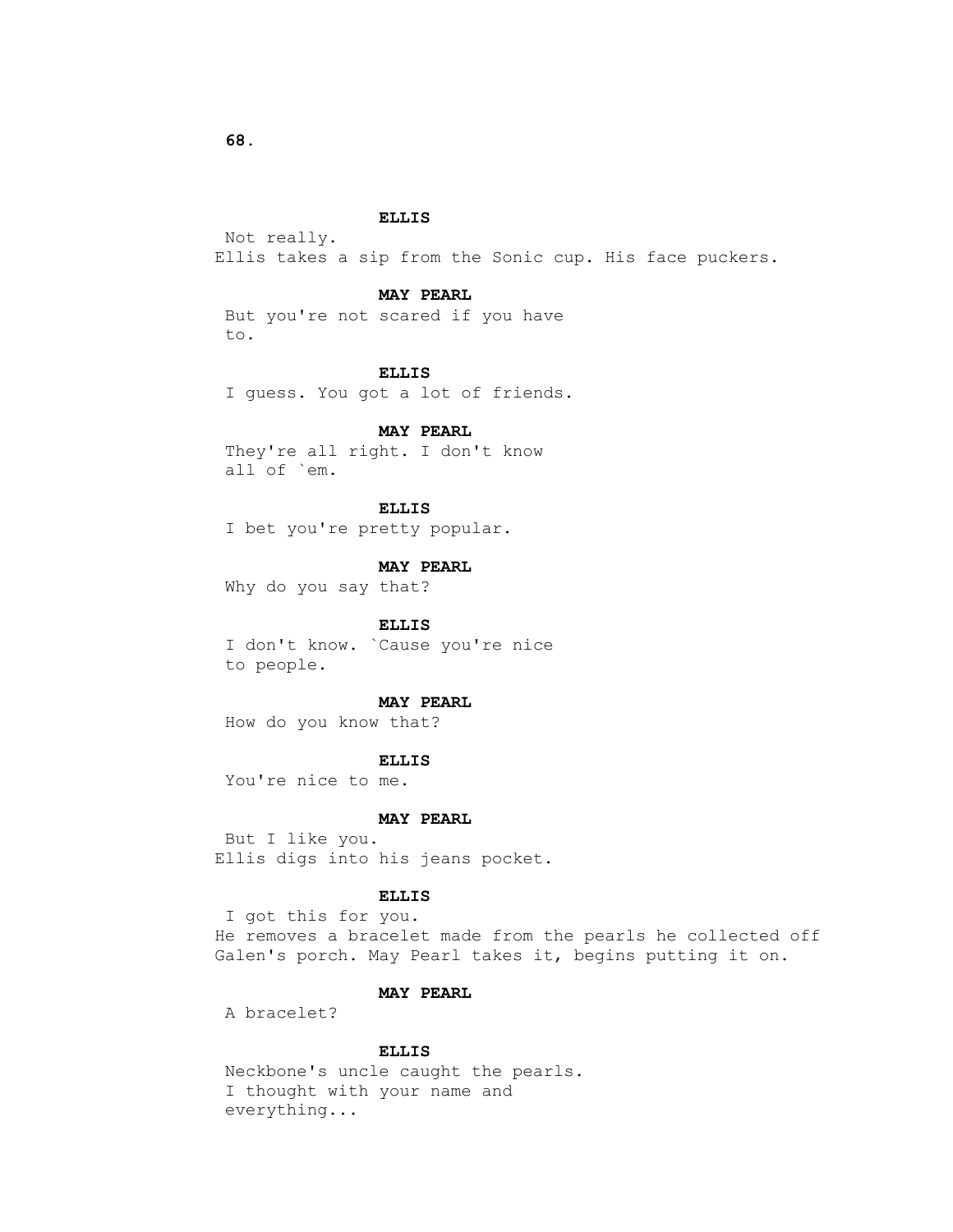### **MAY PEARL**

 Thank you. She leans over, hugging him with a kiss on the cheek. She stays close.

 **69.**

#### **ELLIS**

 You wanna be my girlfriend? She smiles, then kisses him.

# **75 EXT. ELLIS' AND TOM'S HOUSEBOATS - MORNING 75**

Morning fog sits on top of the water around Ellis'

houseboat.

 Ellis steps outside and makes his way to the ice machine. A loud WHISTLE comes from across the oxbow. Ellis walks to

the

edge of the garage.

 A75 He sees Tom Blankenship seated on the roof of his houseboat. A75

He motions Ellis over.

 Ellis watches him, unsure of what to do. Another WHISTLE. Tom motions to him again. Ellis looks back at the house. No sign of his parents. He shoots a glance back at Tom.

# **76 EXT. TOM BLANKENSHIP'S HOUSEBOAT - MOMENTS LATER 76**

 Ellis bumps his father's boat against the side of Tom's houseboat. He steps up onto the deck and ties off. Tom, down from the roof, stands by his front door.

# **TOM**

 You want some coffee? Tom disappears inside.

#### **ELLIS**

 I don't drink coffee. Ellis waits for a moment, but realizes this is Tom's way of inviting him inside. He enters.

# **77 INT. TOM BLANKENSHIP'S HOUSEBOAT - CONTINUOUS 77**

 This houseboat, although similar in size, is different than Ellis'. It's an actual wood shack that has been constructed atop a barge. Ellis looks at photos, books and memorabilia that cram the walls and shelves. It feels homey.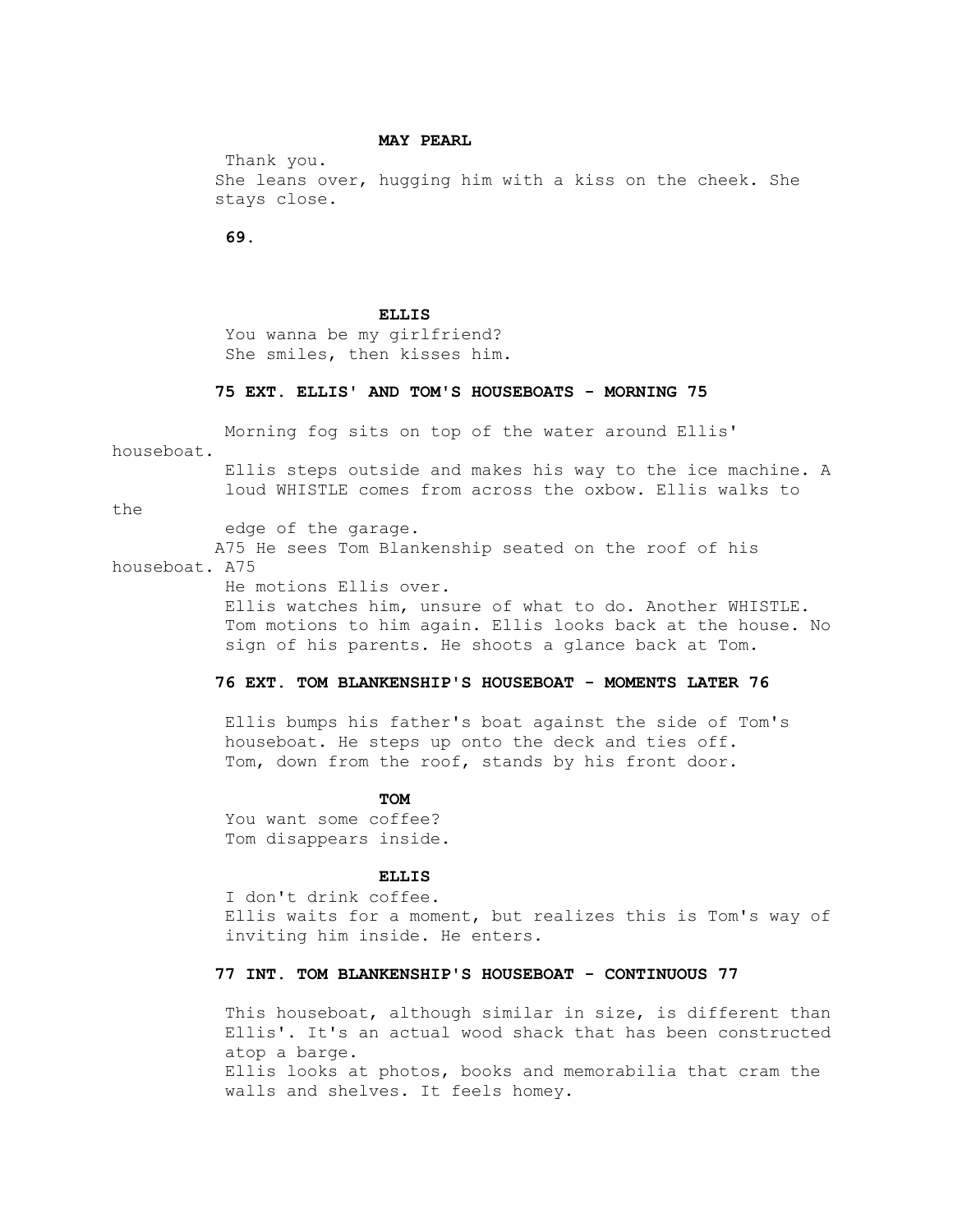Tom, his back to the boy, stands in the kitchen area pouring

a cup of coffee.

**TOM** 

You been seein' Mud?

 **ELLIS**

No.

 **70.**

 A collection of framed photos on a desk catches Ellis' attention. A young Tom with a pretty dark skinned girl. They seem happy. Another photo, late 60's, of Tom standing alone in a suit. He holds a LONG SUITCASE. Tom enters holding two cups of coffee.

# **TOM**

You don't have to lie to me boy. He hands Ellis a cup of coffee with a cartoon image of a dog on it. It reads, "I'm a real bitch in the morning!" Tom sits in a LazyBoy that he gently rocks in.

# **TOM (CONT'D)**

 I've seen you runnin' around. Takin' things. He all right?

# **ELLIS**

He's okay.

# **TOM**

 He get that boat down? Ellis nods. There is an awkward moment.

#### **ELLIS**

 He called you an assassin. Tom snorts out a laugh, sips his coffee.

# **ELLIS (CONT'D)**

Is it true?

**TOM** How long have you known Mud?

 **ELLIS**

Few days.

# **TOM**

 Well that's long enough to know he's full of shit.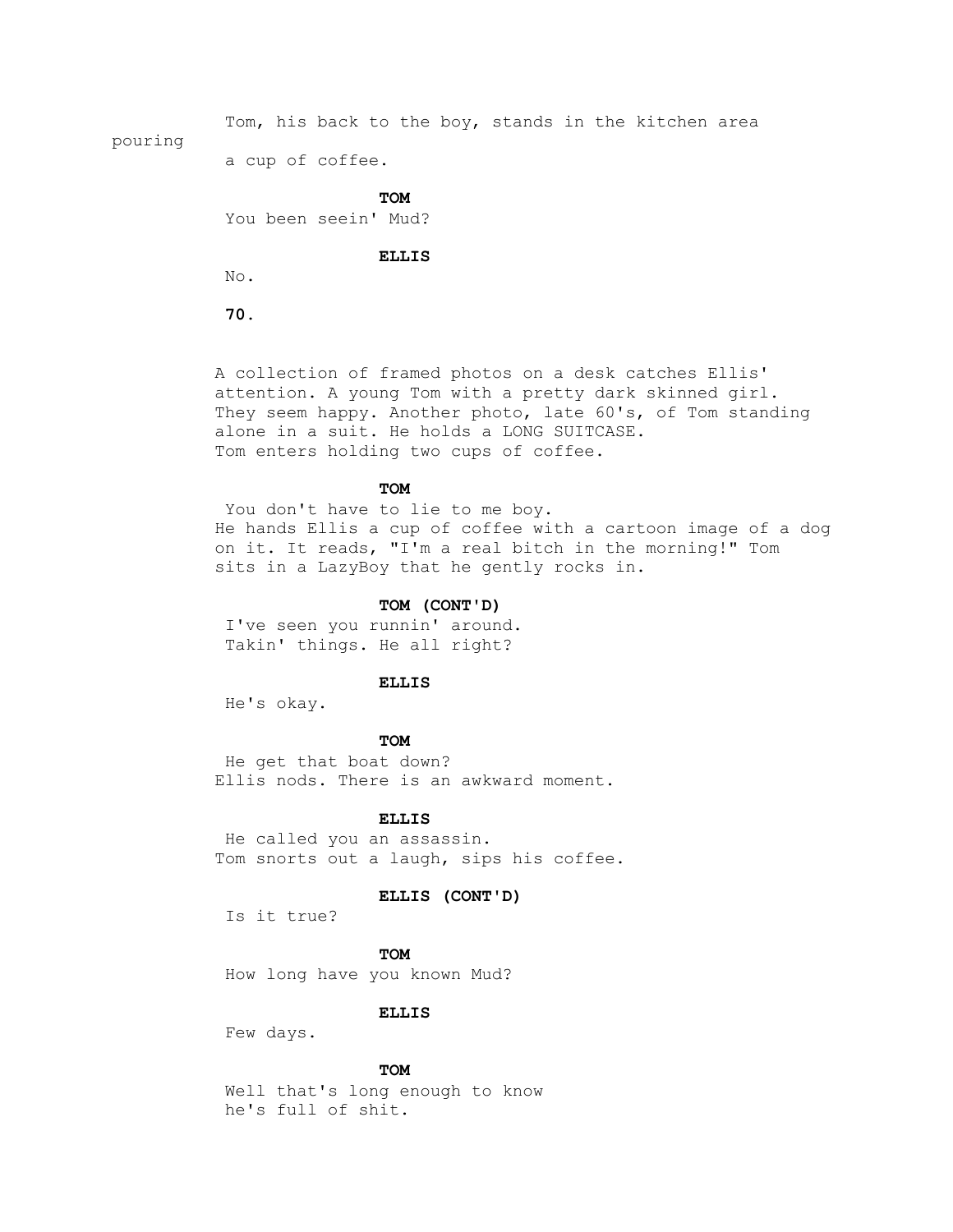So it's not true.

# **TOM**

 I was a sharpshooter in the army. In Mud's world, that makes me an assassin. Not exactly true, right?

# **ELLIS**

 Yeah I guess. Tom notices the boy's disappointment.

 **71.**

**TOM** 

You think he's a bad ass don't you?

# **ELLIS**

I don't know.

**TOM**  You know why he's stuck out on that island?

# **ELLIS**

Yeah.

# **(HESITATES)**

He shot somebody.

# **TOM**

He tell you why he shot that man?

#### **ELLIS**

Because he hurt Juniper.

# **TOM**

 Right. The real reason Mud's in the trouble he's got is because of her. He's been in love with that girl since he was your age. They used to run all around here and it was the same back then. He'd follow that girl wherever she led him. Problem is she don't care about nobody but herself. I've told him as much. She'd bed down with the meanest snake she could find, then when things went bad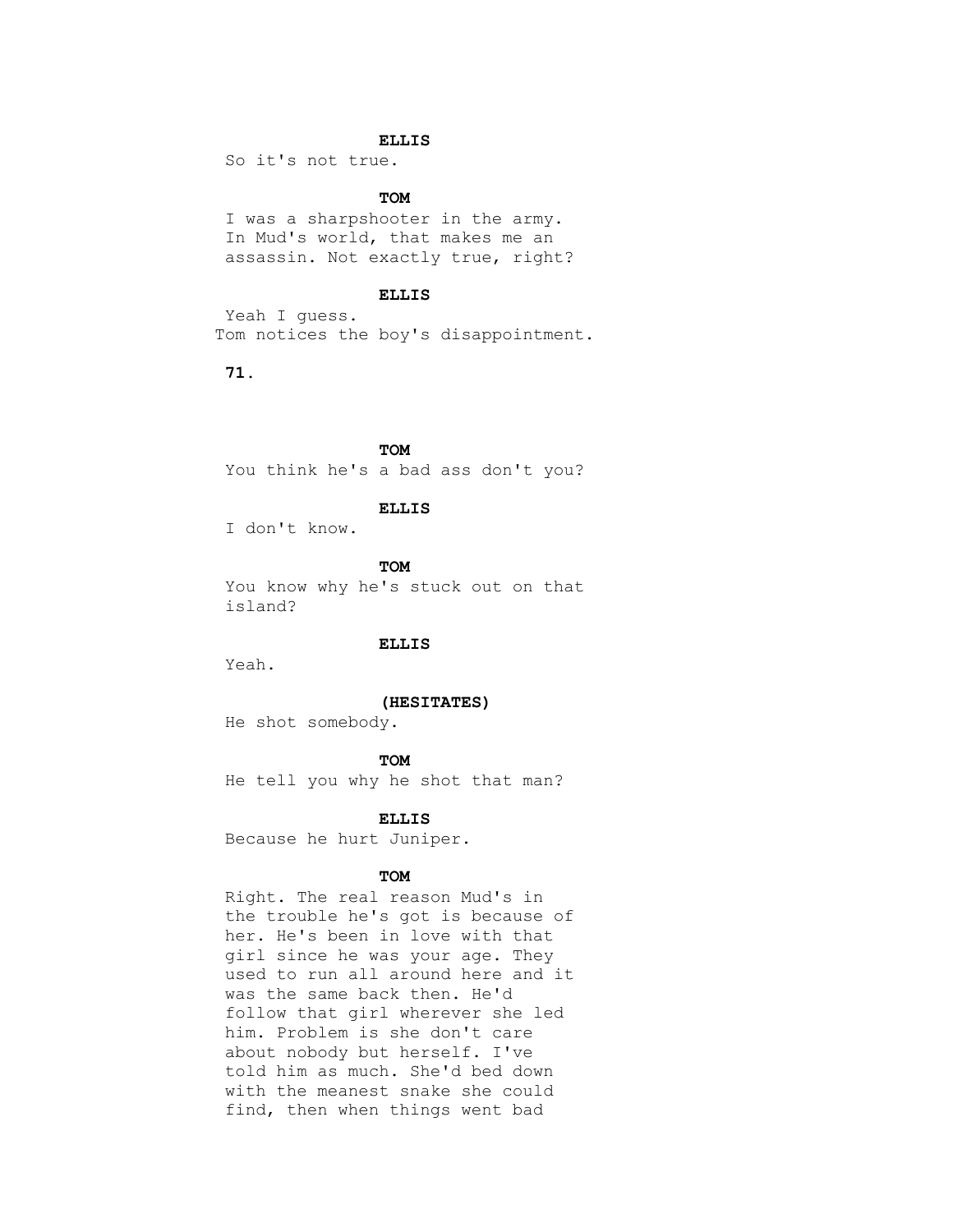she'd go runnin' to Mud. Mud would take her back, then go find whatever unlucky sonofabitch last put a hand on her and beat `em `til they knew to never touch her again. And this time I guess he thought a beating wasn't good enough. Had to shoot that fella. I don't know for sure, but I'd put money on Juniper knowin' he'd do it. And I have a suspicion she might of even told him to. Either way, those two are set for failure. Only chance Mud has is to cut her loose. Cause I'll tell you what, Mud's no bad ass. He's runnin' scared. Ellis can't look Tom in the eye, he's offended by the old man's remarks. Ellis sets the coffee cup on the desk.

# **ELLIS**

 I gotta go. Ellis heads for the door, but stops short.

 **72.**

#### **ELLIS (CONT'D)**

 You're wrong about Juniper. They love each other and they're gonna make it. If you weren't a wore out old man you'd know it was true. Tom eyes the boy, taking a sip from his cup. He nods a goodbye to Ellis who is already out the door.

# **78 EXT. ISLAND/BASE OF BOAT TREE - DAY 78**

 Ellis stomps out of the trees and is struck by the new position of the boat. It hangs three feet off the ground; SUSPENDED in dry dock. A clear-cut path of trees leads off toward the island's southern shore. Beside the boat, remnants of a giant fire smolder. Ellis surveys the MOUND OF ASH.

# **MUD (O.S.)**

 What you say Ellis? Ellis turns to find Mud standing on the deck of the boat holding a fistful of wires. He jumps down.

# **ELLIS**

I got more stuff.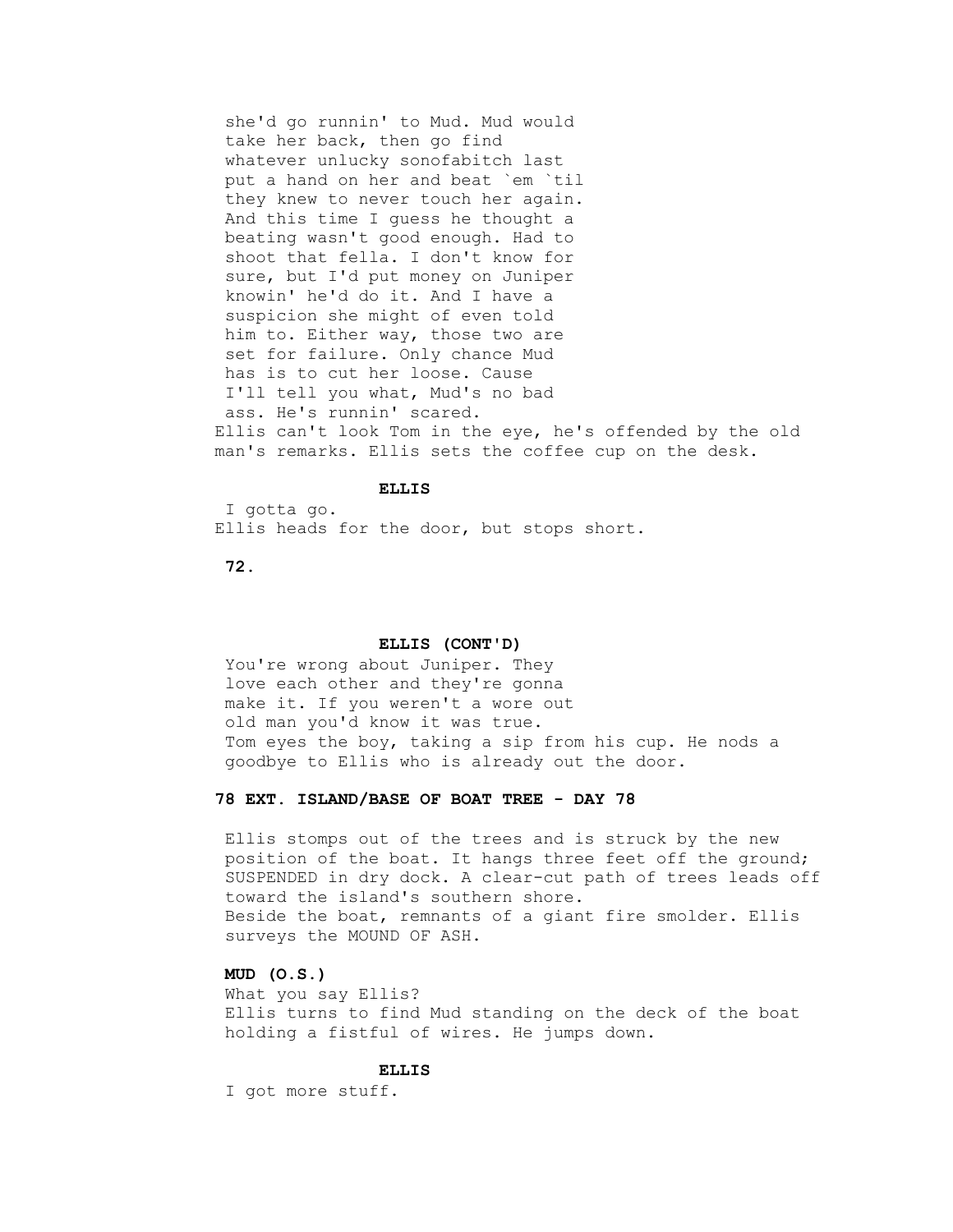# **MUD**

You find a motor?

# **ELLIS**

 Not yet. (points to the ash) What's that?

# **MUD**

 I made a bonfire. Mud enters the woods. Ellis follows.

# **ELLIS**

Why?

# **MUD**

 Bonfire's an all purpose cure all for bad luck. I don't know where this boat's been or what kind of person had it before me. For all I know it could have some serious bad business left on it. We got too much ridin' on this thing to leave to chance. Where's Neckbone?

### **ELLIS**

Helpin' his uncle with a dive.

 **73.**

# **79 EXT. ISLAND SHORE - MOMENTS LATER 79**

Mud and Ellis exit the treeline heading to Ellis' boat.

#### **ELLIS**

 Tom called me over to his place this mornin'.

# **MUD**

What he say?

### **ELLIS**

 He was runnin' down Juniper. Ellis looks for a response, but Mud just jumps up into the boat and starts throwing pieces of wood on shore.

# **ELLIS (CONT'D)**

 I told him he was a wore out old man. Told him he couldn't know how much you loved Juniper.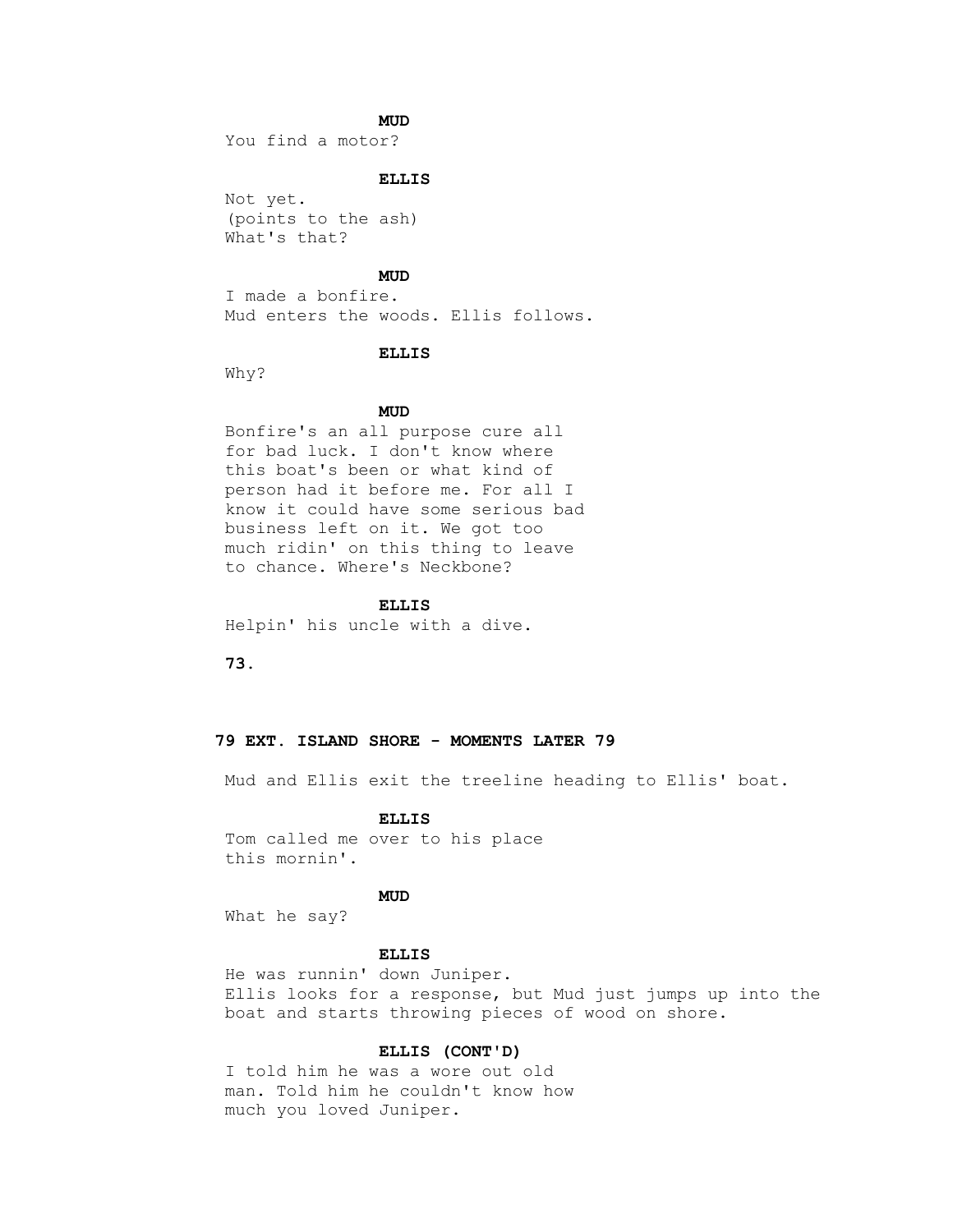# **MUD**

You don't know his story.

 **ELLIS**

I don't care.

# **MUD**

 You should. Tom loved a woman more than most men could in two lifetimes. They had a good life started together. Mud hops down and scoops a load of wood into his arms.

# **MUD (CONT'D)**

 She was pregnant with a little boy, but the birth got the better of `em. They didn't make it. Tom's been alone ever since. Lone wolf. Mud has begun walking back to the treeline. Ellis stays.

# **ELLIS**

 I gotta go help my dad. Mud turns back but doesn't stop moving.

# **MUD**

 Thanks for the wood Ellis. Ellis watches him go, thinking on what he said.

 **74.**

# **80 EXT. UNDERWATER - RIVER - DAY 80**

 Fully suited in diving gear, Galen toils in the murky brown water at the bottom of the river. His gear consists of a typical wet-suit, wet-socks but no gloves. His metal helmet is not typical. It's welded from half a hot water heater that's been fitted with barbell weights. A hose connected to the top runs to the surface. Galen ties off a netted sack and yanks on its line.

# **81 EXT. RIVER - CONTINUOUS 81**

 A small air compressor chugs as Neckbone stands in the middle of Galen's boat pulling in the heavy rope. At the end, the net bulging with mussel shells appears. He manages to roll the heavy load into the boat before moving

over to a crank handle that feeds another line.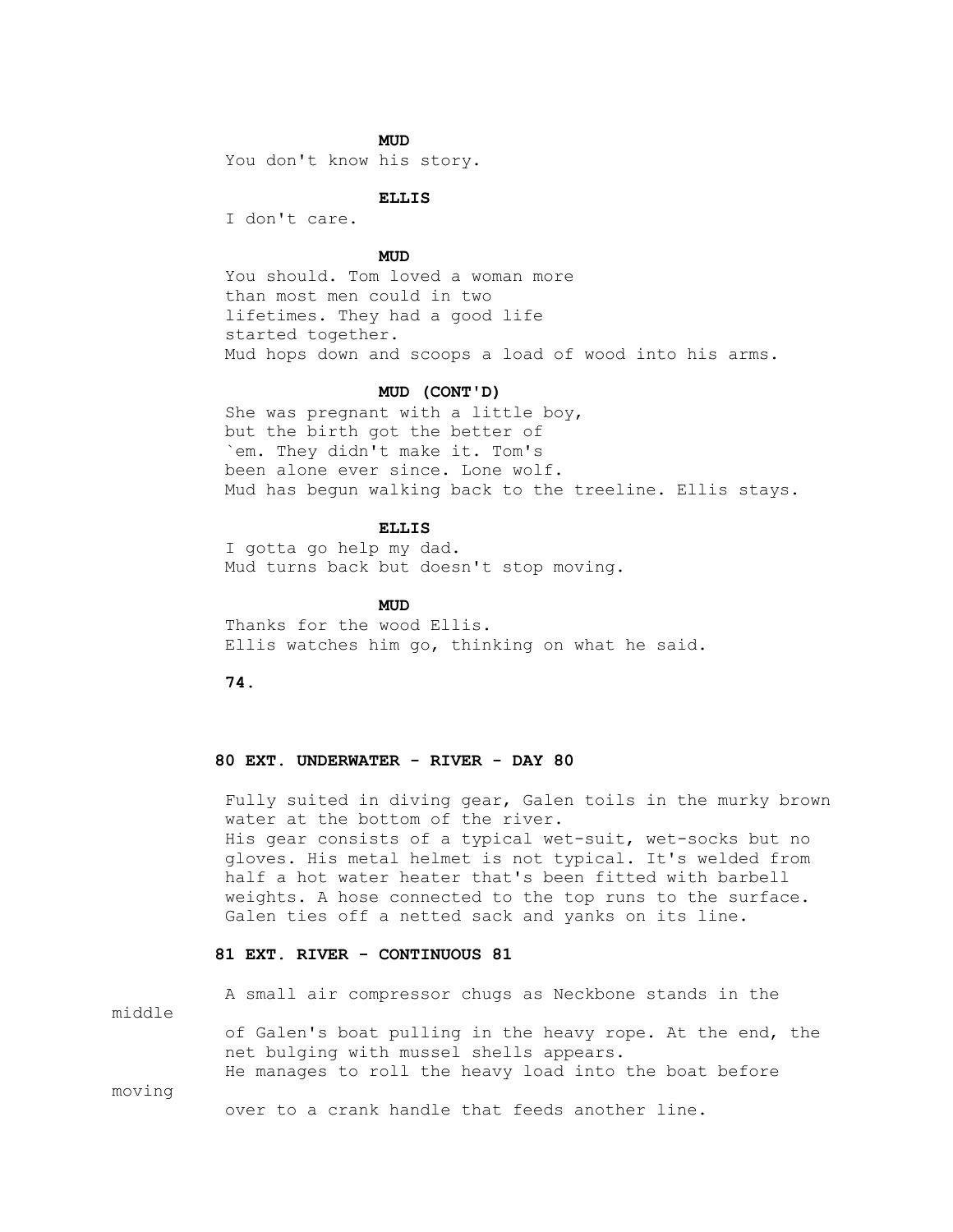After several cranks, Galen's steel helmet breaches the surface. He places his hands on the edge of the boat as Neckbone removes the barbell weights. The weight removed, Neckbone takes off the helmet. Galen pulls himself into the boat, out of breath.

#### **GALEN**

This shit never gets easy.

### **NECKBONE**

That's a good haul.

#### **GALEN**

 I've had worse. Galen reclines as Neckbone kills the air compressor and begins organizing the gear. He watches his little nephew.

#### **GALEN (CONT'D)**

You doin' all right?

### **NECKBONE**

Yeah.

 **GALEN** You don't need to tell me anything?

### **NECKBONE**

Tell you what?

### **GALEN**

 I know I'm just your uncle, not much of a parent. But you can tell me things if you need to.

 **75.**

#### **NECKBONE**

 I can tell you this helmet smells like my duck butter.

# **82 EXT. ELDERLY WOMAN'S HOUSE - DAY 82**

Ellis holds a wrought iron door open with his backside as

an

 ELDERLY WOMAN takes the paper bag of fish from his hands. Ellis walks back to the truck. Senior watches him, looking at the black eye.

 **83 I/E. SENIOR'S TRUCK/CATFISH PARLOUR - MOVING - DAY 83** Ellis rides up front with Senior. Windows down, no radio.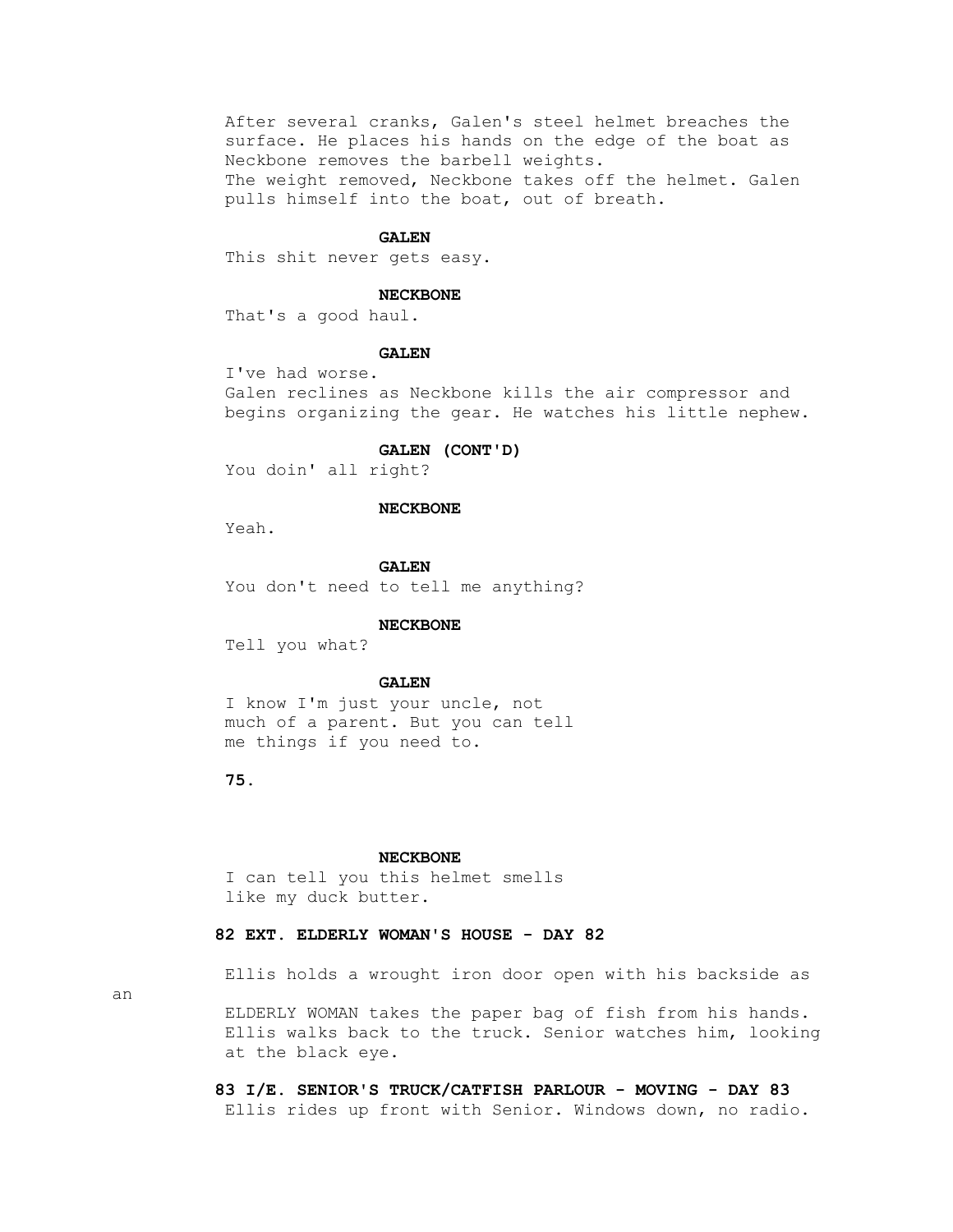### **SENIOR**

Where'd you get that black eye?

### **ELLIS**

A kid in town. He got his too.

# **SENIOR**

What you fightin' for?

### **ELLIS**

`Bout a girl.

#### **SENIOR**

What girl?

#### **ELLIS**

My girlfriend.

# **SENIOR**

You got a girlfriend?

# **ELLIS**

Yes sir.

# **SENIOR**

When'd that happen?

### **ELLIS**

 Other day. Senior pats his shirt pocket and finds a smoke. Lights it.

# **SENIOR**

You seen your mother today?

# **ELLIS**

No.

### **SENIOR**

You not talkin' to me?

 **76.**

# **ELLIS**

 I'm talkin'. I'm talkin' to both of you. That's all ya'll want to do is talk.

# **SENIOR**

Well, that's your mother. Would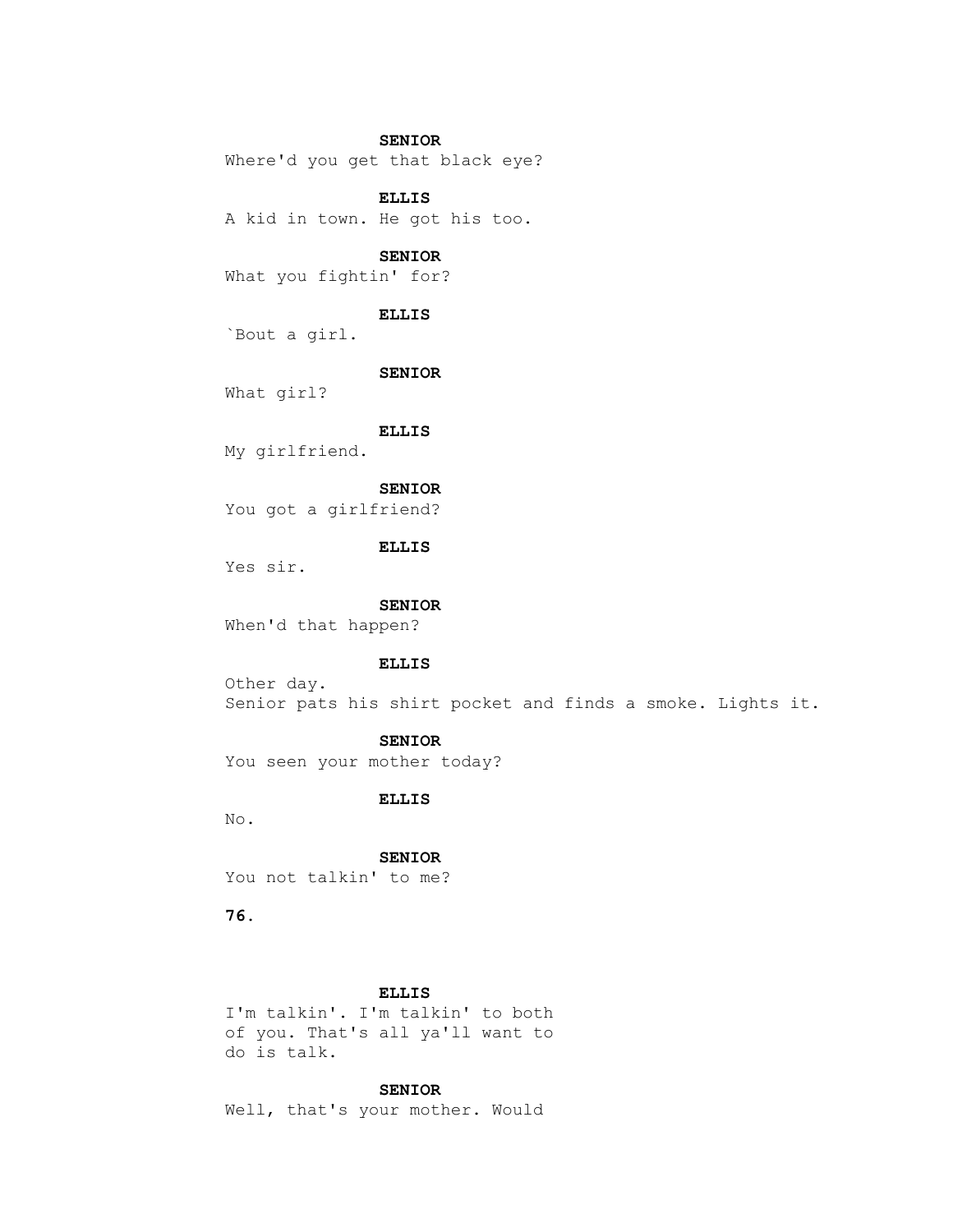rather tongue lash a problem than step up and handle it. You'll see one day. Women are tough. They'll set you up for things. You can't trust love, Ellis. If you're not careful, it'll run out on you. You just gotta pick a woman and roll the dice. Hope you don't wake up in fifteen years hatin' each other. Ellis keeps staring out the window as they pull into the parking lot of the Catfish Parlour Restaurant.

# **84 EXT. THE CATFISH PARLOUR/THE PINES MOTEL - LATE AFTERNOON- 84**

#### **CONTINUOUS**

 Senior climbs out of the truck and enters the restaurant. Ellis pops open the tailgate and reaches for a cooler. The Catfish Parlour is one business in a strip center row. There is nothing else around save for farmland and a motel across the road. Ellis notices Carver's black LINCOLN parked in the motel

lot.

 He walks away from the truck to get a better look. Ellis scans the FOUR OTHER VEHICLES in the lot. All Texas plates. A maroon Cadillac sails past and turns into the motel. Ellis recedes to the rear of his truck. He watches as  $KING(76)$ , a fireplug of a man, emerges from

the

 Cadillac. Cramped from a long drive, he stretches and eyes the sign for the Pines Motel. A motel room door opens and Carver walks out. He's smiling and calls out to King. They hug as a green PICK-UP pulls

up.

MILLER, a slick dressed man in black boots, climbs out.

# **SENIOR (O.S.)**

Ellis! Let's go!

Ellis snaps around to find Senior leaning out the

restaurant

 door. Ellis yanks the cooler down and drags it inside. He looks back over his shoulder for a final glance at the men.

# **AT THE MOTEL,**

 **CARVER** Daddy this is Miller. He's one of ours.

 **77.**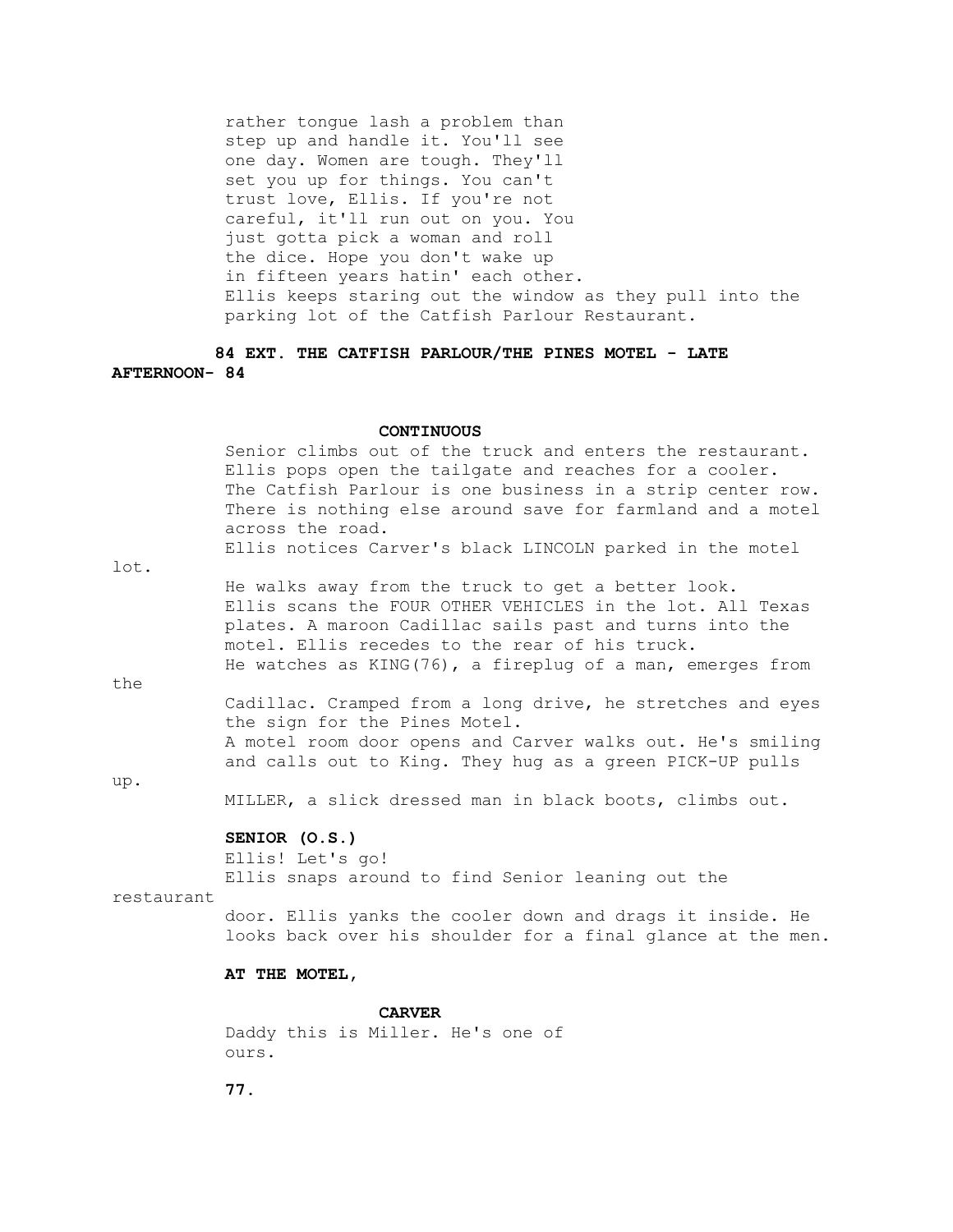# **KING**

# **(SHAKING)**

 How do you do? Appreciate your help.

#### **MILLER**

Yes sir.

# **CARVER**

 We'll be in in a minute. Miller nods and enters the motel room. King turns to

Carver.

#### **KING**

Catch me up.

#### **CARVER**

 They work in shifts. Two outside her motel, the others either out searching or sleepin' here. I met with the county sheriff but he wasn't much help. Said they'd handle their own business, but I got two of their people on payroll and a person on the inside at the state police.

# **KING**

Good. Doin' good. Who all's here?

### **CARVER**

 All but two now. Nelson and James are watchin' her place. I called the rest in.

# **KING**

 Okay. Let's meet the men. Carver leads his father to the motel room.

# **85 INT. PINES MOTEL ROOM - LATE AFTERNOON - CONTINUOUS 85**

 Carver holds the door open as King steps inside. A door to his left connects another room which is empty. An episode of the Smurfs plays on the television. There's a MAN on each of the queen beds. Another THREE playing cards at a small table by the window. MILLER stands in the corner smoking. Empty Budweiser cans litter the room. King, unimpressed by the scene, looks at his son. Carver quickly moves in front of the television and turns it off.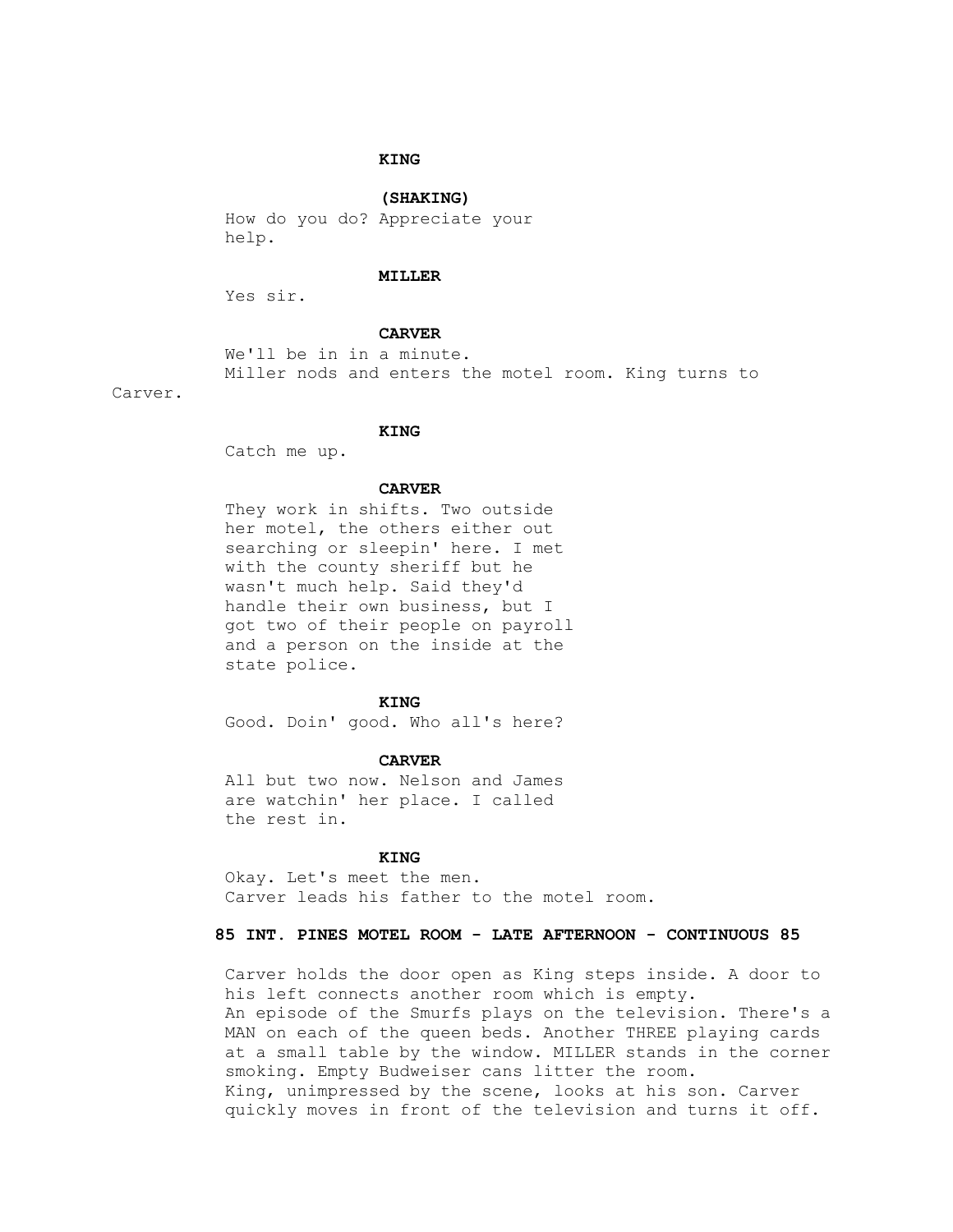He stares down the men on the beds.

 **78.**

#### **CARVER**

 Get up. (to the others) Ya'll pay attention. The men get up from the beds and the others put down their cards. Everyone slowly gathers into an audience.

### **CARVER (CONT'D)**

 This is my father, King. He runs the show. Carver recedes as King steps forward. He speaks like a high school football coach.

### **KING**

 Men. I wanna thank you for the work you're doin'. It's important work, and I want you to know what it means to me personally. I'm grateful for it. No man should have to bury his son. It's not natural, and it's a pain I hope none of you ever have to endure. King removes a photocopied picture of Mud from his pocket. He unfolds it, stares at it, then raises it to the men.

#### **KING (CONT'D)**

 This man did that to me. He took my youngest boy. And now, you're gonna help me get him. King stares at the men, keeping the photo held high.

# **KING (CONT'D)**

 Now gather `round. Come on now, in a circle. I want ya'll to join hands. They do it reluctantly.

#### **KING (CONT'D)**

 Everybody take a knee. They do. King joins them on his knee and grabs Carver and another Man's hands.

# **KING (CONT'D)**

 Bow your heads. I need you to help me pray for the death of the man that killed my son.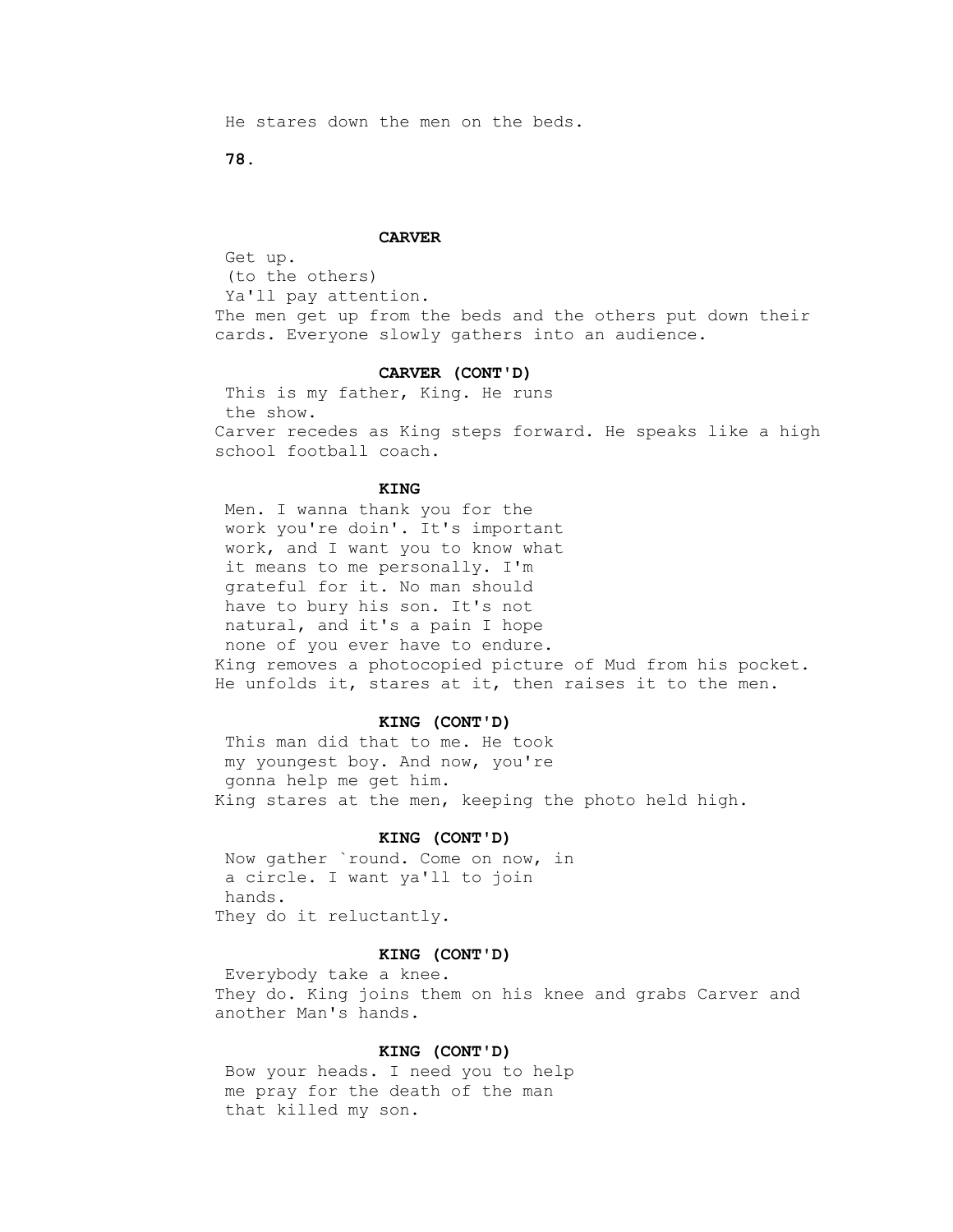They all bow their heads.

 **79.**

# **A85 EXT. NECKBONE'S TRAILER - MORNING A85**

 A tarp is thrown back from a rusting boat trailer. Ellis and Neckbone stand by the trailer looking less than thrilled. It's covered in junk and debris.

### **NECKBONE**

You touch her breast?

# **ELLIS**

A little.

### **NECKBONE**

That's great man.

### **ELLIS**

 Thanks. Ellis walks up and knocks a stack of bricks off the trailer.

# **ELLIS (CONT'D)**

 We could take it apart. Bring it out piece by piece.

### **NECKBONE**

 It's welded. We'd just tear it up. What if we float it out?

### **ELLIS**

With what?

### **NECKBONE**

 Come on. Neckbone walks to the trailer. Ellis follows.

# **B85 INT. NECKBONE'S TRAILER - CONTINUOUS B85**

 The boys open the front door and are met by a BLINDING LIGHT.

# **NECKBONE**

 Jesus! They squint and shield their eyes. The light shuts off as quickly as it came on. Galen stands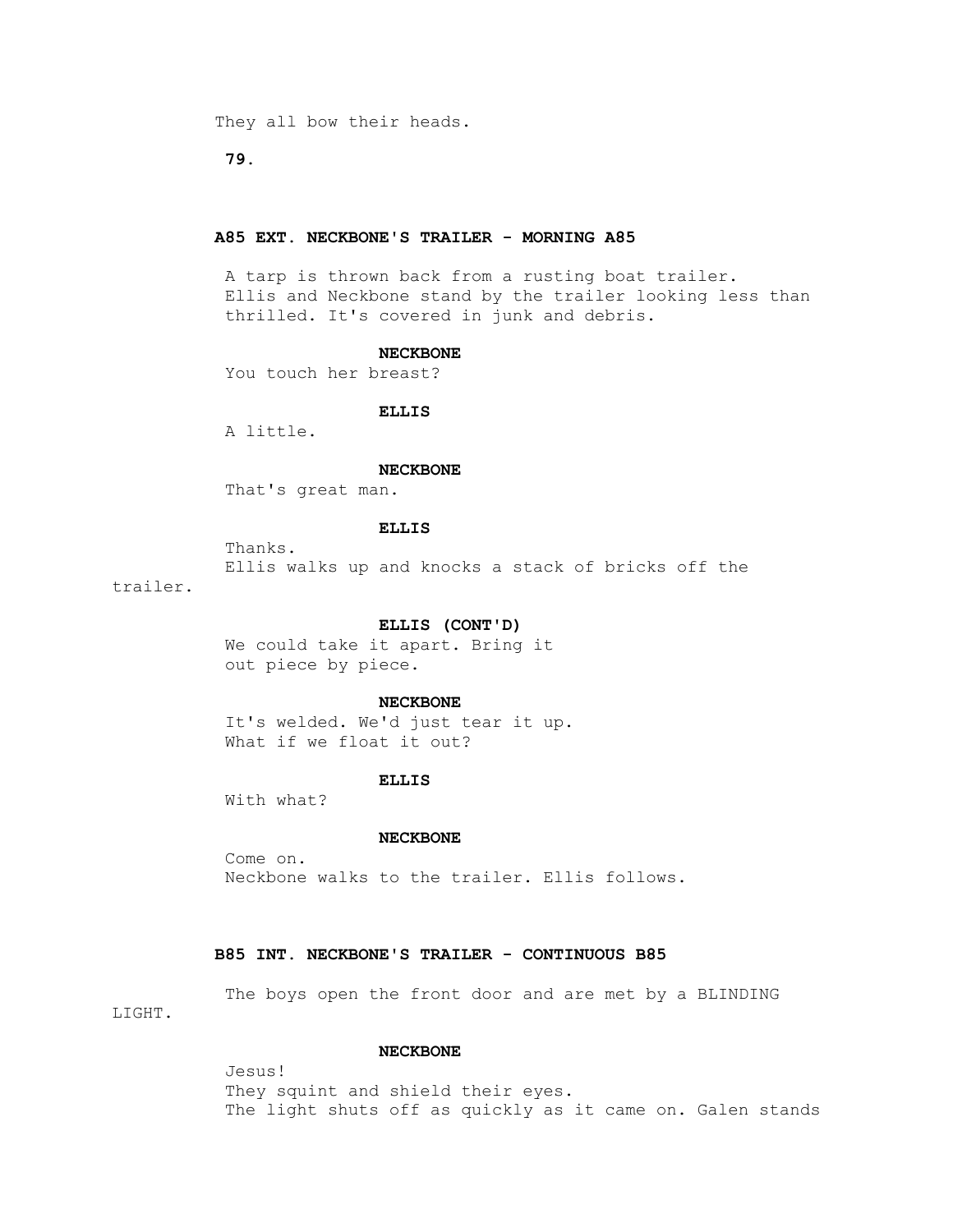in front of them wearing his wet suit. The bar with the flood lights attached sits across his shoulders. The boys rub their eyeballs, seeing spots. Galen shuffles over to the couch holding a marine battery connected to the lights. He labors to take a seat.

#### **GALEN**

What do you think?

 **79A.**

### **NECKBONE**

That's real good Galen.

#### **(TO ELLIS)**

 Gimme a minute. Neckbone, still blinking, goes back to his room. Ellis notices Galen staring at him. Galen pats the couch.

# **GALEN**

 Come `ere Ellis. Ellis takes a seat on the other end of the couch. Galen pats the spot next to him. Ellis scoots over, uncomfortable.

# **GALEN (CONT'D)**

 **(POINTING UP)**

You see that ceiling fan?

#### **ELLIS**

Yeah.

### **GALEN**

 I found it in the river. Works great. Best ceiling fan I've ever owned. This river brings a lotta trash down it. Some a that trash is worth a lotta money, some of it's not. You gotta know what's worth keepin' and what's worth lettin' go. You know the difference?

#### **ELLIS**

I think so.

#### **GALEN**

 Neck looks up to you. Don't get my nephew into anything you can't get him out of.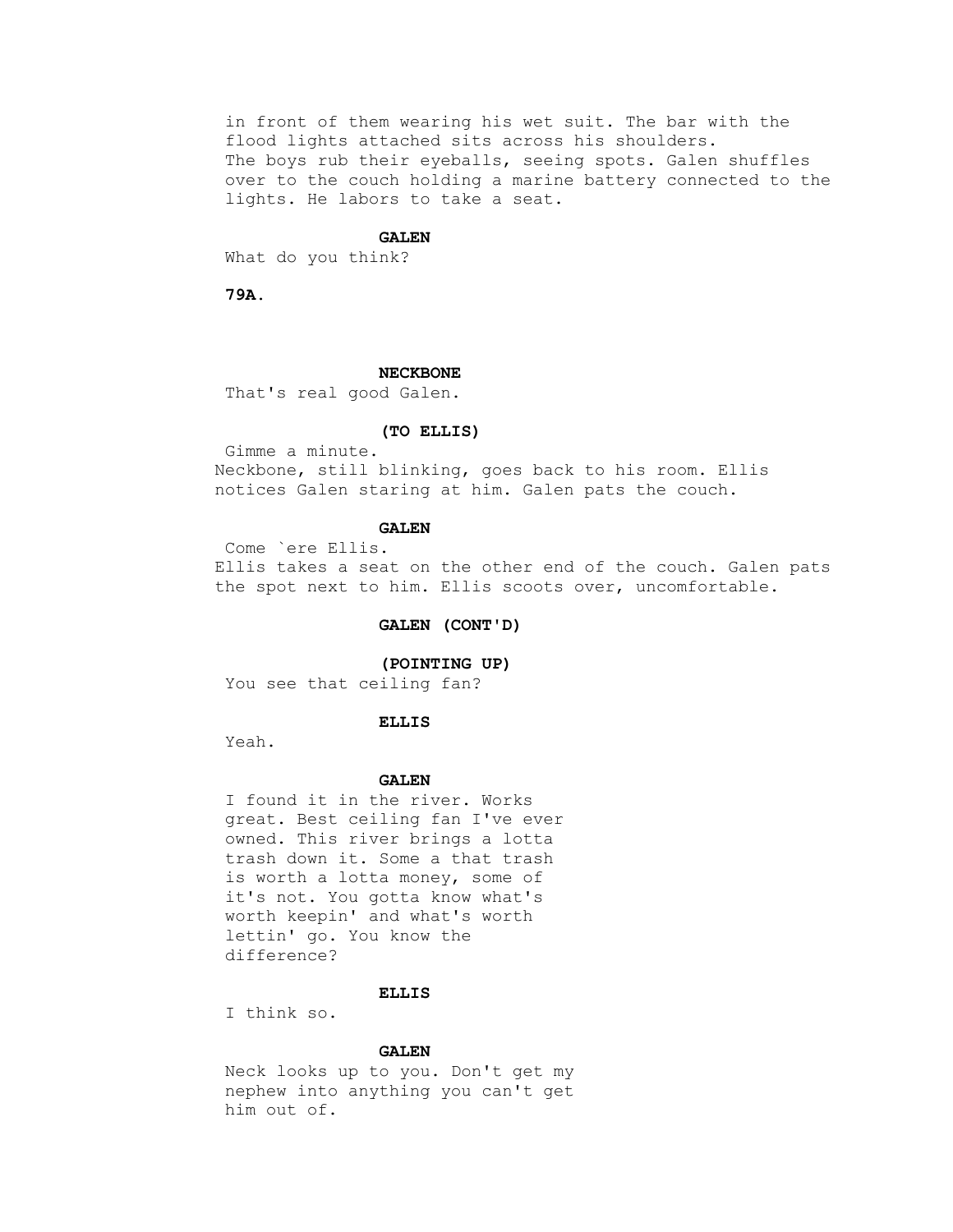Galen forces a stare with Ellis, who nods. Neckbone enters as Galen begins to remove his light rig.

# **GALEN (CONT'D)**

 Help Me Rhonda's just about a guy needing to get a piece to get over a girl that put one over on him. So you get your heart broke, don't walk around with a shit look on your face. Get back in there. Get your tip wet. You hear me?

#### **ELLIS**

What?

 **GALEN**

You know what I'm sayin'.

# **79B.**

 Ellis doesn't. Galen moves to an electric guitar leaning by a small amp in the corner.

### **GALEN (CONT'D)**

 Ya'll wanna hang out? Alan's comin' over. We're gonna pump it up.

#### **NECKBONE**

We got stuff to do.

# **GALEN**

 Whatever. The boys exit as Galen turns on the amp.

# **C85 EXT. NECKBONE'S TRAILER - CONTINUOUS C85**

 Galen pumps it up inside as Neckbone and Ellis walk to the boat trailer. Neckbone pulls a handful of long zip ties

# from

his back pocket.

 **NECKBONE**

What were ya'll talkin' about?

 **ELLIS**

I don't know.

 **86 EXT. ISLAND NORTHERN SHORE - DAY 86**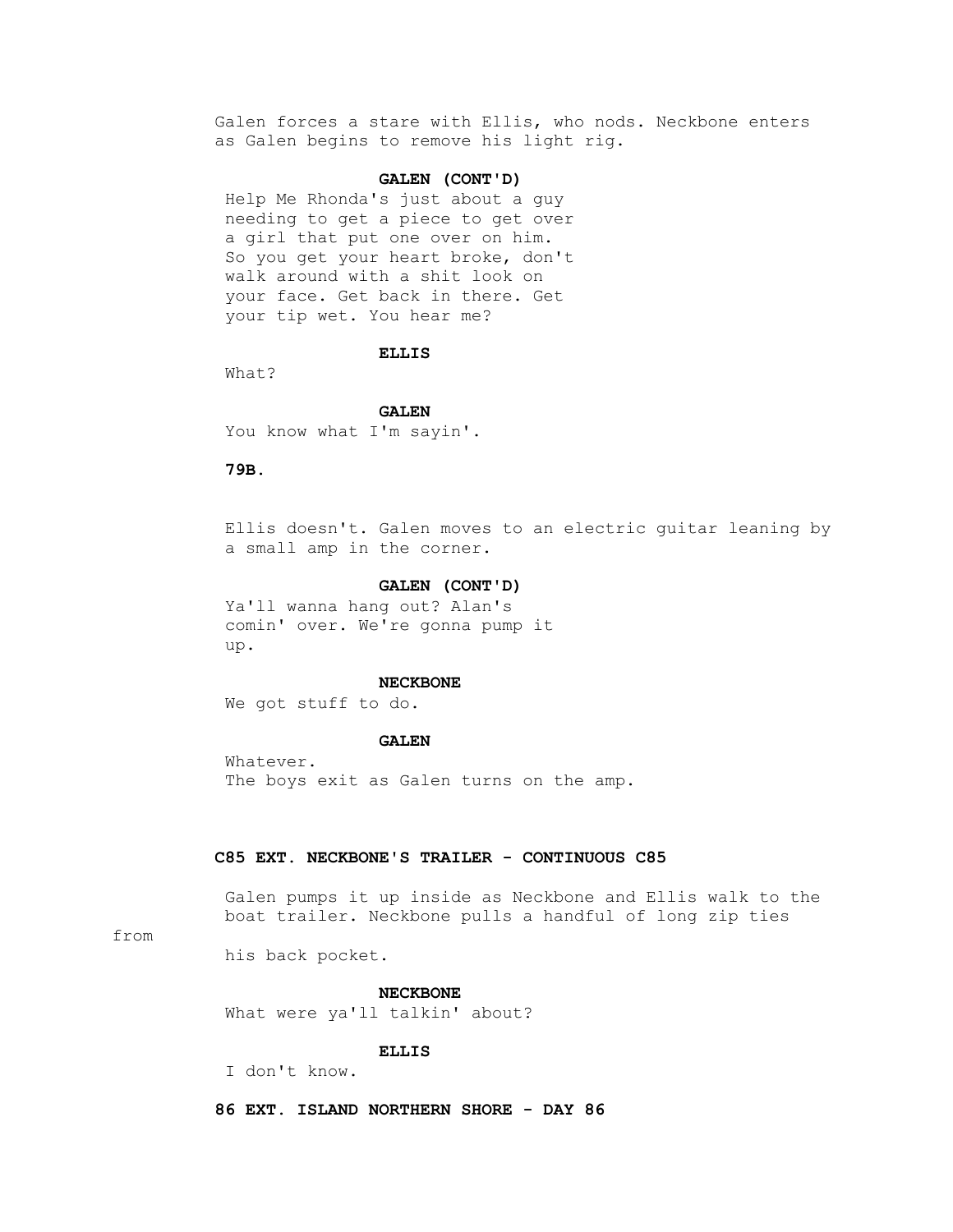Mud's knife slices through a plastic zip tie.

# **MUD**

 King. That's what they call him. A BOAT TRAILER rests atop FOUR, 55-GALLON BRIGHT YELLOW BARRELS affixed with plastic zip ties. The make-shift raft is half on shore with the back still floating in the water. The boys watch as Mud walks around the trailer cutting off the zip ties. The barrels kick out from underneath the trailer as this happens.

#### **MUD (CONT'D)**

 He's their father. You didn't go near him did you?

#### **ELLIS**

No.

# **MUD**

 Good. That left-handed sonofabitch is the devil himself. If he's here, then it's time. We need to get Juniper out here.

 **79C.**

# **ELLIS**

We still need a motor.

# **NECKBONE**

 There's a motor in the scrap yard might work.

# **MUD**

 I need one that runs. Mud moves to the front of the boat trailer and begins dragging it fully onto the bank. It's heavy.

#### **NECKBONE**

 I can get it runnin'. Tell him Ellis.

#### **ELLIS**

 It's true. He built his own dirt bike.

# **MUD**

All right then. Give it a shot.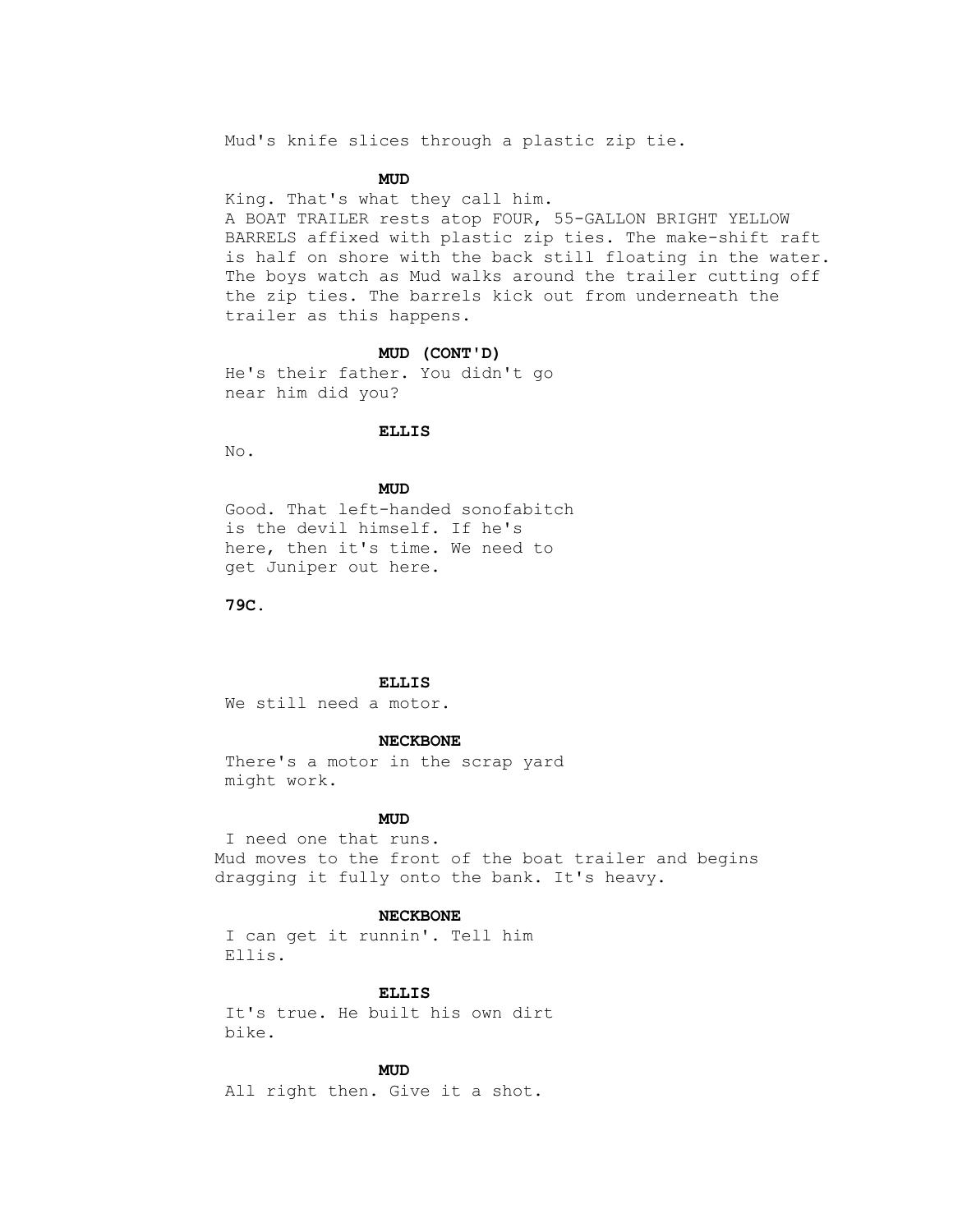I don't know. That motor's worth somethin'. It's not like this other junk.

 **80.**

#### **NECKBONE**

 It's been there for months. Nobody's even gonna know it's gone. Ellis hesitates. He looks to Mud.

# **MUD**

 We do need a motor. Ellis thinks on it as Mud takes a deep breath and grabs the trailer again.

# **87 EXT. PIGGLY WIGGLY PARKING LOT - DAY 87**

 The supermarket is busy. Ellis stands at a pay phone out front as Neckbone kicks a vending machine nearby. Ellis looks at Juniper's motel. He scans the Piggly Wiggly parking lot and spots Carver's black Lincoln. Ellis picks

up

the phone and deposits some change. He dials.

# **ELLIS**

I wanna talk to room 212.

 **88 I/E. JUNIPER'S MOTEL ROOM/PIGGLY WIGGLY - CONTINUOUS 88** Juniper watches TV (o.s) at the foot of the bed. The phone rings. She snaps up, hits mute and grabs it.

#### **JUNIPER**

Hello?

 **INTERCUT WITH ELLIS,**

 **ELLIS**

Juniper?

 **JUNIPER**

Ellis?

# **ELLIS**

It's me.

 **JUNIPER**

 Thank god. I've been goin' crazy in this room. Is Mud okay?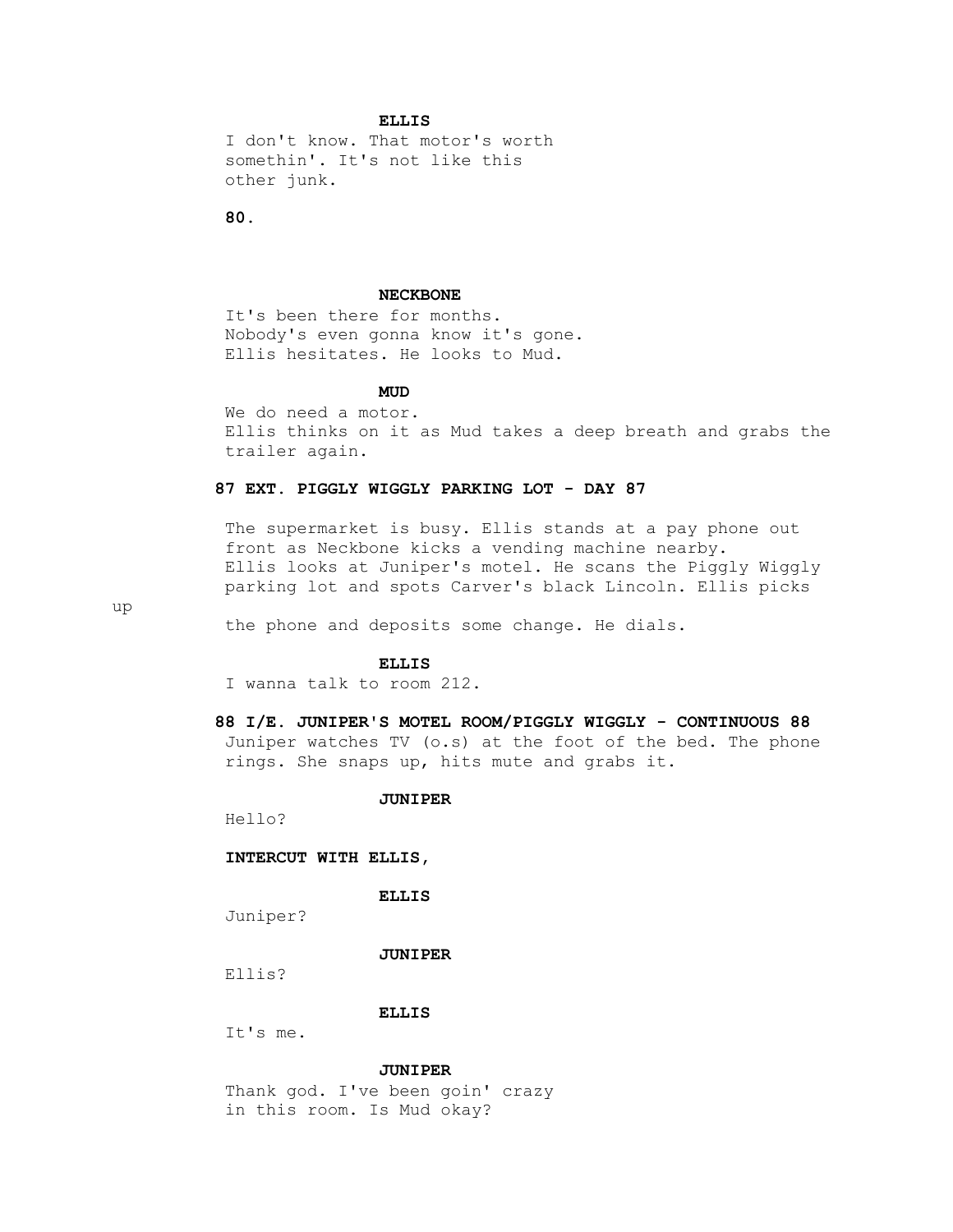Yeah. It's time to take you out to him.

### **JUNIPER**

Now?

 **ELLIS**

Tomorrow. We'll come get you.

 **81.**

# **JUNIPER**

What's goin' on?

# **ELLIS**

 He's got a plan for ya'll to get away. Be ready tomorrow at five. Neckbone'll be waitin' at the back of the motel with a dirt bike.

### **JUNIPER**

They're watching my room.

#### **ELLIS**

 I'll take care of that. Just be ready at five.

#### **JUNIPER**

 Wait. Just wait. I don't know about alla this. I don't even know what he thinks we're gonna do. Where are we even gonna go? This is Mud. This is what Mud does. Ellis hears her crying through the phone.

#### **ELLIS**

 It's okay. He's got the boat. We helped him fix it up. It's a good plan. Just be ready.

### **JUNIPER**

Why are you even doing this?

#### **ELLIS**

What do you mean?

### **JUNIPER**

Why are you helping us?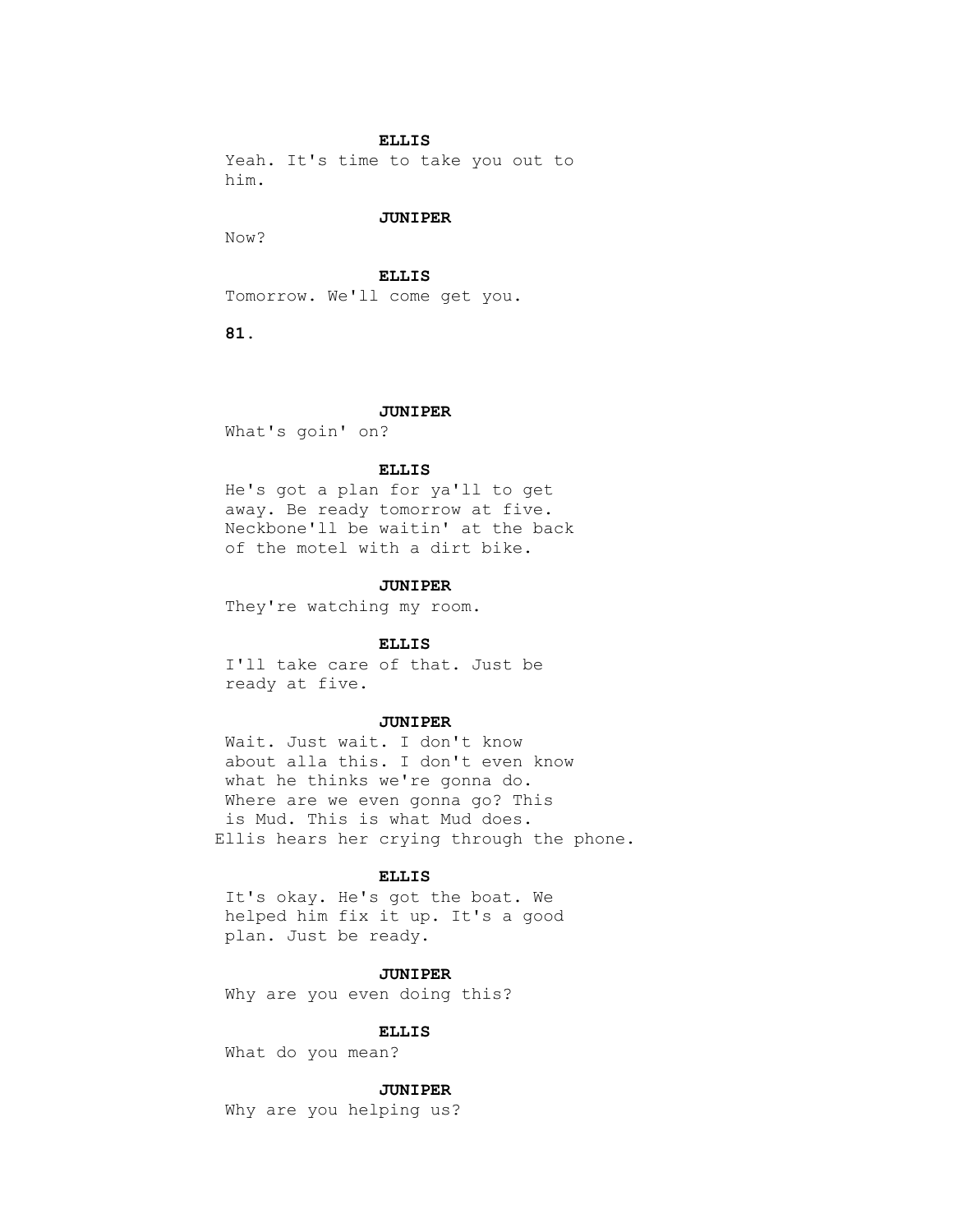Cause ya'll love each other. Juniper searches for a comment. Ellis, looking out over the parking lot, sees May Pearl getting out of a car with her MOTHER and SISTER.

# **ELLIS (CONT'D)**

I'll see you tomorrow.

#### **JUNIPER**

 Wait. Dial Tone. Juniper holds the phone, worried.

 **82.**

# **89 EXT. PIGGLY WIGGLY PARKING LOT - CONTINUOUS 89**

Ellis turns and watches May Pearl push a cart in the

### parking

lot with her family. Neckbone bangs at the Coke machine.

#### **NECKBONE**

How'd it go?

#### **ELLIS**

We're good.

 **90 I/E. CARVER'S LINCOLN/PIGGLY WIGGLY PARKING LOT - DAY 90** Carver sits behind the wheel of his Lincoln. The man with the mustache, James, sits in the passenger seat next to

him.

 Carver notices Ellis and Neckbone standing in front of the Piggly Wiggly. He climbs out.

# **AT THE VENDING MACHINES,**

#### **NECKBONE**

 Gimme a quarter. This shit took mine. Ellis watches May Pearl entering the grocery store. He

calls

out with a wave.

# **ELLIS**

### **MAY PEARL!**

 Without stopping, May Pearl, along with her Sister and Mother, all turn. May Pearl sees him, but doesn't wave

back.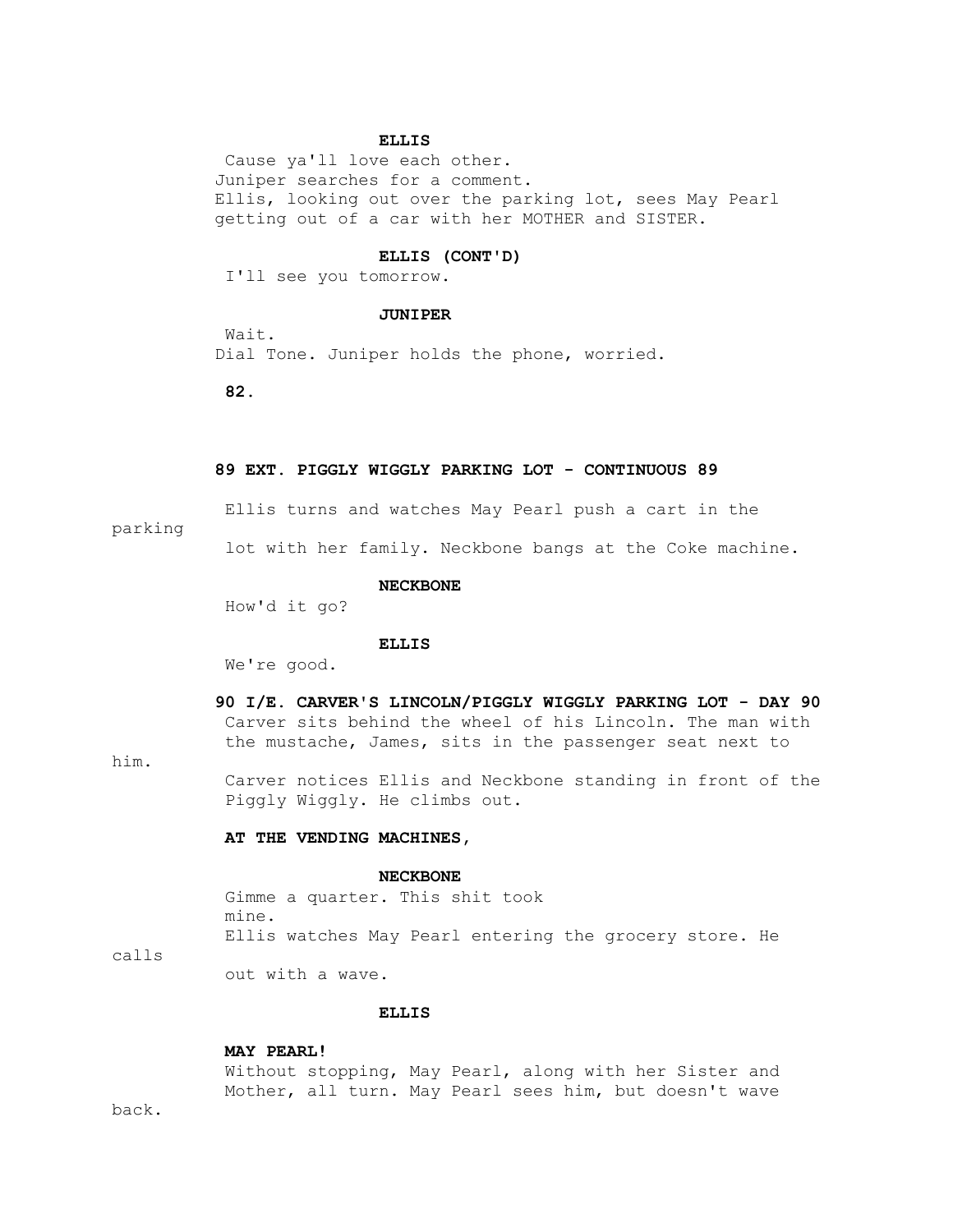She continues inside. Ellis looks confused, then embarrassed. Neckbone notices.

# **NECKBONE**

 It's all right man. She's with her family. Come on. I wanna get that motor before dark. They head to the dirt bike.

# **CARVER (O.S.)**

 Hey there! Ellis turns to see Carver approaching.

#### **CARVER (CONT'D)**

 You remember me don't you? Ellis nods. Carver notes the healing bruise on Ellis' face.

# **CARVER (CONT'D)**

 I'm sure sorry about that. Ya'll caught me at a real bad time.

# **83.**

Ellis climbs on the bike. Carver walks over to them.

# **CARVER (CONT'D)**

 Hold on now. One second. I don't want ya'll thinkin' I'm a bad guy. Ya'll were just trying to do a job, and I got in your way. Carver removes a roll of twenties and peels off two.

# **CARVER (CONT'D)**

 Let's just say I bought that whole batch of fish ya'll were sellin'. Would forty cover it?

### **NECKBONE**

That'd bout do it.

#### **ELLIS**

We don't want your money. Carver steps in close to the boys.

# **CARVER**

 I bet ya'll really get around this town. Probably know every hole and ditch. Have ya'll come across the man whose picture I showed you?

# **ELLIS**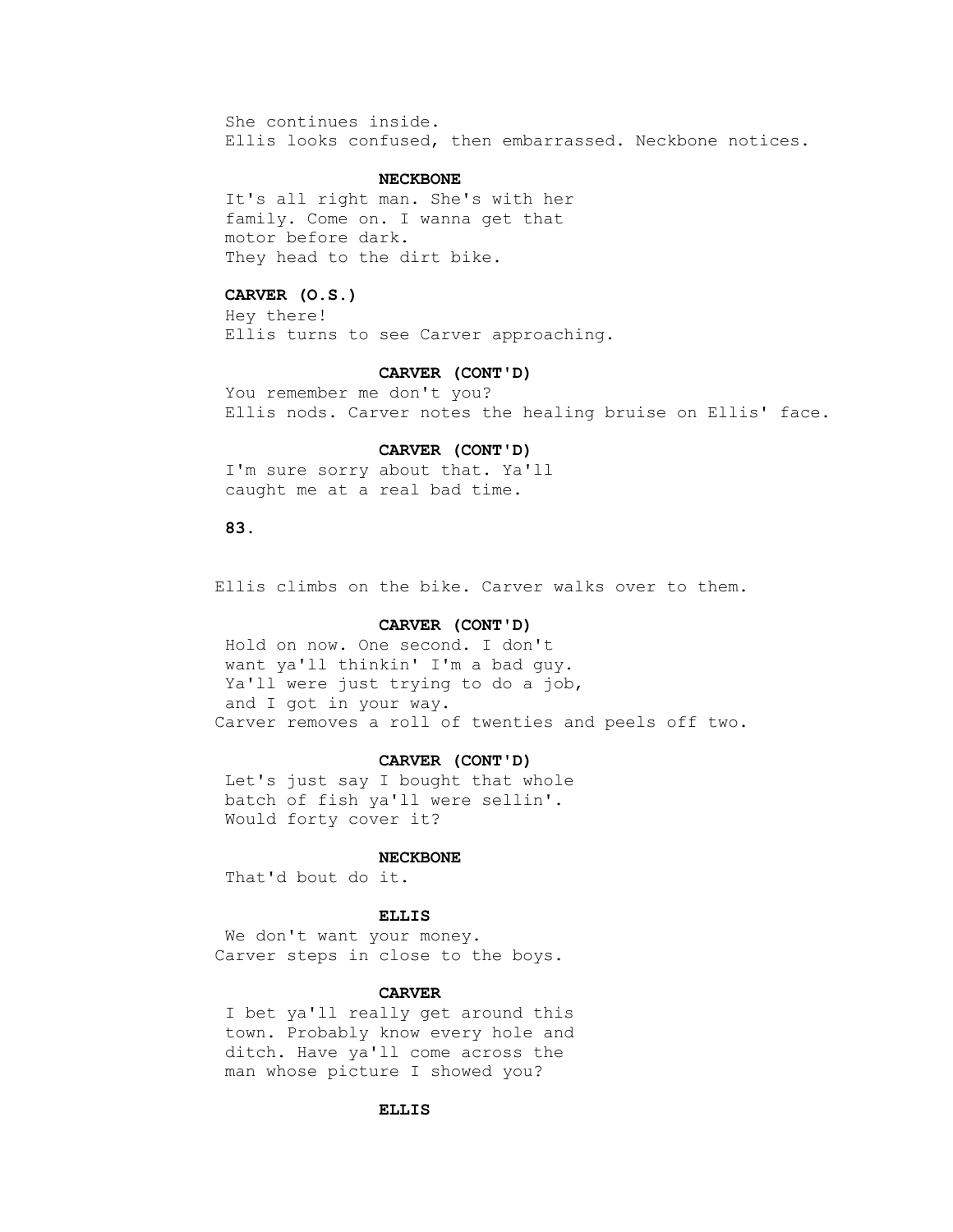No.

Carver removes a flier with Mud's picture and holds it out.

# **CARVER**

 You sure about that? Take a look with your good eye.

# **ELLIS**

I'm sure.

# **CARVER**

 What about that girl in the motel? The pretty one. Ya'll talk to her some more?

# **ELLIS**

No.

 Carver smiles. He tucks the flier and the forty dollars into Ellis' hand.

#### **CARVER**

 There's a number on there. Ya'll let me know if you do.

# **84.**

 Neckbone cranks the engine and backs the bike up with his feet. They pull away. Moving, Ellis looks back to see Carver watching them.

# **91 EXT. CRAWFORD'S JUNKYARD - DUSK 91**

 Neckbone pulls back a loose section of chain-link fence surrounding the marine junkyard. Ellis crouches through.

### **INSIDE THE JUNKYARD,**

Ellis and Neckbone creep through piles of starboard and

boat

 parts. They stop at a party barge with only one pontoon. At its rear hangs a big rusted motor, 200 horsepower. Neckbone quickly disassembles its attachment. The motor

pops

 loose leaving the boys to strain against its heavy weight. They ease it to the ground.

#### **NECKBONE**

 Jesus that's heavy. The boys get on either side of the motor and begin half dragging it back to the fence line.

### **ACROSS THE YARD,**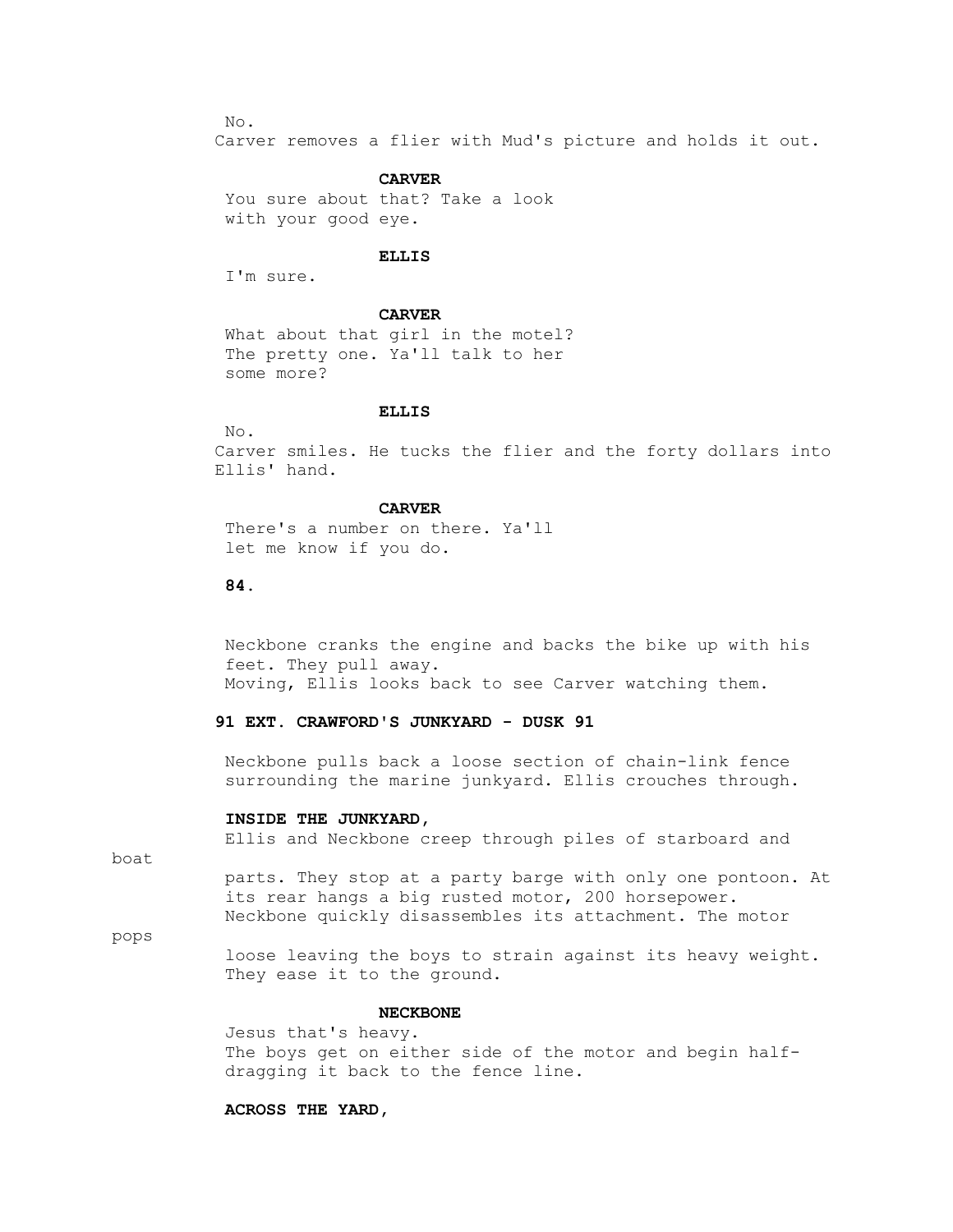A LITTLE GIRL(10) dangles her feet off a loading platform and bites at an ice cream sandwich. She watches Neckbone and Ellis from a distance.

# **92 EXT. ELLIS' HOUSEBOAT - NIGHT 92**

 Ellis walks onto the houseboat as the sound of Neckbone's bike fades in the trees. He stops, noticing a PAPER BAG sitting on the water's edge of the boat. He goes over to

it.

 He opens the sack and takes a quick inventory. A loaf of bread, potted meats, a bottle of Jack Daniels, a roll of cash, and an Arkansas boat tag. Ellis looks around, no one. He looks over to Tom's boat. It's dark. Ellis scoops up the sack and heads inside.

# **93 EXT. PIGGLY WIGGLY PARKING LOT - LATE AFTERNOON 93**

 The digital wristwatch changes from "4:59" to "5:00". Neckbone sits on his bike parked near the vending machines

at

the Piggly Wiggly. Ellis, on the payphone, scans the

parking

lot. No sign of Carver's Lincoln. No other Bounty Hunters.

# **NECKBONE**

Where are those bastards?

 **85.**

# **ELLIS**

I don't know.

#### **(HANGS UP)**

She's not answerin'.

#### **NECKBONE**

What do you wanna do?

#### **ELLIS**

 Take your bike around the side. I'll check her room. We'll just have to hope no one sees us. Neckbone cranks the bike and speeds toward the motel. Ellis looks to the motel, then the parking lot.

 **94 EXT. EXECUTIVE INN - MOMENTS LATER 94**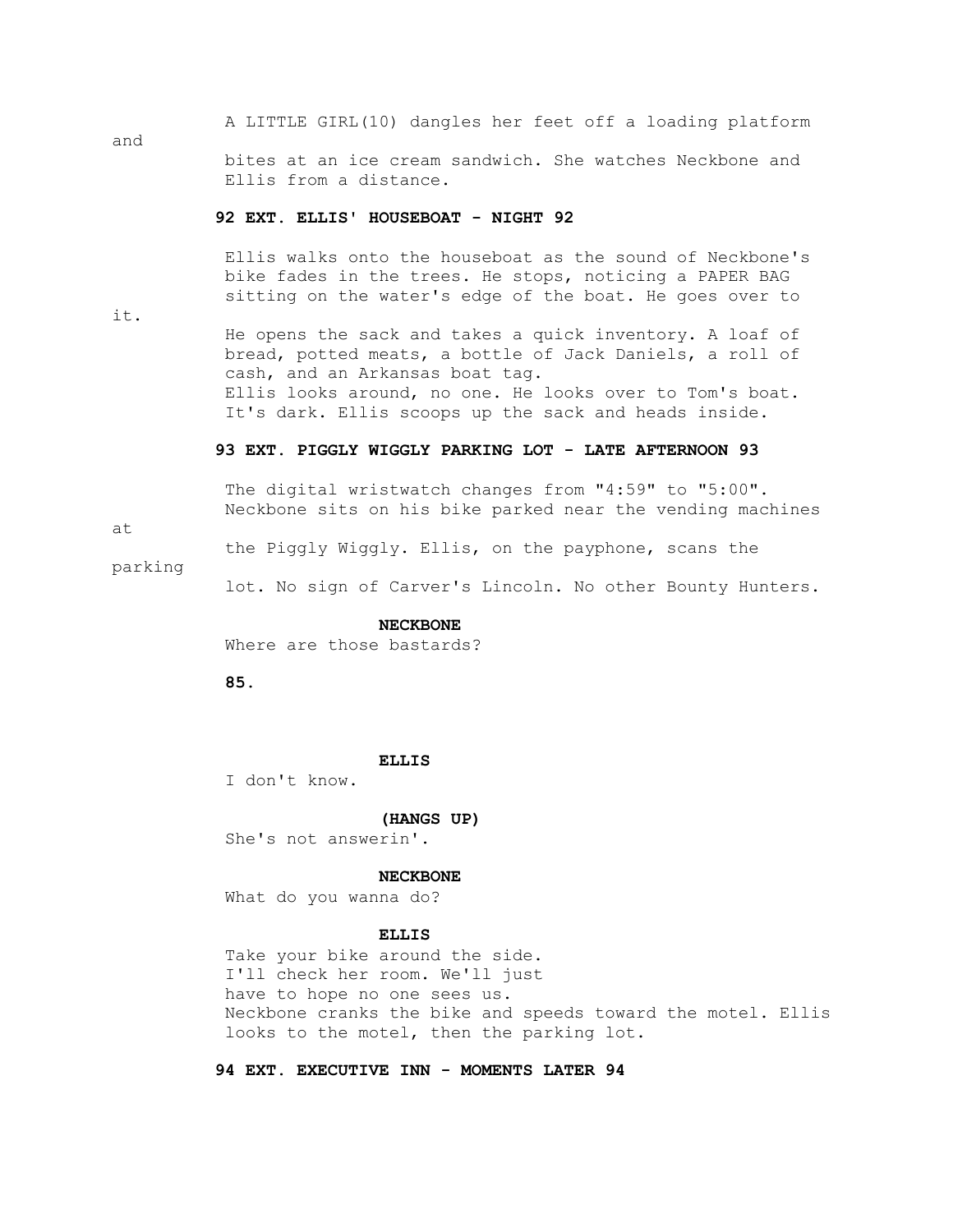### **ON THE SECOND FLOOR,**

 Ellis cautiously heads up the stairs. He eyes the parking lot at the Piggly Wiggly but still sees no sign of Carver's men.

 He moves quickly toward Juniper's door. Checking over his shoulder, he knocks. No answer. He knocks again. Nothing. He peeks through the window. No lights. No movement.

# **95 BY THE DIRT BIKE, 95**

 Neckbone gets off his bike and slips to the corner of the building. As he peeks his head out, Ellis nearly knocks him over on his way downstairs. They both flinch.

#### **NECKBONE**

Shit. Was she there?

#### **ELLIS**

 Nothin'. Ellis notices the front office

### **ELLIS (CONT'D)**

Come on.

# **96 INT. EXECUTIVE INN/FRONT OFFICE - CONTINUOUS 96**

 The MOTEL CLERK(29) doesn't look up from his issue of Lowrider as Ellis and Neckbone enter.

# **ELLIS**

Scuse me, sir?

#### **MOTEL CLERK**

Yeah.

 **86.**

### **ELLIS**

 We're lookin' for the girl in room 212. You seen her?

### **MOTEL CLERK**

I've seen her.

#### **ELLIS**

You see her today.

# **MOTEL CLERK**

 Yeah, she came down askin' for directions to the nearest bar. I told her to head out to a place on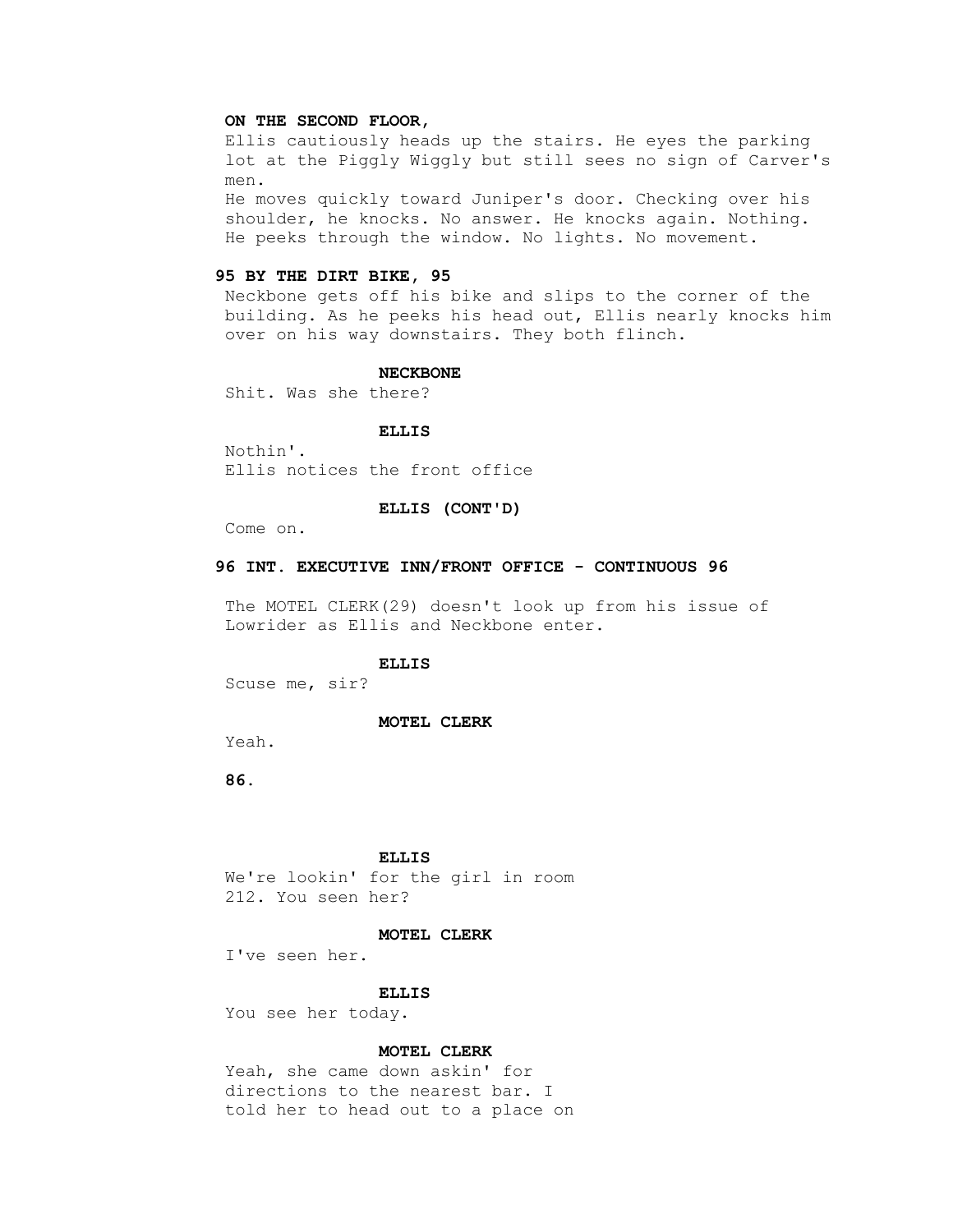### **61.**

Ellis digests this. They turn to leave.

# **MOTEL CLERK (CONT'D)**

 Wait a second, are ya'll the little bastards tryin' to sell fish to the guests? They're already out the door.

# **97 EXT. ROADSIDE BAR - DUSK 97**

 Ellis and Neckbone pull into the gravel lot in front of a roadside bar. The cinder block building sits by itself just off the highway. Cars and motorcycles fill the lot.

#### **NECKBONE**

You think this is it?

# **ELLIS**

It's gotta be.

# **98 INT. ROADSIDE BAR - CONTINUOUS 98**

 The small bar is loud and crowded. Shoulder to shoulder PATRONS bump against one another as MUSIC blares. Neckbone and Ellis press through the crowd searching for Juniper. They are a good foot shorter than anyone else. Ellis notices a man at the bar. It's Miller, the bounty hunter from King's motel. He's staring at something across the room. Ellis follows his line of sight. The crowd weaves in front of him, but then he sees her. Juniper leans against a pool table at the far end of the

bar.

 A GUY(32) whispers in her ear and kisses her neck. She throws her head back, laughing. Ellis watches in disbelief. Nearby, the BARTENDER(46) fills a customer's shot glass.

The

two underage kids catch his attention.

 **87.**

 Ellis' face is frozen, locked on Juniper. Neckbone places a hand on his shoulder. Juniper's eyes drift toward the boys. She makes eye contact with Ellis, and her smile vanishes. The Guy keeps whispering in her ear. Juniper straightens her back slightly. Ellis can't take his eyes off her. Juniper stares back at him, but doesn't make a move. After a moment, Juniper's eyes fall to the floor. She turns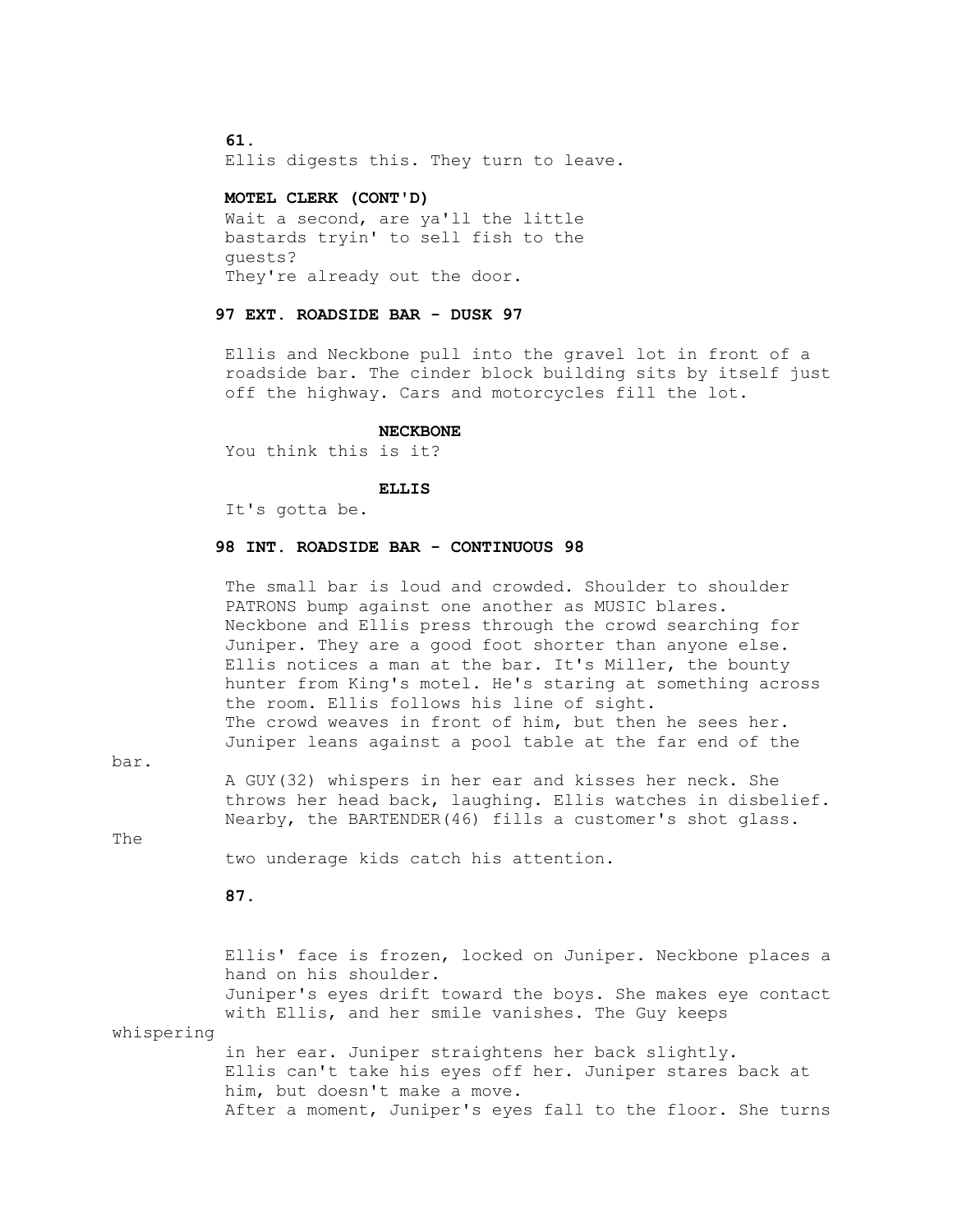her head back to the Guy. The crowd fills back in and the image is out of Ellis' reach.

# **BARTENDER (O.S.)**

 What the hell are ya'll doin'?! The Bartender swoops in, grabbing them both by the backs of their necks and shoving them toward the door. Ellis strains against the thick hand. He tries to get another look at Juniper, but it's too crowded.

# **99 EXT. ROADSIDE BAR - DUSK - CONTINUOUS 99**

The Bartender flings Ellis and Neckbone into the parking

lot.

Neckbone slides on the loose gravel.

### **BARTENDER**

 Ya'll stay outta here! Ellis just stands staring at the front door. The Bartender makes a swatting motion toward them.

# **BARTENDER (CONT'D)**

### **I SAID GET OUTTA HERE!!!**

Neckbone gathers his friend and leads him away.

# **NECKBONE**

Thanks a lot asshole!

#### **(TO ELLIS)**

 Come on man. They head over to Neckbone's dirt bike. He pulls out the

#### key

and climbs on. Ellis hesitates.

# **NECKBONE (CONT'D)**

I'll take you home.

# **ELLIS**

 We're gonna have to tell Mud. Neckbone drops his head, nods reluctantly.

 **88.**

# **100 EXT. ISLAND SHORE - NIGHT 100**

 The boys struggle to pull the heavy motor out of their boat.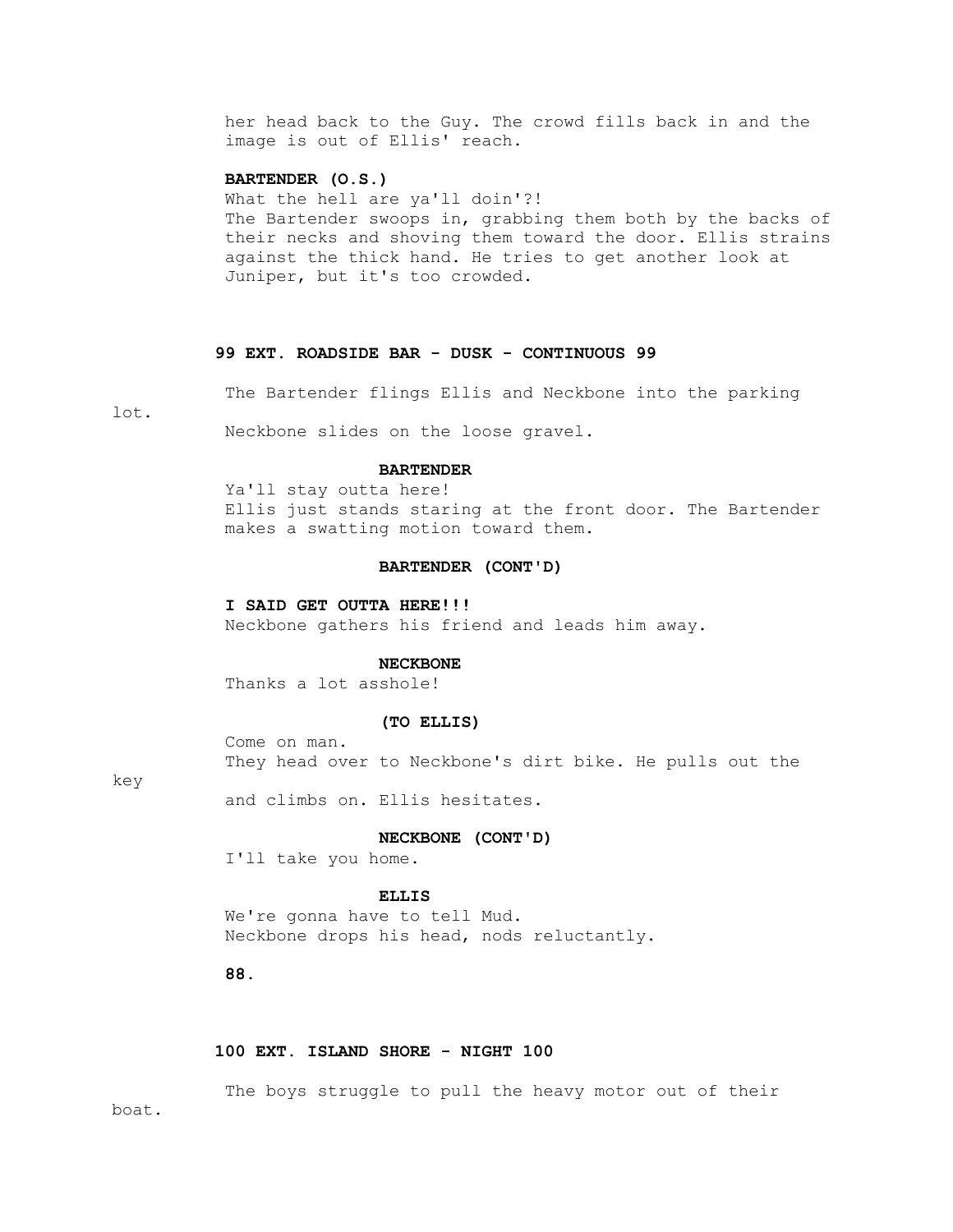It hits the shoreline with a thud. They lean over it, sucking air.

# **ELLIS**

 Just leave it. Mud'll have to help get it.

#### **NECKBONE**

What're you gonna tell him?

#### **ELLIS**

I'll just tell him the truth.

# **101 EXT. ISLAND/SOUTHERN SHORE - NIGHT 101**

 Mud stands at the back of the boat, which now rests on the boat trailer near the water. His face is clean shaven and his hair is wetted back. His shirt, still filthy, is tucked into his pants. He whistles and works by the light of a small fire nearby. Ellis steps out from behind a tree. He's holding the

### grocery

sack that was left on his houseboat.

#### **ELLIS**

#### **MUD!**

Mud, hearing the voice, quickly puts down his tools and

turns

to the woods. He smooths his clothes down.

# **MUD**

 What you say there?! Ellis appears out of the dark, followed by Neckbone. Mud's eyes search the treeline for Juniper.

#### **MUD (CONT'D)**

 What you say Ellis? Ellis can't look him in the eye.

### **ELLIS**

We got that motor.

# **MUD**

Is Juniper okay?

### **ELLIS**

Yeah.

# **MUD**

Where is she?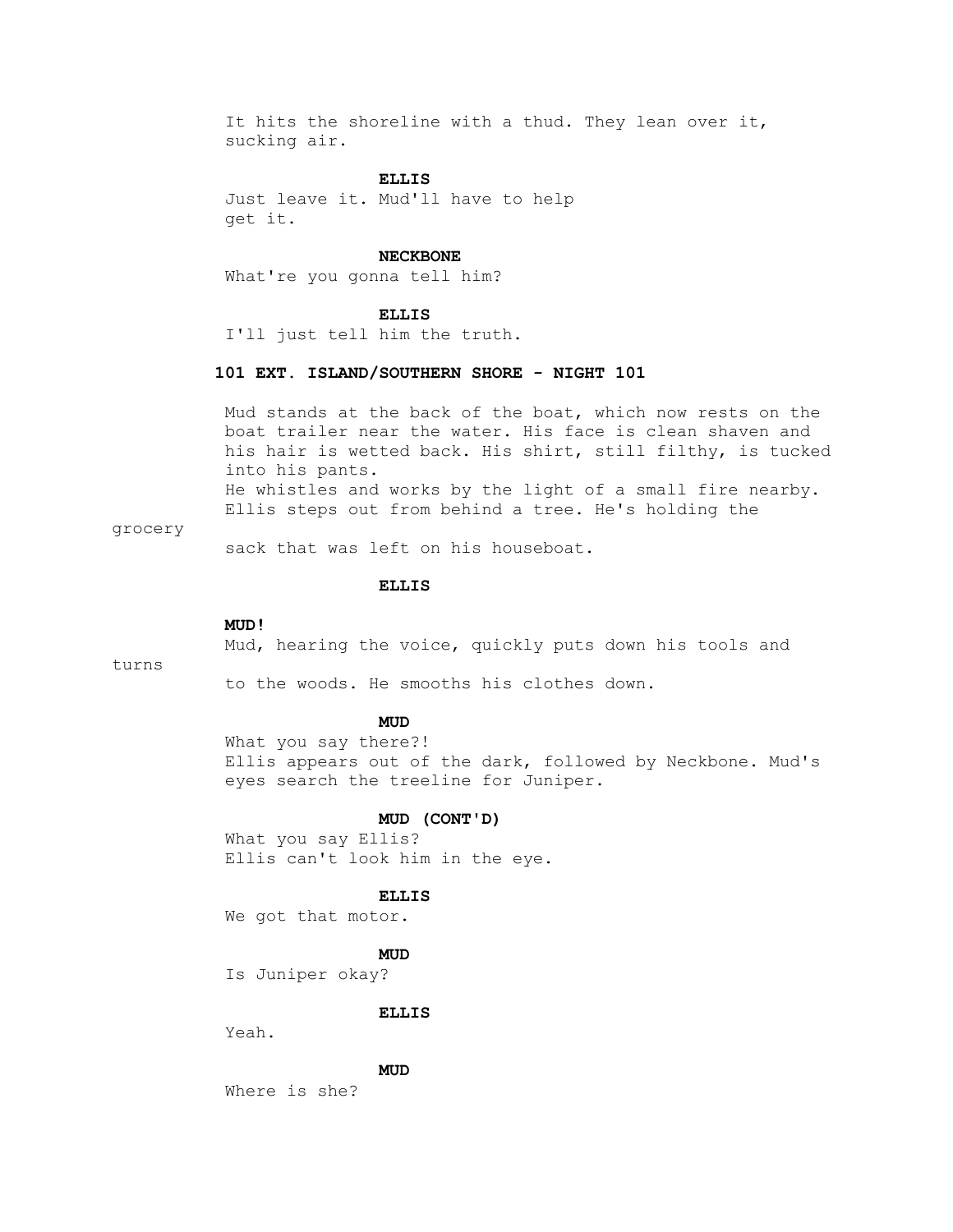She didn't meet up with us.

# **MUD**

What happened? Was it Carver?

# **ELLIS**

 It wasn't Carver. Mud straightens up, prepares for the news.

### **MUD**

What's goin' on Ellis?

# **ELLIS**

 She was supposed to meet us on the side of the motel. She never showed up. We went asking for her. The motel clerk told us she went to a bar out on 61.

# **MUD**

What?

# **ELLIS**

 We tracked her down. She was there with another guy.

# **(HESITATES)**

 They were together. Mud's face drops. He walks to the fire and shakes a cooking pot resting in the coals. The pot bubbles with roof tar.

# **MUD**

 She probably thought Carver was on to her.

# **ELLIS**

 She knew the plan Mud. She just didn't show up.

# **MUD**

 What was she doin' with the other guy? Ellis hesitates, not wanting to say. Mud pushes.

#### **MUD (CONT'D)**

What were they doin' Ellis?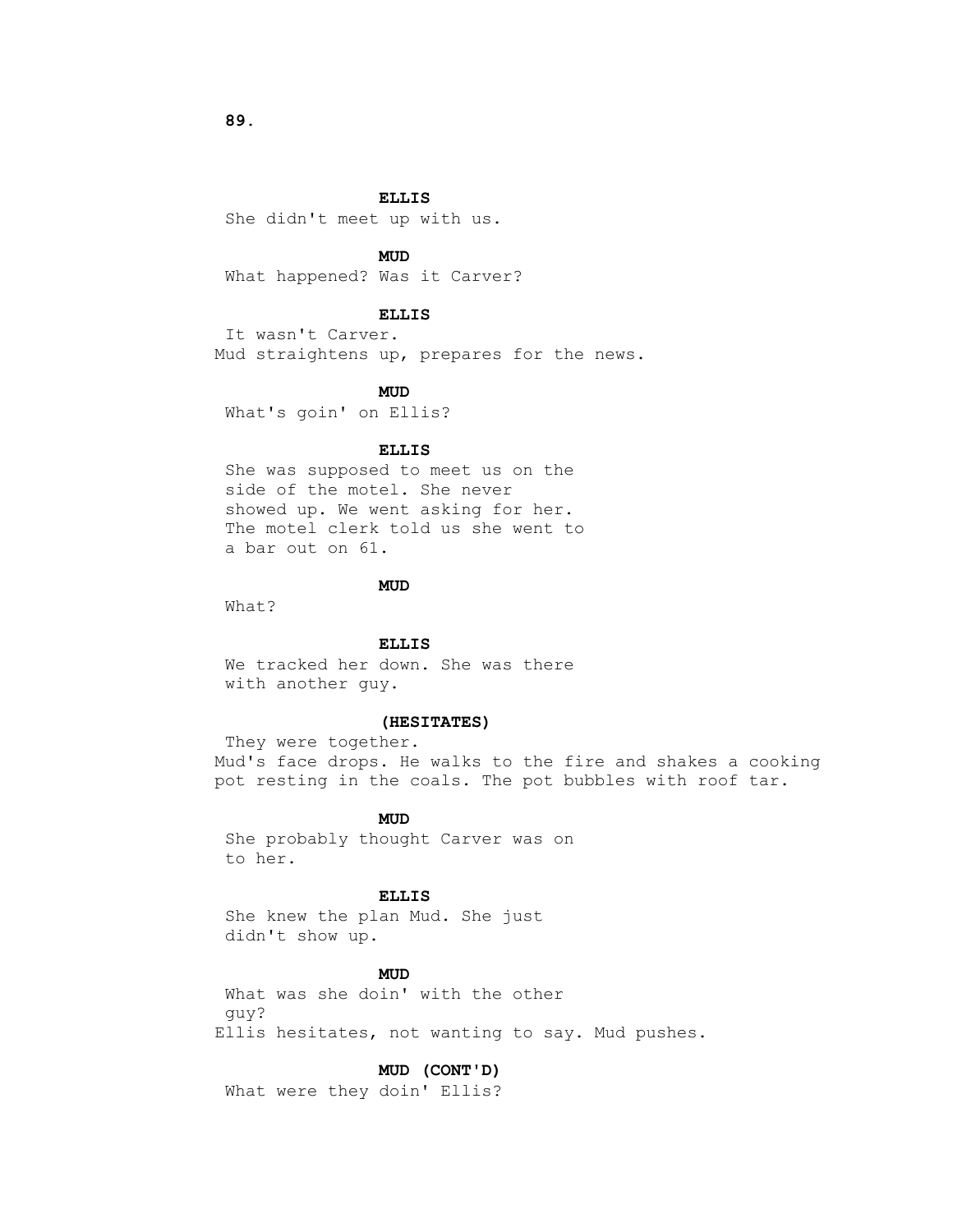They were playin' pool. Drinkin'. He was close up on her. They were laughin'. He kissed her on the neck. Mud nods.

 **90.**

# **MUD**

 And that's how it is. He takes the pot of roofing tar over to the boat and begins pasting some of the newly replaced boards with a flat

stick.

#### **ELLIS**

What do you want us to do?

# **MUD**

 Just go home Ellis. Ellis looks at Neckbone, then sets the grocery sack on the ground.

# **ELLIS**

 Tom left this for you. They slowly retreat into the woods and disappear. Mud turns back to the campfire and shoves the pot into the ashes. His eyes, soft and red, reflect the flame.

# **102 EXT. MISSISSIPPI RIVER - NIGHT 102**

 Ellis and Neckbone motor away from the island in the flat bottom boat. They look back at the shore.

# **ELLIS**

 You think it's all right to leave him alone?!

# **NECKBONE**

 I doubt it! Neckbone sees Ellis' concern.

# **NECKBONE (CONT'D)**

 I'll sleep over at your house tonight! We can check on him first thing tomorrow! Ellis nods. As they head further up river, the island grows smaller, silhouetted by the moonlight.

 **103 INT. ELLIS' ROOM - MORNING 103**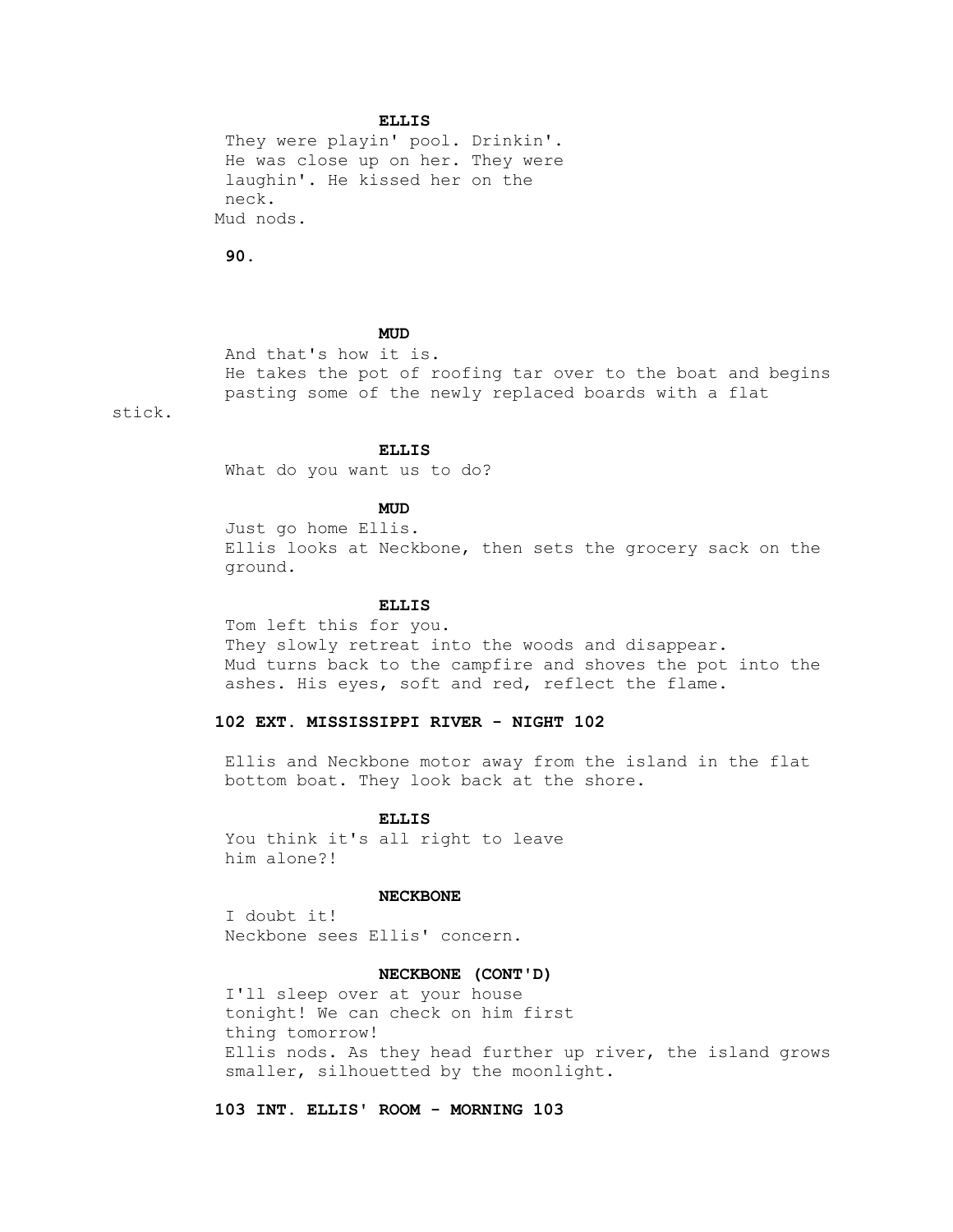Neckbone snores, sprawled out on top of a sleeping bag on

the

 floor. Ellis sits up in bed with something on his mind. He gets up and steps gingerly over Neckbone to exit the

room.

### **104 INT. ELLIS' HOUSEBOAT - DEN - CONTINUOUS 104**

 The house is silent. Ellis slips into the kitchen and picks up the phone receiver mounted on the cabinet.

#### **91.**

 He pulls the cord out to stand with his face in the corner. He dials, waits, and speaks softly into the receiver.

# **ELLIS**

 Hello? Is May Pearl there...This is Ellis...I called yesterday, you give her my message?...My name is Ellis. I'm her boyfriend...Oh, she's asleep...I said she's asleep? The front door flies open. Senior storms headlong toward Ellis. He shouts.

#### **SENIOR**

# **MARY LEE!**

 Ellis turns as Senior yanks the phone by the cord. It snaps out of Ellis' hand and smashes apart on the floor. Ellis flinches at the sight of his father flying at him.

#### **SENIOR (CONT'D)**

What the hell have you been doing?

#### **WHAT HAVE YOU BEEN DOIN'?!!**

Senior grabs Ellis by the arms and shoves him against the

den

wall. Mary Lee comes running from her room.

#### **MARY LEE**

# **SENIOR! SENIOR DAMMIT!**

She slaps at her husband's arms and back. He swats her away.

#### **SENIOR**

 You tell her. You tell her what you've been up to.

### **ELLIS**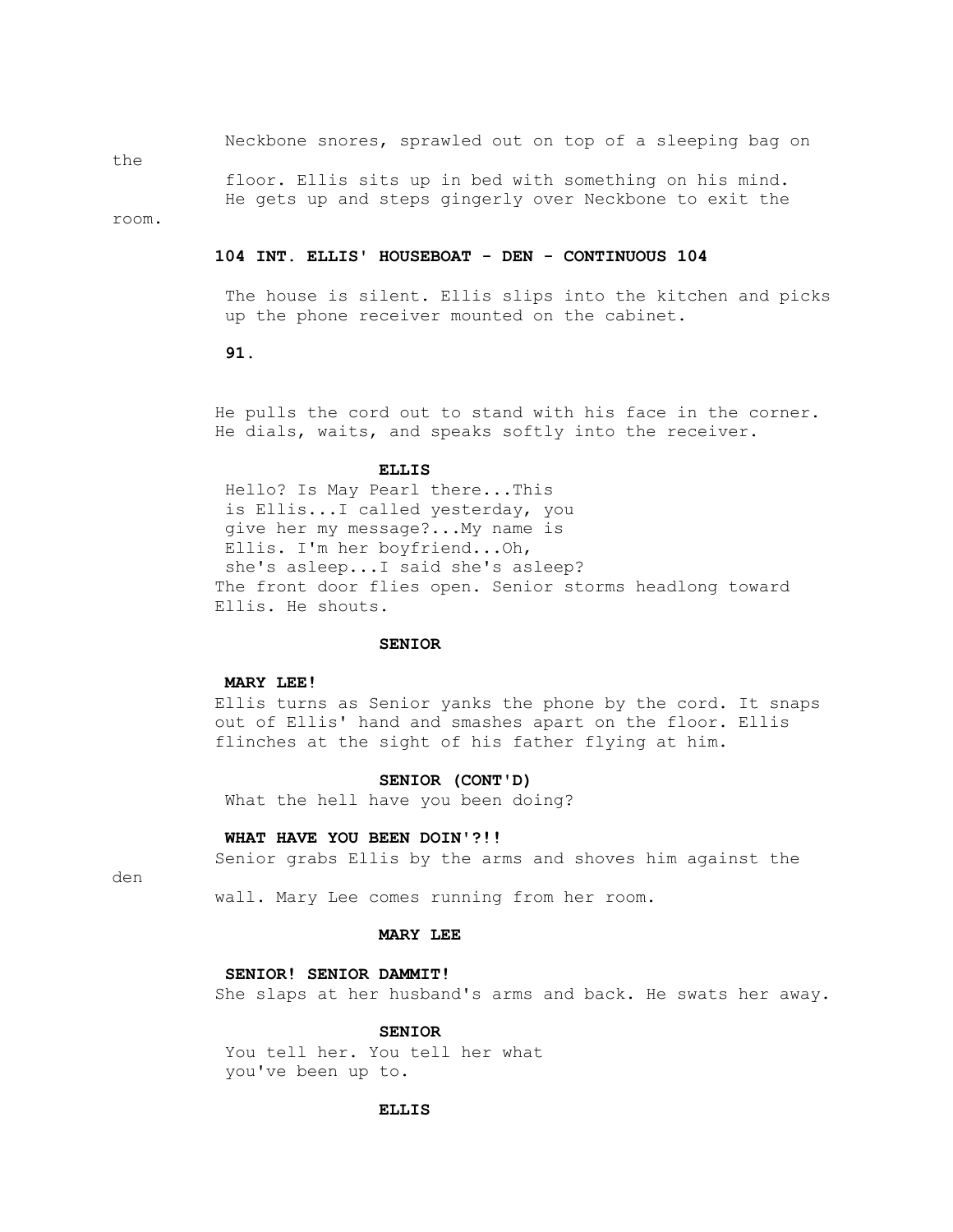I don't know what you're sayin'.

### **MARY LEE**

 Take your hands off him Senior! Senior keeps Ellis pinned to the wall with his left hand. He opens up and addresses Mary Lee with his right.

### **SENIOR**

 J.J. Crawford said a boat motor went missin' from his stock yard. Said his daughter saw this one and his friend haulin' it off. This makes Mary Lee pause.

# **SENIOR (CONT'D)**

 Now you tell me right now, did you steal that motor?

 **92.**

### **ELLIS**

We didn't steal it.

#### **SENIOR**

Lie to me again.

#### **ELLIS**

 We thought it was junk. We didn't think it was worth anything.

# **MARY LEE**

Ellis?

 A cool anger rushes over Senior's face. He releases Ellis and takes a step back.

# **SENIOR**

You tell me I raised a thief?

### **ELLIS**

I'm not a thief.

### **SENIOR**

You take property that's not yours. Property that belongs to another man. That junk is his livelihood. I'm ashamed of you. Ellis drops his head. His face flushed.

### **MARY LEE**

Senior.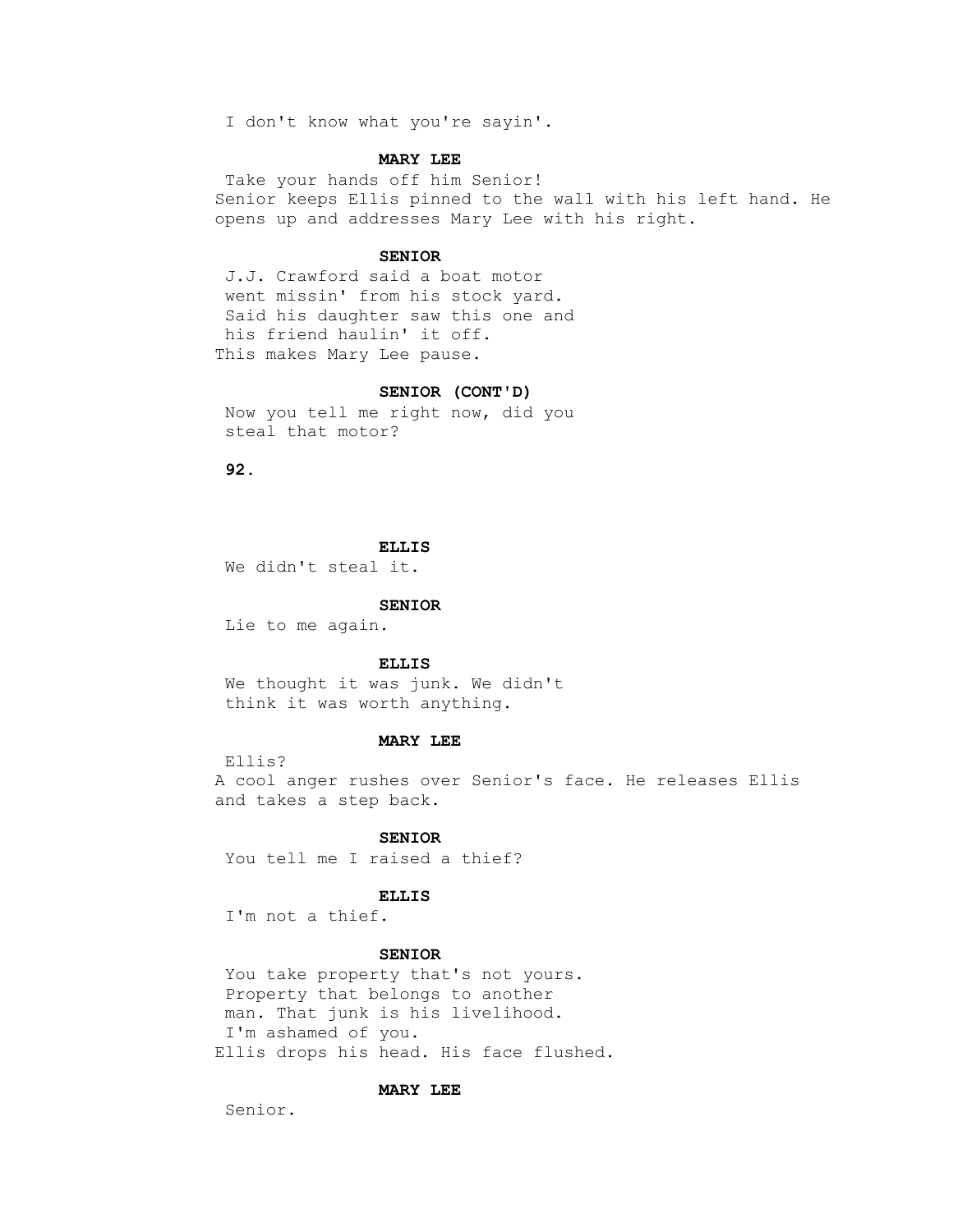### **SENIOR**

 (to Mary Lee) Shut your mouth. You think you can take things and not have him see it? Neither one of you has any respect for a man's livelihood. A life that puts clothes on your back and food in your stomach.

#### **MARY LEE**

 Don't you blame this on me. One doesn't have a thing to do with the other and you know it.

#### **SENIOR**

 Don't tell me what I know. If you can steal a man's life out from under him in front of your son and think he won't take a lesson from it than you're even dumber than you look.

### **ELLIS**

Stop it dad.

# **93.**

Senior volleys a finger at Ellis.

#### **SENIOR**

 She's raisin' you a snake like herself, and you can curl up with her `fore I give a damn. You just remember this when you watch them rip this house apart board by board. You Hear Me! Mary Lee slaps Senior hard. He turns to her, saying nothing.

# **MARY LEE**

 You're a man who's never had the strength to support his own life. I never asked you for a thing, and I've never took a thing from you that I couldn't provide for on my own. If they do tear my home apart the only joy I'll have in my heart is knowin' that they'll be tearing you out of my life for good. She wipes her eyes and turns her attention to Ellis.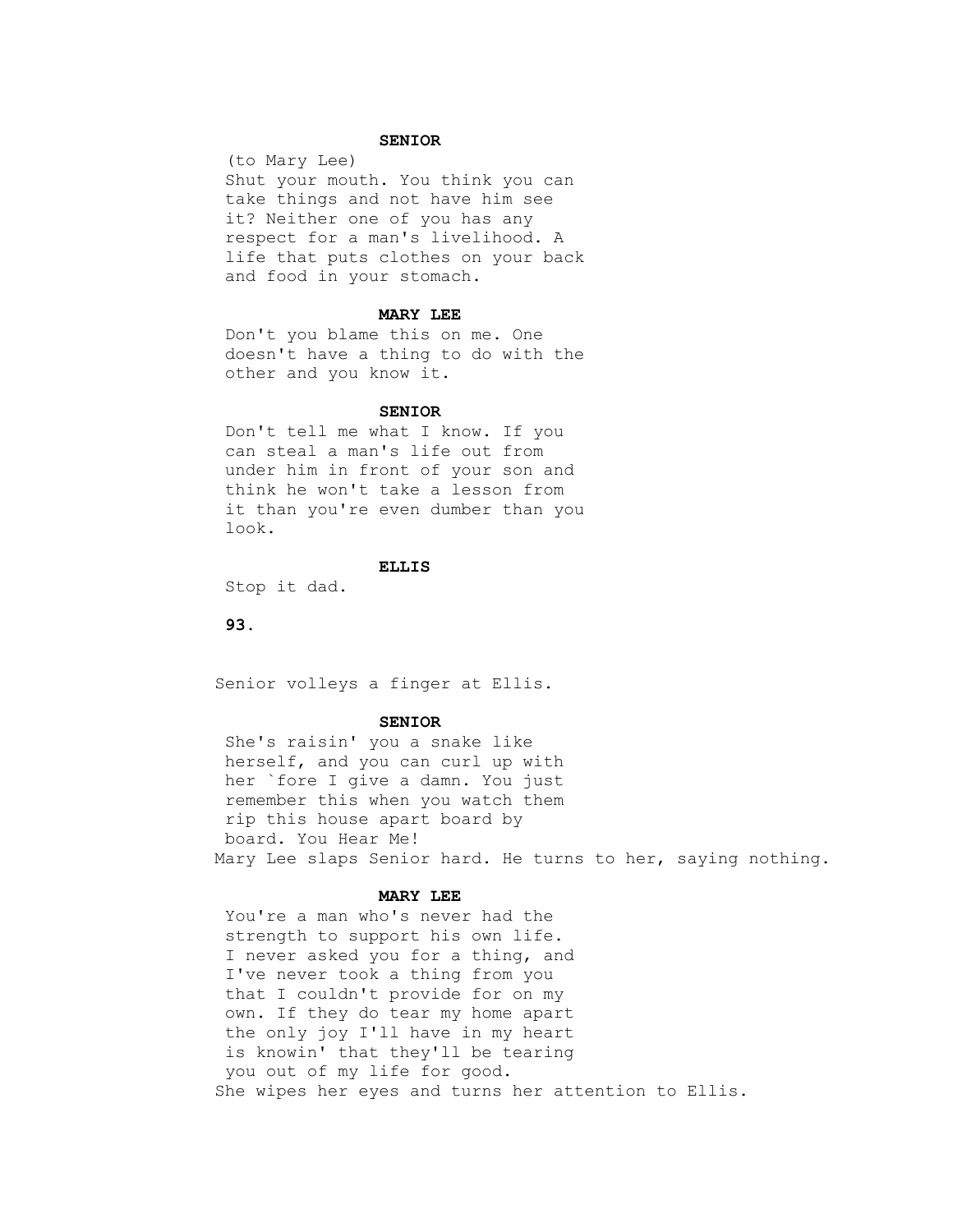# **MARY LEE (CONT'D)**

 Ellis. You'll return that motor from where you found it and you'll apologize in person to the man you took it from. I won't hear about anything like this again. Mary Lee walks to the front door. She collects her purse and keys and exits quietly. Senior and Ellis stand in silence, which feels even more uncomfortable than the shouting. Ellis finally speaks.

### **ELLIS**

 I can't take that motor back. But I'll pay him for it. I'll pay him what he wants for it. Senior, stoic, pivots his body away from the boy.

#### **SENIOR**

 I don't care what you do Ellis. Senior retreats to the bedroom. Ellis is left alone in the wake. He looks to his room. The door opens slightly and Neckbone takes a step out. Neckbone doesn't say anything. He just bites at his lip, sympathy for his friend.

 **94.**

# **105 EXT. ISLAND SHORE LANDING - DAY 105**

 Charred hunks of driftwood smolder in a ruined pile on the sand. They constitute the remains of a large bonfire. Neckbone and Ellis stare at the ash.

#### **NECKBONE**

What the hell's all this?

### **ELLIS**

It's a bonfire.

#### **NECKBONE**

 I guess he didn't care about bein' seen. Ellis kicks at one of the burned logs. He bends down and finds the bottle of Jack Daniels, smashed.

# **ELLIS**

 He had something else on his mind. Come on. Ellis leads Neckbone into the treeline.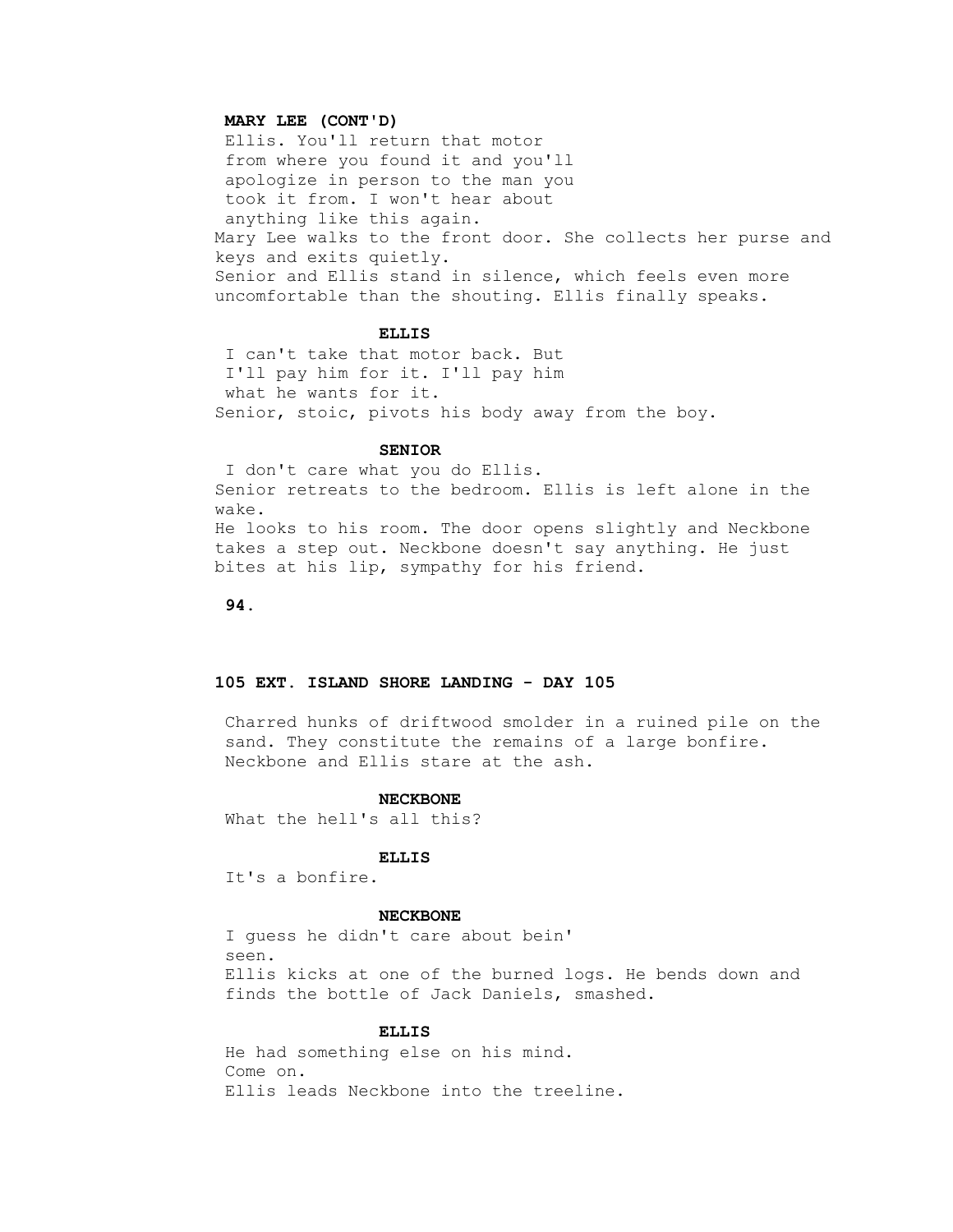# **106 EXT. ISLAND WOODS/CREEK - DAY 106**

 Mud's yellow shirt hangs, partially ripped, from a tree branch. Ellis pulls it off the limb. Concerned, they head deeper into the woods, over the fallen tree trunk that bridges the creek.

# **107 EXT. ISLAND WOODS AND SOUTHERN SHORE - DAY 107**

 The boys watch Mud through the trees at a distance. He's crouched on the deck of the boat fiddling with wiring. Mud, giving no sign he sees the boys, yells out to them.

# **MUD**

 What are ya'll hidin' for? Mud drops the wiring and scales down to the bank. They emerge from the woods. Ellis carries the yellow shirt.

# **ELLIS**

 We found your shirt. Ellis tosses it to him. Mud tosses it back.

# **MUD**

 Keep it. I don't need it anymore. Mud goes to the motor at the rear to tinker with more

wires.

 **95.**

#### **ELLIS**

We saw what's left of your bonfire.

 **(NO RESPONSE)**

Somebody could've seen you.

# **MUD**

I guess.

# **ELLIS**

You do some drinkin' last night?

# **MUD**

 I did a lot of drinkin' last night. Mud stops and walks over to address the boys. His face is pale and his manner is curt.

# **MUD (CONT'D)**

 Neck I'm gonna need you here to get the motor runnin'. Ellis I need you to do something else for me.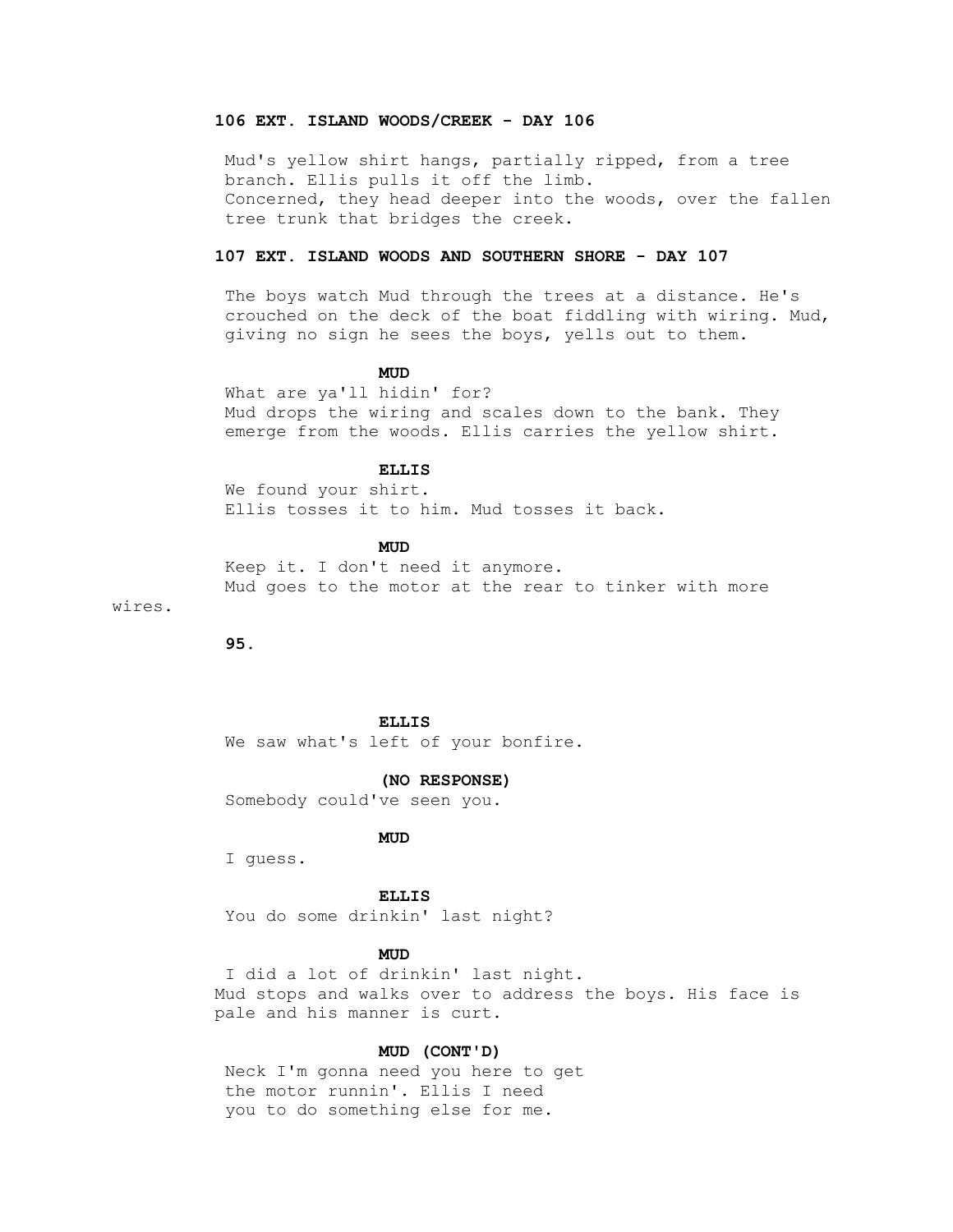Mud removes a folded note from his back pocket.

### **MUD (CONT'D)**

I need you to take this to Juniper.

# **ELLIS**

Okay Mud.

 Ellis takes the letter. Mud goes back to the boat motor. He motions to Neckbone to join him.

# **MUD**

Let's go.

#### **ELLIS**

You still takin' Juniper?

# **MUD**

 I had a dream last night. I saw Juniper laying in a field with another man. They were making love. I walked out into the field. Walked toward `em. I was so angry the tips of my ears were burnin'. That's how I knew I was gonna kill this man. But when I got up close enough, I saw that the man she was with had tattoos on his back, just like mine. I moved in closer and the guy turns his head back toward me. Hair for hair, dead truth, the guy she was with was me. Mud ducks back under the motor. Ellis looks at Neckbone, worried.

 **96.**

### **MUD (CONT'D)**

 I'll finish the boat, but I'd be surprised if I live long enough to sail on it. A vision of yourself is a sure sign of death. Neck can you grab me a socket wrench? Neckbone and Ellis walk to the toolbox sitting nearby. They crouch by it, speaking quietly.

# **NECKBONE**

You be all right?

#### **ELLIS**

Yeah. What about you?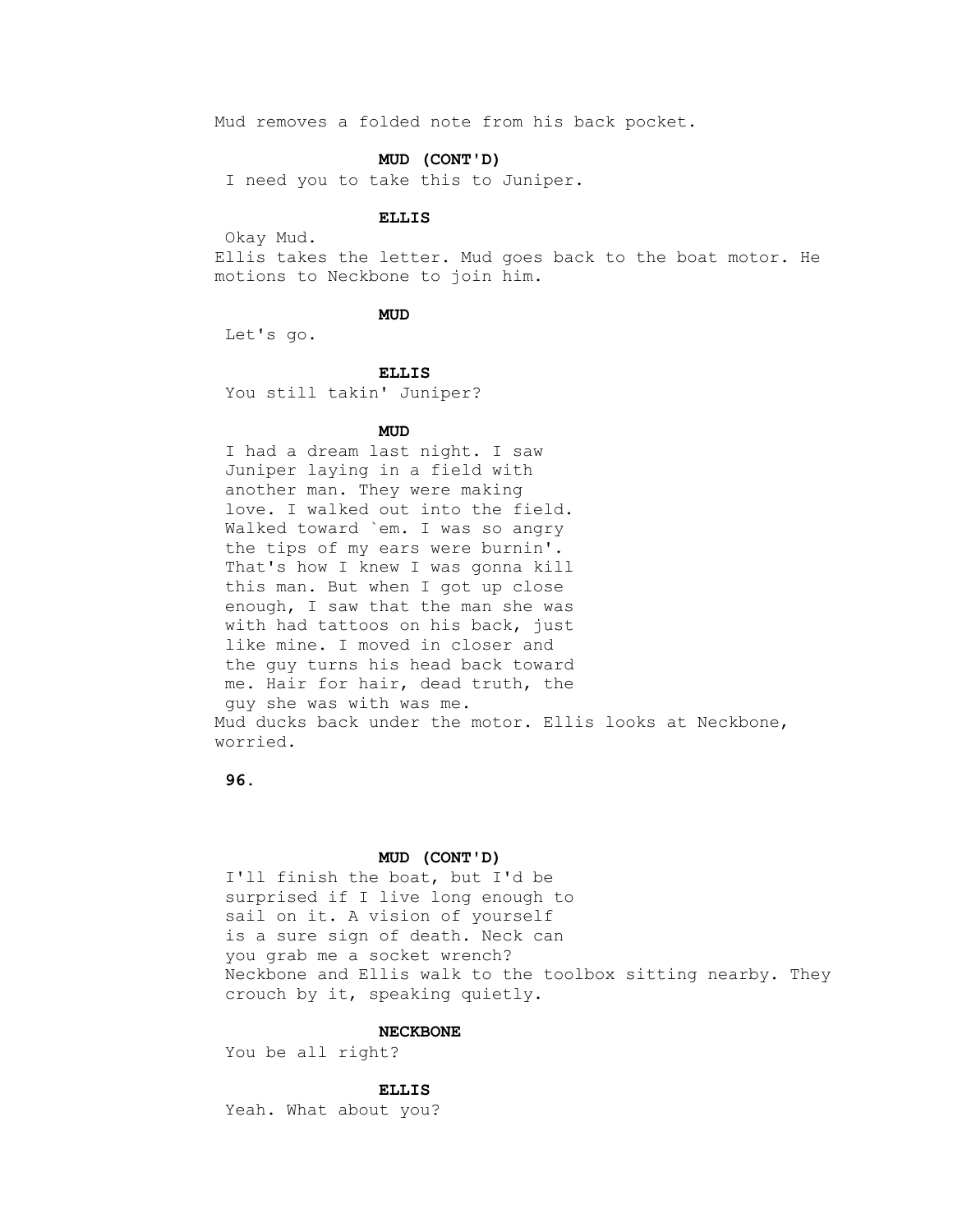#### **NECKBONE**

He'll be okay.

# **ELLIS**

 Can I borrow your bike? Neckbone fishes the key out of his pocket. Hesitates.

#### **NECKBONE**

Don't tump it.

 Ellis nods. Neckbone walks over to Mud with the toolbox. Letter in hand, Ellis gives a final look toward Mud's labor and walks back into the woods. On his way, he stops to hang Mud's shirt on a tree branch.

# **108 EXT. MISSISSIPPI RIVER - DAY 108**

 Ellis rides in the flat bottom boat alone. He stares at the letter in his hand.

## **109 EXT. PIGGLY WIGGLY - DAY 109**

 Ellis sits on the dirt bike. He scans the parking lot. No black Lincoln. His eyes stop on a green pick-up. Miller, sits inside. Ellis looks around and finds a pay phone nearby. He gets

off

the bike and walks toward it. Ellis removes the flier

Carver

gave him. He dials a phone number copied at the bottom.

#### **ELLIS**

 (into the phone) Hello. I saw the guy you're lookin' for...Yeah, he's crazy lookin'. Saw him at the Wal-mart outside of Gillet. He was buyin' some beanie weenie...'bout five minutes ago.

## **97.**

 Ellis hangs up the phone. He walks back over to the bike, climbs on and waits. After a moment, he watches as Miller's green pick-up pulls out of the Piggly Wiggly parking lot and races away. Ellis cranks the bike.

## **110 EXT. EXECUTIVE INN/JUNIPER'S ROOM - CONTINUOUS 110**

Ellis, at a slight crouch, keeps his eyes on the Piggly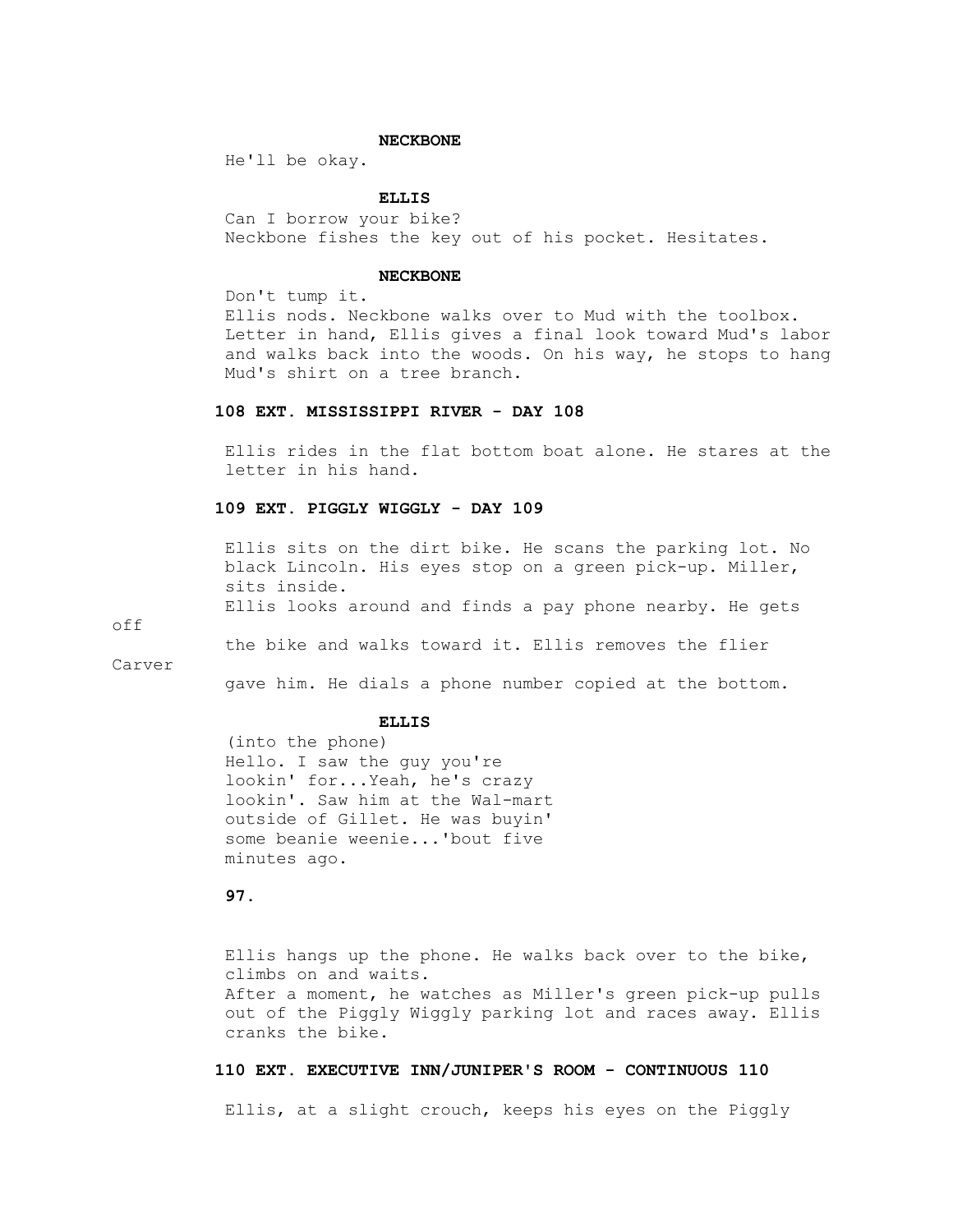Wiggly parking lot. The green pick-up is nowhere in sight. At Juniper's door, he knocks twice, softly. The door swings opens. Juniper stands there, holding a lit cigarette.

### **JUNIPER**

 I was wonderin' when I'd see you. Ellis checks over his shoulder and walks inside

## **111 INT. EXECUTIVE INN/JUNIPER'S ROOM - CONTINUOUS 111**

 The bed is unmade and the room is a bit of a mess. Ellis keeps his head down. Juniper closes the door and takes a seat on the edge of the bed. She grabs the remote control and mutes the television.

### **JUNIPER**

 I'm sorry about last night. I didn't plan on... Before she can finish Ellis has fished the letter out of

his

pocket and holds it out to her.

### **ELLIS**

 I'm supposed to give this to you. Juniper takes the letter.

### **JUNIPER**

Okay.

 Ellis goes to the door. He pulls the bedroom curtain back slightly to check the parking lot. The coast is clear.

#### **JUNIPER (CONT'D)**

Did you read it?

#### **ELLIS**

No. I gotta go.

### **JUNIPER**

 Ellis? He turns to her.

## **98.**

#### **JUNIPER (CONT'D)**

I'm sorry.

#### **ELLIS**

All you had to do was be there.

### **JUNIPER**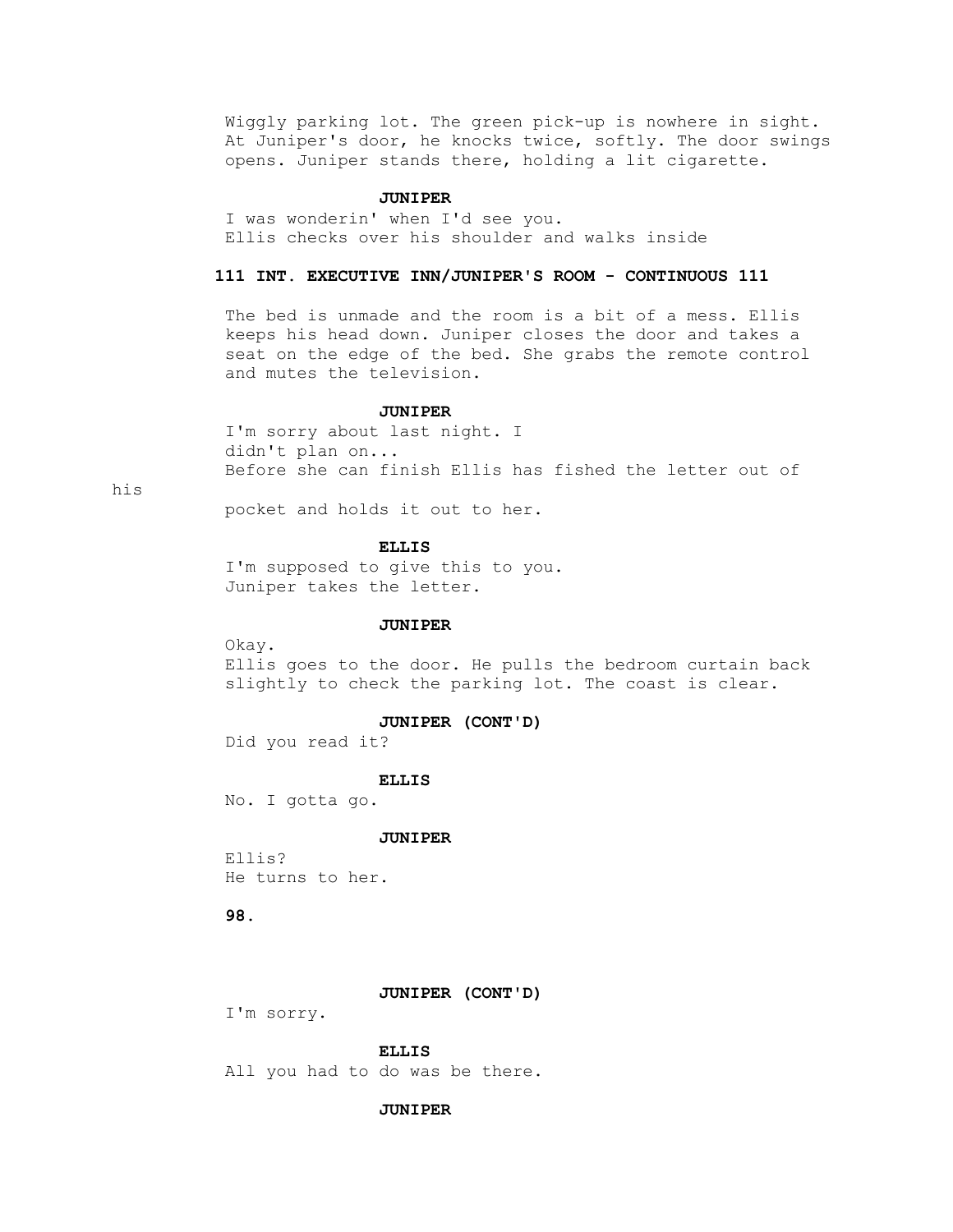I couldn't.

### **ELLIS**

Then why'd you even come here?

#### **JUNIPER**

 I came here to leave with him. I really did. But now...now I guess I just came to say goodbye. His eyes fall to the floor.

# **JUNIPER (CONT'D)**

 You don't know us Ellis. We've been headin' this way for a long time.

#### **ELLIS**

 I know he'd do anything for you. She puts her cigarette out in a Coke can on the floor.

### **JUNIPER**

 You really believe that? Ellis nods. Juniper speaks to him gently, almost smiling. It's a look of resignation.

### **JUNIPER (CONT'D)**

 Mud's a born liar. That's what makes him so likable. He makes people feel good about themselves. He's a romantic. I don't think he means to hurt people. But when people get close to him, that's what happens. Ellis watches her as she goes to the sink and wets the end

of

a towel. She dabs her eyes at the mirror.

### **JUNIPER (CONT'D)**

 I do love him Ellis. But I can't spend the rest of my life runnin' with him. I may not know what kind of life I want, but I know that's not it. Her back to him, Ellis watches as she unfolds the letter and begins reading. He angles himself to see her face in the mirror. He watches her eyes scanning the words. No emotion.

# **99.**

She finishes, folds the letter back up, then turns to him.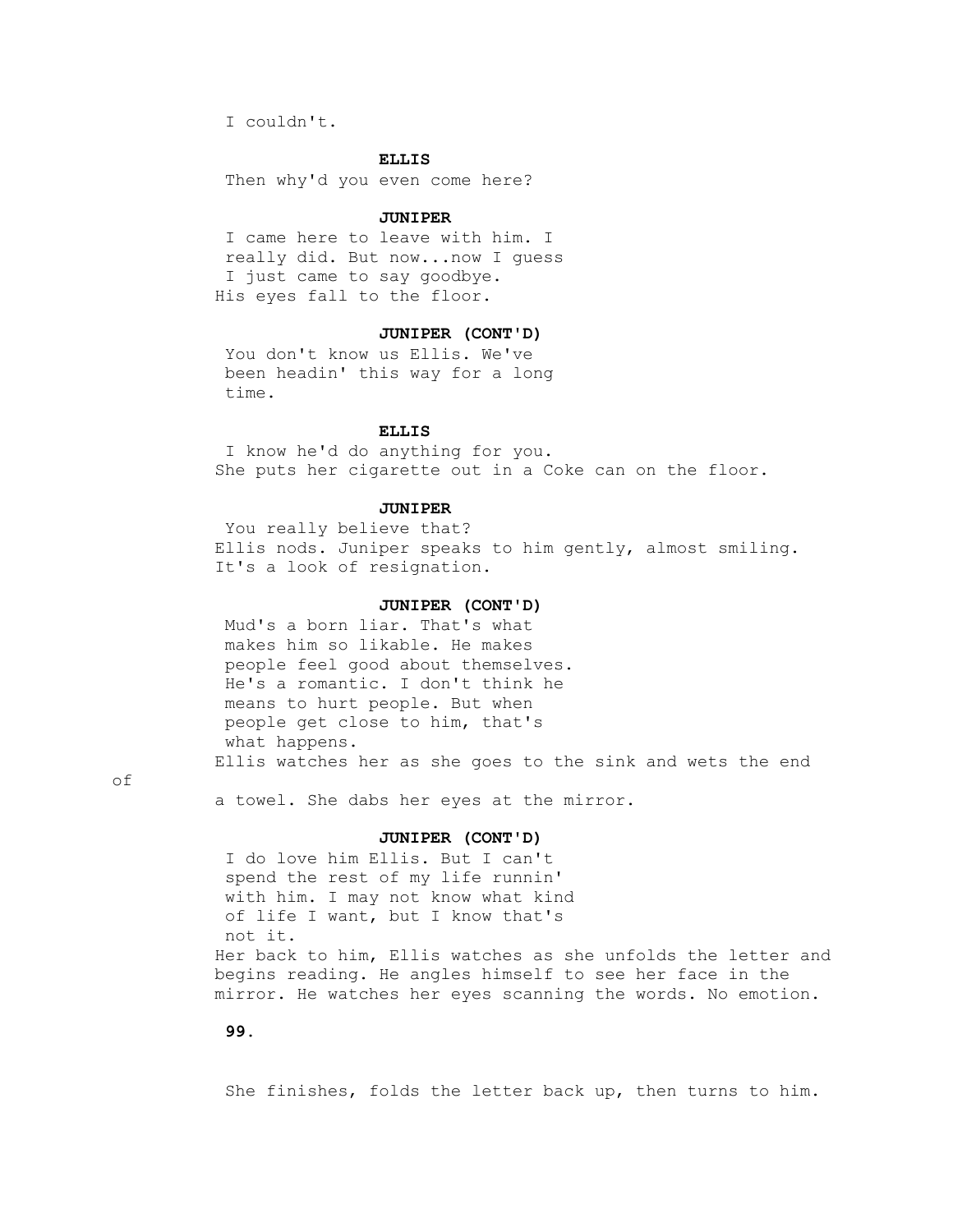### **JUNIPER (CONT'D)**

Tell him I understand.

### **ELLIS**

What's it say?

#### **JUNIPER**

 It says it's over. Tell him I've packed my things. Tell him I've gone. She takes a deep breath and smiles at him.

#### **JUNIPER (CONT'D)**

 Bye Ellis. Ellis turns and walks out.

#### **112 EXT. EXECUTIVE INN/JUNIPER'S ROOM - CONTINUOUS 112**

Ellis, dejected, no longer bothers to look over his

shoulder.

 He walks to the staircase but stops there. Feeling the need to say something more, he goes back to her room. He puts his knuckle flat on the door but hesitates. He

leans

 over and looks through the window. The sliver in the curtain gives him a glimpse. Juniper is curled up on the end of the bed. She is sobbing. Ellis watches longer than he should before pulling his head away from the window. Ellis heads back downstairs.

## **113 EXT. INTERSECTION/SONIC DRIVE-IN - DAY 113**

Sonic

Ellis, riding the dirtbike, looks to his left into the

 Drive-In parking lot. The high school kids have gathered there again. He notices a rust colored Ford coup. The driver, an older kid named KYLE(18), sits beside May Pearl laughing. Ellis steers into traffic and crosses the street. He pulls onto a patch of grass at the edge of the Sonic parking lot. In one motion, Ellis tumps the bike on its side and makes a

 $b-$ 

line for the coup.

# **INSIDE THE CAR,**

Kyle's hand is on May Pearl's knee.

 **100.**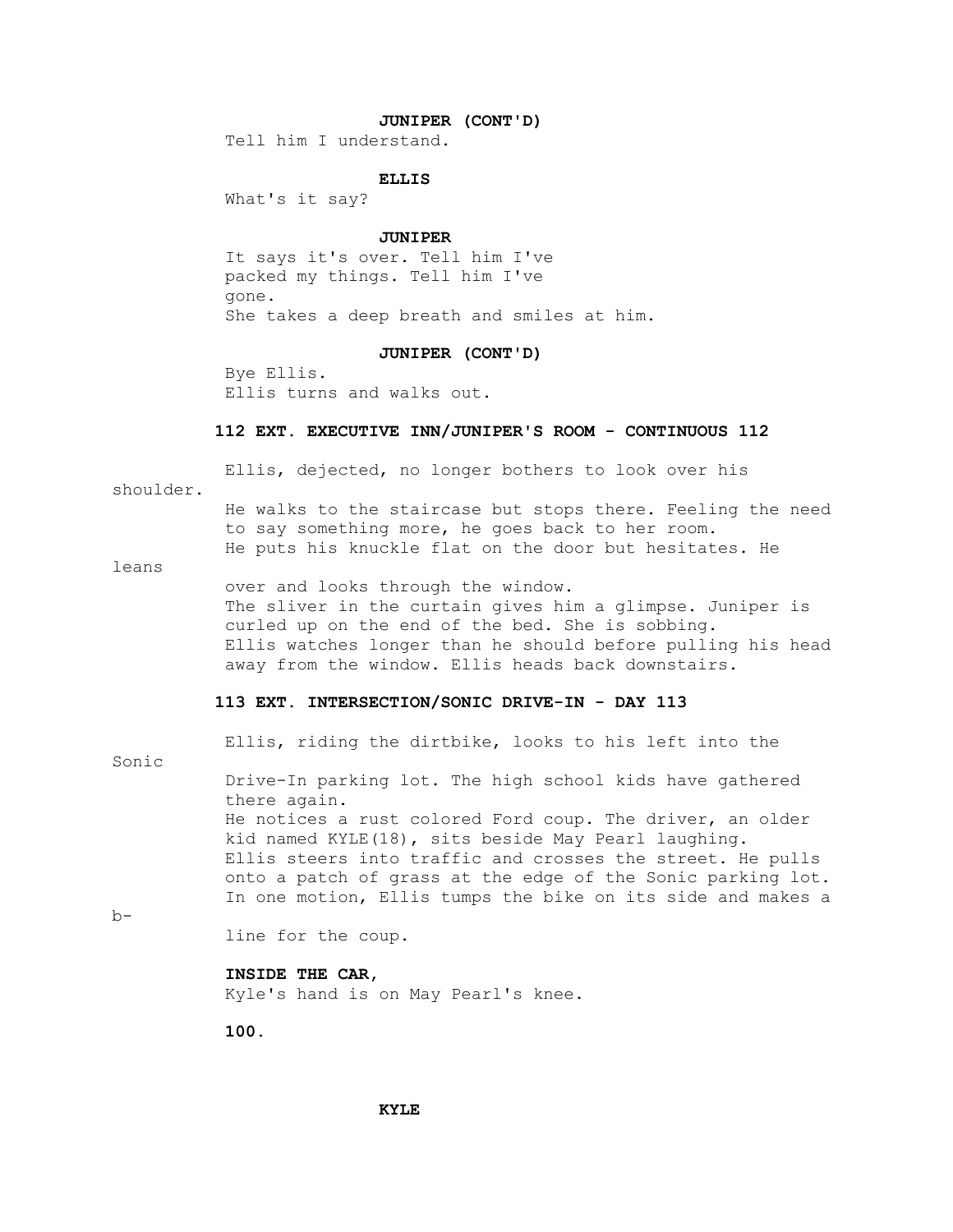So what'd she say?

### **MAY PEARL**

 She said she didn't like him that much. I told her I thought he was all right. Ellis appears with his elbows in the driver's side window. He sticks his head so far in the door that Kyle has to lean back in his seat to make room. May Pearl is surprised. Kyle

snorts out a laugh.

#### **ELLIS**

You get my phone calls?

### **MAY PEARL**

What?

#### **ELLIS**

 I've been callin' you. (motions with his head) Who's this guy?

## **KYLE**

 Get your head outta my car kid. Ellis takes his right elbow and quickly knocks Kyle in the mouth. It splits his upper lip. Kyle grabs his face.

#### **KYLE (CONT'D)**

Shit!

## **MAY PEARL**

Ellis!

### **ELLIS**

 I called you twice yesterday. Your sister didn't tell you? Kyle slings the door open knocking Ellis to the pavement. From the ground, Ellis can see that Kyle is big and considerably tougher than the skinny kid he punched before. Kyle's friends from other cars take notice and begin to converge on them. Ellis makes a move for Kyle's legs but is kicked back to the pavement. Kyle straddles him on the ground and punches him. Another punch to Ellis' face. May Pearl is out of the car and yelling.

### **MAY PEARL**

Kyle! Stop it Kyle!

 **101.**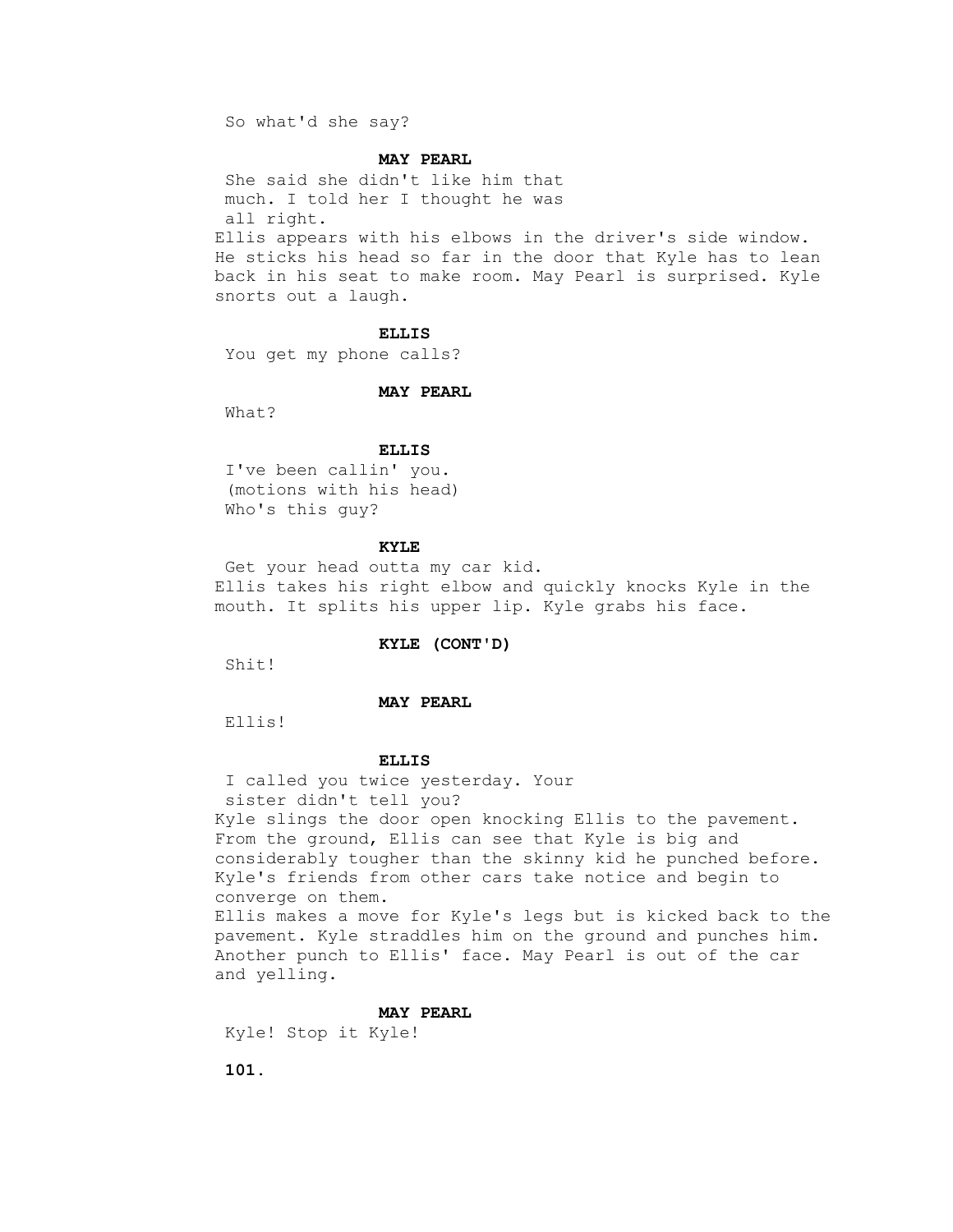May Pearl pulls Kyle by the collar. By his own will, he raises off of Ellis, keeping an eye on him. A streak of blood stretches from Ellis' nose to his ear. He gets to his feet, dazed. Ellis wipes at his nose and sees May Pearl shove Kyle. Kyle smiles and turns to his friends, who laugh. The CROWD that has collected consists of older high school guys and girls. Ellis steps toward May Pearl and is met with a shove too.

### **MAY PEARL (CONT'D)**

 What the hell are you doin' here Ellis?!

#### **ELLIS**

What?

#### **MAY PEARL**

 You can't just run up and punch people I'm with!

#### **ELLIS**

 I'm sorry, I just wanted to know why you hadn't called me back.

 **I...**

### **MAY PEARL**

Why would I call you back Ellis?

### **ELLIS**

 Because you're my girlfriend. The crowd is watching.

#### **MAY PEARL**

 I'm not your girlfriend! We went on one date. One!

### **ELLIS**

We kissed.

### **MAY PEARL**

That doesn't matter!

#### **ELLIS**

Yeah but...

### **MAY PEARL**

 But what Ellis?! What did you expect?!

### **ELLIS**

I love you.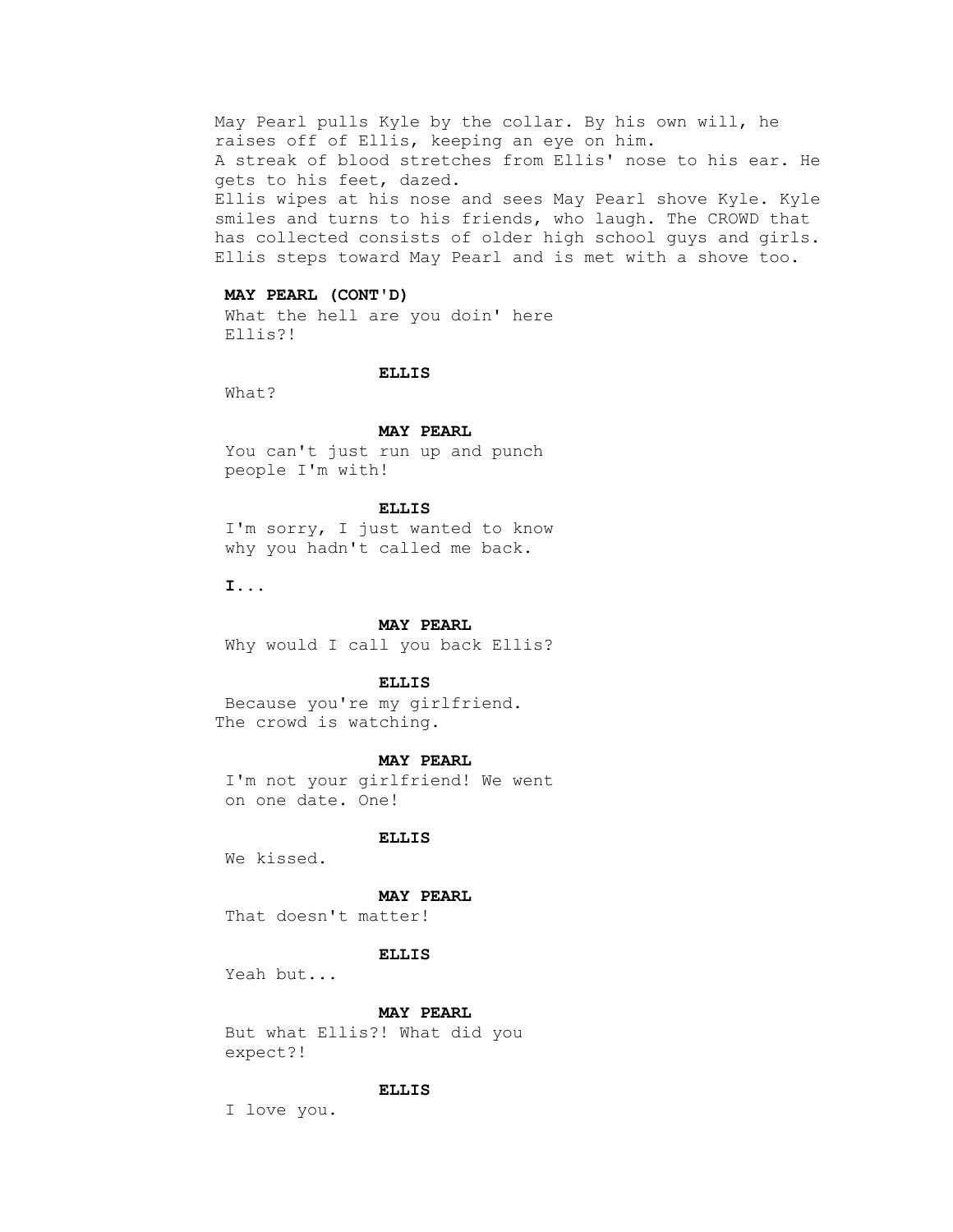**102.**

#### **MAY PEARL**

You're fourteen!

### **ELLIS**

 Don't. Wait. We can make this work. We can figure it out. I love you.

#### **MAY PEARL**

### What?

 Ellis is losing it. His eyes are red. He looks at the crowd of kids. There are smiles and some snickering. May Pearl is speechless. She just stares at him. Ellis turns and walks back to the dirt bike. May Pearl's girlfriends gather around her. She shakes her head, dumbstruck. Ellis lifts the bike off the ground. He looks back at May Pearl who appears to be shrugging off the whole affair in front of her friends. Ellis speeds off.

# **114 EXT. ELLIS' HOUSEBOAT/RIVERBANK - DAY 114**

 A fire snaps and pops on the riverbank next to Ellis' houseboat. Ellis drags a piece of particle board from a trash pile nearby. He drops the board onto the fire and stands back to watch the blaze. Neckbone's bike leans on a tree behind

him.

Senior's truck rattles to a stop in the gravel just down

the

 bank. He jumps out of the cab exasperated by the fire his son has started by their home.

### **SENIOR**

 What the hell are you doin'?! Ellis says nothing. He doesn't move. Senior, continuing to yell, runs and drags a hose up from the houseboat.

### **SENIOR (CONT'D)**

 Ellis dammit! What the hell's wrong with you?! The fire hisses as Senior turns the hose on it.

### **SENIOR (CONT'D)**

 Ellis? Look at me. Ellis finally looks up at his father. A phone RINGS from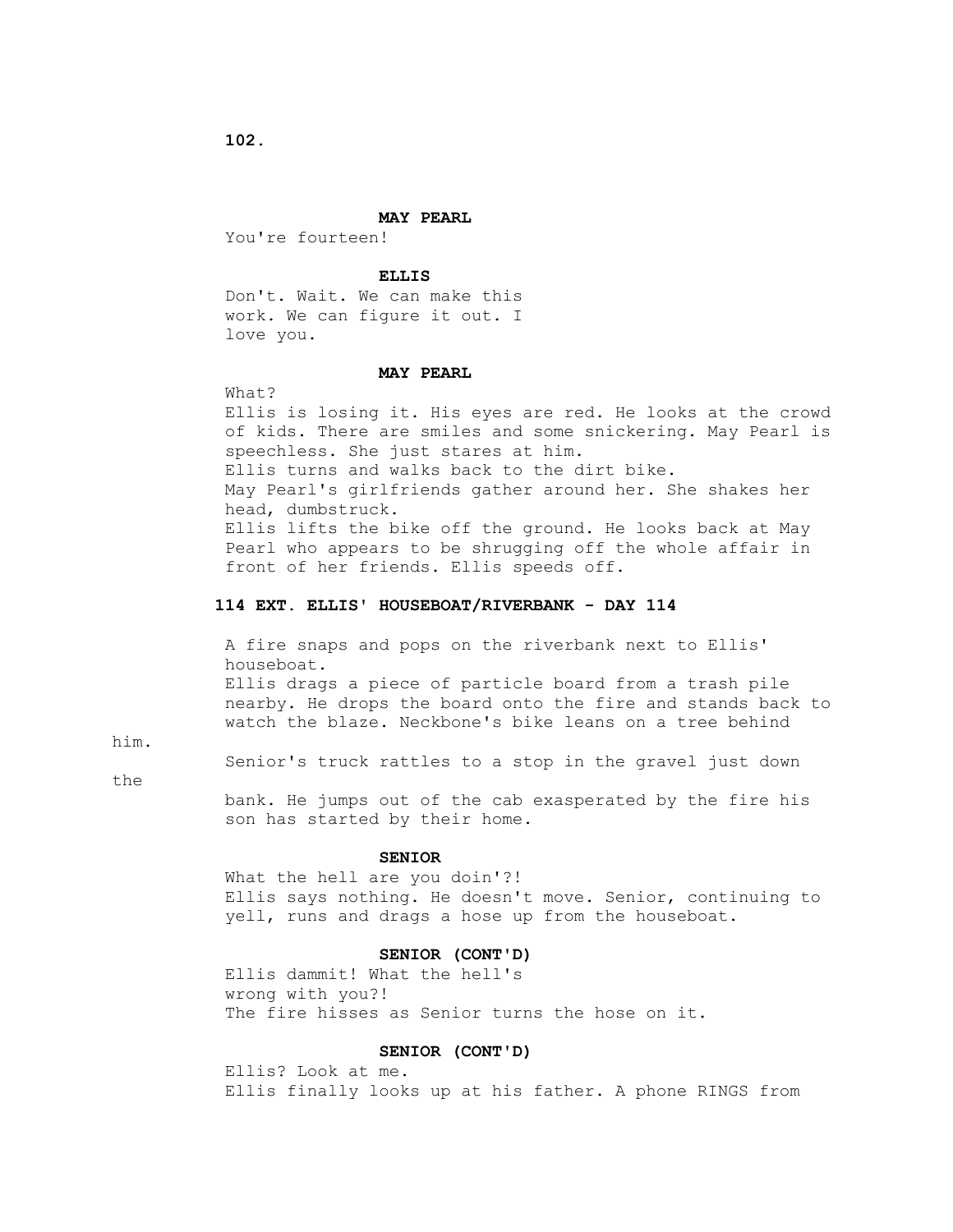inside the houseboat. Senior holds the hose in front of

him.

### **SENIOR (CONT'D)**

Take it. Put this damn thing out.

 **103.**

 Ellis takes the hose as Senior stomps on board to catch the phone. Ellis drops the hose. Senior's voice, speaking into the telephone, faintly

carries

outside. He's yelling. Ellis turns his head to listen.

### **SENIOR (O.S.) (CONT'D)**

 I don't give a shit! Fine! I don't care what you do! I'm done with it! Ellis moves around the fire so he can see the houseboat through the flames. He hears the phone SLAM down. Senior appears at the back door. He stares at Ellis through the fire. Ellis moves to the side but realizes Senior isn't staring at him. He's staring at the fire. Senior disappears back into the house. There is a

commotion.

 Ellis watches as Senior bursts out of the house holding an armful of woman's clothes. Senior walks up to the bonfire and begins tossing clothes on top piece by piece.

### **ELLIS**

 What are you doing? Ellis watches as dresses and blouses begin to shrivel up in the flames.

#### **ELLIS (CONT'D)**

Stop it! That's mom's stuff! STOP

# **IT!**

 Ellis shoves at Senior. He easily counters the boy with his arm and continues tossing the clothes into the fire. Ellis is screaming and crying.

#### **ELLIS (CONT'D)**

#### **STOP IT! STOP!**

Ellis tries yanking the remaining clothes out of his

father's

 hands but Senior shakes him off. Ellis stumbles. He watches with tears as Senior tosses all of the clothes on. Senior watches his wife's clothes burn. Ellis backs away to the bike. He climbs on, cranks the engine and speeds off.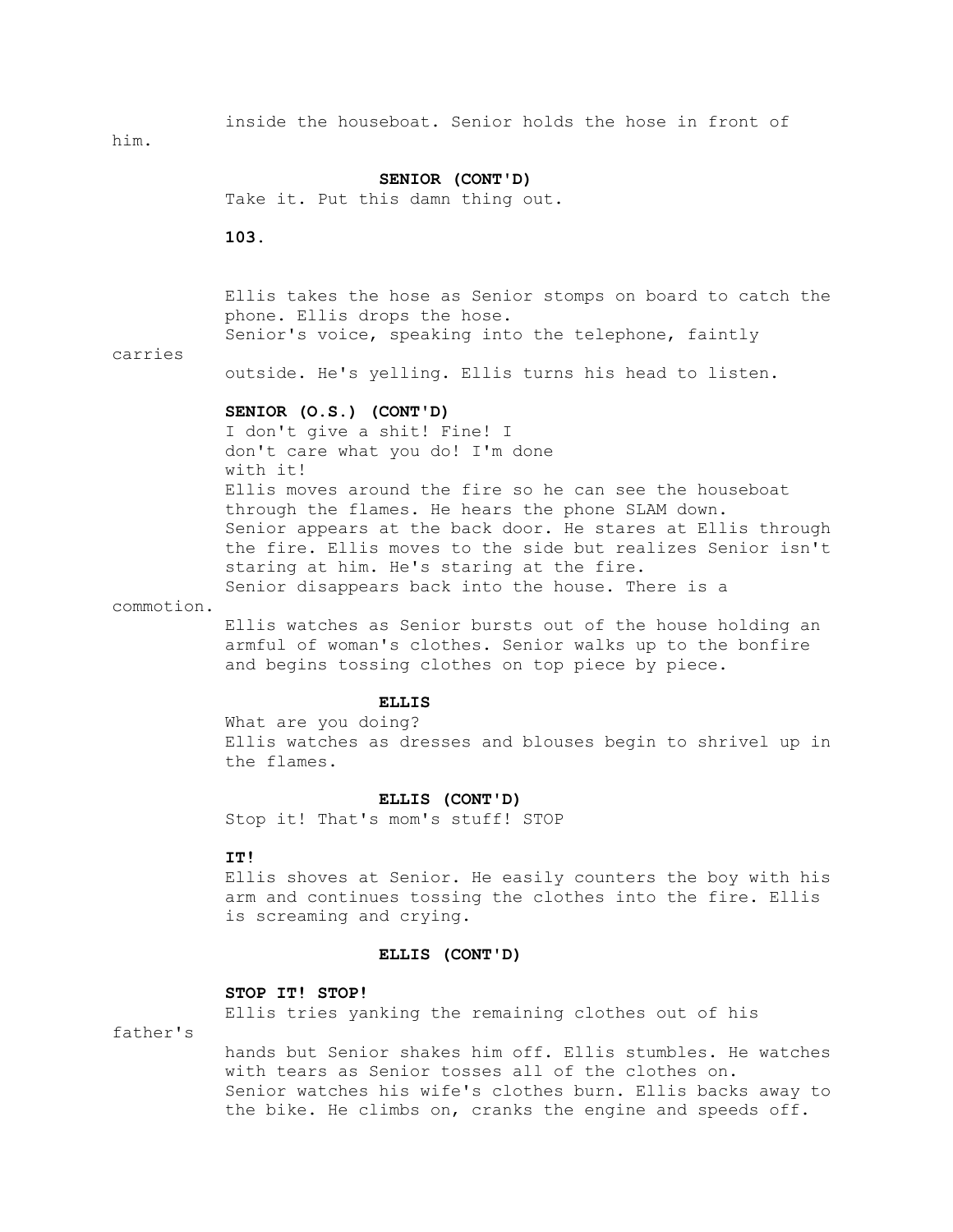## **115 EXT. ISLAND SHORE - DAY 115**

Ellis grounds the flat-bottom on shore and jumps out.

### **116 EXT. ISLAND WOODS/CREEK - DAY 116**

 Ellis thrashes through the woods. His muddy feet stomp across the fallen tree trunk that bridges the creek.

 **104.**

### **117 EXT. ISLAND/SOUTHERN SHORE - DAY 117**

 The boat rests on its trailer on the edge of the bank. Mud stands on board looking down at the motor. Neckbone, tools in hand, has his head buried in the motor.

#### **NECKBONE**

 Try it now. Mud turns a switch. No result.

**MUD** 

Nothin'.

#### **NECKBONE**

Sonofabitch.

 Ellis emerges from the treeline. Mud sees him and hops down from the boat. He walks up to him.

## **MUD**

 What'd she... Ellis punches Mud with as much force as he can muster. It's barely enough to turn Mud's face, but it stuns him.

### **ELLIS**

 You're a liar. Makin' two kids run around doin' work you're too scared to do yourself. Makin' me tell her it's over `cause you're too scared to do it yourself. Mud steps back and gives the boy his space. Neckbone has made his way over and watches from behind Mud.

## **ELLIS (CONT'D)**

 You said you loved her and you lied. You gave up on her and she gave up on you just like everybody else. I trusted you. Bonfires and crosses. Wolf's eye bullshit.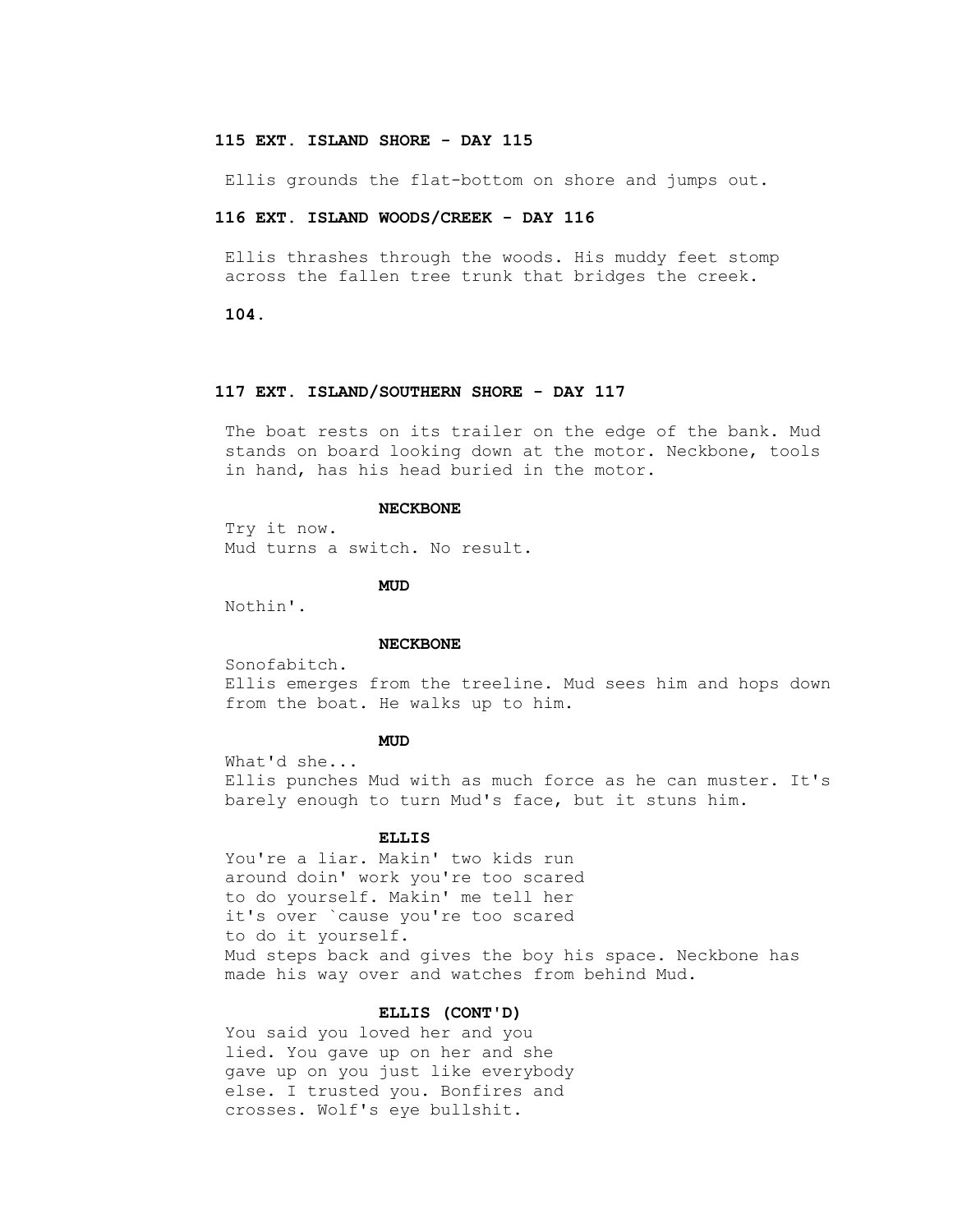Mud tries to approach him but the boy explodes, shoving

him.

### **ELLIS (CONT'D)**

### **EVERYTHING YOU'VE TOLD ME WAS A**

 LIE! You never cared about her. You never cared about us. Not like you said. Not enough to matter. You used us.

# **MUD**

 Come on Ellis. Mud holds a hand out to him. Ellis slaps it away.

 **105.**

### **ELLIS**

 You made me a thief! Ellis walks back into the woods. Mud exhales and turns back to Neckbone.

#### **NECKBONE**

Let me talk to him.

## **118 EXT. ISLAND WOODS/CREEK - DAY 118**

Ellis walks through the woods. Neckbone follows.

### **NECKBONE**

 Ellis! Ellis, stop for a second! Neckbone watches as Ellis reaches the tree trunk that

bridges

 the creek. Ellis steps onto the log, but his muddy shoes miss a step. He SLIPS. Neckbone sees Ellis disappear down into the creek bed.

### **NECKBONE (CONT'D)**

#### **ELLIS!**

 Neckbone rushes over. He cranes his neck out to peer over the edge, a solid eight foot drop into the creek. Ellis floats face up in the shallow water. He's

unconscious.

A wound on his head from a nearby rock.

 The nest of WATER MOCCASINS has been disturbed; SNAKES WRITHE

### **AROUND ELLIS' BODY.**

Neckbone's eyes widen. He darts back toward the shore.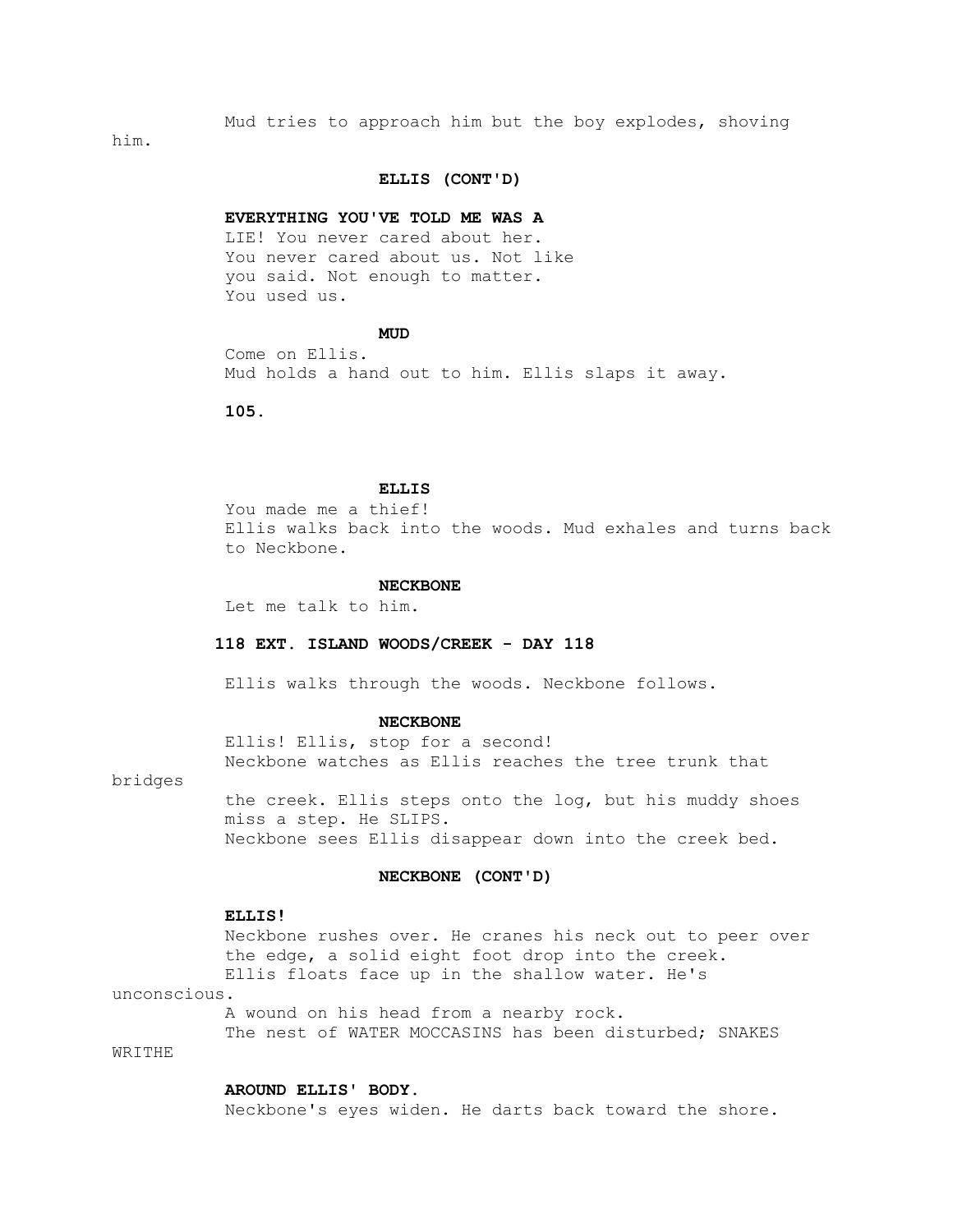# **119 EXT. ISLAND/SOUTHERN SHORE - DAY 119**

Mud stands at the rear of the boat massaging his jaw.

### **NECKBONE (O.S.)**

### **MUD! MUD!**

Mud hears the yelling. Neckbone explodes from the trees.

#### **NECKBONE (CONT'D)**

 **MUD! ELLIS FELL! HE FELL IN THE**

## **CREEK!**

Mud rushes forward.

#### **NECKBONE (CONT'D)**

 **HE FELL INTO SNAKES! THE SNAKES!** Mud stops.

 **106.**

### **NECKBONE (CONT'D)**

### **MUD PLEASE!**

 Mud looks around. His shirt hangs from a tree limb nearby. He snags it and darts into the woods.

#### **120 EXT. ISLAND WOODS/CREEK - DAY 120**

 Mud streaks through the woods as he gets his other arm through the shirt sleeve. He reaches the creek. Without hesitating, Mud leaps down into the water, scoops Ellis into his arms and scales up the opposite side of the creek bed. Mud sprints for the north side of the island. Neckbone chases after them.

## **121 EXT. NORTHERN SHORE AND RIVER - DAY 121**

 Mud cradles Ellis in his arms as he rushes to the flatbottom

> boat. He sets Ellis gently inside. Neckbone on his heels. Mud shoves the boat into the water and hops in. Neckbone wades out and crawls up the side of the boat.

## **MUD**

Get the motor started.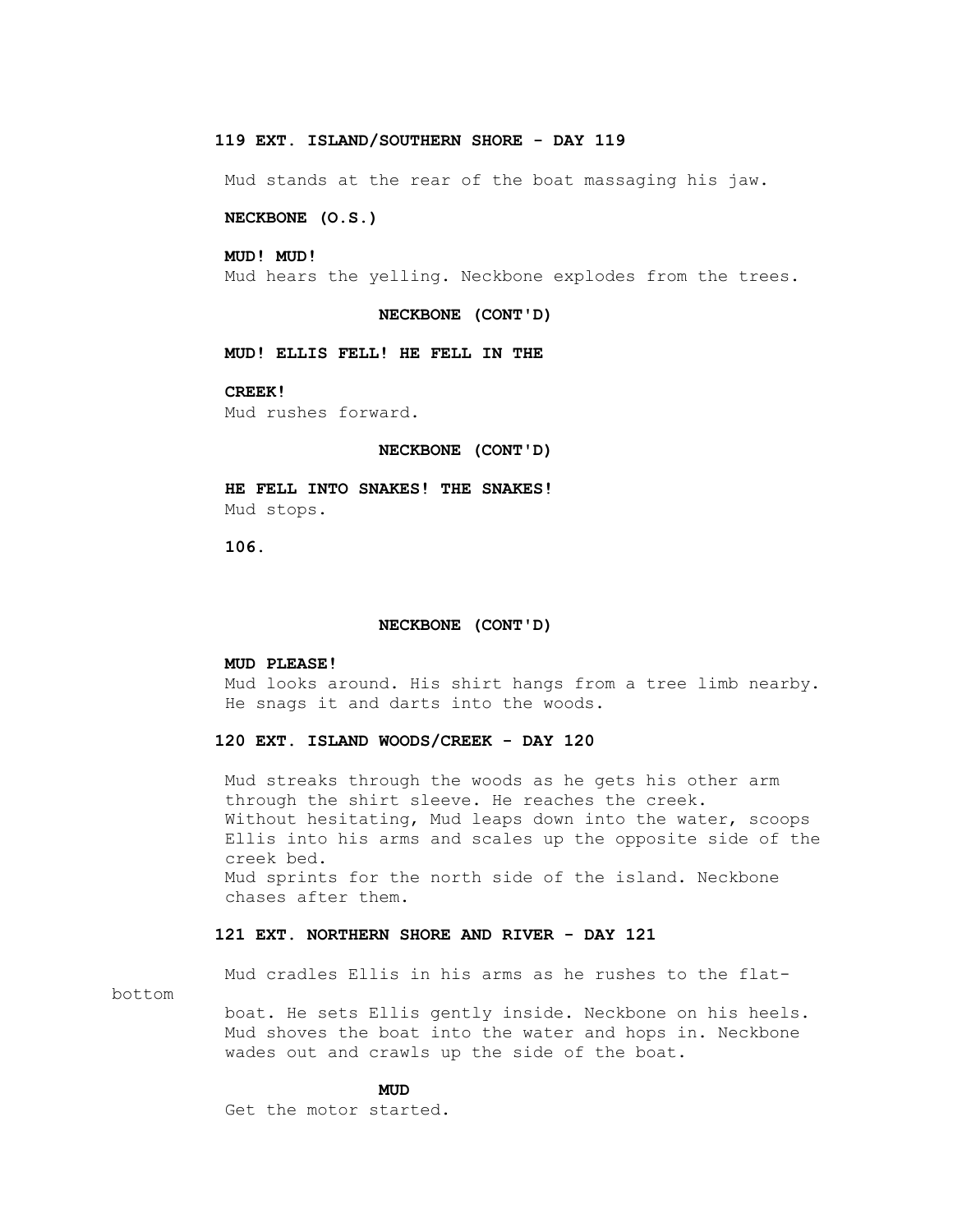Neckbone cranks the motor. As they move up river, Mud searches Ellis' body. He looks at his neck, his arms, he pulls up his shirt.

## **NECKBONE**

 IS HE OKAY?! Is he bit?! Mud notices Ellis' jeans leg riding up. He pulls the jeans back. A BITE in the middle of his calf. It's a bluish bruise with two distinct red dots. The skin around the bite has already begun to swell.

## **MUD**

Shit.

 He rips the jeans up to the thigh. Mud tears a section of cloth from the bottom of his own shirt and creates a tourniquet just below Ellis' knee.

#### **MUD (CONT'D)**

 What time is it? Mud pulls a black Sharpie out of his pocket. Neckbone doesn't answer, just stares.

## **MUD (CONT'D)**

 **WHAT TIME IS IT?!**

 **107.**

Neckbone checks his watch.

#### **NECKBONE**

 It's four eighteen! Mud draws a line on Ellis' leg just above the swollen bite. He writes, "418".

## **MUD**

Yell out every 10 minutes! Mud elevates Ellis' leg then gently cups his head. He dabs the gash on Ellis' forehead.

### **NECKBONE**

Is he gonna be okay?!

# **MUD**

 We just need to get him to a clinic! Is there still one in town?!

# **NECKBONE**

Yeah!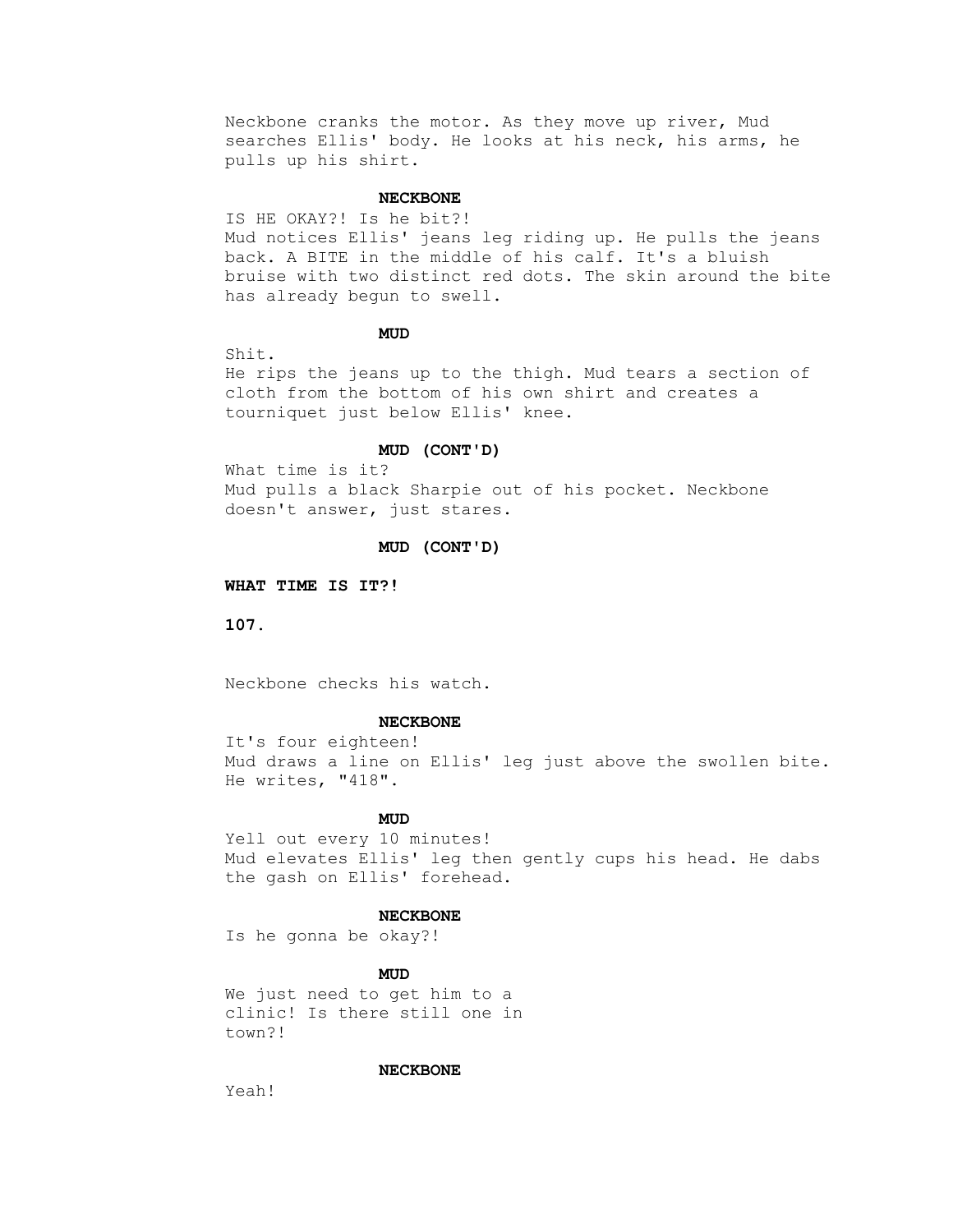## **MUD**

It's the closest?!

### **NECKBONE**

Yeah!

**MUD** I'm gonna need your bike!

### **NECKBONE**

 Are you bit?! Mud shakes his head.

## **MUD**

 No. He holds Ellis as they move steadily up river.

## **122 EXT. RIVERBANK - DAY 122**

The flat bottom boat approaches the riverbank. Neckbone points to the sandy ridge and yells up to Mud.

### **NECKBONE**

 My bike should be just over that ridge! Mud looks at Ellis' leg. The swelling has crept up his thigh. Black lines with numbers mark its progress: "428, 438, 448". Ellis' face has taken on a blue tint.

 **108.**

 The boat hasn't reached the shore, but Mud takes Ellis in his arms and jumps into the water. He wades onto the bank.

### **123 AT THE BIKE, 123**

 Mud straddles it, turning Ellis' body so they are face to face. He cranks the bike and speeds away. Neckbone makes it to the top of the ridge in time to see

Mud

far

Mud

Ellis.

disappear into the trees.

# **124 EXT. TWO-LANE HIGHWAY - DAY 124**

Mud speeds the dirt bike down the two-lane highway. He's

too big for the bike and it's even trickier balancing

Coming up on a slow moving pick-up overloaded with junk,

veers into the opposing lane.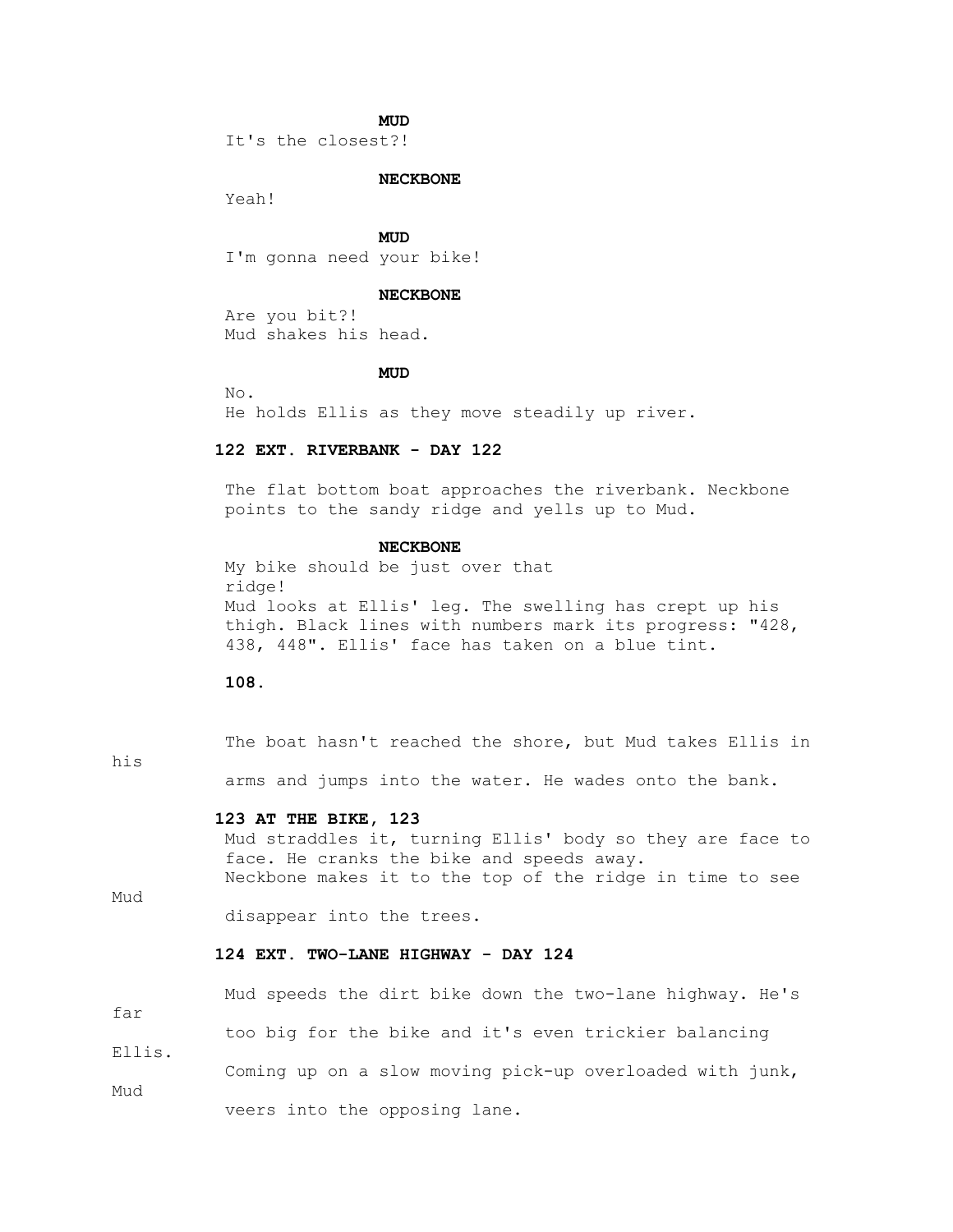#### **ONCOMING TRAFFIC.**

Mud darts back to his lane in time to miss a semi.

### **125 EXT. CLINIC - DAY 125**

 A MALE NURSE(36) wheels an ELDERLY MAN through the sliding double front doors of a small clinic. Mud appears around the corner. The bike speeding toward the entrance. In a fluid motion, Mud takes Ellis in his arms and lifts

his

 leg over the bike. The bike tilts and slides across the pavement, smacking solidly into the curb. Mud has managed to stay on his feet with the boy in his

arms

and rushes through the automatic front doors.

# **126 INT. CLINIC - CONTINUOUS 126**

 The reception area has a DOZEN PATIENTS sitting in it. A check-in desk to the left. Mud holds Ellis out in his arms.

## **MUD**

#### **I NEED HELP HERE!**

A FEMALE NURSE rushes out of the check-in area.

### **FEMALE NURSE**

Just stay calm. What's going on?

## **MUD**

 He's been snake bit. ANOTHER NURSE rushes off calling for a doctor. The room becomes more frenzied. Patients talking. Nurses shouting.

 **109.**

# **MUD (CONT'D)**

 He's snake bit. A cotton mouth. On his calf. Just under an hour. As quickly as Mud gets this out, a GROUP of NURSES rush out of a door at the end of the room pushing a gurney. They take Ellis from Mud's arm, place him on the gurney,

and

 speed him into the back of the clinic. The commotion gone, the reception area feels oddly still. Mud takes a deep breath. He looks to his right. Patients stare at him. He's beyond disheveled. He's crazy looking.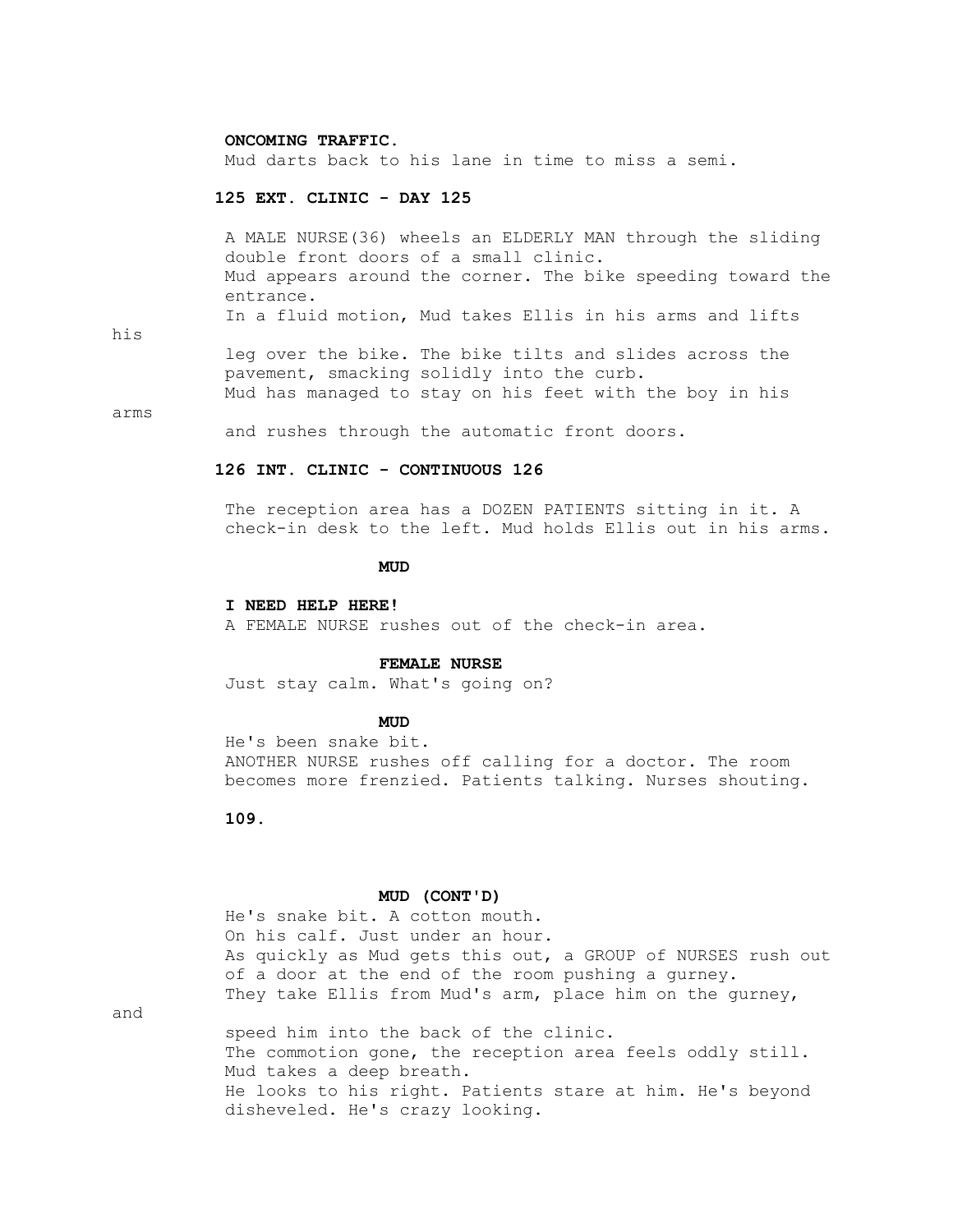Mud turns to his left. The Male Nurse stares at him. For the first time, Mud realizes he's out in the open.

## **MALE NURSE**

 Sir? Mud slowly backs up.

 **MALE NURSE (CONT'D)**

 Sir? We're gonna need some information? Mud backs out of the automatic doors. The entire room

#### stares

at him.

### **127 EXT. CLINIC - CONTINUOUS 127**

 Mud is outside. The glass doors close. He nervously checks over his shoulders. He spots a bank of trees just down from the clinic. He heads for them. The front doors slide open and the Male Nurse walks out.

### **MALE NURSE**

 Sir?! Mud hops into the bank of trees and disappears.

### **128 INT. CLINIC - CONTINUOUS 128**

 The Patients in the reception area settle back into their seats and discuss the commotion. The Male Nurse enters and walks behind the check-in window.

#### **IN THE WINDOW,**

The Male Nurse fingers through a pile of papers.

### **110.**

 He removes one of the fliers that Carver and his men have been showing. The Nurse studies the photo, looking back at the front doors. He picks up the phone and dials the number at the bottom.

### **129 INT. PINES MOTEL - CONTINUOUS 129**

 In the adjoining room, the phone rings. King steps through the doorway, takes a seat on the bed, and answers.

## *KING*

 Hello...Yes...Yessir we are...Uh huh. King takes a pen from his shirt pocket and scribbles on a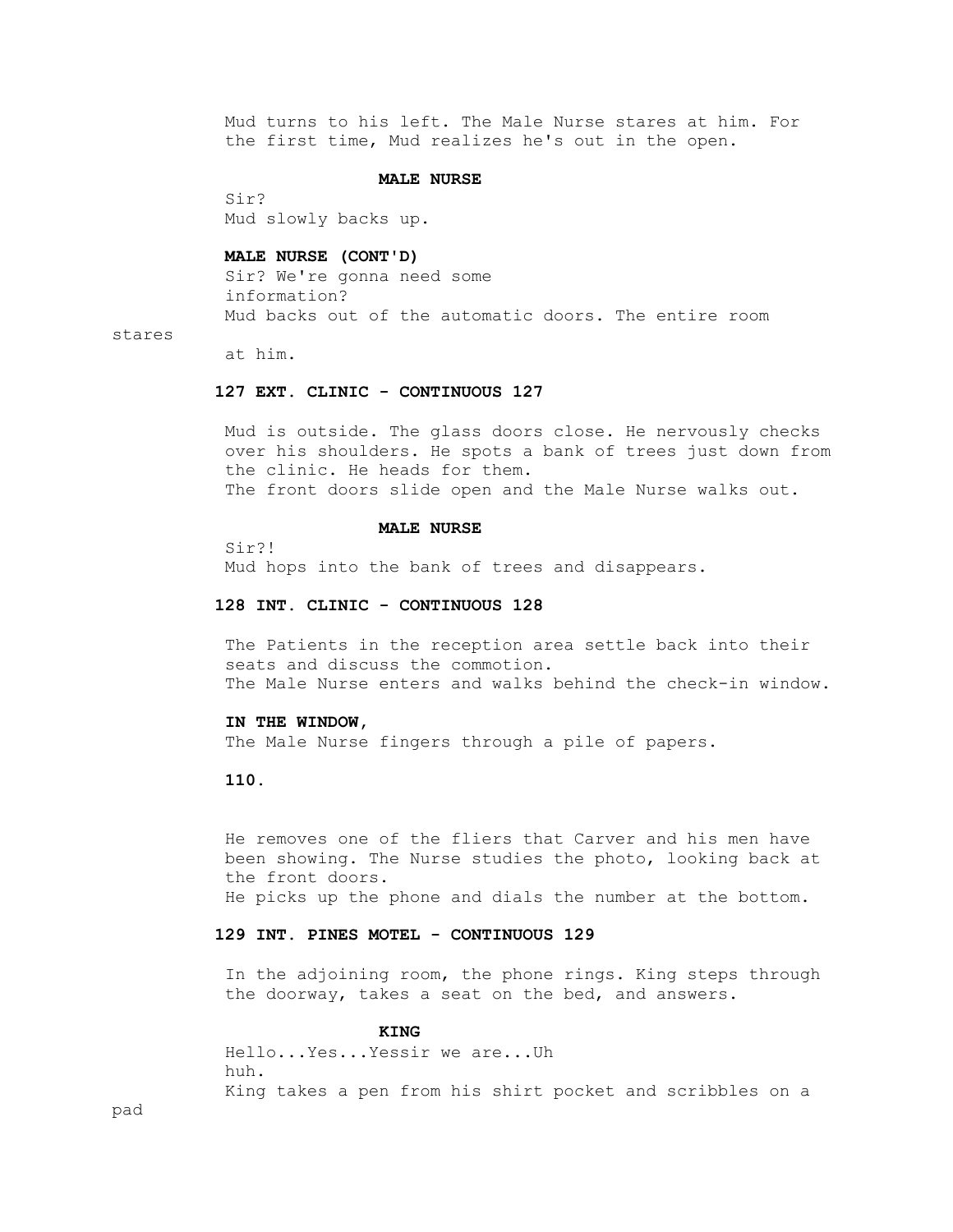on the nightstand.

#### **KING (CONT'D)**

 Now where'd you say you were?...Okay...He's gone. Okay...But you say he left the boy?...And your name sir?

## **130 EXT. EXECUTIVE INN - EVENING 130**

 The sun has been down for awhile. Juniper leans on the railing outside her room taking long drags from a

cigarette.

 She sees Miller's green pick-up parked below. Suddenly the headlights pop on and the truck pulls away.

She

 watches, curious, as it speeds out of sight. A train whistle blows in the distance but is overtaken by a semi rumbling down the street. She watches the semi pass revealing the DAY/NITE Gas Station's parking lot. A130 MUD STANDS IN THE CORNER OF THE LOT. Half lit by a

#### sodium A130

lamp, he stares up at her.

Juniper raises up. Even in the dim light she knows it's

him.

 She doesn't move. Mud holds up a hand, waves. Juniper slowly waves back. She tries to smile at him, but she's about to cry and it's hard to muster. Mud smiles. After a long moment, he turns his back and disappears in the shadows at the side of the gas station. Juniper watches after him.

## **131 EXT. BLACK BAYOU - NIGHT 131**

The night sky is dark purple. An unnatural color.

 **111.**

 Ellis is on his back. Eyes closed. His head jostles at the SOUND of THUMPING. More THUMPING. It sounds like the hood of a car denting in. His eyes open. He stares up at an absurdly full moon. It's so bright it totally silhouettes the tree branches

overhead.

 The THUMPING continues. Ellis puts his hands on the edge of the flat-bottom boat he's floating in and pulls himself up. He leans over the side to see what's causing the noise. The water is jet black. The entire bayou pulsates. Ellis' eyes grow wide as the THUMPING reveals itself.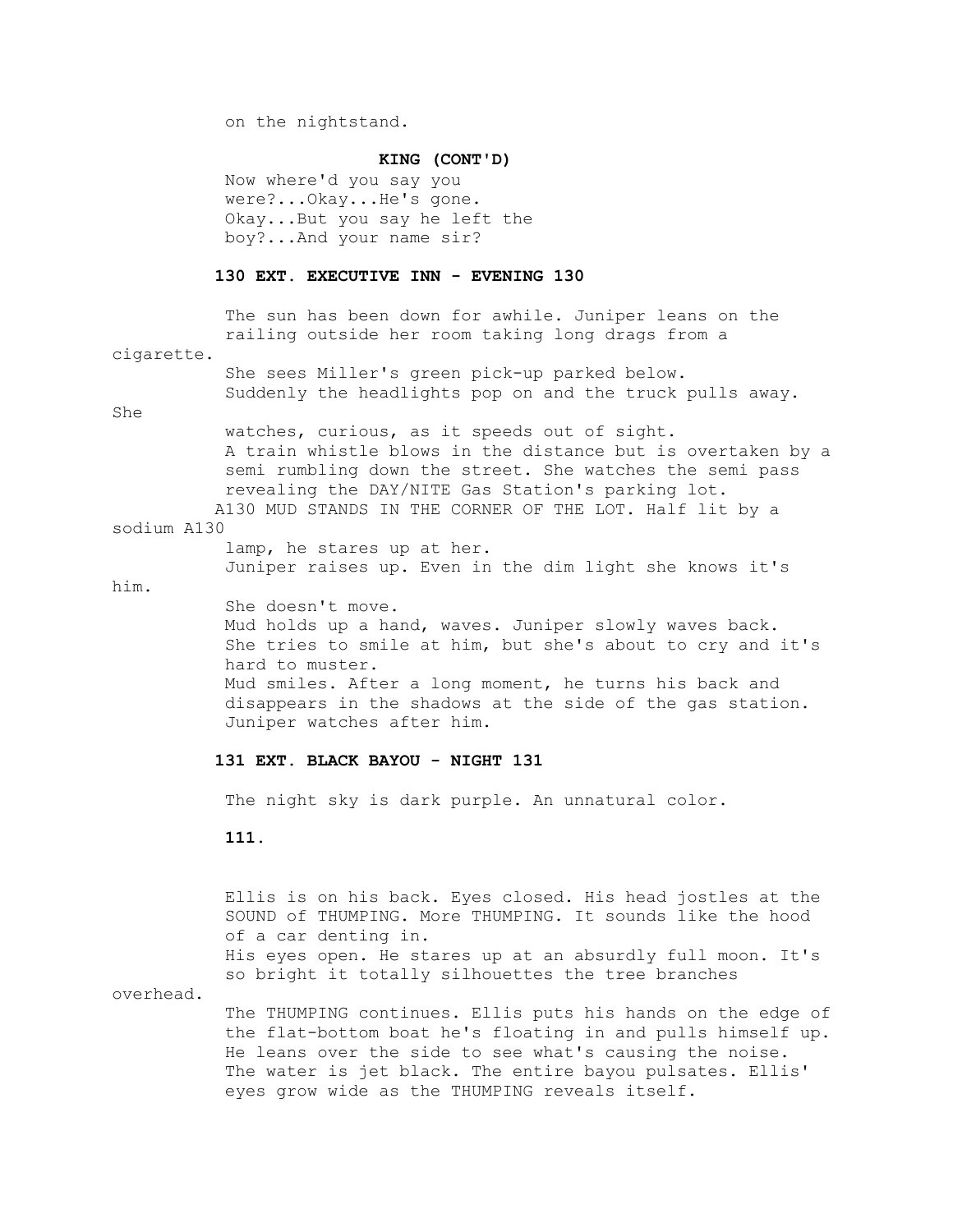### **THE BAYOU IS FILLED TO THE BRIM WITH SNAKES.**

 The moonlight illuminates their shiny black backs as they twist and churn in what seems like one giant ball of

snakes.

 Ellis lies back in the boat bringing his arms close to his chest. He flinches at each THUMP. His eyes squeeze shut.

# **132 INT. ELLIS' ROOM - NIGHT 132**

 His eyes open. Ellis bolts up in bed covered in a cold sweat. Mary Lee places a palm on his chest.

### **MARY LEE**

 It's okay. You're okay. Just set back. Mary Lee guides Ellis back down on the pillow. Senior

stands

with his arm on her shoulder. They look down at their son.

# **ELLIS**

Where am I?

### **MARY LEE**

You're home. We got you home. Ellis takes a second to get his bearings. His mother lifts

a

glass of Sprite up to his mouth. He takes a sip.

# **SENIOR**

 You had us scared son. Senior steps forward and kisses Ellis on the forehead. Staying close to his face.

# **SENIOR (CONT'D)**

 **(WHISPERS)**

I'm so glad you're okay.

### **MARY LEE**

 The doctors gave you some medicine. You had a snake bite.

 **112.**

# **ELLIS**

How'd I get to the doctor?

### **MARY LEE**

 A man brought you in. No one knew him.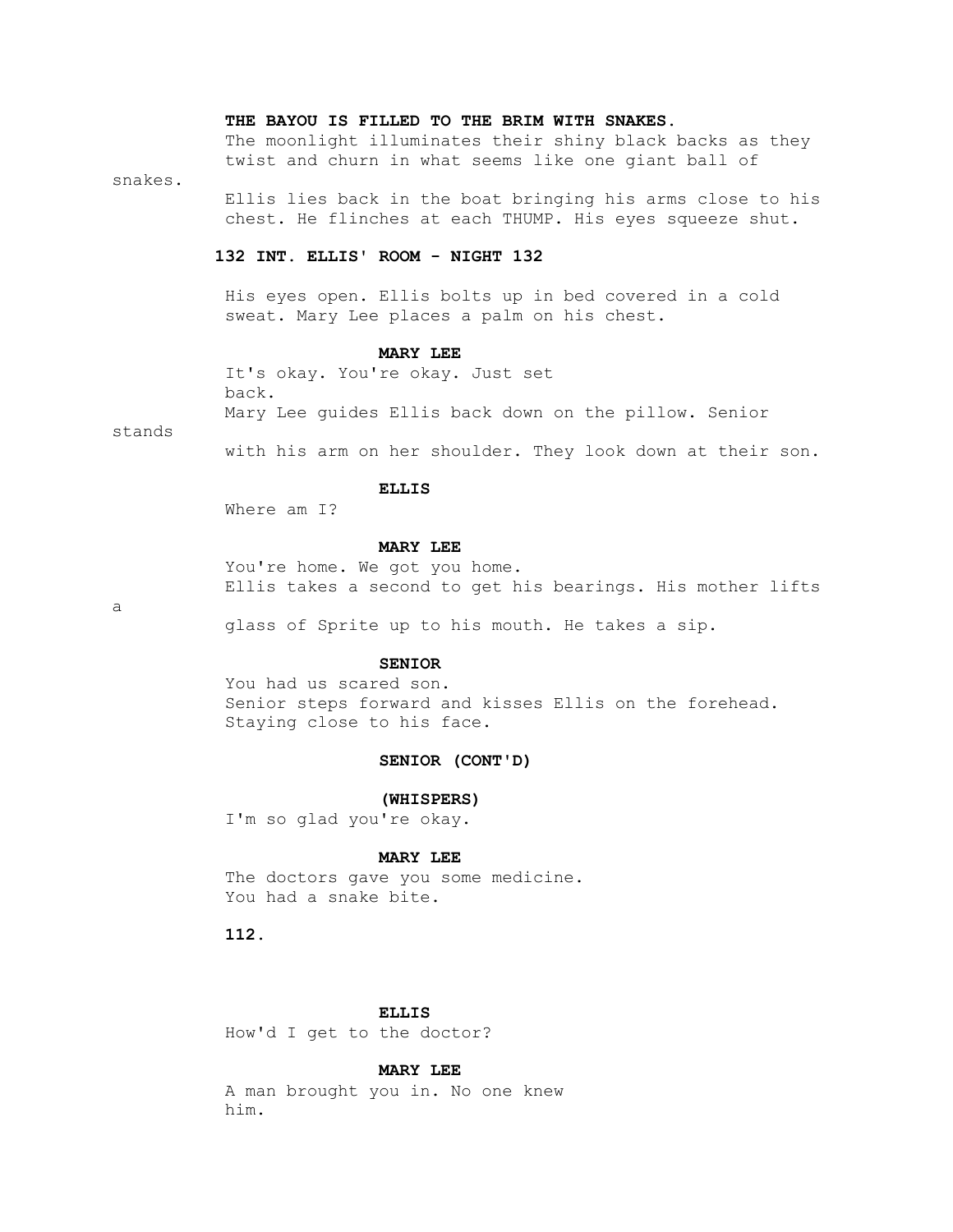Ellis tries to sit up in bed, but his mother stops him.

## **MARY LEE (CONT'D)**

 It's okay. You just need to rest up now. We can talk all about it later. Do you need anything? Are you hungry?

### **ELLIS**

 No. Senior gently pats her shoulders.

#### **SENIOR**

 Come on. Let's let him rest. Mary Lee touches Senior's hand on her shoulder. She stands.

#### **MARY LEE**

 I'll be back in to check on you but just try and sleep if you can.

#### **ELLIS**

 Okay. Senior leads Mary Lee to the door.

#### **ELLIS (CONT'D)**

 Mom? Dad? They turn back.

#### **ELLIS (CONT'D)**

I love ya'll.

### **MARY LEE**

 We love you too Ellis. They exit the room. Ellis rests his head back on the pillow and takes a deep breath.

### **133 EXT. ISLAND/SOUTHERN SHORE - NIGHT 133**

Mud and Neckbone shove against the back of the boat

trailer.

 The wheels of the trailer rock at the edge of the bank's incline. Sheets of metal roofing taken from the shack Ellis and Neckbone dismantled line a runway into the water.

 **113.**

## **MUD**

 **(STRAINING)**

Almost there.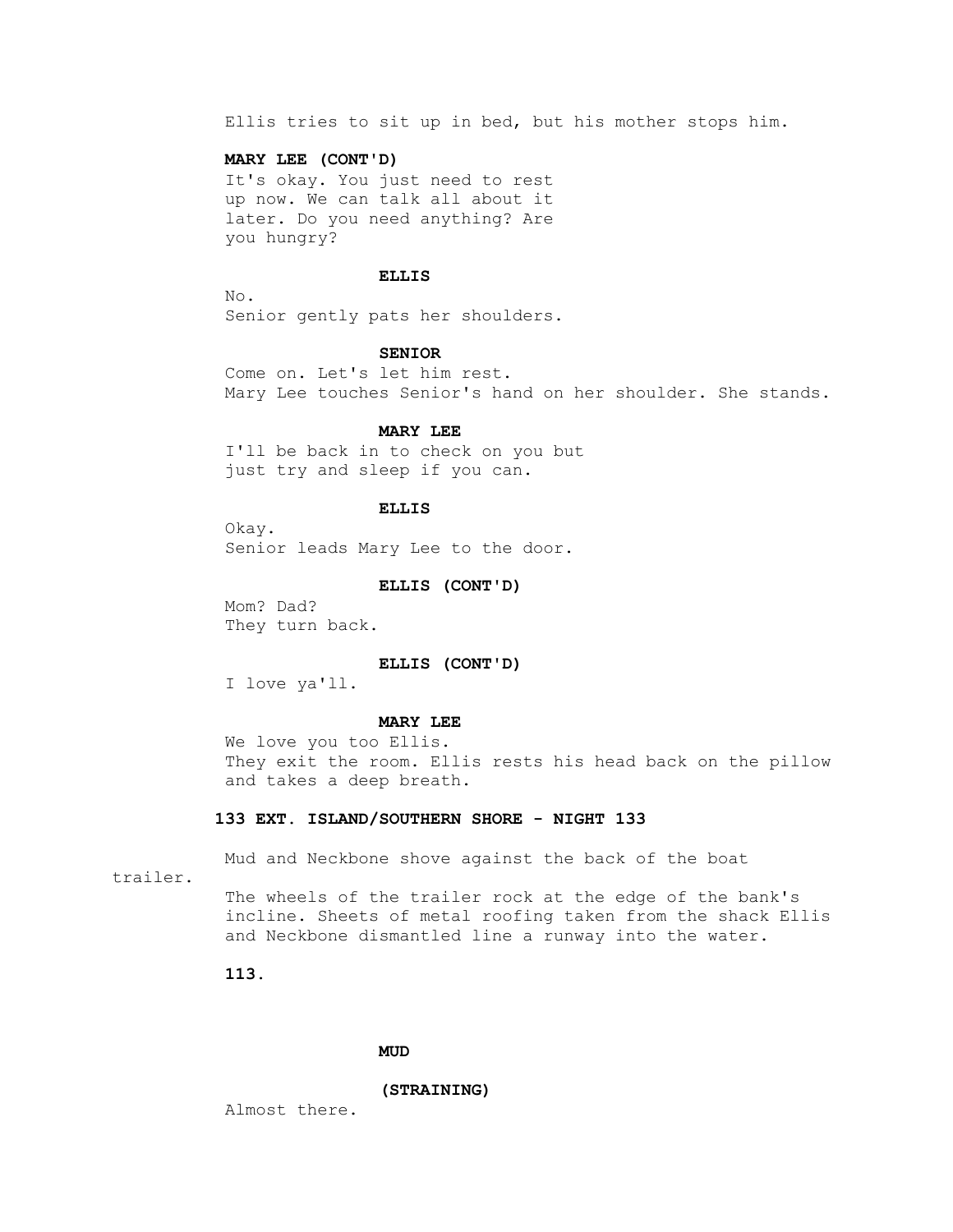The wheels finally turn over. The trailer rolls down the bank and splashes into the water. The boat shimmies. Mud and Neckbone follow the trailer into knee deep water and shove on the boat. A final push jettisons it into the river. They step back as the boat drifts out. A rope tied to its back becomes taught as it stretches from a tree on shore.

### **MUD (CONT'D)**

 The sun does shine on a dog's ass some days.

# **NECKBONE**

 It ain't sunk yet. Mud smiles. He holds out his hand, which Neckbone slaps.

### **NECKBONE (CONT'D)**

I wish Ellis could see it.

# **MUD**

I know.

Mud walks back on shore and collects his duffel bag.

### **MUD (CONT'D)**

 I owe you your end of the deal. Mud removes the pistol from the back of his jeans. Neckbone's eyes light up. Mud hands it over and Neckbone immediately notices a hole where the clip is missing.

### **NECKBONE**

Where the bullets?

## **MUD**

 The deal was for the gun, not the bullets.

#### **NECKBONE**

 Neckbone begrudgingly crams the pistol into the back of his pants.

## **MUD**

 I got one last favor to ask you. Neckbone sucks his teeth.

 **114.**

Shit.

## **134 EXT. ELLIS' HOUSEBOAT - NIGHT 134**

Water gently laps at the side of Ellis' houseboat. The

bayou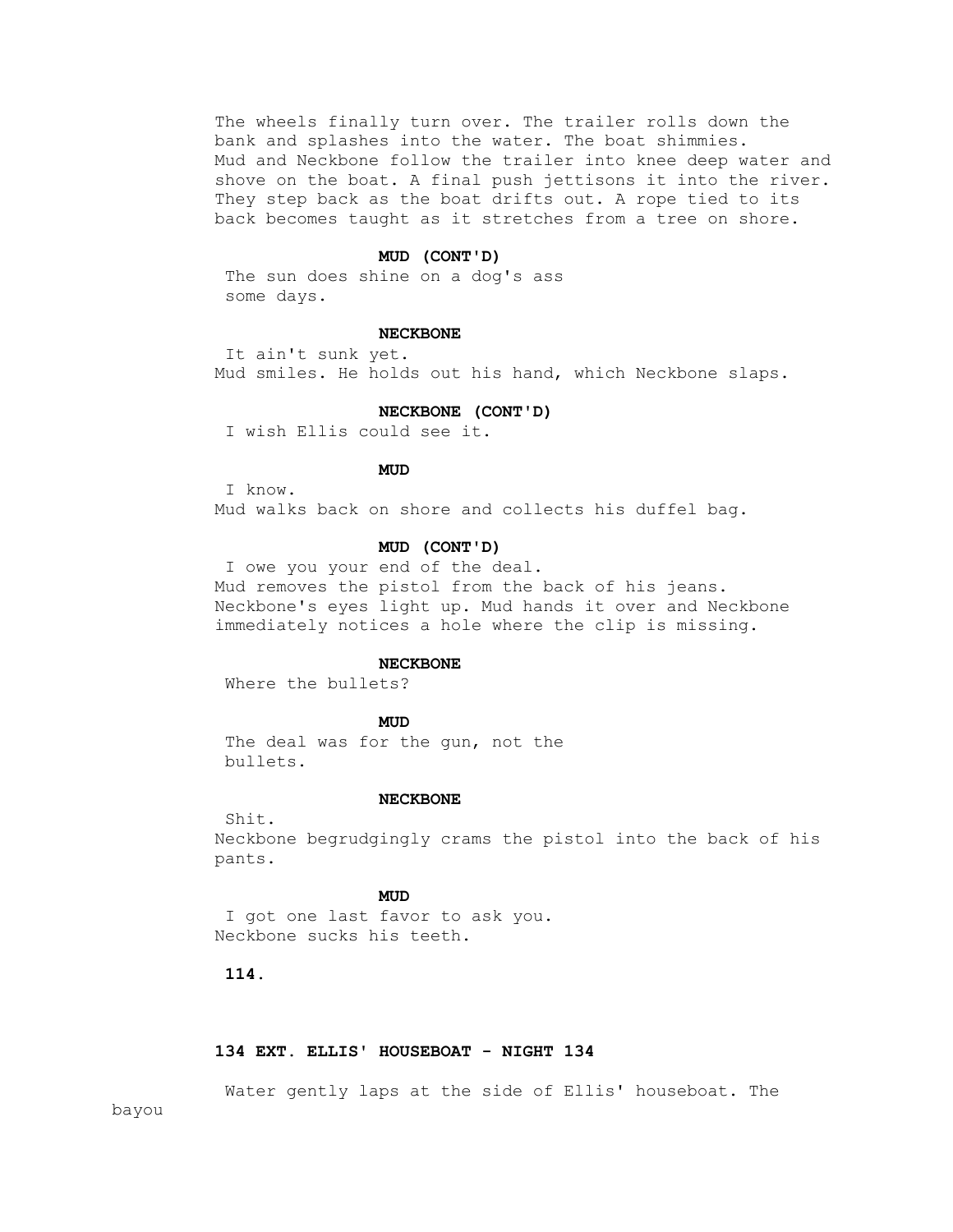is quiet.

From the darkness, Neckbone and Mud appear in the flat-

bottom

boat. They paddle with their hands. Approaching in silence.

### **135 INT. ELLIS' ROOM - NIGHT 135**

 Ellis stares at the ceiling, unable to sleep. A TAP comes from the window. Ellis sits up in bed. Mud pokes his head in. He whispers.

**MUD** 

Ellis?

### **ELLIS**

Mud?

## **MUD**

Yeah.

 Mud pulls his body through the window. It's tight but he manages to make it look somewhat graceful. Mud takes a

## quick

survey of the dark room. Ellis begins to get out of bed.

#### **MUD (CONT'D)**

 No, don't get up. Mud motions him back down and pulls the chair from the desk over to the bed. They speak in hushed voices.

#### **ELLIS**

How'd you get here?

## **MUD**

Neck brought me.

### **136 EXT. ELLIS' HOUSEBOAT - CONTINUOUS 136**

Neckbone sits in the flat-bottom tied off at the corner.

### **FROM THE TREELINE ON SHORE,**

 All EIGHT of the Bounty Hunters sit hunkered in the trees. Carver squats next to a stump. He loads shotgun shells into a 12 gauge pump and motions for the others to fan out along the bank.

## **137 INT. ELLIS' ROOM - CONTINUOUS 137**

## **MUD**

We got the boat in the water.

#### **ELLIS**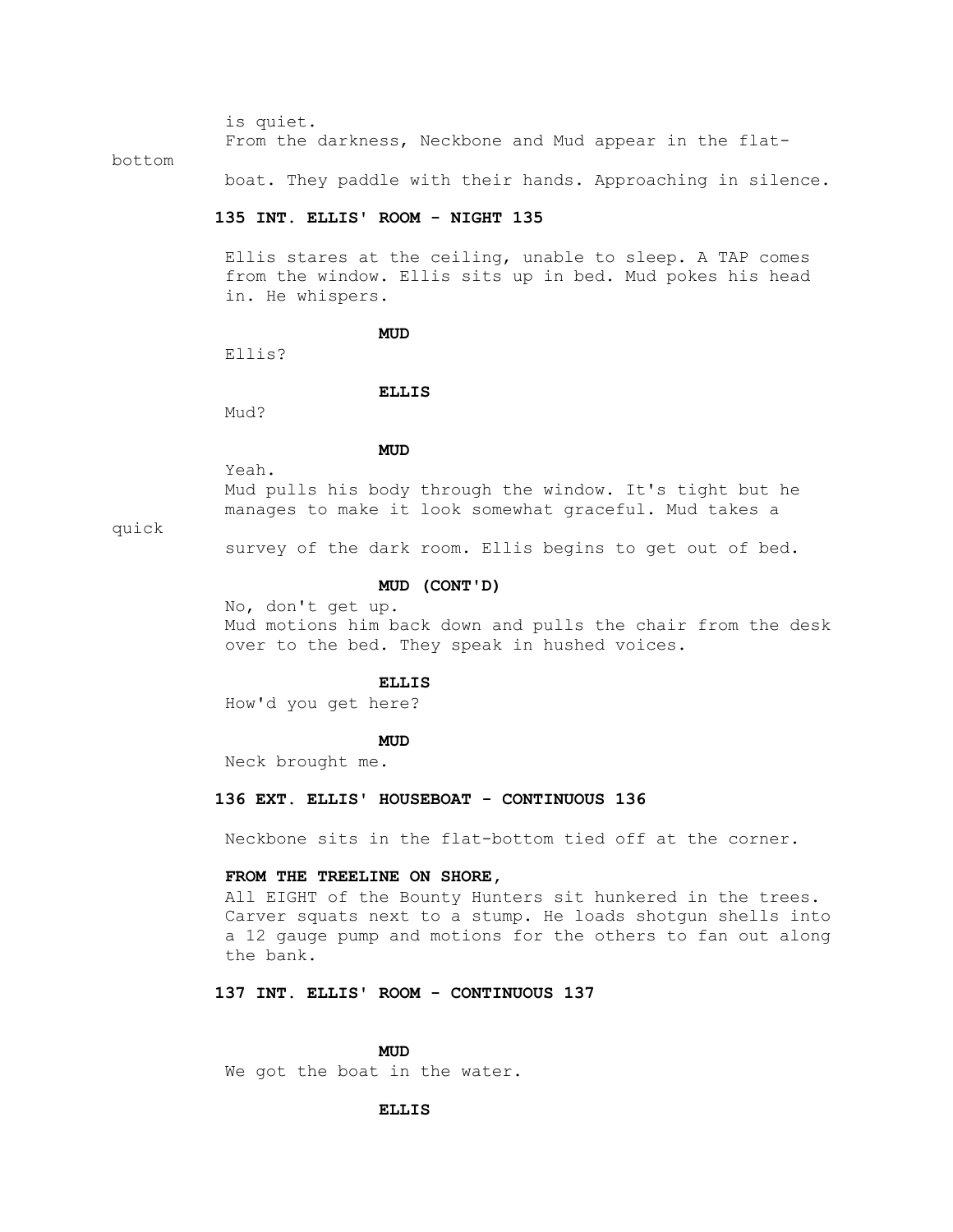You did?

 **115.**

## **MUD**

 Just now. Smooth sailin' from here on out.

### **ELLIS**

Good.

**MUD** Wish you coulda seen it.

#### **ELLIS**

Me too.

## **MUD**

 Didn't feel right leavin' town without sayin' goodbye. There is an awkward moment.

### **ELLIS**

I'm sorry `bout what I said.

## **MUD**

 No. No. You were right to be mad. You were right about a lot of things. I'm the one that's sorry. I shoulda never gotten ya'll into all this. I just didn't see any other way around it. But I couldn't leave without you knowin' I never lied about being your friend. I never lied about that.

### **ELLIS**

I know.

## **MUD**

 I don't traffic in the truth too often. But I did love her. I do love her.

## **ELLIS**

 She loves you too. She said it. This fact still strikes Mud. He nods.

## **MUD**

I just made mistakes. We both did.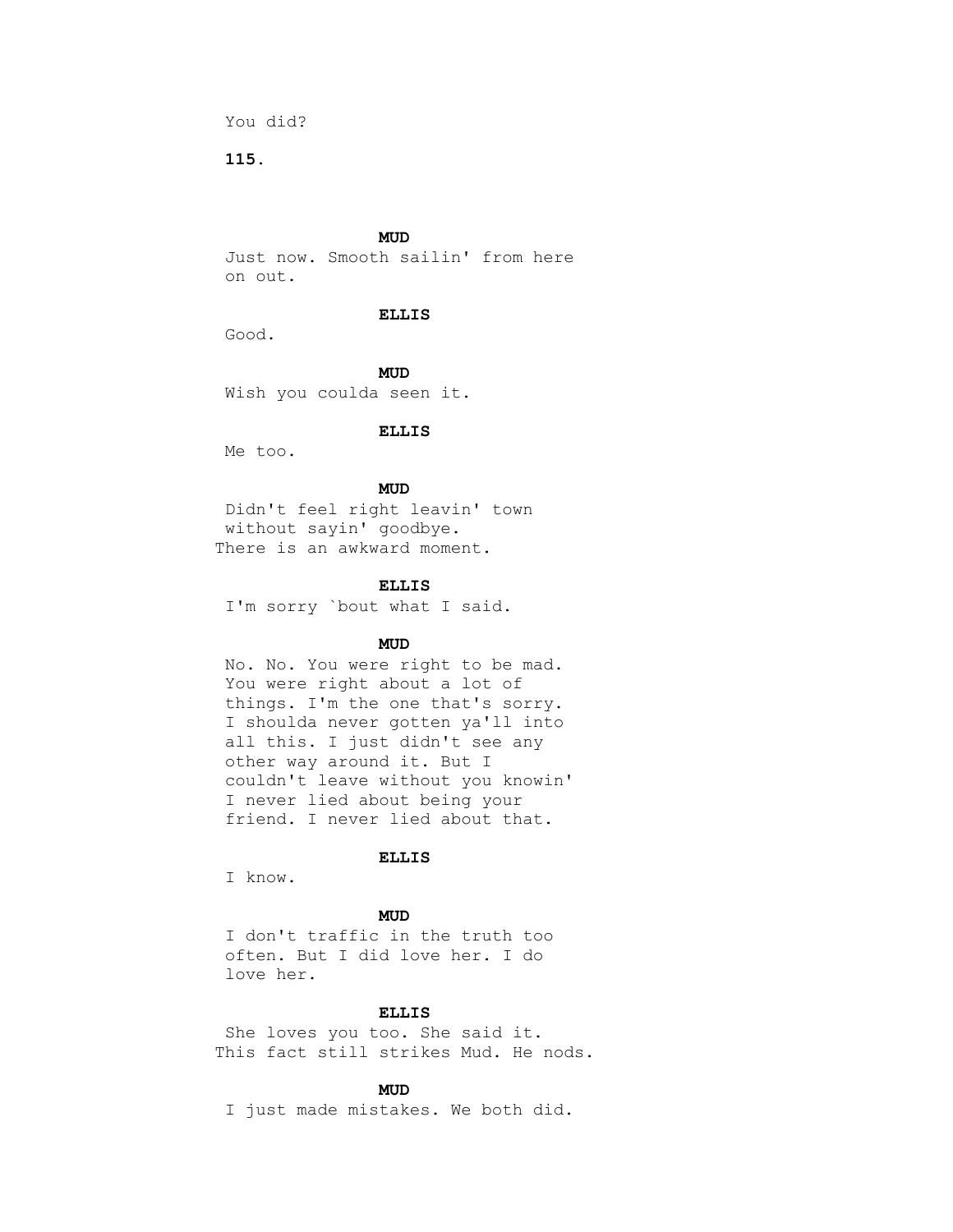This is a hard life to keep up with. You can't blame her for gettin' tired of tryin'.

#### **ELLIS**

 My dad says you can't count on women lovin' you. He says you can't trust it.

 **116.**

## **MUD**

 That's not true. Don't judge your life on all of our mistakes. You'll make plenty mistakes of your own, no need takin' on everybody else's. You're a good man Ellis. If you find a girl half as good, you'll be all right.

### **ELLIS**

 You're a good man too Mud. Mud smiles.

## **MUD**

 No. I'm not. But maybe from here on out I can be... A SHOTGUN BLAST rips a fist-sized hole in the flimsy

# interior

 wall. Mud, as if by reflex, yanks Ellis from the sheets and shoves him under the bed.

# **BOOM. BOOM.**

 Bits of sheetrock fall like snow flakes as more holes blast through the bedroom wall. Mud flinches with each shot. He covers his own head with one hand and the boy with the

other.

# **ELLIS**

Mud?!

## **MUD**

 Stay put! JUST STAY UNDER THERE! The SOUND of shotgun shells being slipped into the chamber. Mud gets to a crouch. Through the holes in the wall, Mud makes out Nelson, the fat bounty hunter, reloading his gun.

### **138 IN THE DEN, 138**

Nelson finishes reloading. The riddled bedroom wall hangs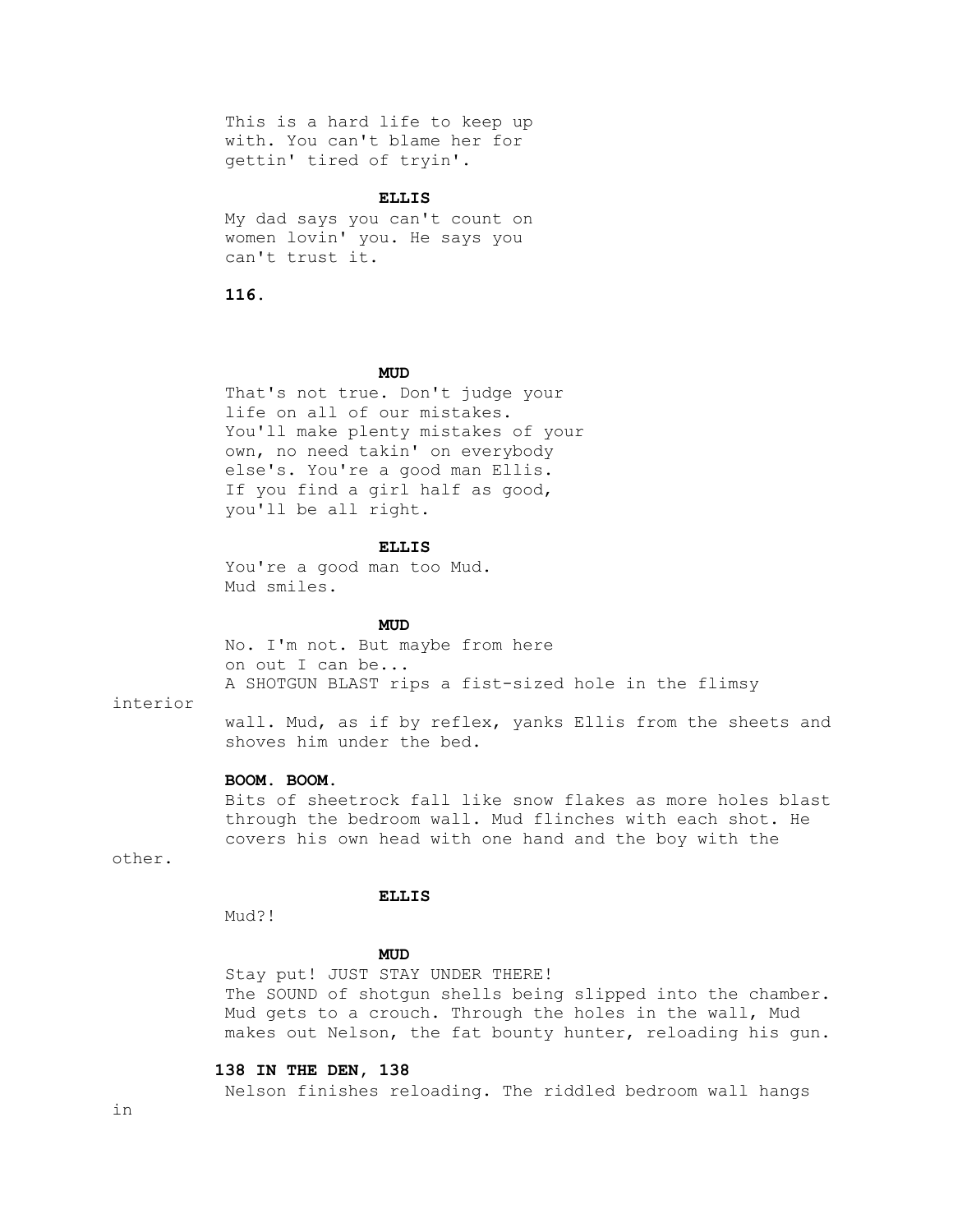front of him. A door opens behind him. He swivels around. Senior, in a robe, rushes from his bedroom with a pistol leveled. He's met with a shotgun blast just above his head. Pellets nick his face. Senior hits the ground and elbows

his

way back inside his bedroom door.

### **SENIOR**

 **ELLIS! ELLIS!** Senior screams, his voice cracking.

 **139 IN ELLIS' ROOM, 139**

 **117.**

 **SENIOR (O.S.) (CONT'D)**

(muffled through the wall)

### **ELLIS!**

## **MUD**

#### **(WHISPERING)**

 Don't move Ellis. Just stay put. They just want me. Through the holes Mud sees Nelson approaching Ellis'

bedroom.

 He runs for the window at the foot of the bed. Another shotgun BLAST throws open the door as Mud leaps out.

### **140 EXT. ELLIS' HOUSEBOAT - CONTINUOUS 140**

Mud crashes headfirst onto the edge of the houseboat

grasping

 for anything to keep from sliding off. His hand catches a metal deck cleat. It bends under his weight but holds. Mud gets to his feet and is met by the tip of a rifle. Miller, the man from the cafe, stands poised to fire. Mud's hand slips to the back of his pants for his pistol. NOTHING. He looks to the flat-bottom tied at the far edge

of

 the boat. No sign of Neckbone. Miller's finger curls around the trigger. SUDDENLY, a BULLET snicks through Miller's neck. Mud flinches. Miller's hand comes up to his neck but can't hold the blood running from it. He topples into the water.

 **141 EXT. TOM BLANKENSHIP'S HOUSEBOAT - CONTINUOUS 141**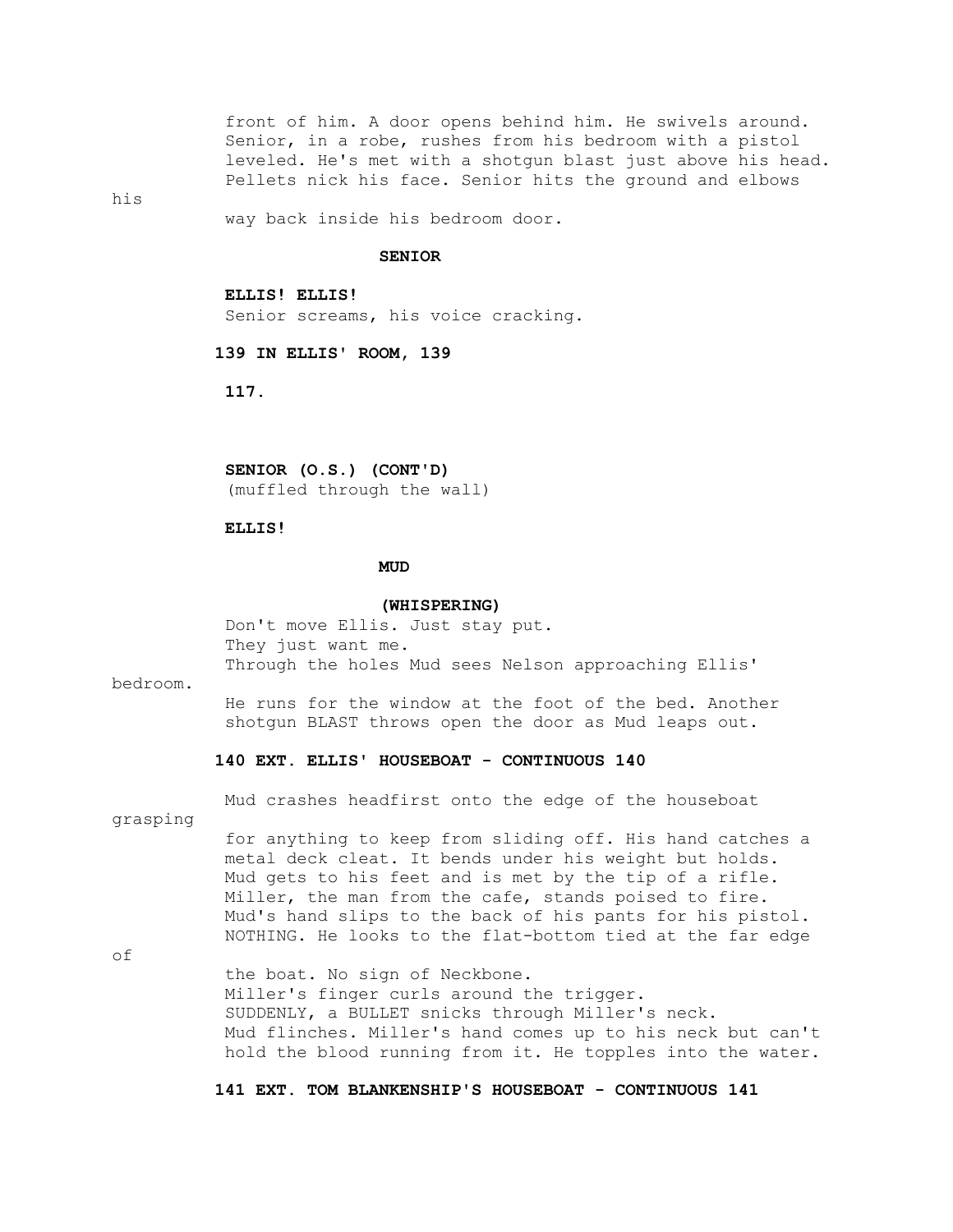Tom Blankenship sits in the folding chair on the roof of

 houseboat. He shucks an empty shell from a HIGH-POWERED RIFLE complete with scope. The long suitcase from the photo in Tom's house sits open at his feet. It has compartments for the disassembled rifle. Tom quickly raises to a new firing position. He squints an eye, searching for another target. A141 From this vantage point, Ellis' houseboat is clearly visible;

### **A141**

 partially lit by the two flood lights. FOUR other BOUNTY HUNTERS swarm the boat.

# **142 INT. ELLIS' ROOM - CONTINUOUS 142**

 Still under the bed, Ellis tries to hold his breath as Nelson's boots step into the room. They pause for a moment, before sluggishly struggling through the bedroom window.

## **143 EXT. ELLIS' HOUSEBOAT - CONTINUOUS 143**

Mud rushes to untie the flat-bottom.

## **118.**

 A BULLET splinters the corner of the dock sending shards of wood into Mud's hand. He sees TWO more GUNMEN skirting toward him on the deck of the houseboat. Mud takes cover against the wall and finds the muzzle of Nelson's gun teetering out Ellis' window. He grabs the muzzle and yanks the shotgun free. Nelson, stuck in the window, looks up in time to take a

rifle

his

butt in the face. He falls back into the room unconscious.

 **NECKBONE (O.S.)**

 **MUD!**

#### **144 ON THE RIVERBANK, 144**

 James, the man with the mustache, holds Neckbone in a headlock trying to cover his mouth. Carver stands with his shotgun leveled and fires at Mud.

### **145 ON THE BOAT, 145**

 Mud ducks as Carver's shot takes out a chunk of siding. The SOUND of boots rush up the side of the boat. Mud, gun in hand, jumps back through Ellis' window.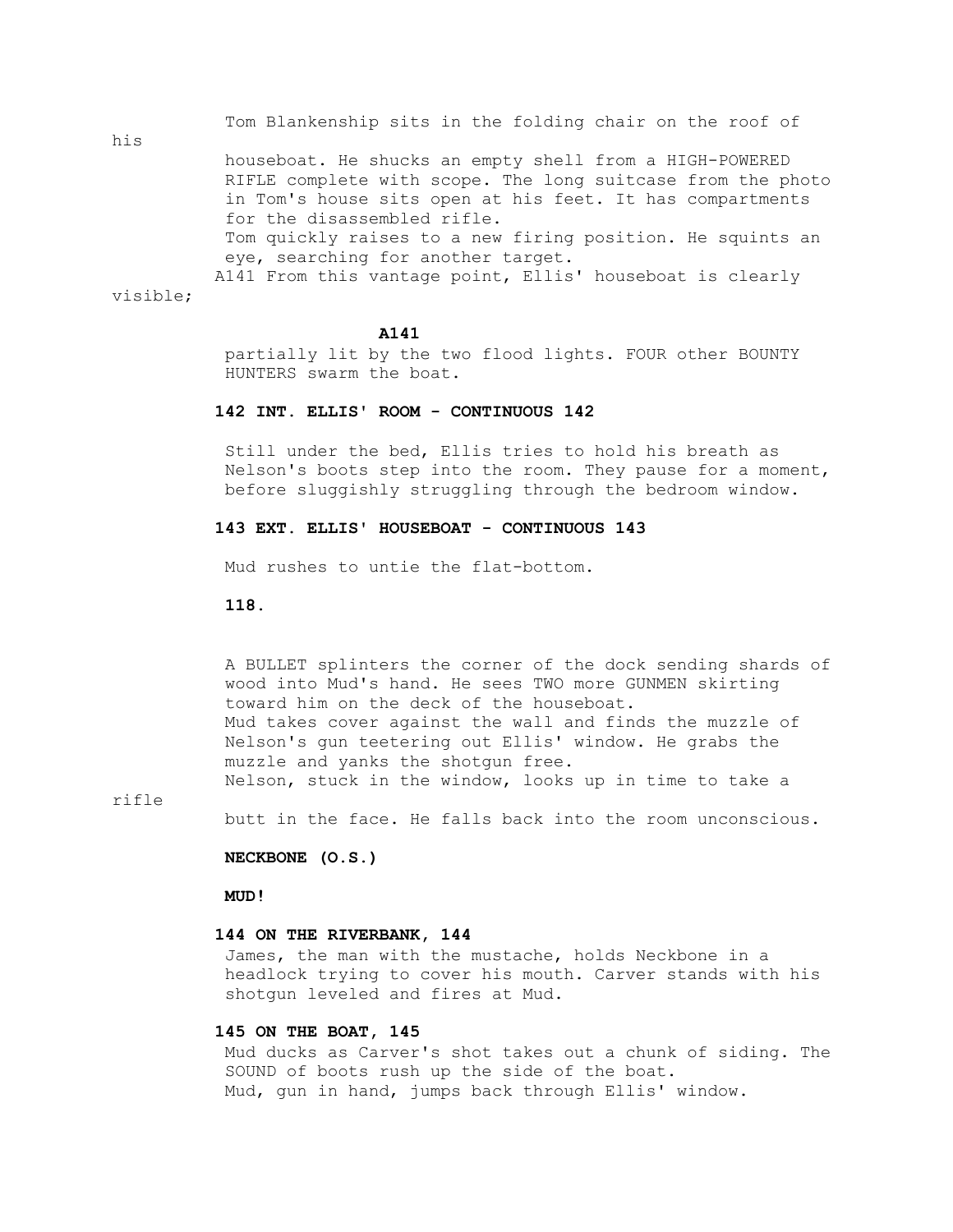### **146 ON THE RIVERBANK, 146**

Carver turns to Neckbone.

### **CARVER**

 Let him go. James unhands the boy. Neckbone sprints into the woods.

### **CARVER (CONT'D)**

 Come on. They move toward the houseboat.

### **147 INT. ELLIS' ROOM/HOUSEBOAT - CONTINUOUS 147**

Mud gets to his feet, stepping over an unconscious Nelson

on

his way to the bedroom door.

**MUD** 

You still down there bud?

### **ELLIS**

Yeah.

**MUD** 

 Stay put. Mud pops out of the bedroom into the den.

 **119.**

#### **148 IN SENIOR'S BEDROOM, 148**

 Mary Lee, curled under the bed, frantically dials the phone. Senior, propped against the closed door, uses his undershirt to dab the pellet wounds around his neck. Hearing footsteps, he cracks the door open. He sees Mud standing in the den. Senior cocks his pistol  **149 IN THE DEN, 149** The front door is KICKED open. Mud dives behind a Lazy Boy as a Bounty Hunter fires through the doorway. The back of the Lazy Boy explodes in fluff and fabric. Mud raises up to return fire, forcing the Man back out the door. Mud crouches back behind the Lazy Boy. Unbeknownst to him, another MAN appears outside two sliding glass doors. The Man raises his rifle at Mud. One of Tom's bullets rips through the Man's chest and shatters the glass door. Mud flinches. Another Hunter steps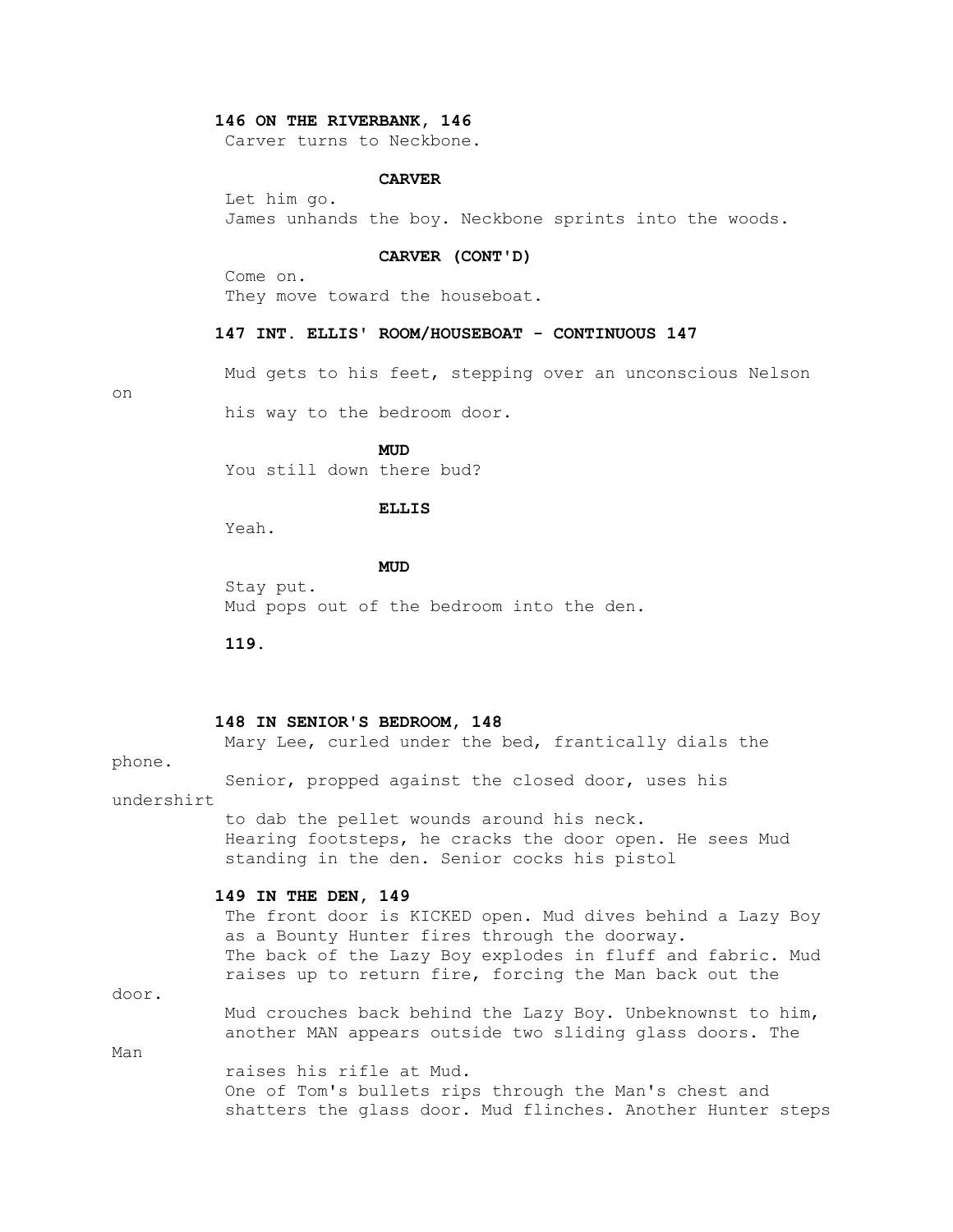| into the now broken door frame. Mud FIRES the shotqun,       |
|--------------------------------------------------------------|
| blowing the man into the patio grill.                        |
| A149 Mud can see Tom's houseboat silhouetted across the A149 |
| bayou. A muzzle FLASH sparks from the top of Tom's           |
| boat. This makes Mud smile.                                  |
| 150 The Front Door kicks open again and more pellets shatter |
| 1.50                                                         |

150

 through the den. Mud raises to return fire. ONE SHOT, TWO, the third is a dead CLICK. He drops back behind the chair, out of shells.

#### **151 EXT. ELLIS' HOUSEBOAT - CONTINUOUS 151**

by

Carver steps across the plank onto the houseboat followed

James. Carver motions him around back toward Ellis' window.

# **CARVER**

 Flush him out this way. Carver walks to the covered carport.

 **152 INT. ELLIS' HOUSEBOAT - CONTINUOUS 152**

#### **IN THE DEN,**

 The Hunters at the front door continue taking pot shots at the furniture. Mud flinches at each new round fired.

# **153 IN ELLIS' ROOM, 153**

 **120.**

 Ellis cautiously slides out from under his bed and crouches next to the bedroom door. He peeks through a crack. He sees Mud pinned behind the Lazy Boy. They make eye contact. Mud's eyes move to something behind Ellis. Ellis turns to see James passing by his bedroom window.

## **154 EXT. TOM BLANKENSHIP'S HOUSEBOAT - CONTINUOUS 154**

 Tom scans Ellis' boat through the scope on his rifle. He sees Carver creeping around the carport. He pans right to find James taking a position near the patio doors. Tom pauses, seeing Ellis appear at the corner of the boat just behind James.

# **155 INT. ELLIS' HOUSEBOAT - DEN - CONTINUOUS 155**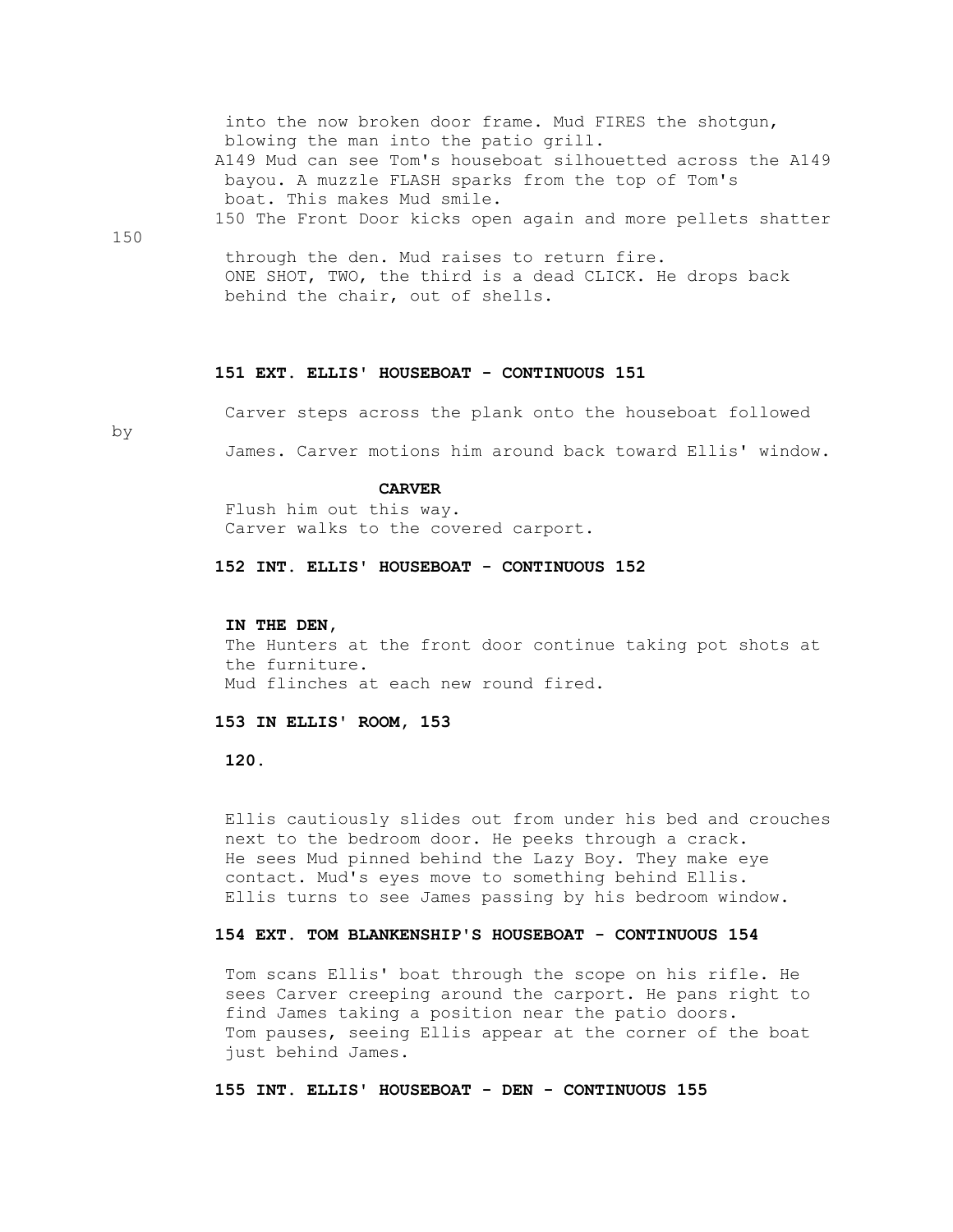The firing from the front door has stopped. Mud takes a

breath, sets the empty shotgun on the ground, then rushes

the sliding glass doors as the men out front reload.

#### **156 EXT. ELLIS' HOUSEBOAT/TOM'S HOUSEBOAT - CONTINUOUS 156**

Mud makes it outside, his back to James' leveled rifle.

### **ELLIS**

#### **MUD!**

James and Mud both turn at the sound of Ellis' voice. One

of

deep

out

Tom's bullets drops James dead.

Carver appears at the carport end of the boat. He raises

his

shotgun toward Mud.

### **A156 ON TOM, A156**

 He snaps the bolt open and closed, but it jams. He jerks at the lever, looking up he sees Carver taking aim.

### **157 ON MUD, 157**

 Mud takes a running leap off the side of the boat. Carver FIRES. Mud is struck in the back by the shotgun blast. The force

of

 the shot spins him in the air. He crashes into the water. Ellis screams.

### **ELLIS (CONT'D)**

#### **MUD!**

 Carver approaches the edge of the boat. He stares down into the swirling dark water. No sign of Mud.

 **121.**

## **A157 ON TOM, A157**

 Tom slaps open the bolt and yanks the spent cartridge out with his fingers. It BURNS.

**TOM** 

### **DAMMIT!**

### **ON CARVER,**

He pumps the shotgun and fires into the murky water. The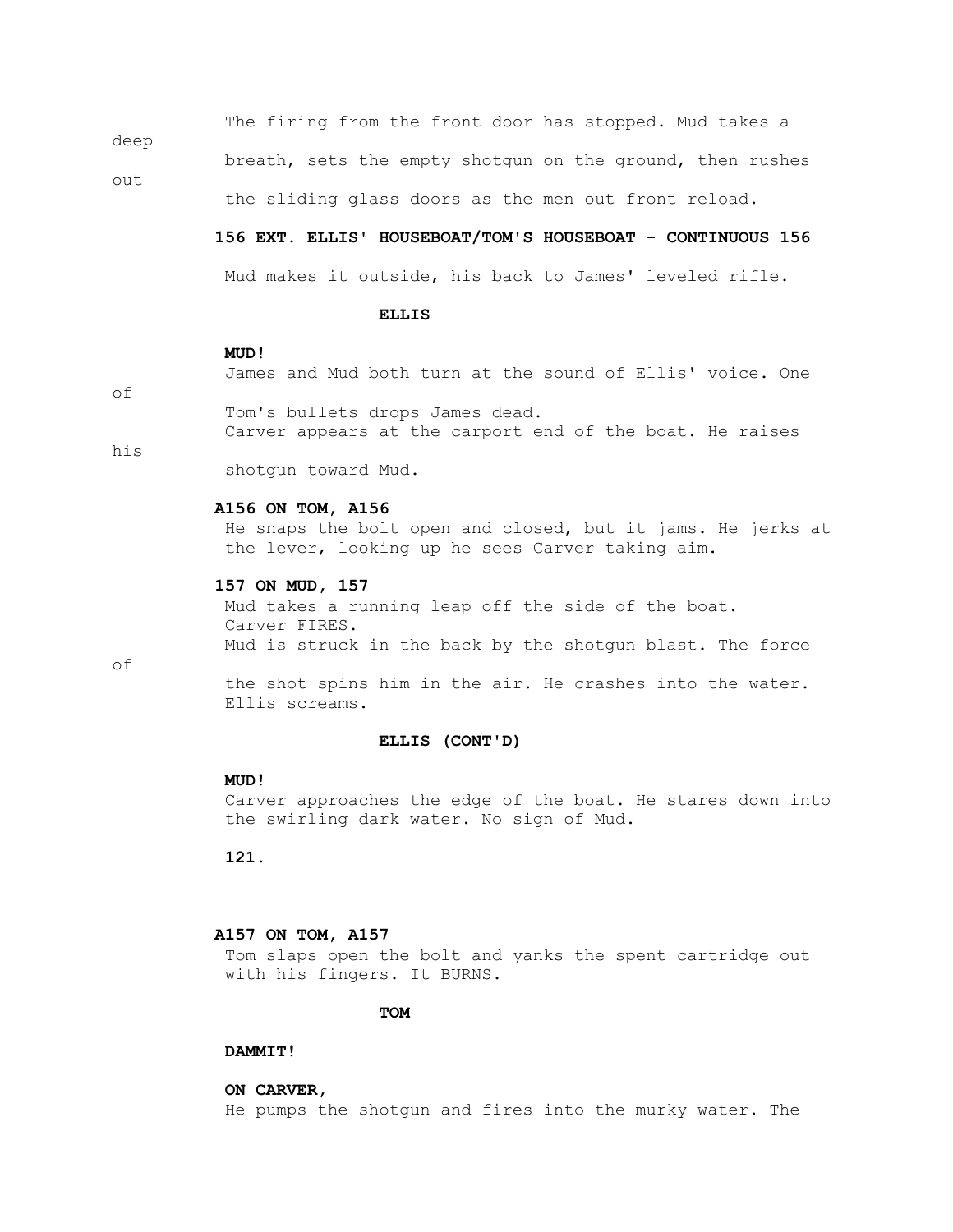pellets pepper the surface. Still no sign of Mud. Carver pumps the shotgun a final time, but before he can

### get

 another shot off Tom's bullet rips open Carver's chest sending him sprawling through the broken patio doors.

### **ON TOM,**

 He exhales, shucks the bolt once more. His eyes scan the dark water.

#### **158 ON THE HOUSEBOAT, 158**

Ellis runs to the edge of the boat.

#### **ELLIS**

### **MUD! MUD!**

 Senior exits the houseboat, pistol pointed. He sees Ellis and runs to him.

### **SENIOR**

#### **ELLIS!**

 Senior grabs the boy, keeping his pistol up. Ellis drops to his knees and Senior crouches with him, holding him tight

in

his arms. Ellis cries.

### **SENIOR (CONT'D)**

 It's okay. It's okay. The two sit alone on the edge of the houseboat. The river seems especially quiet now.

### **159 I/E. ELLIS' HOUSEBOAT/RIVERBANK - PREDAWN 159**

The sky shows faint signs of morning, a few streaks of

# light.

#### **ON THE RIVERBANK,**

The blue, red, and white lights from police cruisers and ambulances bounce up into the trees. A frenzy of Police activity swarms from the aftermath left

on

 Ellis' houseboat. Men in wetsuits prepare a dive. Blanket covered bodies are wheeled off on gurneys.

## **122.**

 Two of the Bounty Hunters, unharmed, sit locked in the back of a state trooper vehicle.

### **160 ON THE HOUSEBOAT, 160**

Ellis, Senior and Mary Lee sit huddled together under the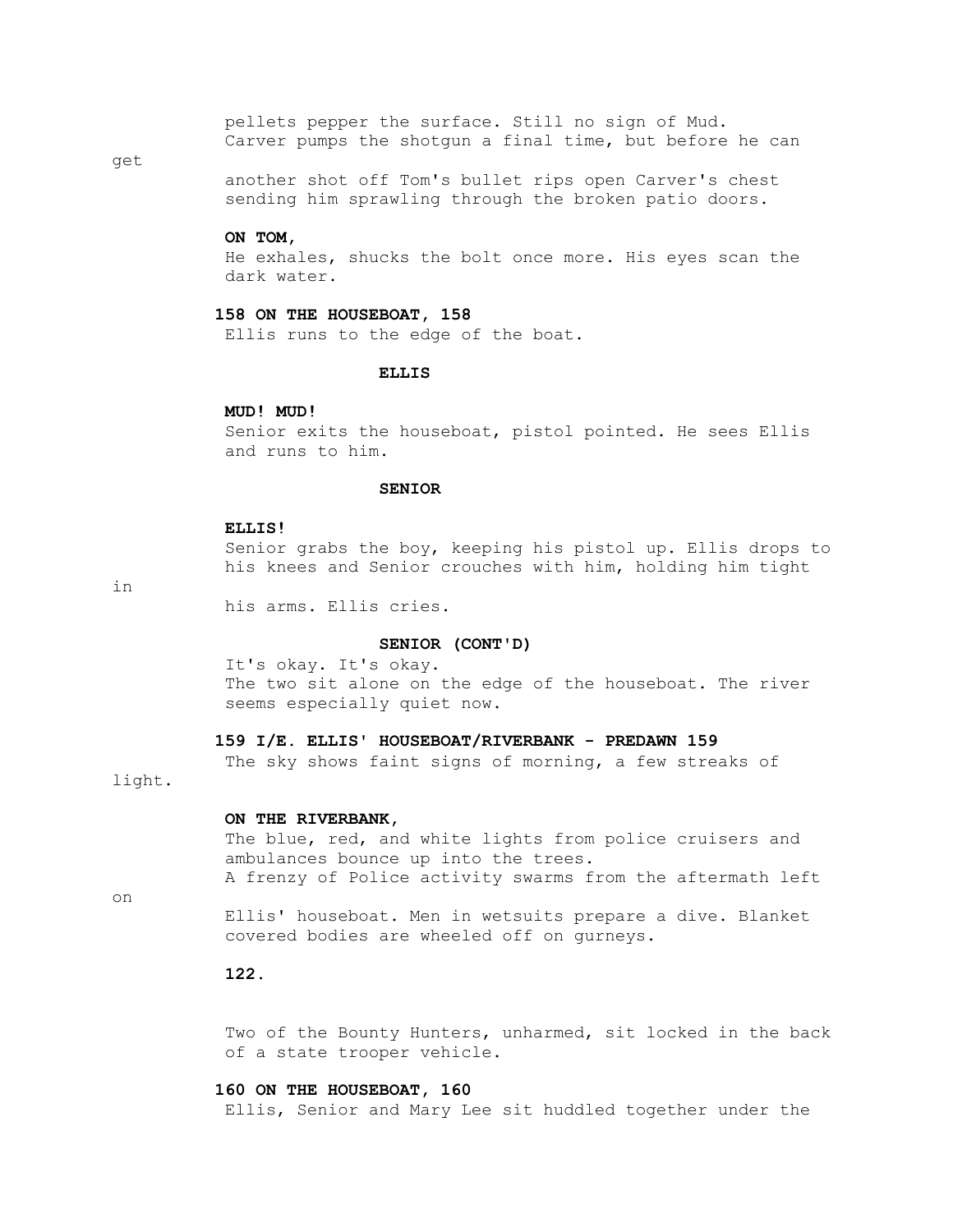carport. They watch the emergency workers stream past. Senior wraps his arms around them. Ellis looks across the bayou to Tom's boat. Police flashlights bob and weave throughout. No sign of Tom.

#### **161 INSIDE ELLIS' HOUSEBOAT, 161**

A LOCAL OFFICER strings caution tape across the broken

patio

 doors. TWO STATE TROOPERS hover over Carver's body. The Troopers step away and the Local Officer cranes toward the body. He studies Carver's face. Stepping aside, the Officer takes a cell phone from his pocket and dials. He turns his back away from the Troopers.

## **162 INT. PINES MOTEL ROOM - NIGHT 162**

 The phone rings in the Pines Motel. King enters from the adjoining room and takes a seat on the bed. He answers.

### **KING**

 Hello...You're speaking to him... King listens. His face taut.

#### **KING (CONT'D)**

 He's dead? (a long pause) Okay. King hangs up the phone. He sits at the edge of the bed, overwhelmed by the news.

# **163 EXT. RIVER - NIGHT 163**

 It's dark on the river. Moonlight barely shows the ripples in the slow moving current. MUSIC from a country station slips out across the surface of the water. Galen's jambox sits next to a small lantern in his flat bottom boat. His Helper snores, fully reclined, with an empty can of Budweiser resting on his gut. His feet are propped next to a tiny bell rigged to a line that disappears into the water. The bell RINGS.

# **164 EXT. UNDERWATER - RIVER - NIGHT 164**

The river bed swirls inside two, distinct spots of light.

 **123.**

 Galen, using his new diving lights, scoops a final mussel shell into the net before tying it off. He tugs at the

line.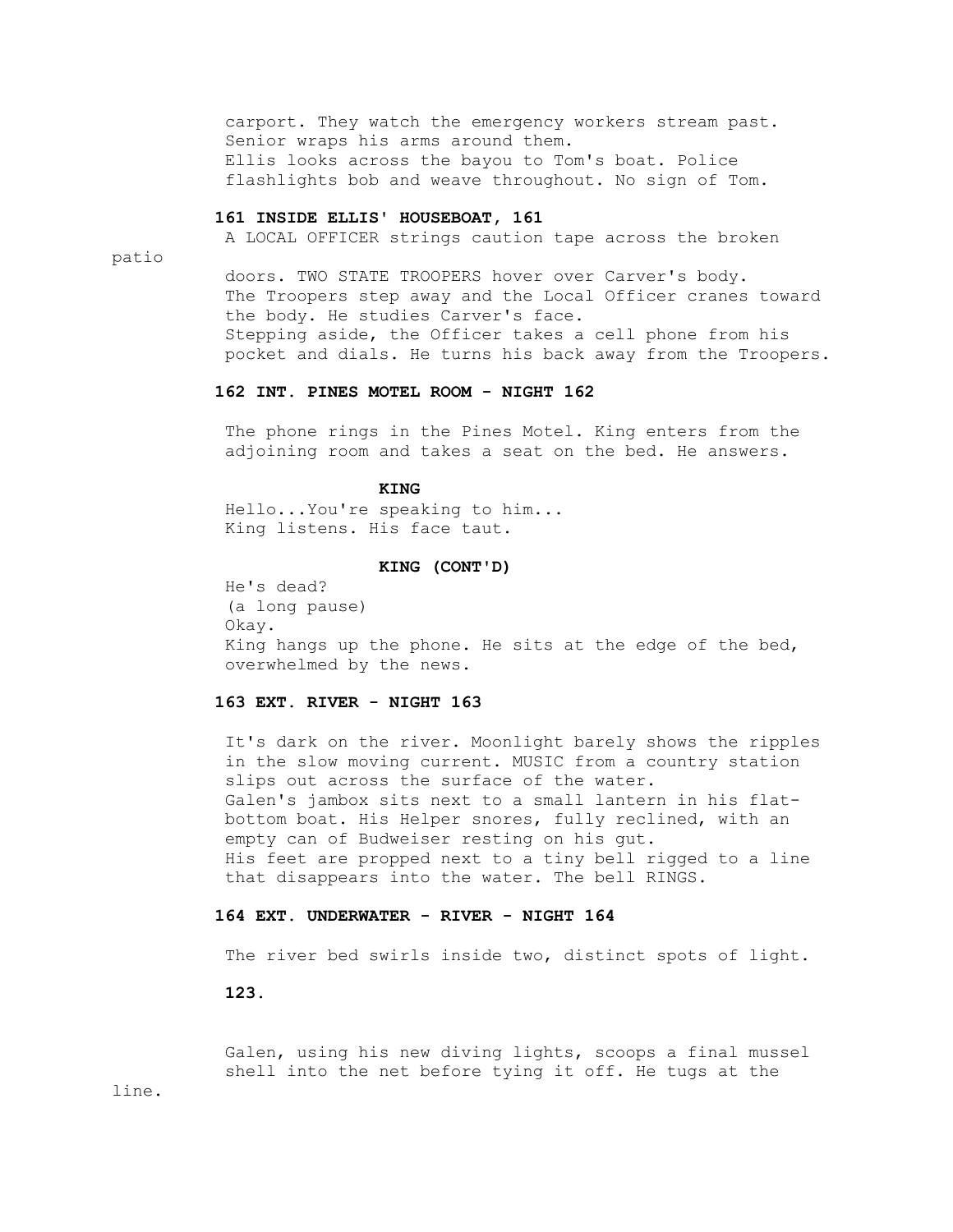It's pitch black save for the shafts of light projected

### from

 Galen's shoulders. He tilts the lights toward the surface. The line leading up to the bottom of the boat dances in and out of the high beams. Then...

#### **MUD'S BODY FLOATS BY OVERHEAD.**

 Only his backside is visible. A cloud of blood trails from the holes there.

### **FADE TO BLACK.**

### **165 EXT. ELLIS' HOUSEBOAT - DAY 165**

 A WORKER cinches a thick strap across the deck of Ellis' houseboat.

### **166 ON THE RIVERBANK, 166**

Ellis watches as WORKERS affix straps from his houseboat to

a

 crane resting in the bed of a large truck on the bank. The SOUND of Neckbone's dirt bike rattles through the

#### trees.

He appears behind Ellis and parks.

#### **NECKBONE**

Hey.

## **ELLIS**

You got your bike back.

#### **NECKBONE**

 Mud dinged the shit out of it. Neckbone takes a seat next to Ellis. They watch the

workers.

#### **NECKBONE (CONT'D)**

They're really doin' it.

#### **ELLIS**

It's the law.

### **NECKBONE**

 It's bullshit. They ever find Tom? The boys focus on Tom Blankenship's boat across the bayou. It sits vacant, covered in police tape.

### **ELLIS**

No. He's gone.

### **NECKBONE**

Your dad not here?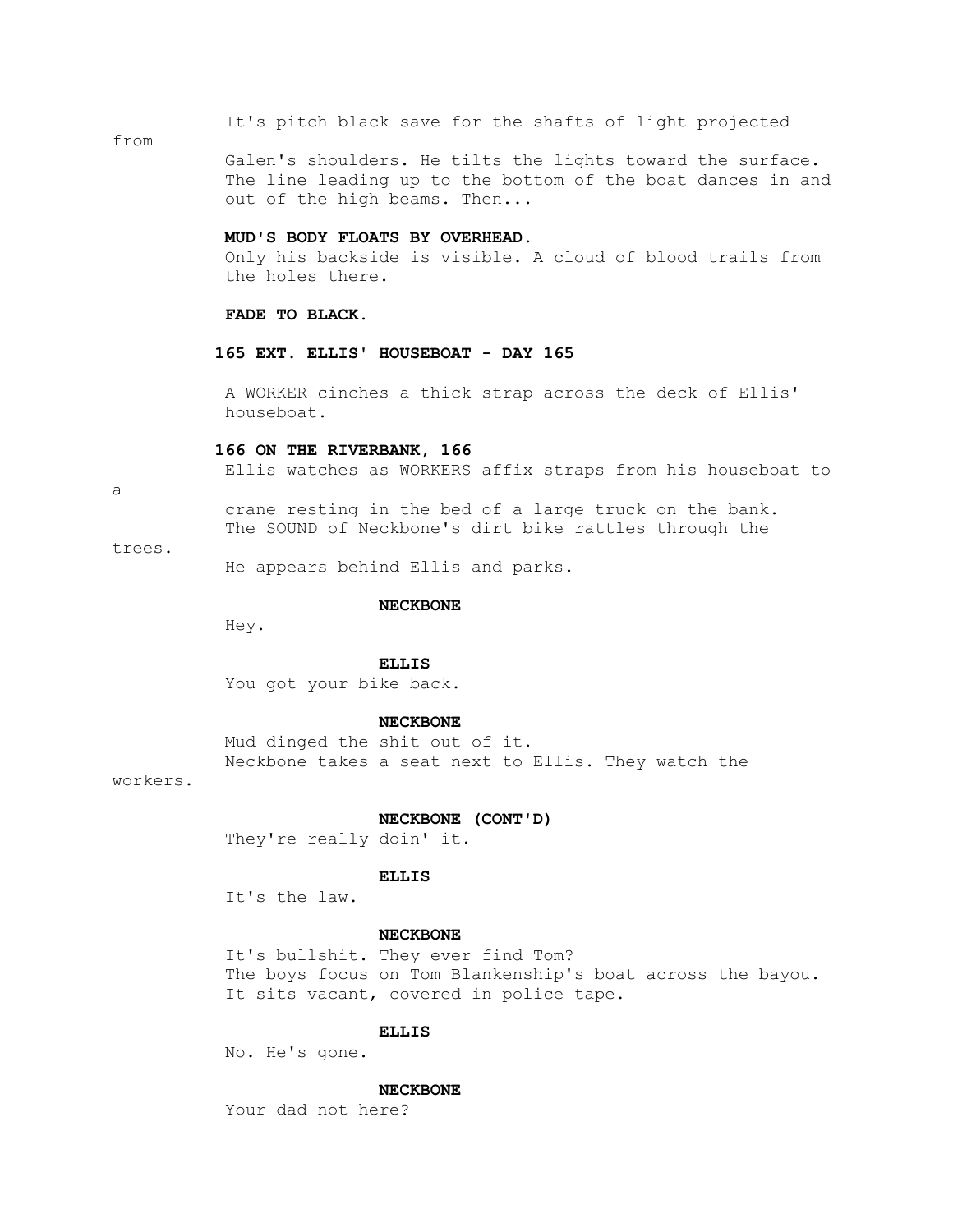#### **ELLIS**

 Said he couldn't watch it. He's pickin' me up in a minute. Got deliveries today. They sit in silence as the Workers exit off the houseboat.

### **NECKBONE**

 Heard on the news. They still hadn't found Mud's body. Ellis nods.

#### **NECKBONE (CONT'D)**

You think he's dead?

## **ELLIS**

 I don't know. I hope not. The crane begins lifting up the houseboat. The metal wires tighten and the entire structure creaks. A sucking sound as the flotilla separate from the water.

The

 boat hangs, suspended in the air. A HORN HONKS behind the boys. Ellis turns to see Senior's truck.

### **ELLIS (CONT'D)**

 I gotta go. Come by the apartment. Help me set my room up.

#### **NECKBONE**

 All right. Neckbone watches Ellis climb into the bed of the pick-up

and

 take his spot on the coolers. The sound of twisting metal shifts his attention back to the houseboat being swung over

a

flatbed semi.

### **167 I/E. SENIOR'S TRUCK/RIVERBANK - CONTINUOUS 167**

## **IN THE CAB,**

Senior glances at the houseboat being set on the flatbed.

He

puts the truck in reverse and pulls away. Not looking back.

## **168 EXT. SENIOR'S TRUCK/IMAGES OF DEWITT - DAY 168**

Ellis rides in the back of the truck on top of the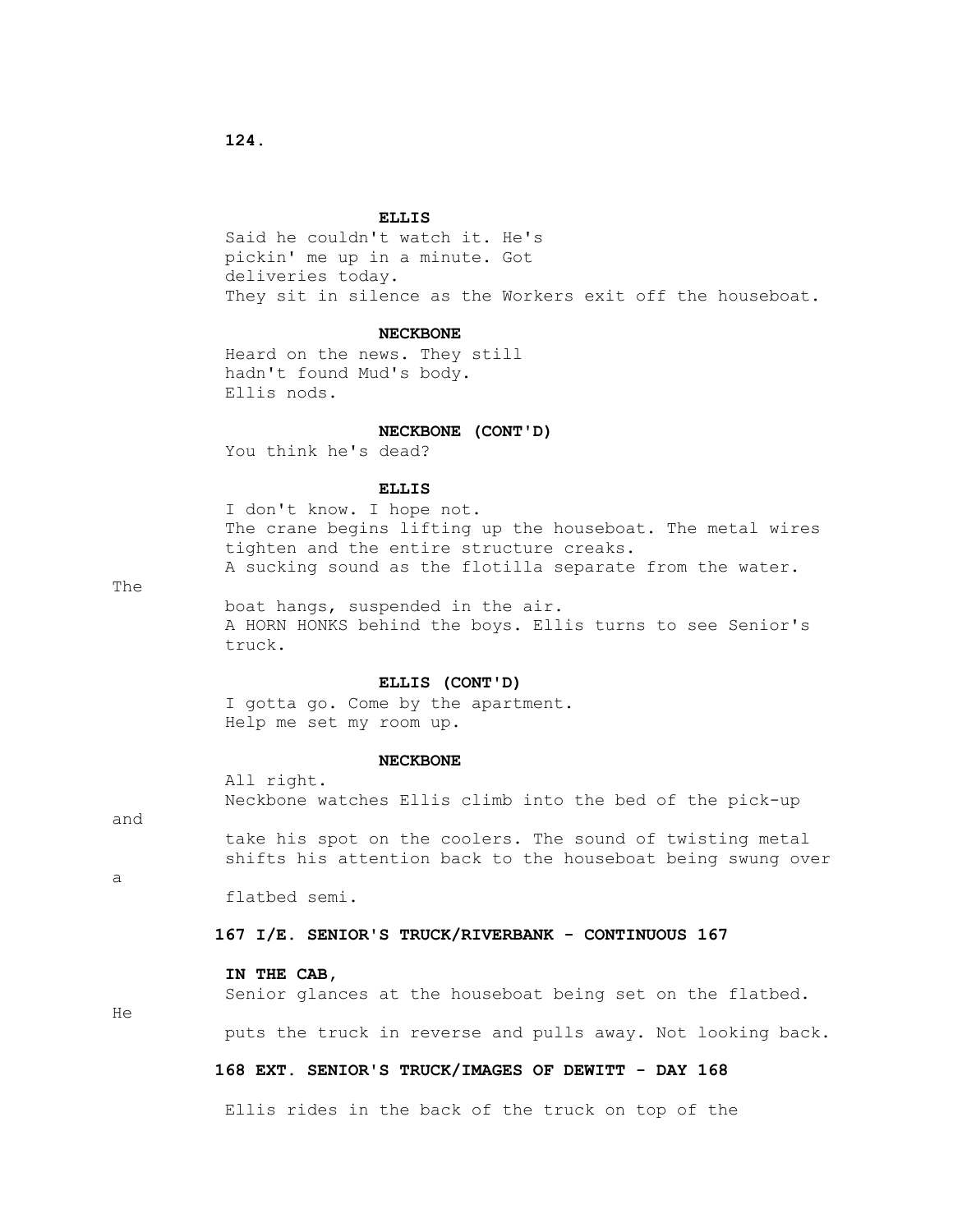coolers. He watches the town pass by. A168 The marina junkyard. The Sonic. Downtown. A168

 **125.**

### **B168 EXT. FLEA MARKET - DAY B168**

Ellis and his father unload a cooler at the back of a

### tented

flea market. A WOMAN comes out to greet them.

### **169 I/E. SENIOR'S TRUCK/NEW APARTMENTS - DAY 169**

Senior's truck pulls into the parking lot of a newly

## finished

 apartment complex. The two-story buildings are modest. The truck idles out front.

# **INSIDE THE CAB,**

Ellis grabs the door handle. He turns to Senior.

### **ELLIS**

I'll see you next week?

### **SENIOR**

 Yeah. Ellis begins to get out but stops when Senior speaks.

### **SENIOR (CONT'D)**

 Ellis? You mind your mother okay? This is a big change for her. She needs your support.

#### **ELLIS**

Yessir.

### **SENIOR**

All right. I love you.

# **ELLIS**

Love you too.

 Ellis climbs out. He watches as Senior pulls away. He stands alone in front of the apartments, studying the surroundings. A busy road out front. A gas station and collection of stores. A lot of people and commotion. A compact car pulls into a parking spot one building down.

Ellis watches as three COLLEGE AGE GIRLS climb out dressed